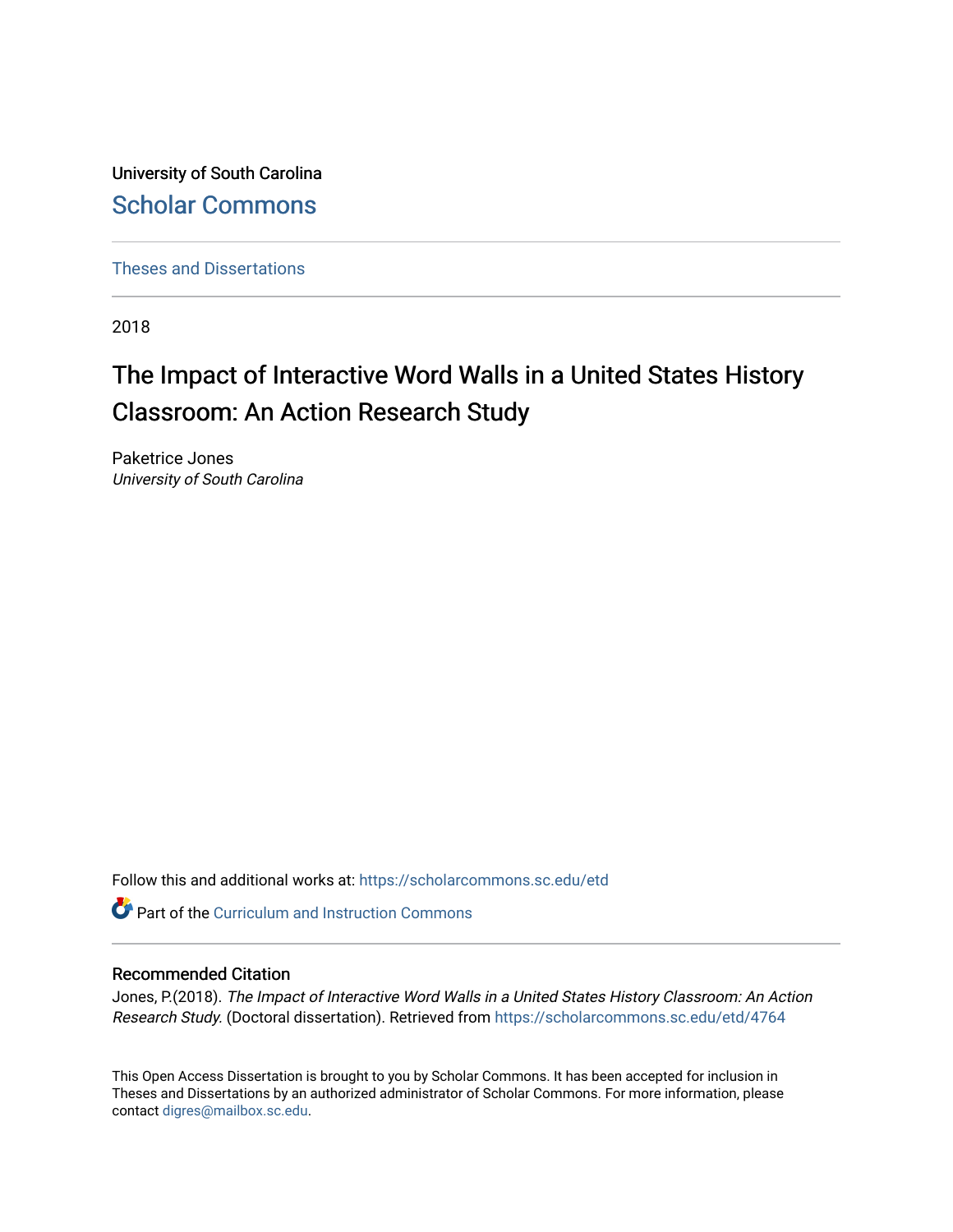# The Impact of Interactive Word Walls in a United States History Classroom: An Action Research Study

by

Paketrice Jones

Bachelor of Science Winthrop University, 2012

Master of Education University of South Carolina, 2015

Submitted in Partial Fulfillment of the Requirements

For the Degree of Doctor of Education in

Curriculum and Instruction

College of Education

University of South Carolina

2018

Accepted By:

Toby Jenkins-Henry, Major Professor

Rhonda Jeffries, Committee Member

Joseph Flora, Committee Member

Suha Tamim, Committee Member

Cheryl L. Addy, Vice Provost and Dean of the Graduate School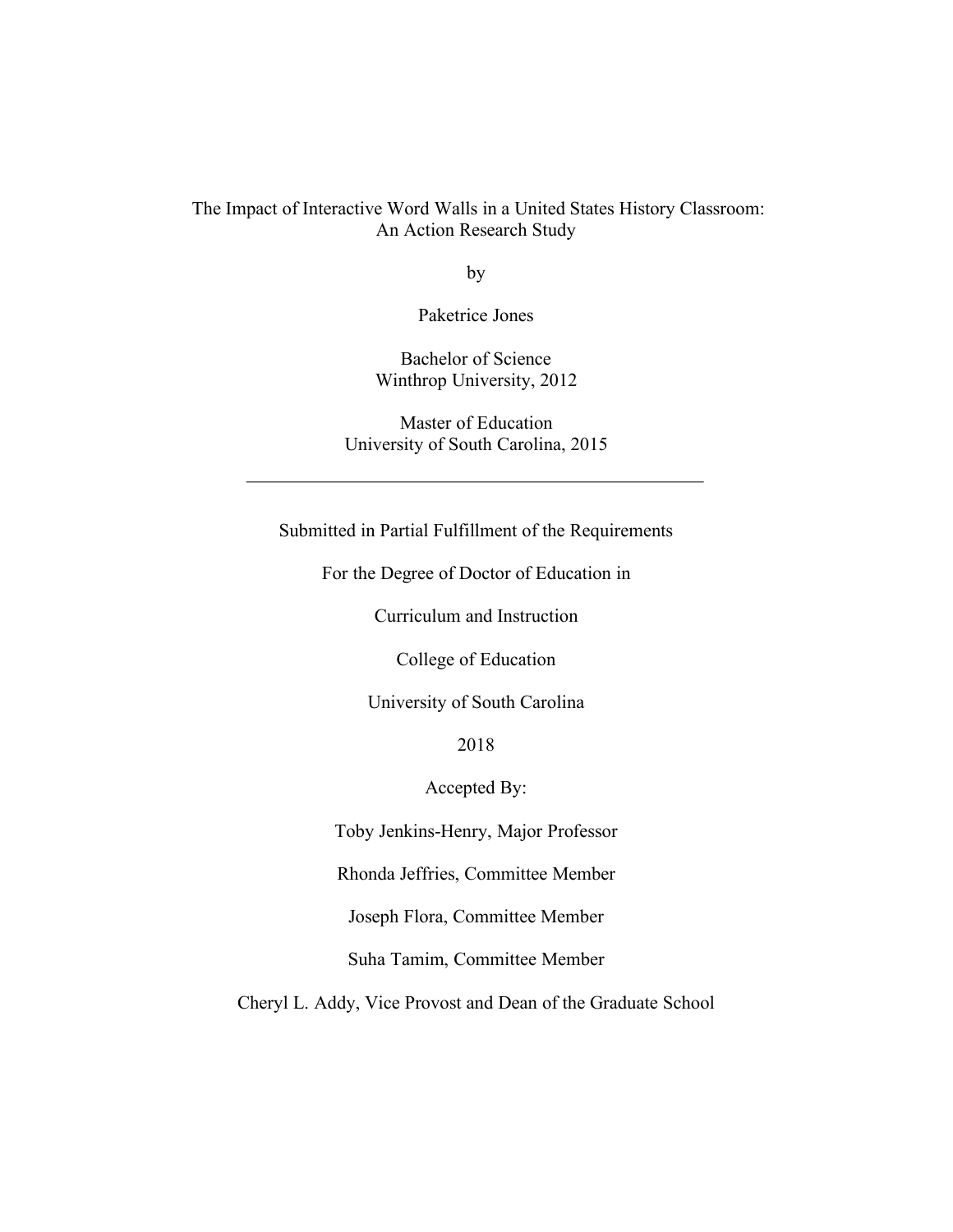© Copyright by Paketrice Jones All Rights Reserved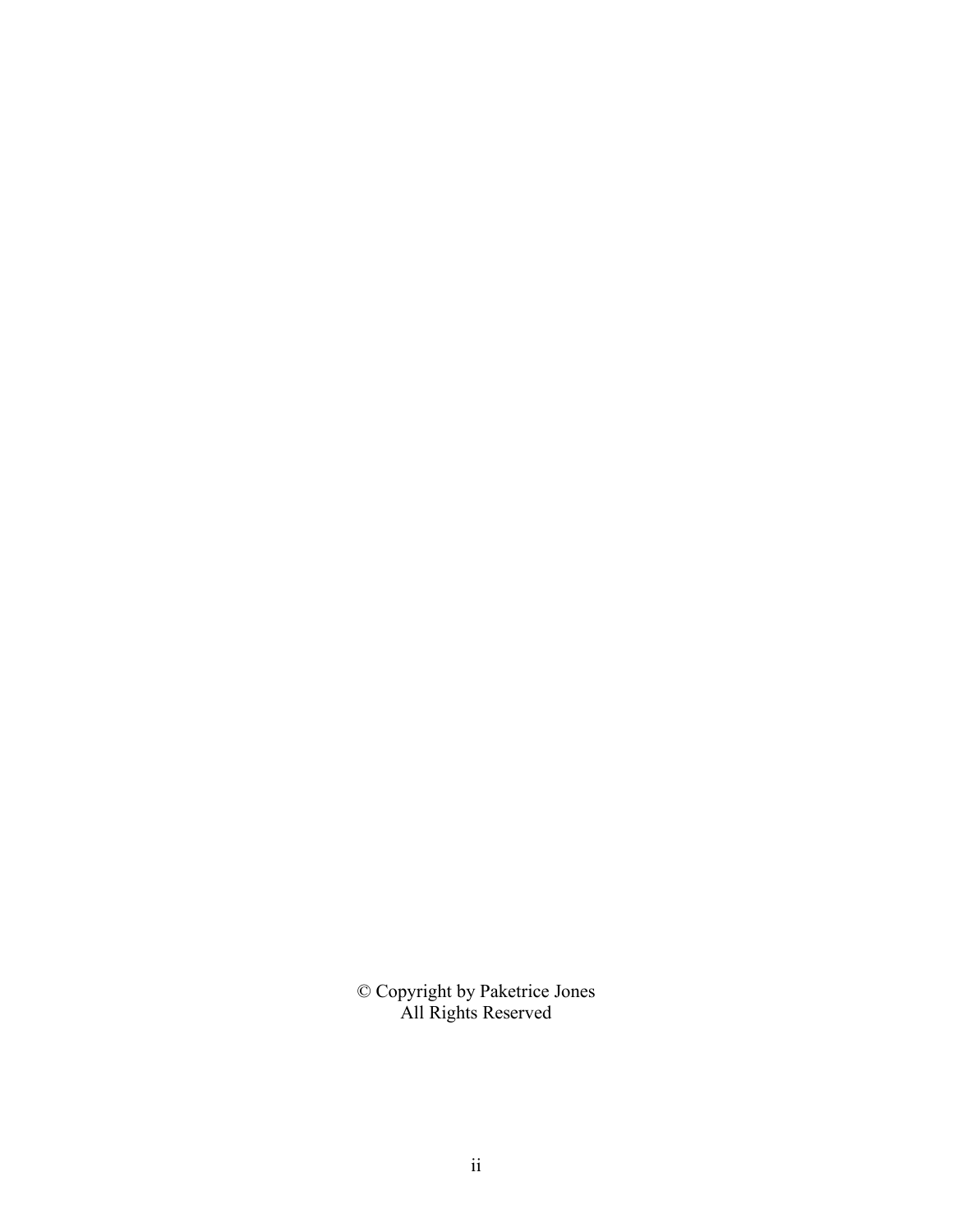# DEDICATION

This dissertation is dedicated to my Lord and Savior, Jesus Christ, who has made this opportunity possible. To my parents, Steven and Patricia Jones, who often went without so my sister and I could have whatever our hearts desired. To Miesha Jones, with the understanding that big sister is just a synonym for role model. I take that responsibility seriously. To my friends who provided support and motivation. Lastly, I want to dedicate this dissertation to Bryant Kirk White, who reminded me of the importance of Jeremiah 29:10. Thank you all for being the catalyst for my motivation in completing this difficult task.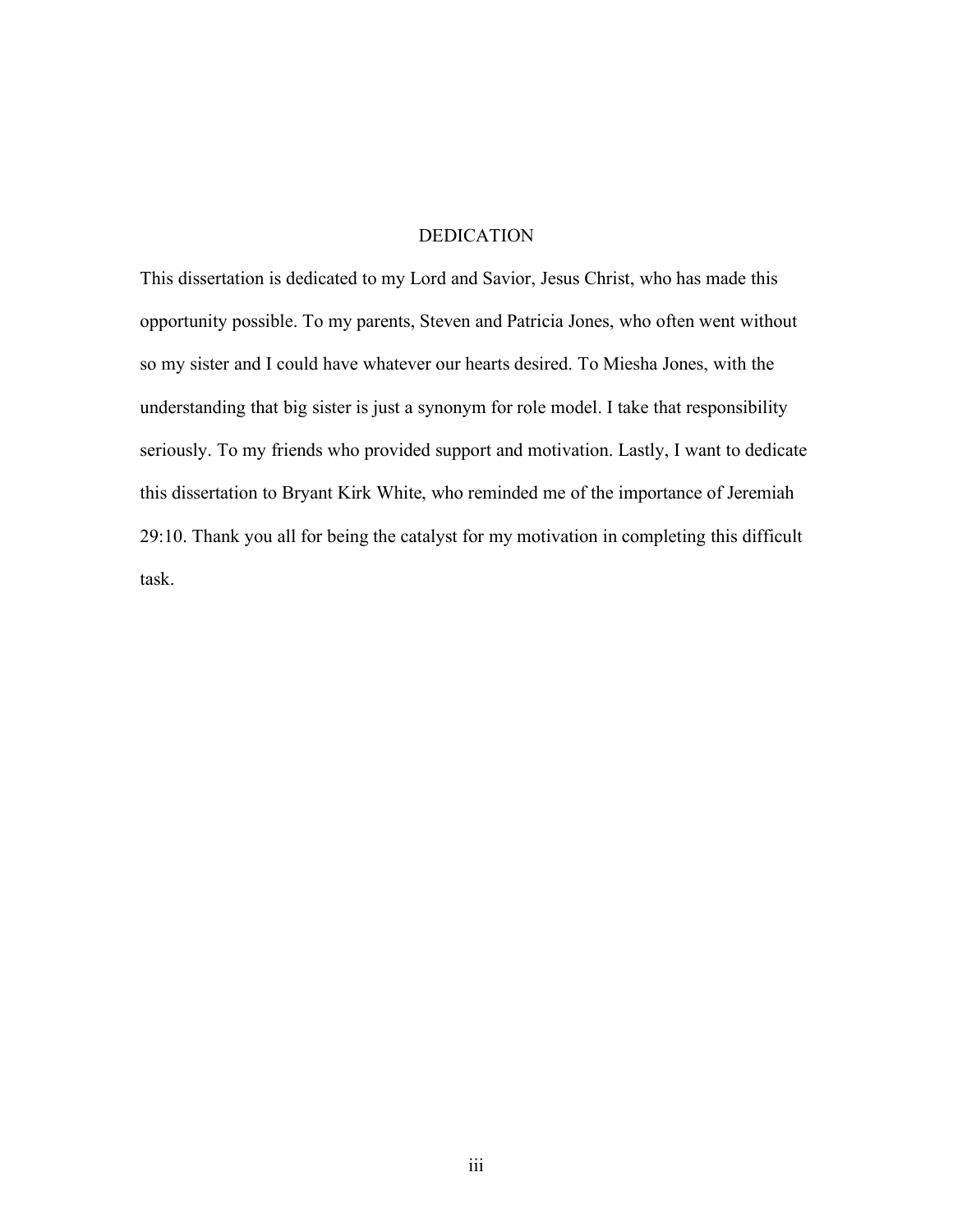#### ACKNOWLEDGEMENTS

I would like to acknowledge and thank the following people who offered unwavering support during the course of this dissertation.

First, I would like to express my gratitude to Dr. Toby Jenkins-Henry for her guidance and insight. She continuously challenged my thinking as an educator. I am forever thankful.

I would also like to acknowledge Dr. Joseph Flora, Dr. Tommy Hodges, and Dr. Rhonda Jeffries. Through their actions, these individuals reminded me of why I chose education. Their passion for the field and life-long learning is inspiring.

Lastly, I would like to thank two amazing leaders who invested in my professional growth. Mr. Robert Jackson and Mrs. Cassy Paschal did not only give me permission to conduct this study, but provided endless support, professional opportunities, and encouragement.

I am forever grateful for each of you.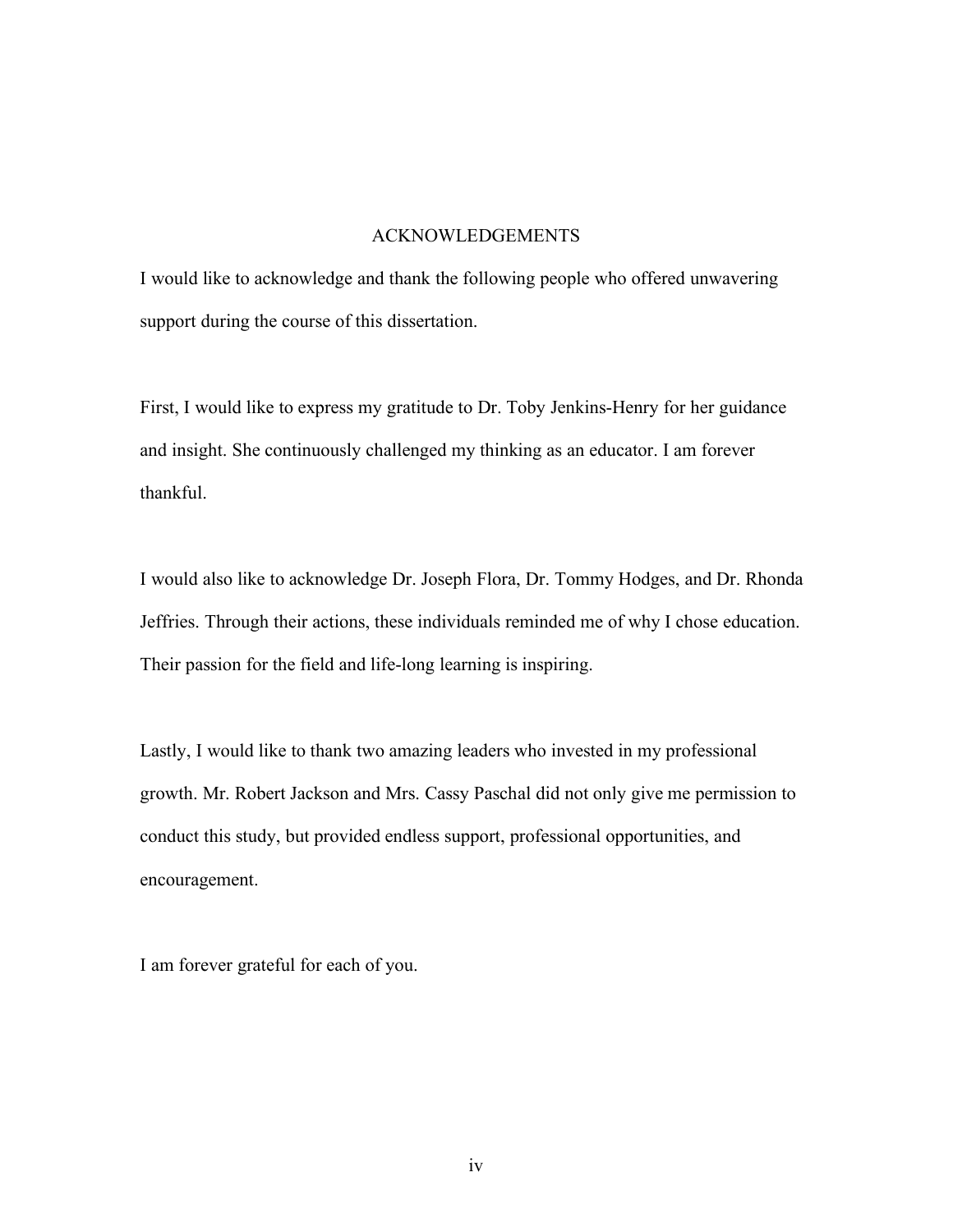## ABSTRACT

As a scholar practitioner, the goal is to use the most effective teaching strategies available to help eighth-grade social studies students retain the vocabulary from each unit of study and increase both their short- and long-term memories. The problem identified for this action research was that the current use of the word wall (WW) vocabulary retention tool was not successful in accomplishing this goal. Further, I observed that students were not performing at grade level on the district mandated benchmarks at the end of each quarter. Using four phases of conducting a study, I reviewed literature to discover what was known about teaching strategies to enhance content area vocabulary retention. The present study involved the implementation of an interactive version of the word wall (IWW). The six-week intervention included four weeks of interactive activities that used a multimodal approach to learning with the goal of enhancing learning through active participation. Qualitative and quantitative data was collected to measure the effectiveness of the intervention. The research question was aligned with the identified problem of practice (PoP) and states: *What are the effects of an IWW enhancement strategy on the retention of social studies vocabulary when implemented in an eighth-grade social studies class?*

*Keywords:* word wall (WW), interactive word wall (IWW), multimodal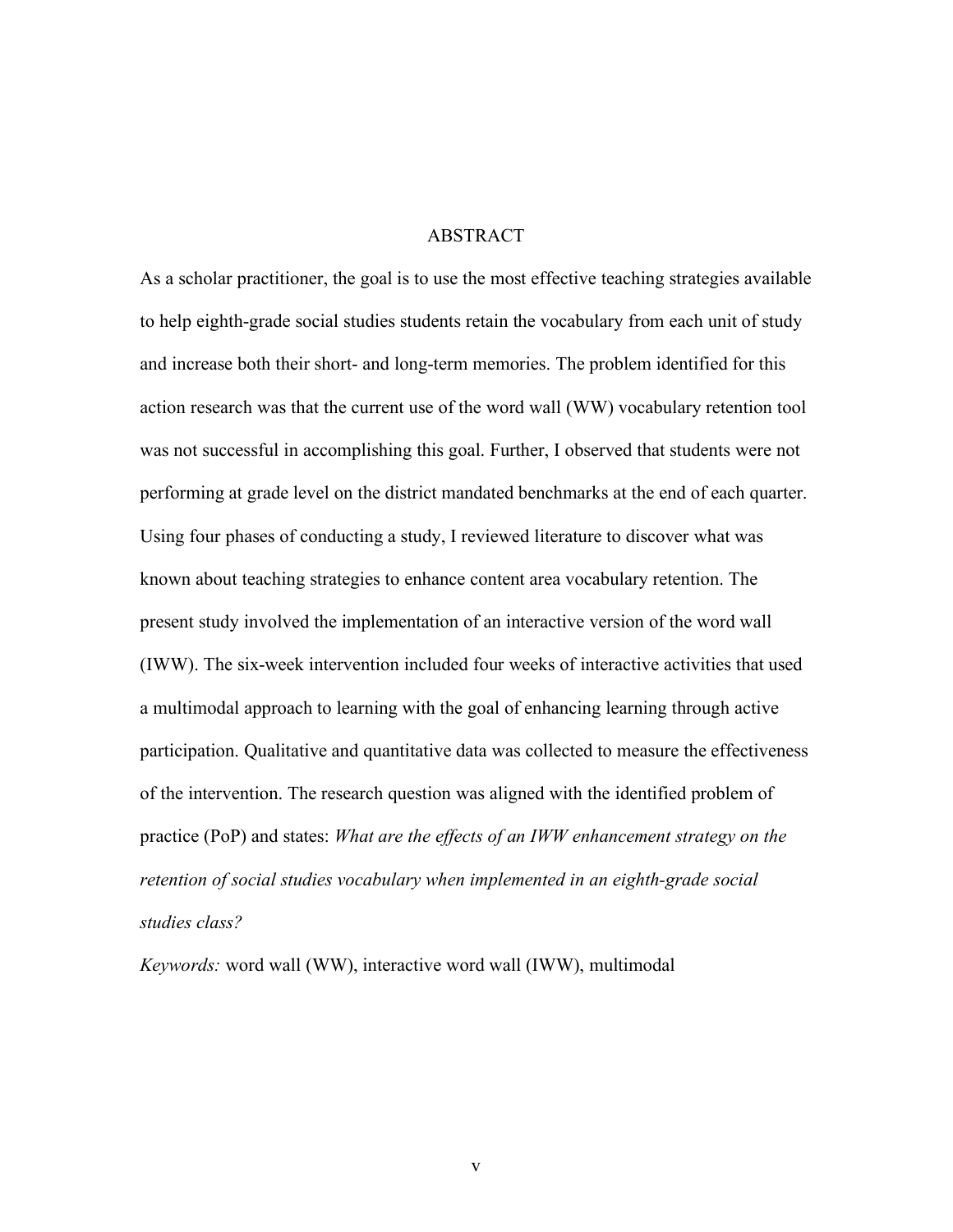# TABLE OF CONTENTS

| THE DEVELOPMENT AND VIABILITY OF ACTION RESEARCH 35 |  |
|-----------------------------------------------------|--|
|                                                     |  |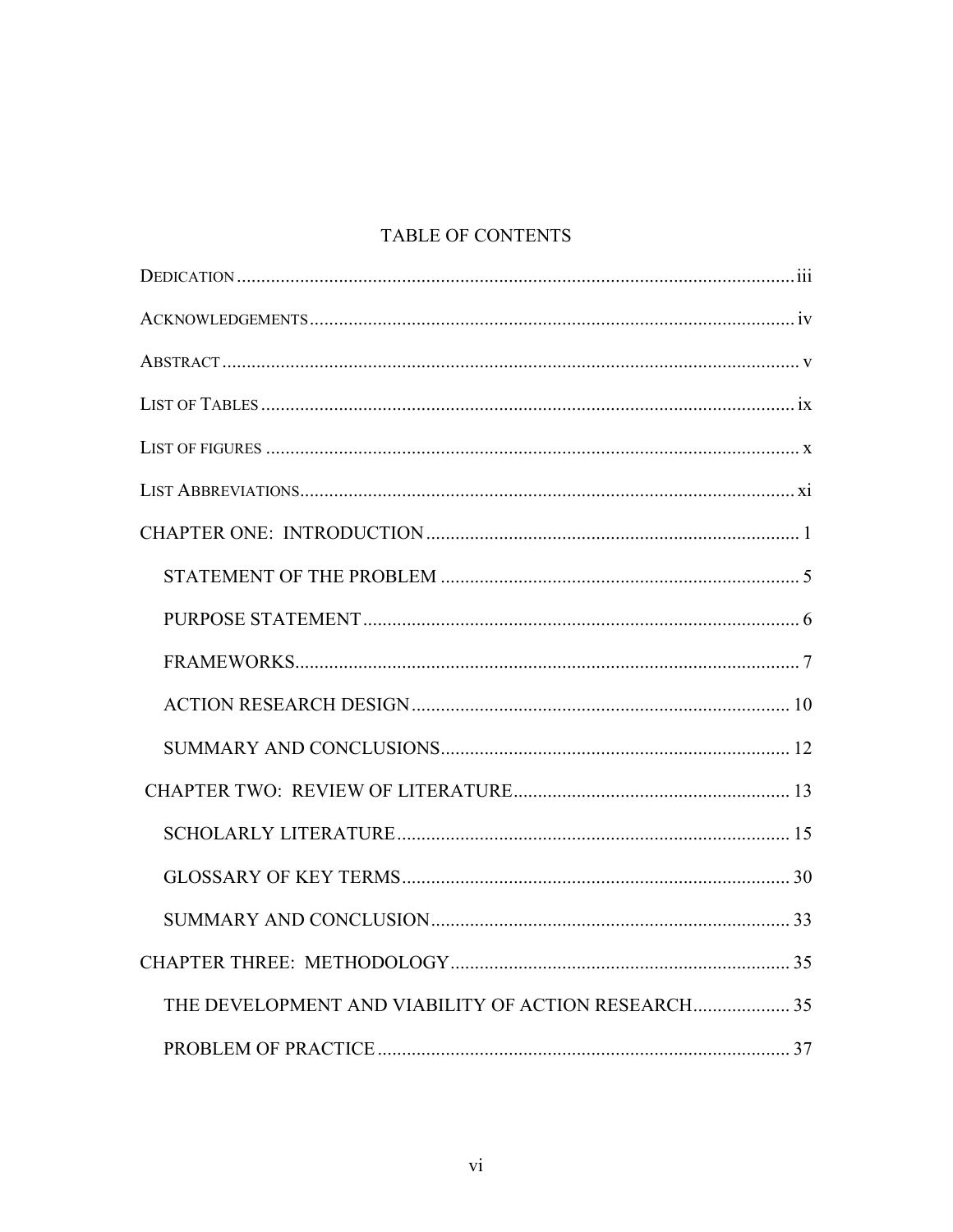| FINDINGS OF THE STUDY AND INTERPRETATION OF THE RESULTS  54     |  |
|-----------------------------------------------------------------|--|
|                                                                 |  |
| CHAPTER FIVE: DISCUSSION, IMPLICATIONS, AND RECOMMENDATIONS. 70 |  |
|                                                                 |  |
|                                                                 |  |
|                                                                 |  |
|                                                                 |  |
|                                                                 |  |
|                                                                 |  |
|                                                                 |  |
|                                                                 |  |
|                                                                 |  |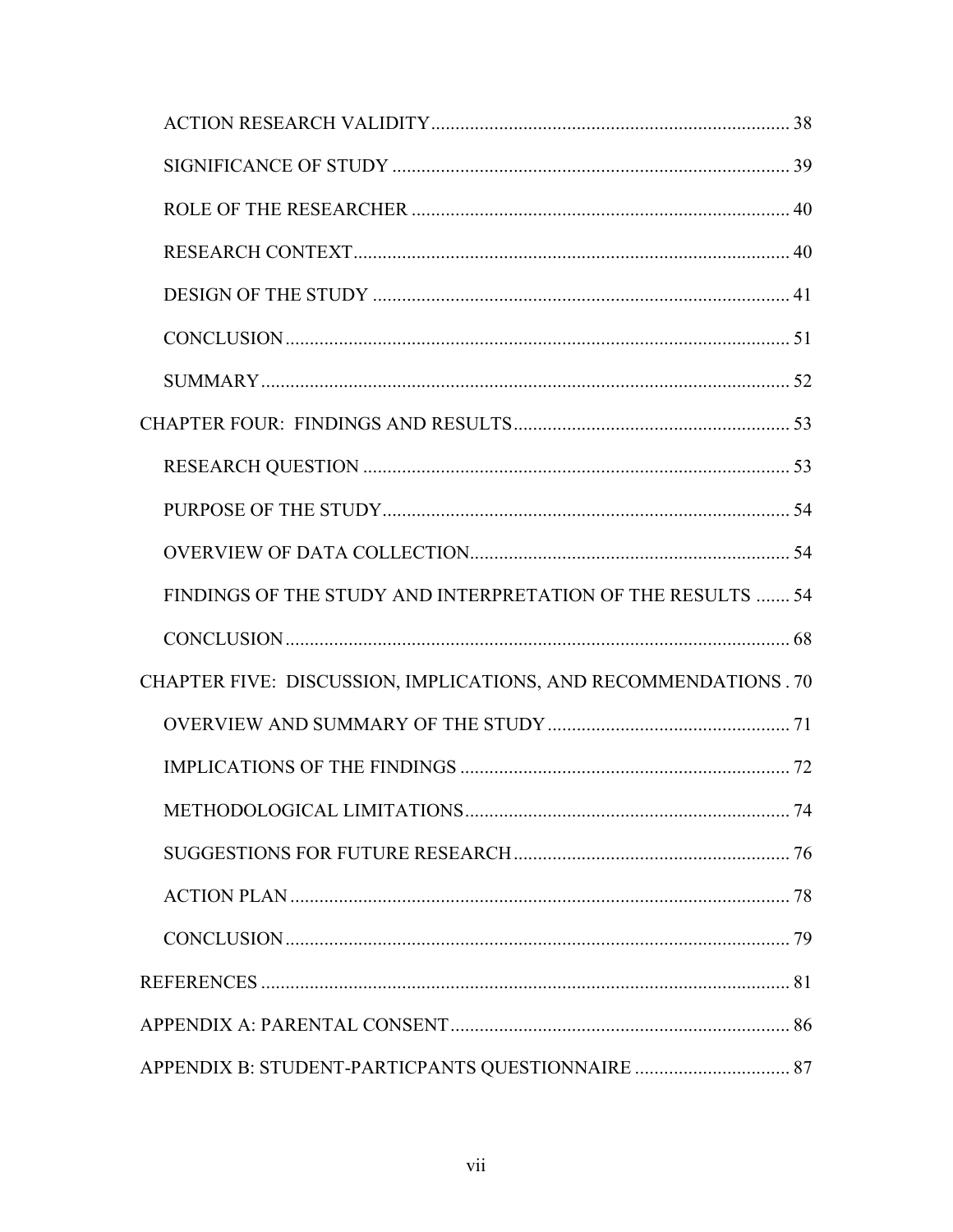| APPENDIX F: LIST OF INTERACTIVE WORD WALL STRATEGIES 92 |  |
|---------------------------------------------------------|--|
| APPENDIX G: TEACHER-RESEARCHER OBSERVATION NOTES  94    |  |
|                                                         |  |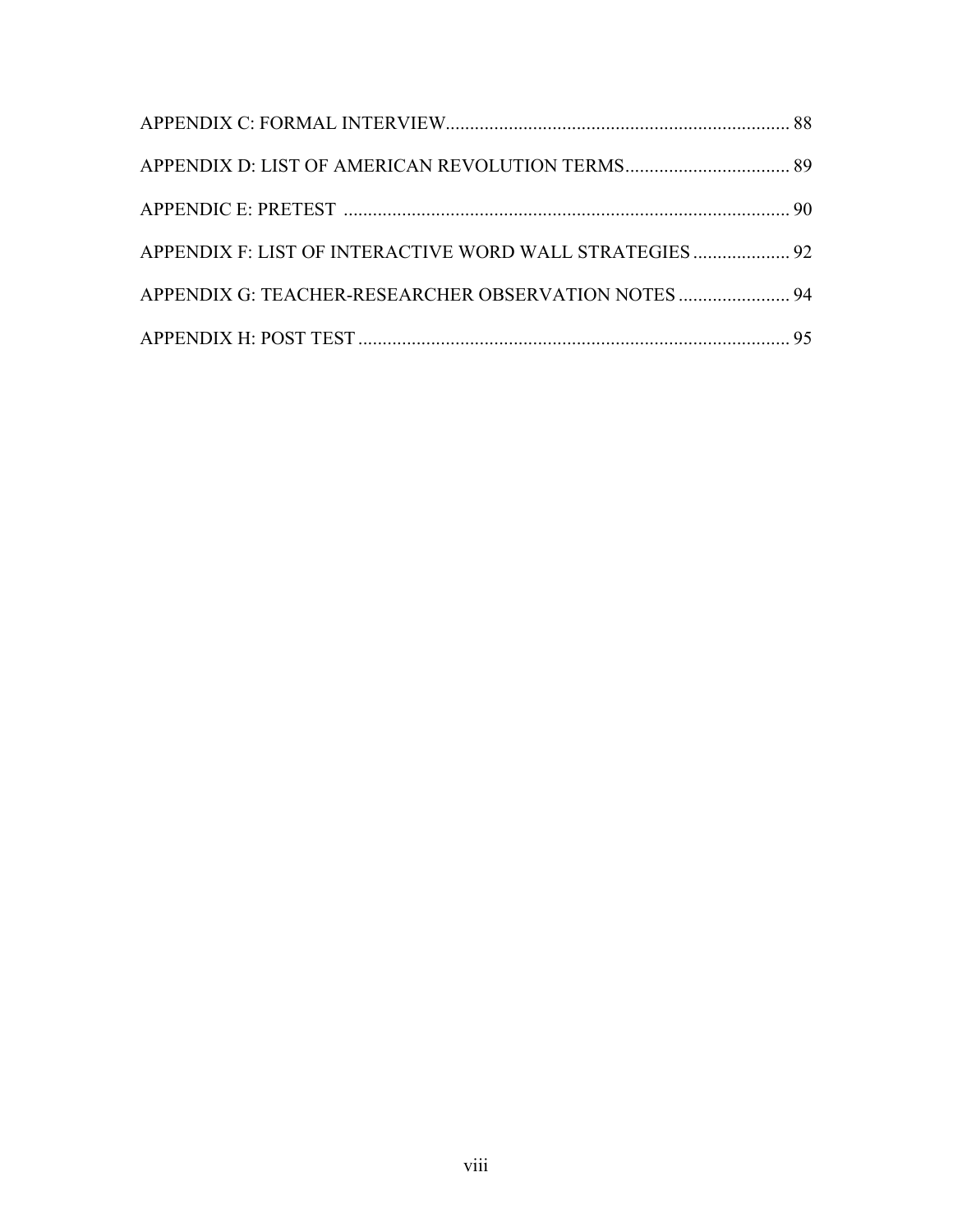# LIST OF TABLES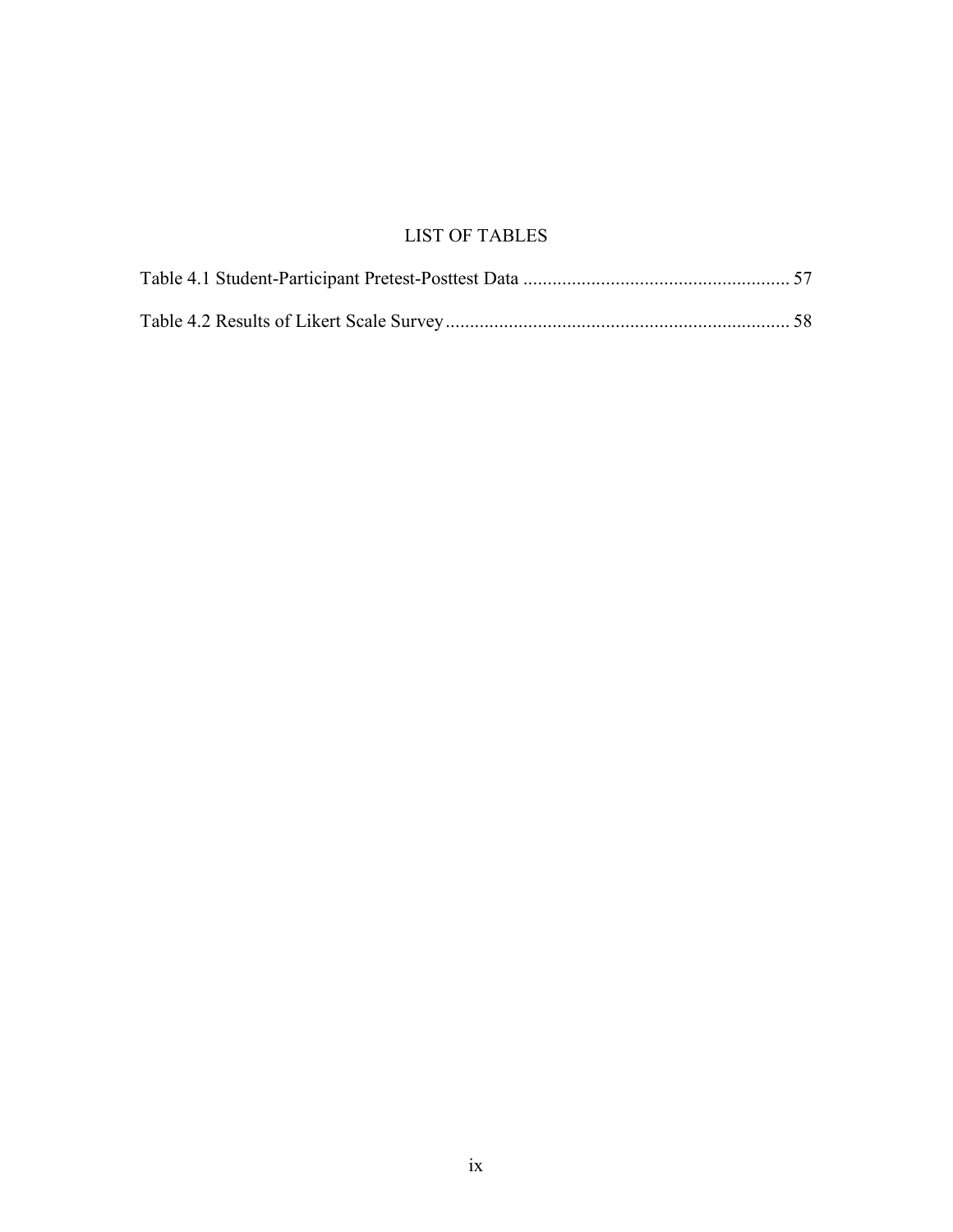# LIST OF FIGURES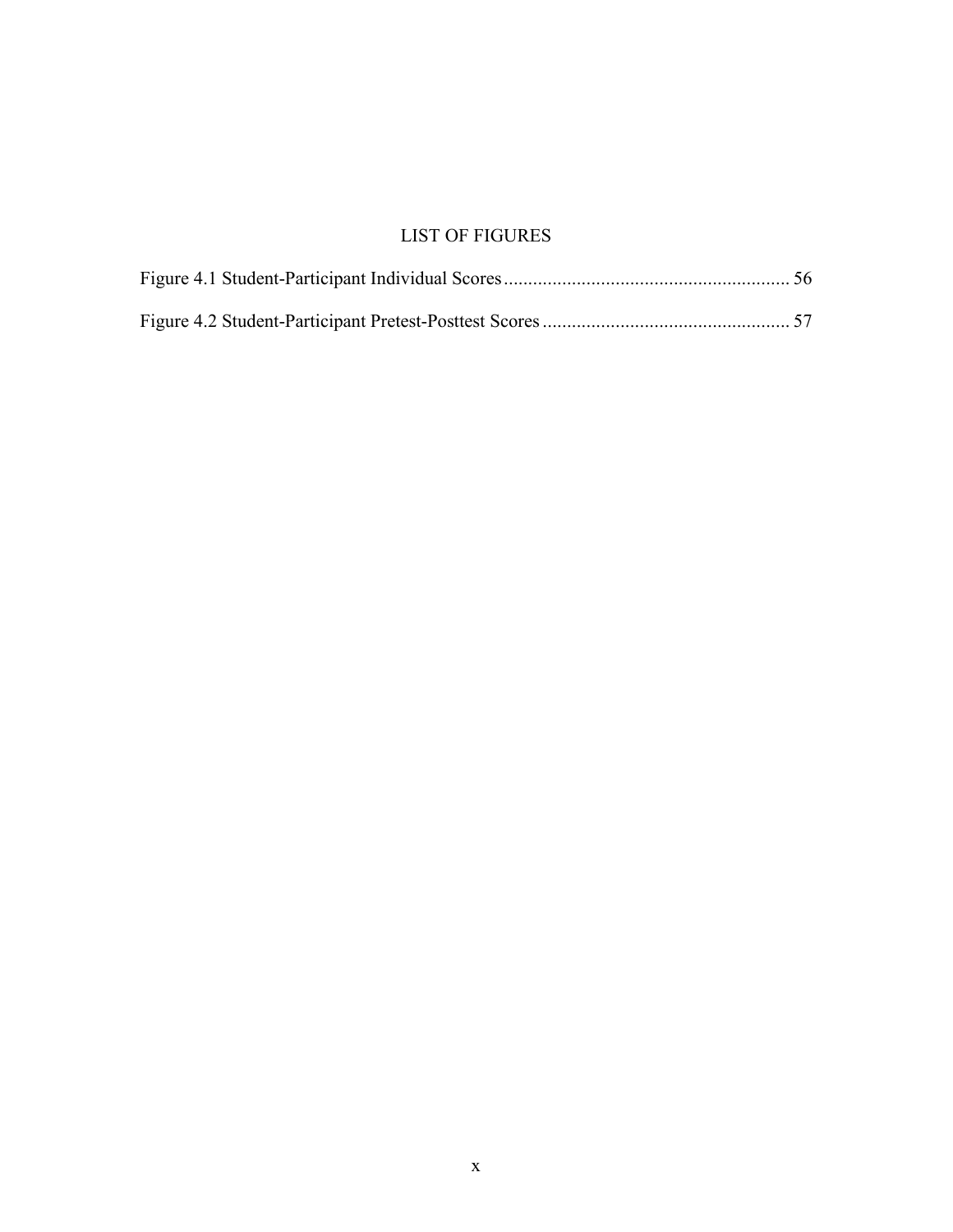# **LIST OF ABBREVIATIONS**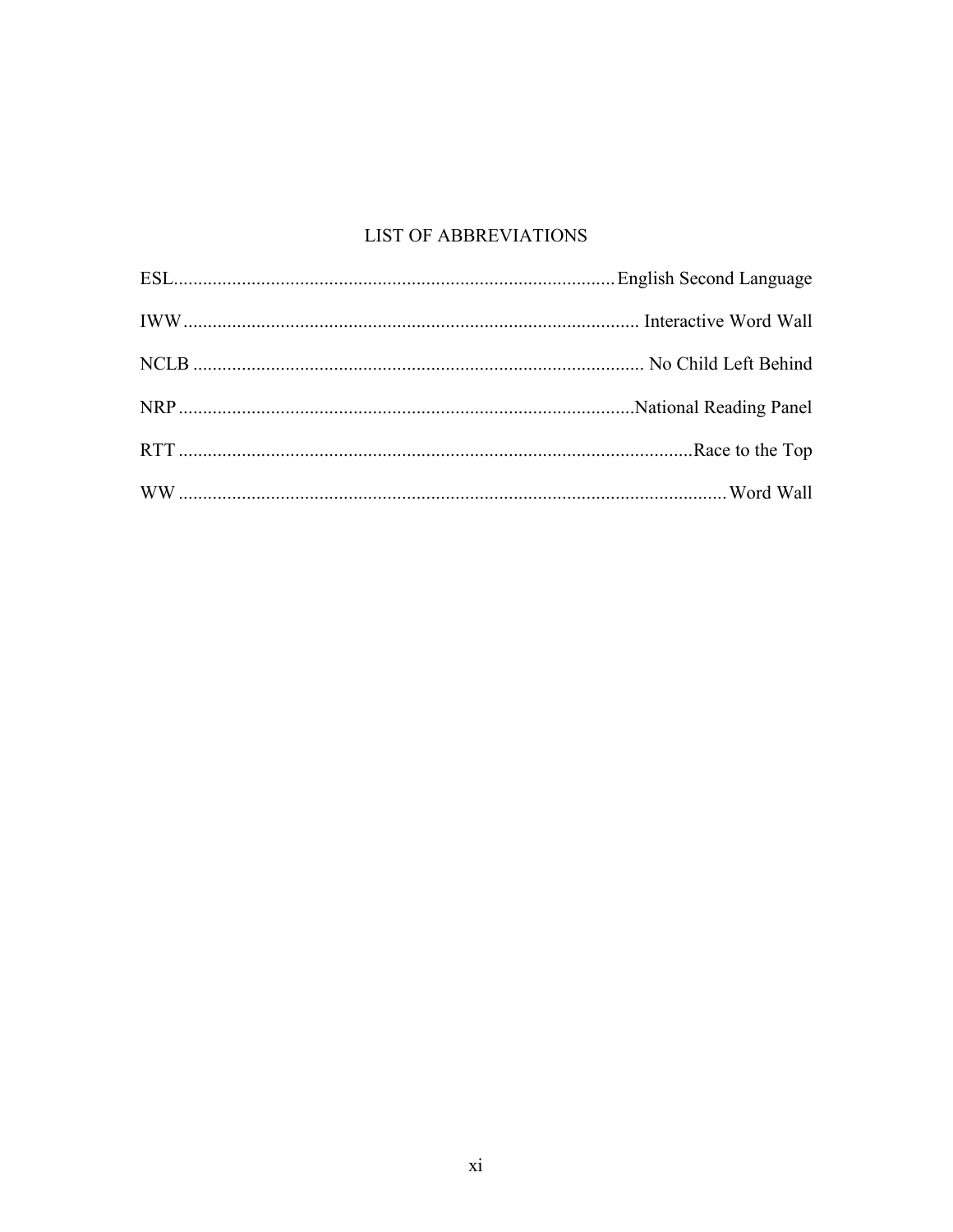# **CHAPTER ONE INTRODUCTION**

Memory is a critical value of education. Ultimately teachers want students to learn information, critically process it, and remember what is learned. To increase the retention of material, teachers must find strategies to help students retain what they learned (Nemati, 2013). Teaching for understanding and long-term retention is the crucial part of my role as an eighth-grade social studies teacher. This action research project focused on an area of social studies that I identified as in need of enhancement: vocabulary.

It is estimated that the average teenager has a vocabulary of approximately 10,000 words (McCrum, Cran, & MacNeil, 1986). However, they use far less in their daily conversations. Alqahtani (2015) made a further distinction between active and passive vocabulary. Active vocabulary terms are words used by students in their everyday conversations. Passive vocabulary consists of words students understand when used by others but do not commonly use. The words or terminology that are used in contentspecific classrooms can be classified as passive vocabulary, because students seldom use the academic content words in daily communication. Subject area teachers identified retention of content-related vocabulary as an area to be improved (Genc & Savas, 2011). Because students do not use the content-specific terms daily, it is challenging for them to become proficient in their usage (Genc & Savas, 2011). The content area of focus for this research is middle school social studies.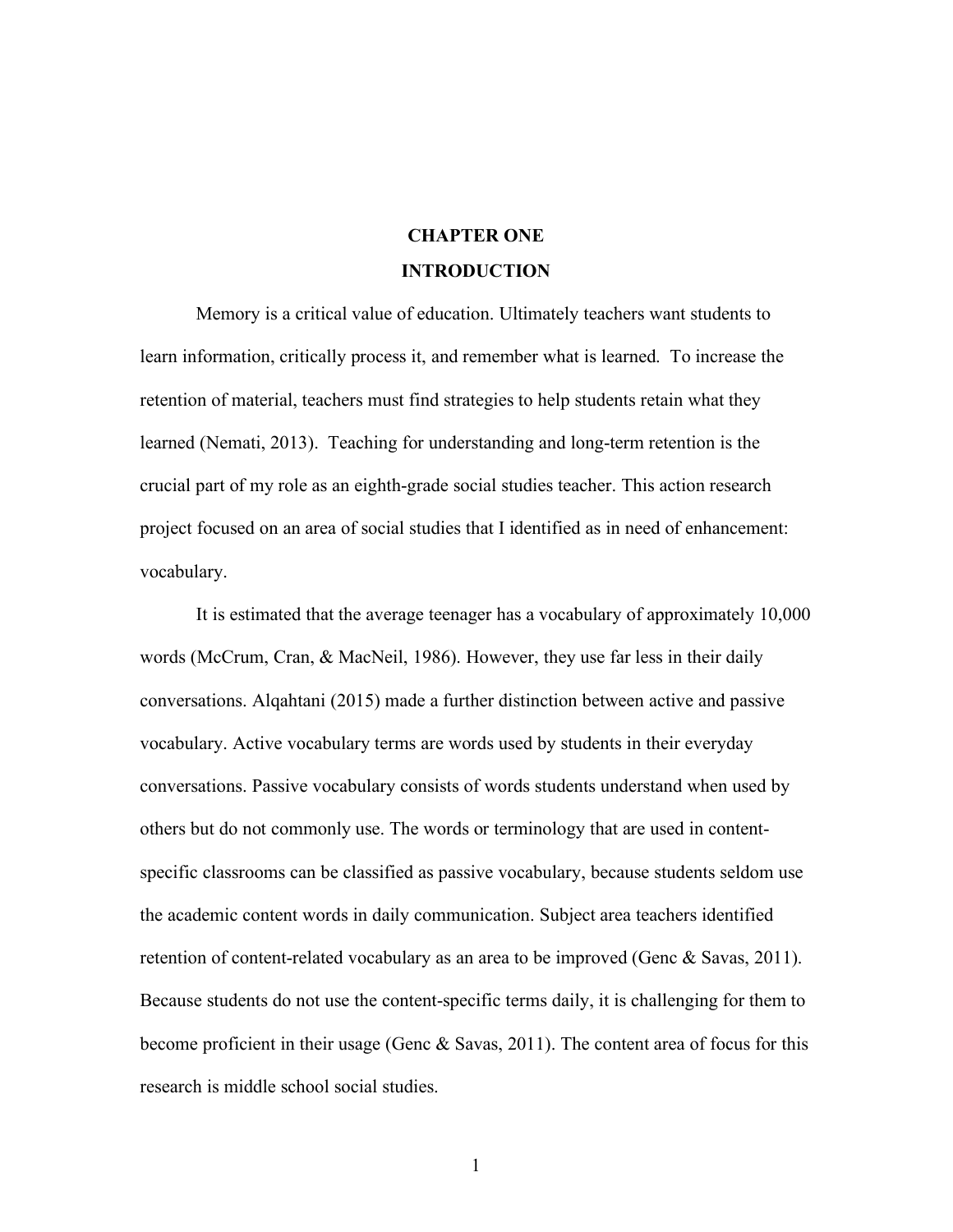Vocabulary development is essential in social studies classrooms because the vocabulary terms provide students with an understanding of key ideas and concepts (Graham, Graham & West, 2015). A challenge facing many social studies teachers is how to help students achieve proficiency in the content area concepts by learning to apply the appropriate vocabulary when discussing events and circumstances of history. This challenge can be observed when teaching a unit on the American Revolution. Political concepts and alignments during that period in history are no longer relevant in today's political arena. For instance, "*Taxation without representation* refers to the King taxing colonists without giving them a voice in Parliament." In this example: *taxation,* r*epresentation, king, colonist, voice,* and *Parliament* are six critical words at the center of understanding why the American Revolution occurred. However, the use of these six words in the context of the American Revolution is considered passive vocabulary. To reinvent their meaning for application in active conversation would likely result in different meanings, if they were used at all. In daily conversation, students may use the words tax, queen, or voice, but in different contexts.

Proficient application of content specific words could enable the students to apply these terms appropriately to other disciplines and venues. An example may be when the student understands that *voice* means having the "freedom to offer an opinion;" then they may discuss voice in place of opinion in daily conversation (*Merriam-Webster*, 1993). In my professional practice, I have observed that vocabulary retention deficiency occurs when students are asked to apply and use social studies specific words in multidisciplinary subject areas and assessment measures.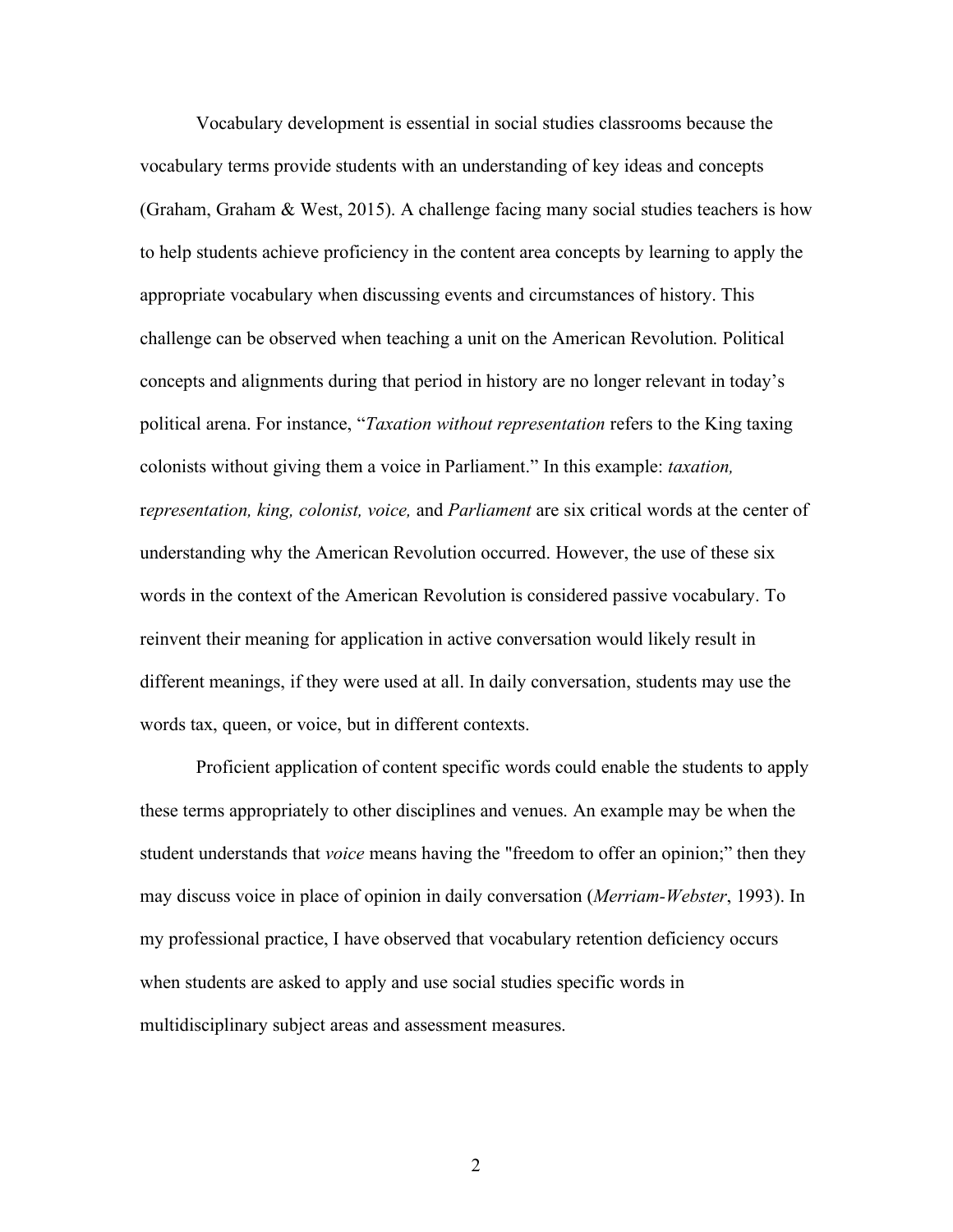If students do not use content-specific vocabulary within the context of the subject, they are challenged to recognize the same terms in other contexts such as in assessments (Armbruster, Lehr, & Osborn, 2003). When vocabulary recall testing is recent to the instructional period, students will likely perform better than if they are asked to recall the vocabulary after several units of instruction have intervened (Murphy, Hofacker, & Mizerski, 2006). The tendency to remember an item in the last position is the recency effect (Murphy et al., 2006). Teachers rely on the recency effect by giving students vocabulary memorization and mastery tests following a unit of study. Vocabulary memorization and mastery tests are the lowest forms of retention, because students simply recall the terms and definitions provided by the teacher rather than internalize the words. Although students perform well on their vocabulary memorization tests, they often do not maintain long-term memory of the content area words when they are asked to recall them following the immediate instructional period (Murphy et al., 2006)

Vocabulary is taught most effectively when students contextualize the terms. Merely teaching the meaning of words for mastery tests is on the lower level of Bloom's taxonomy and not a best practice for educators (Manyak, Gunten, Autenrieth, Gillis, & Mastre-O'Farrell, 2014). Teachers should teach vocabulary in an integrated manner (Manyak et al., 2014). When teachers teach vocabulary through integration, they should make sure not to focus on teaching dictionary definitions but to present the terms in different formats and contexts (Manyak et al., 2014). When students are asked to form associations between common and less common words, they are also better able to recall them even when outside of the context of the instructional period (Nemati, 2013). Other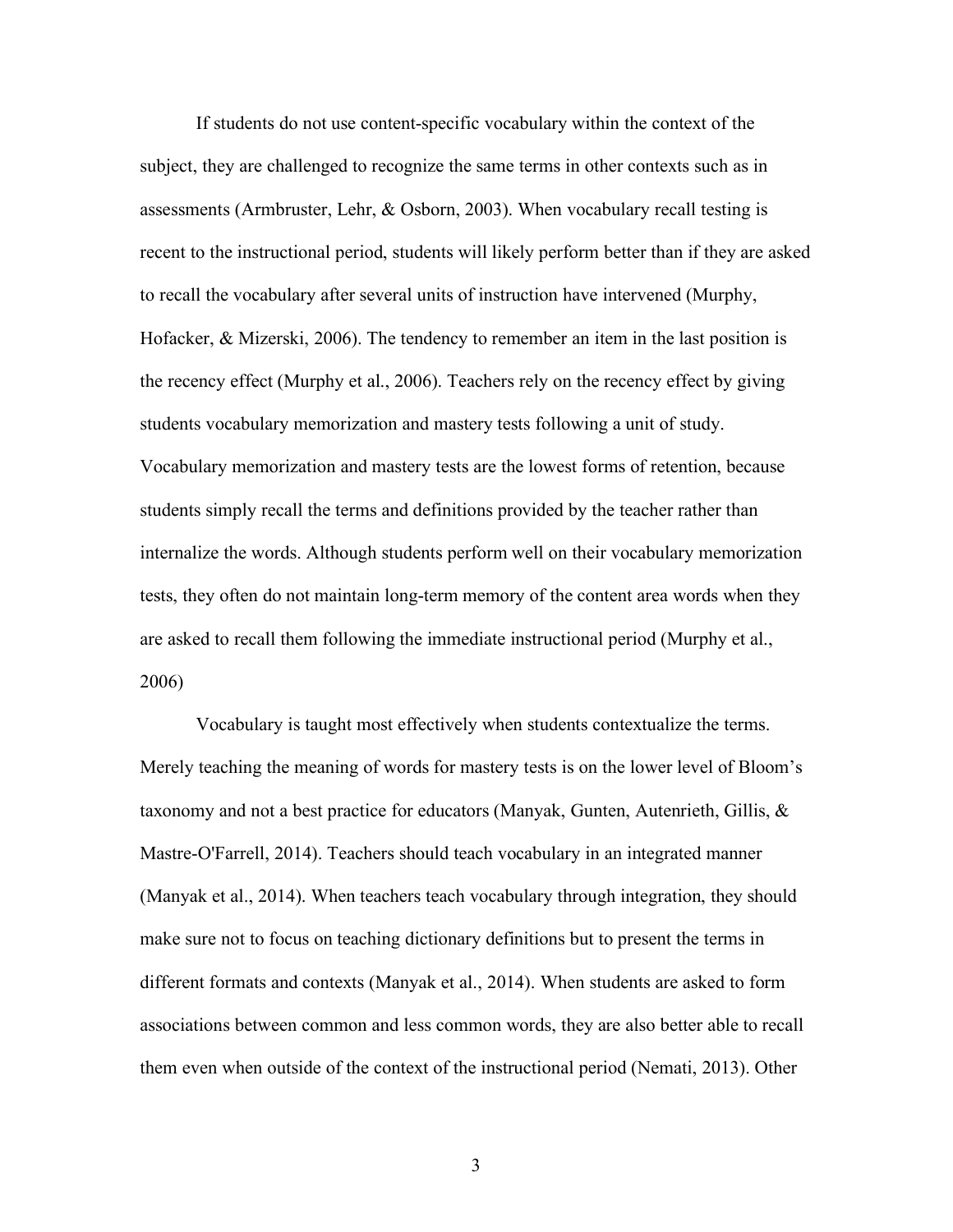strategies for enhancing long-term memory of vocabulary are grouping, acronyms, imagery, and highlighting (Nemati, 2013).

A commonly used technique is the word wall (WW). WWs allow teachers to present terms in different format and contexts. WWs are defined as "a collection of developmentally appropriate vocabulary displayed in the classroom" (Yates, Cuthrell, & Rose, 2011, p. 31). Teachers create a WW by listing the key terms for the unit of study. The list is displayed in the classroom so students can use it as a point of reference. WWs were introduced to provide a visual reminder of the content vocabulary. For example, *duty* is a misinterpreted term during the American Revolution unit. The term duty refers to taxes imposed, but students think the term refers to a task a person is required to perform. History teachers would introduce the term to students and use the WW strategy to display the term on a bulletin board. Students are able to refer to the board throughout the unit. However, to be an effective tool for learning, teachers need to create interactive uses that employ the WW as a tool to promote long-term retention and active vocabulary usage in daily conversation (Yates et al., 2011). Unlike the current use of WW, Interactive Word Walls (IWW) strategies allow students to use the word wall daily to practice words by incorporating a variety of activities (see Appendix F). IWWs differ from WWs because IWWs are more than a list of terms mounted on the wall. IWWs require teachers to intentionally incorporate engaging strategies during their instruction of content vocabulary.

 Chapter One of the proposed study is a brief overview of the background of the identified problem. The background of the problem supported the need for action research. I presented an intervention plan that aimed to increase vocabulary retention.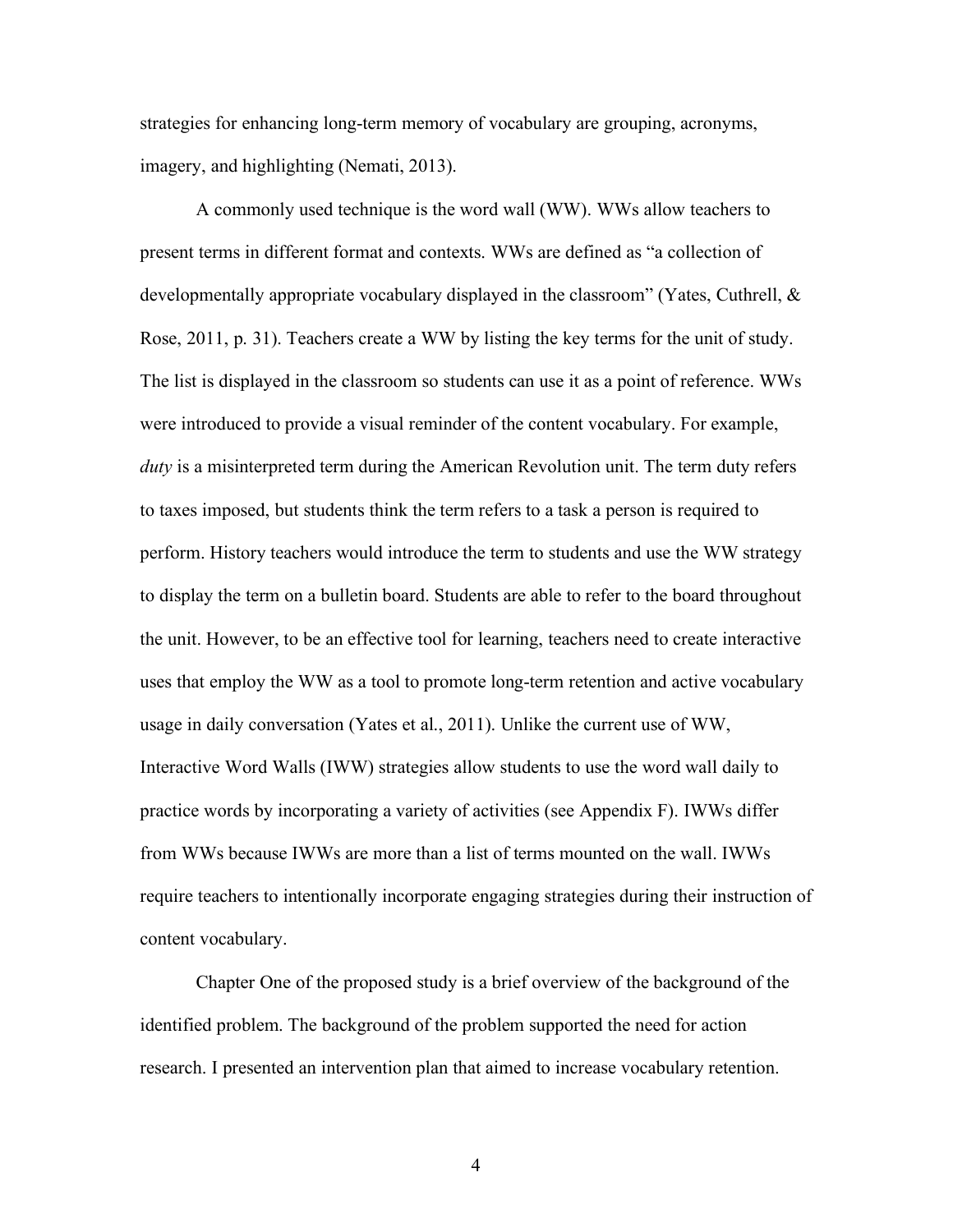Chapter One includes the research purpose, question, theoretical constructs and design appropriate to the action research.

#### **Statement of the Problem**

South Carolina promotes achievement using of literacy strategies that enable students to explore, evaluate, reflect, and apply word meanings in a meaningful context. I employed explicit and meaningful vocabulary instruction with a literacy strategy, the interactive word wall (IWW) model, in my middle-level social studies classroom. The IWW enabled students to explore, evaluate, reflect, and apply word meanings in a meaningful context in the social studies classroom. The unit of study on the American Revolution was a concern. I determined that an area of need was developing a unique way to help students learn and remember vocabulary on a long-term basis.

The content-specific words of the American Revolution are not part of the students' daily active language, and this caused them to perform below grade level on their district benchmark. When I made this discovery was made, I reflected on how I could enhance their long-term memory. Students were not presented with the American Revolution vocabulary terms in previous grades, and the terms were not a part of their active language. Through a student-participant Likert scale survey, I learned that one of the reasons students performed poorly was because they did not understand the terminology, which caused them not to meet the unit assessment level of mastery. The district curriculum writers suggested that teachers incorporate WWs in our classroom. Materials were purchased and are being passively used in classrooms. The content words are displayed in the classroom, but students do not engage with the material. The problem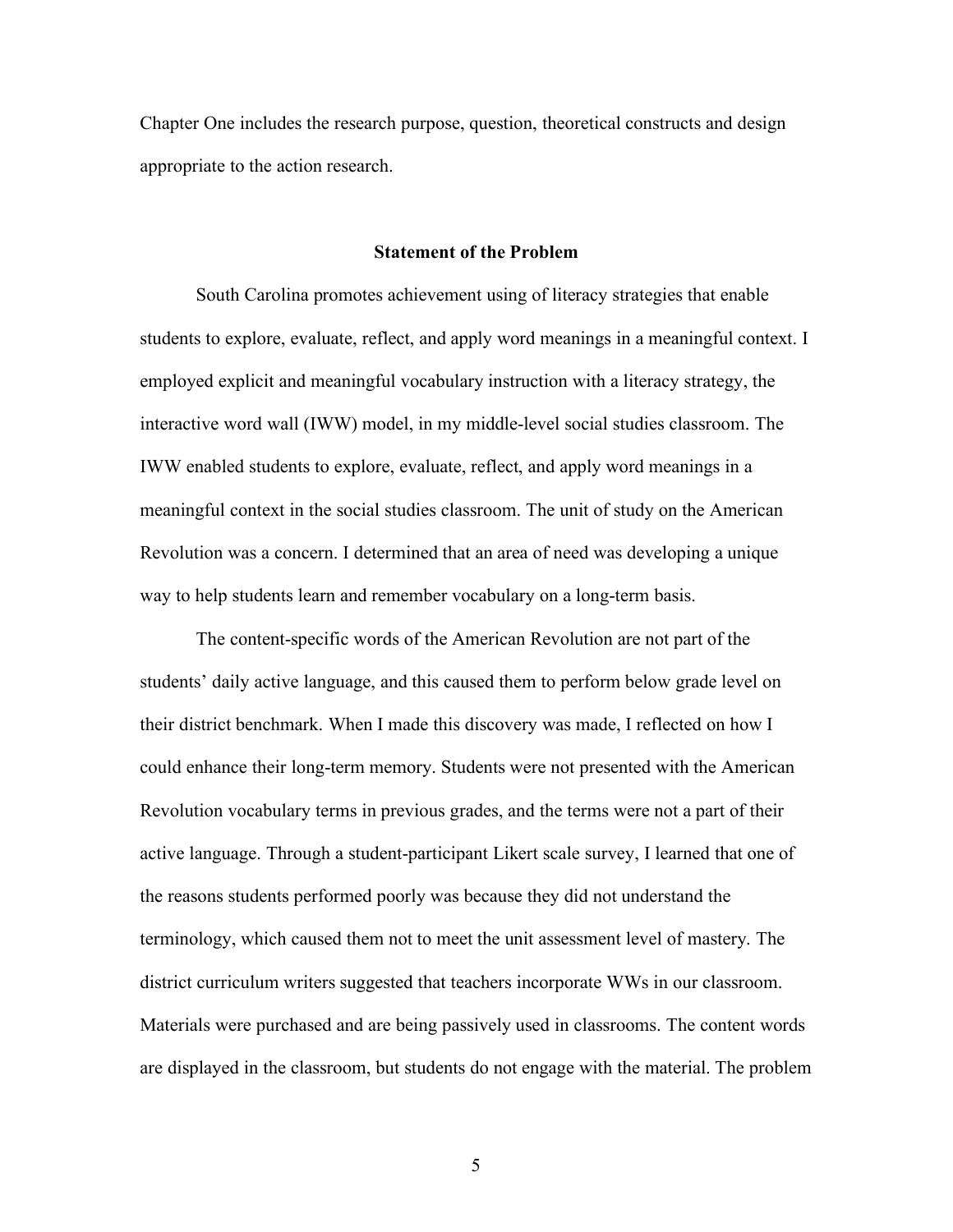identified for this study was that students were not retaining needed social studies vocabulary with the current use of WWs. The action research discovered a unique way to use WWs that engaged the students in an active usage of content vocabulary.

#### **Study Rationale**

Early in teen development, students desperately need peer acceptance and find themselves in a social world filled with distractions (Erikson, 1963). Gaming and the prevalent social media venues of texting, Facebook, Instagram, and Snapchat often occupy a priority status among the teen culture. The teacher has to compete for the attention of teens who are preoccupied with their peer engagement venues. Edgerton (2001) suggested that teachers should implement lessons that are engaging. Students' content comprehension increases when they are engaged in classroom activities.

 As a social studies teacher responsible for teaching what the students may refer to as "ancient history," the American Revolution, it is challenging to find ways to distract their attention from their social life and refocus them on the reasons for the war and the vocabulary necessary to comprehend the elements of the war. Using the WW in unique ways to attract and engage the students in learning was the focus of this action research.

#### **Purpose Statement**

The study took place in an eighth-grade South Carolina history classroom. The American Revolution was the unit of study. The purpose of this study was to examine the effects of implementing a unique intervention using the IWW model to enhance retention of content-specific vocabulary words in a social studies unit of study on the American Revolution. Quantitative data was collected using the one group pretest and posttest design. A pretest and posttest of unit-related vocabulary words was administered at the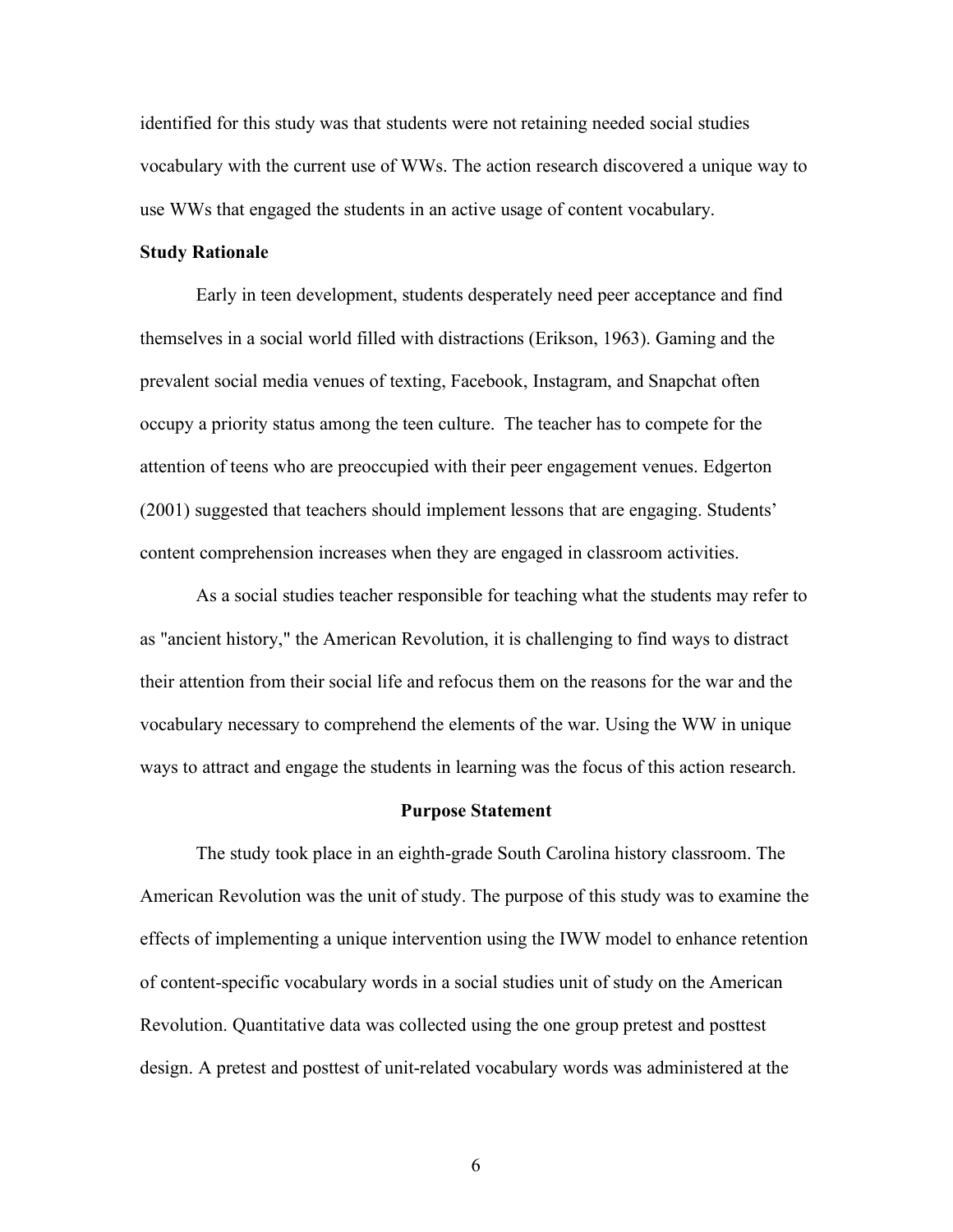beginning and end of the unit of study. I assumed that the pretest results would show a lack of understanding of most of the words to be used in the intervention. Qualitative data also was collected using a semi-formal focus group interview and observation notes.

## **Research Questions**

- 1. What are the effects of an IWW enhancement strategy on the retention of social studies vocabulary when implemented in an eighth-grade social studies class?
- 2. What are the effects of an IWW enhancement strategy on student engagement in an eighth-grade social studies class?

# **Frameworks**

#### **Conceptual Framework**

The conceptual framework describes the concepts underlying the problem of practice. The proposition is that when teachers use an interactive approach to teaching vocabulary and incorporate the elements of student accountability and long-term memory, vocabulary recall can last beyond the unit of instruction. The teaching strategy utilized in this action research is an interactive approach. It includes having students teach a word and maintaining responsibility for the class remembering their word.

#### **Theoretical Framework**

Peer pressure and socialization priorities explained in Erik Erikson's (1963) stages of psychosocial development, Jean Piaget's (1929) theory of cognitive development, and Russ Edgerton's (2001) theory of engaged pedagogy can help to explain why students do not consider learning content-specific vocabulary. Each theory was used to support the study purpose and research question.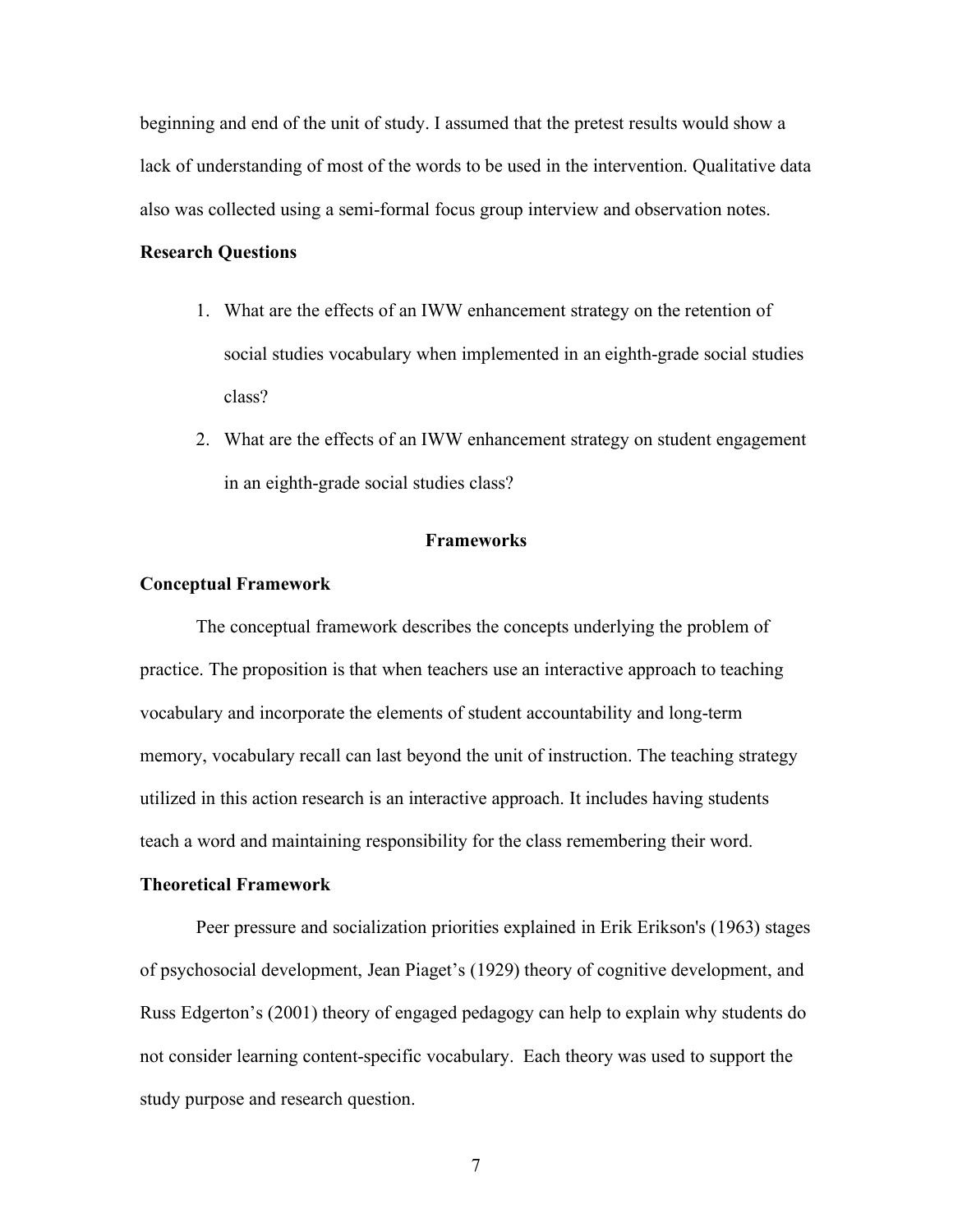Erik Erikson's Theory of Social Development deems student engagement a necessary pedagogical practice when teaching middle-level students. Erik Erikson (1963) was an ego psychologist, who identified the conflicts that take place with one's ego. Erikson discussed psychosocial stages people encounter as they develop. He defined psychosocial as the relationship between an individual's social life and their personal thoughts and behaviors (1963). The psychosocial stages allow individuals to develop trust and identity and prepare for their future. Erikson recognizes eight stages a person enters as they reach adulthood. Stage five, identity versus role confusion, is crucial for students of this study.

Identity versus role confusion is the stage students enter during their adolescent years. During stage five, students want to be accepted by their peers. Students start to reexamine their identity in efforts to be recognized. Students seek their identity through their many peer interactions that are rooted in peer pressure. Adolescents find themselves seeking approval through social media and their many peer interactions. Unfortunately, during this stage, many teens' focus transitions from education to acceptance (Erikson, 1963).

Middle-school teachers struggle with educating adolescents whose focus has moved from education to acceptance. Teachers are forced to compete with social media platforms and peer interactions for students' attention. One way to ensure students do not lose educational focus during the identity versus role confusion stage is to make learning context words meaningful by creating lessons that are engaging and interactive (Larson, Dixon, & Townsend, 2013). This action research employed a version of the WW that is engaging and interactive to increase students' vocabulary content acquisition. The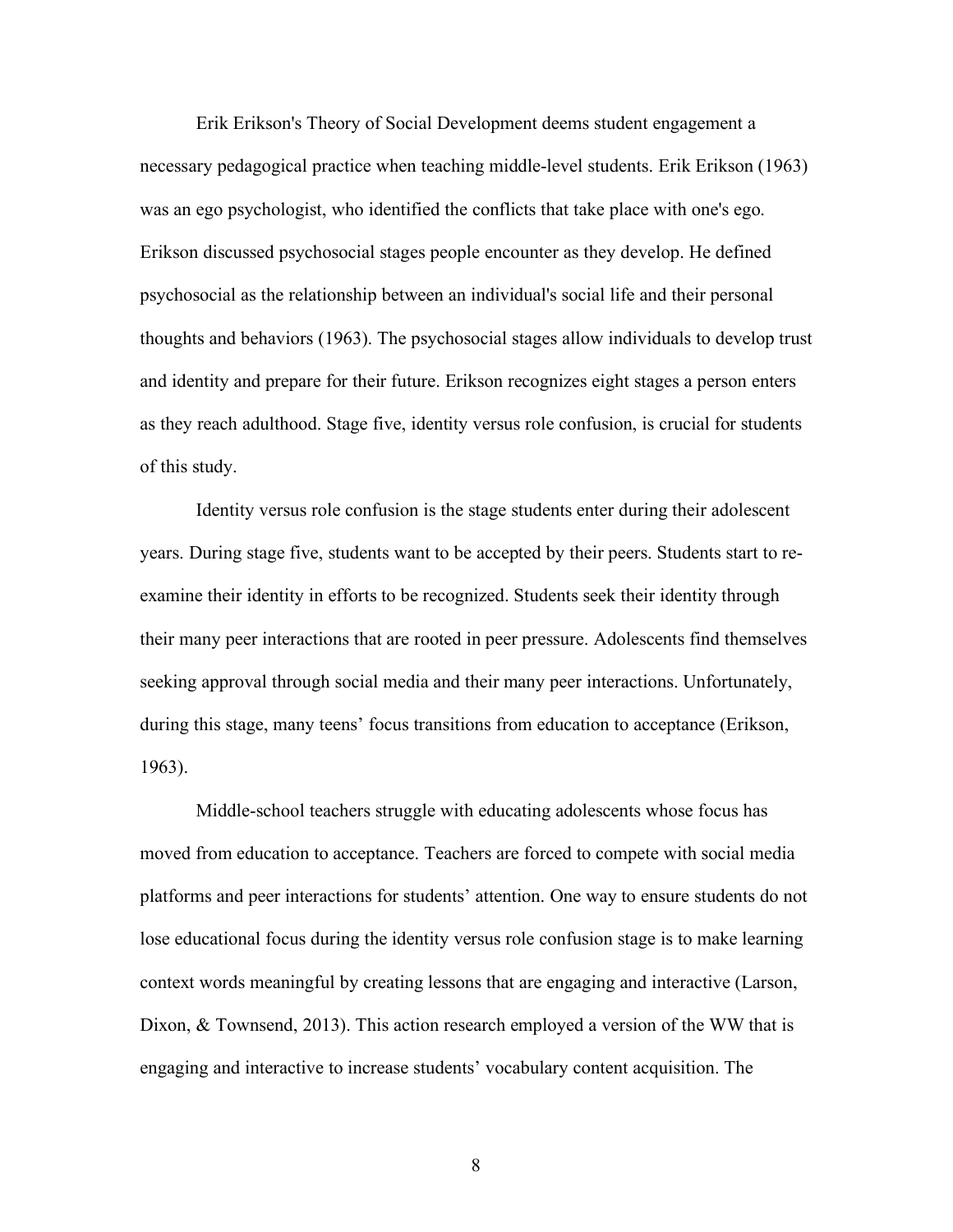interactive aspect of the WW retains the academic focus students lose during the identity versus role confusion stage.

Piaget's (1929) theory of cognitive development espouses the notion of active learning. Students learn best when they are engaged in their learning and are using a multimodal approach. The IWW will incorporate activities in which students will participate while engaged with their peers. The theoretical framework that supports requiring students to carry the responsibility for teaching a word and providing strategies for their classmates to sustain memory of the word is supported by the Pyramid of Learning Theory (Hattie, 2009).

Psychologist Lev Vygotsky (1978) argued that cognitive functions are developed with social development. He also stated that emerging cognitive and social development is the job of an educator. He suggested that educators use collaboration as a way to address cognitive and social functions. Vygotsky (1978) created the term "zone of proximal development" and stated that this zone is the level of development a child can reach with the assistance of teachers and peer collaboration. Vygotsky's (1978) theory supports the idea that students should learn literacy skills, such as retaining content vocabulary, by engaging in explicit instruction with their peers.

In recent research, Russ Edgerton (2001) discussed engaged pedagogy. Edgerton coined the term "pedagogies of engagement" in 2001. He reflected on projects on higher education and proclaimed that learning about *things* does not enable students to acquire knowledge (p. 1). Edgerton offered a student-centered approach to teaching and learning. Engaged pedagogies are comprised of aspects of active learning, interactive engagement, and project-based learning. When engaging activities and lessons are implemented,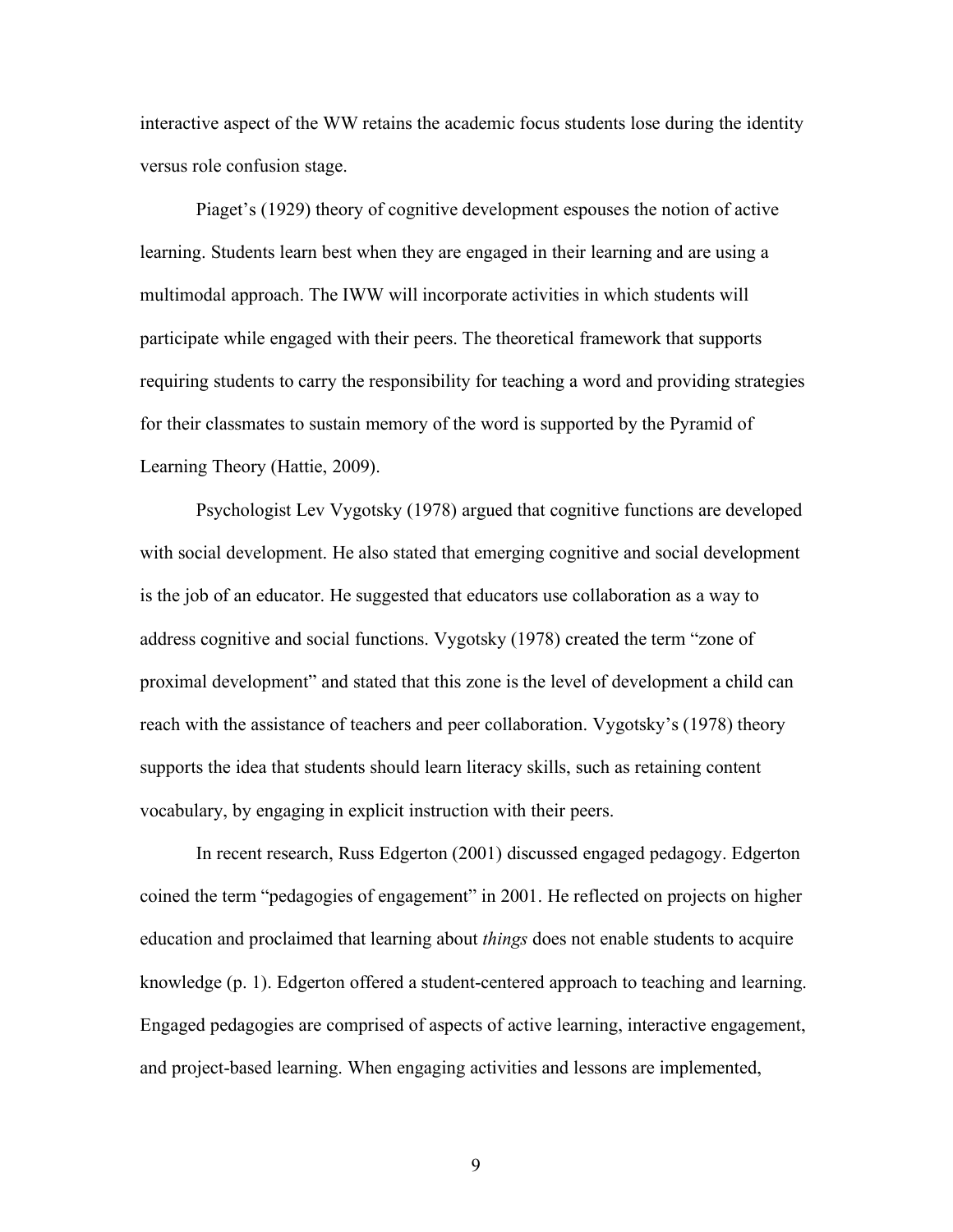learning is purposeful and meaningful. Teachers notice an increase in peer interactions and active learning while catering to diverse learning styles and talents. Engaged pedagogies should be a part of instruction because the student engagement positively influences their academic success and content acquisition. Teachers see an increase in student performance and a decrease in failure rates when pedagogies of engagement are employed.

#### **Action Research Design**

Action research was the methodological approach used in conducting this study. Action research is the organized inquiry conducted by those in the educational field who have an interest in the teaching and learning process (Mertler, 2014). Educators conduct action research to gather information used to improve various aspects of the educational system (Mertler, 2014). In short, action research is carried out by teachers to enhance their practices.

Traditional educational research is typically conducted by researchers who are removed from the educational setting (Mertler, 2014). Action research differs from traditional research methods because teachers are participants in the study. As the teacher and researcher, I studied instructional methods to improve the effectiveness of vocabulary instruction in the classroom.

The focus of this study was to examine the effect the implementation the IWW model had on vocabulary acquisition in a social studies classroom. The study followed the action research cycle of planning, acting, developing, and reflecting (Mertler, 2014). Phase one of the study involved identifying a problem of practice and reviewing related literature to frame a research plan. Phase two was the implementation of the framed plan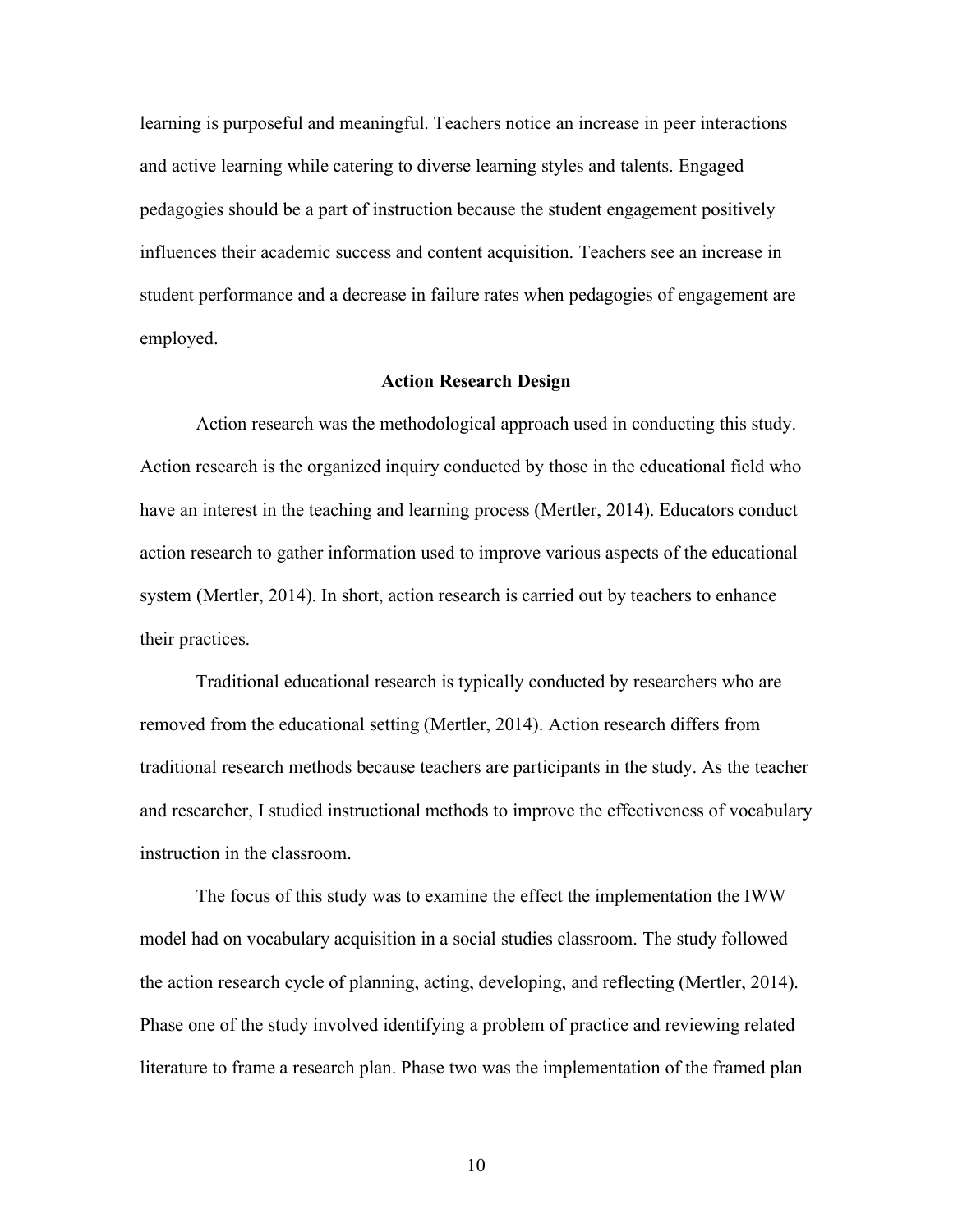with the collection and analysis of pertinent data. Phase three involved the implementation of the IWW. The last phase, phase four, was the reflective stage, which involves reflection on the study and further questions for future research. Mertler (2014) reported that action research is cyclical. Therefore, the above steps would be repeated as necessary.

The study was conducted using a mixed methods approach in which qualitative and quantitative data was collected. It was anticipated that when students were taught social studies vocabulary utilizing a hands-on, interactive approach, their recall of content vocabulary will increase on the posttest immediately following the unit of instruction. I anticipated that the post test scores would remain higher than they may have been before the use of IWW implementation and that this enhanced rate can be attributed to the interactive intervention that was implemented through the IWW. I recognize that this is one class and because there is no control group to compare to, it can only be assumed that retention would increase because of the intervention.

#### **Potential Deficiencies**

Teachers are limited when conducting action research (Mertler, 2014). Assumptions, delimitations, and limitations must be considered for the educator to adjust their action research the most efficient way (Mertler, 2014). Assumptions are things that are out of the researcher's control. This study investigates vocabulary acquisition. Therefore, one must assume that vocabulary acquisition will remain important in the middle school classroom. The biggest assumption I made was ensuring that the sample population represented the population to which inferences would be applied.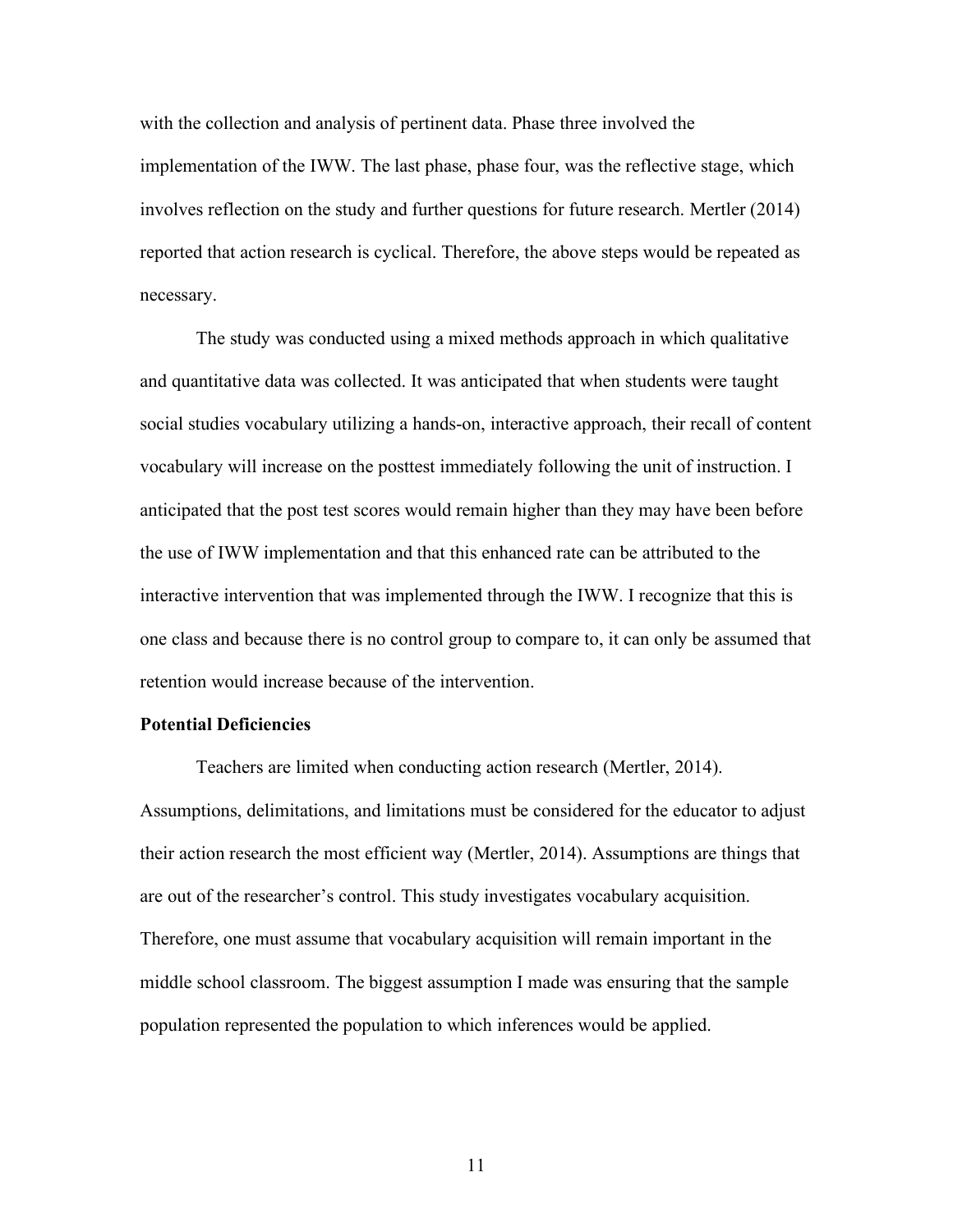Limitations are the weaknesses in the action research study that are not controlled by the researcher. Student attendance is low at the school, and students often miss instruction. A student missing the days when the IWW was introduced was beyond the researcher's control and is a limitation of the study. Another limitation of the study is time. The assessments must be administered in a certain window in accordance with the district policy. To combat this limitation, I created a pacing guide for administering the pretest, introducing the IWW strategy, and administering the posttest. Delimitations are defined as factors that are controlled by the researcher. The delimitations of this action research was the research question, unit of study that was chosen, population, and strategies that were used as part of the IWW.

#### **Summary and Conclusion**

The problem of practice for this action research was that the current use of the WW method was not successful in enhancing vocabulary retention. The purpose of this research was to examine the effects of implementing a unique intervention using the IWW model to enhance retention of content-specific vocabulary words in a social studies unit of study on the American Revolution. The research questions developed for this study were: What are the effects of an IWW enhancement strategy on the retention of social studies vocabulary when implemented in an eighth-grade social studies class? And what are the effects of the IWW strategy on student engagement. Recall was measured following the intervention, and it was anticipated that recall would remain at a significant level.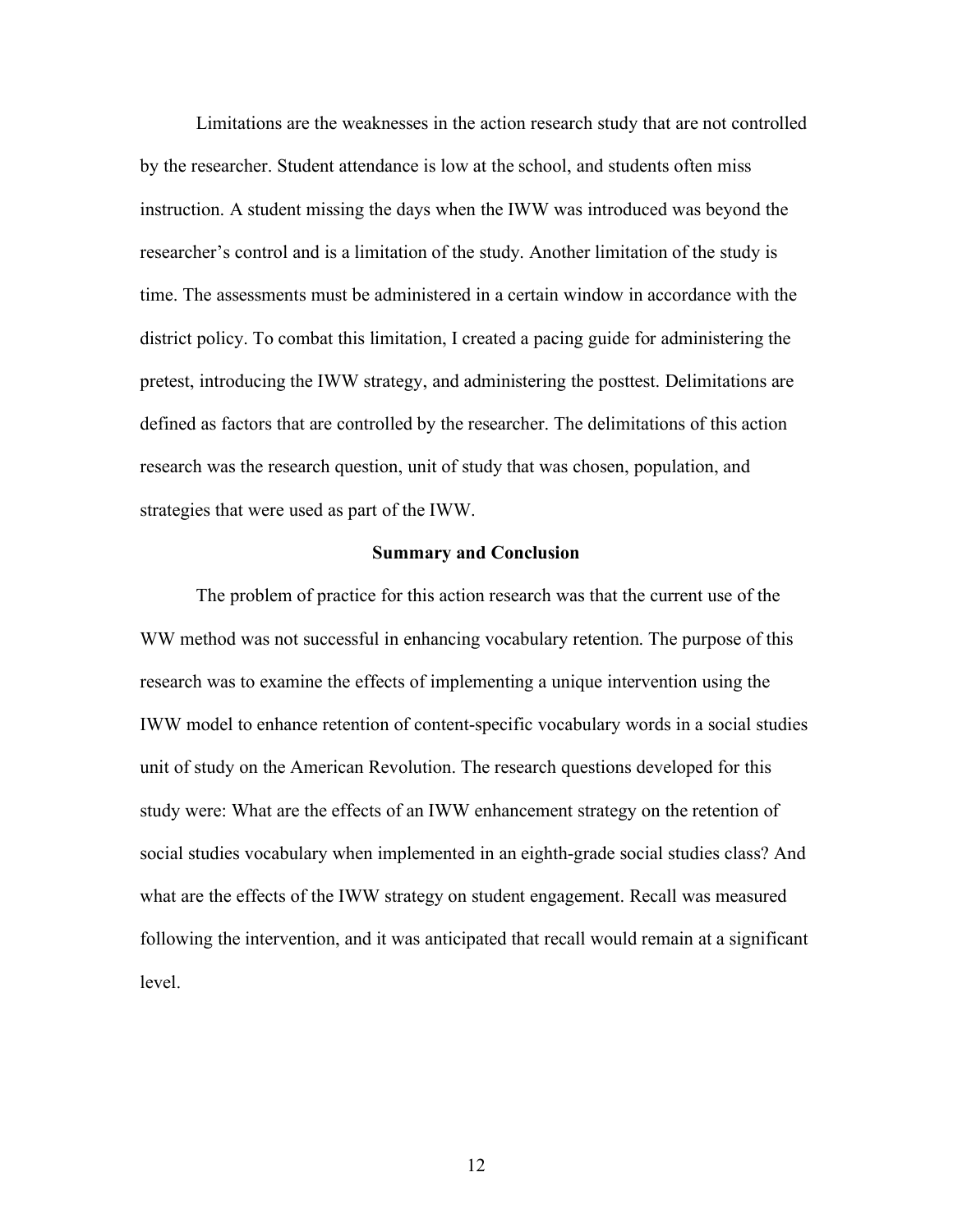## **CHAPTER TWO**

#### **REVIEW OF LITERATURE**

Traditionally, teachers define vocabulary and have students write the definitions in their notebooks (Blachowic & Fisher, 2000). Students approach content-specific vocabulary from the perspective that they only need to memorize the definitions of the words and remember them on a short-term basis or until the unit of study is concluded (Harmon, Wood, Hedrick, Vintinner, & Willeford, 2009). It is common practice for teachers to put up a WW as part of a unit of study, and the students are expected to use it as a reference source for checking spelling and recognizing appropriate unit of study related terminology (Frost, 2016). The problem identified for this study was that the use of WWs, in their current non-interactive form, was not successful in enhancing vocabulary retention (Harmon et al., 2009). However, the IWW approach might show stronger outcomes (Harmon et al., 2009). An interactive approach requires students to be more engaged with the WW rather than simply using the WW as a reference point. When students are engaged in the acquisition of learning, they are more likely to retain information in their long-term memory (Wagstaff, 1999).

# **Uniqueness of Proposed Interactive Word Wall Protocol**

The action research proposed used a multimodal interactive approach to contentspecific vocabulary education with the expectation that long-term retention would increase. To monitor the effect of this innovative interactive action research approach, a posttest was administered. When teachers use a didactic approach to teaching, students do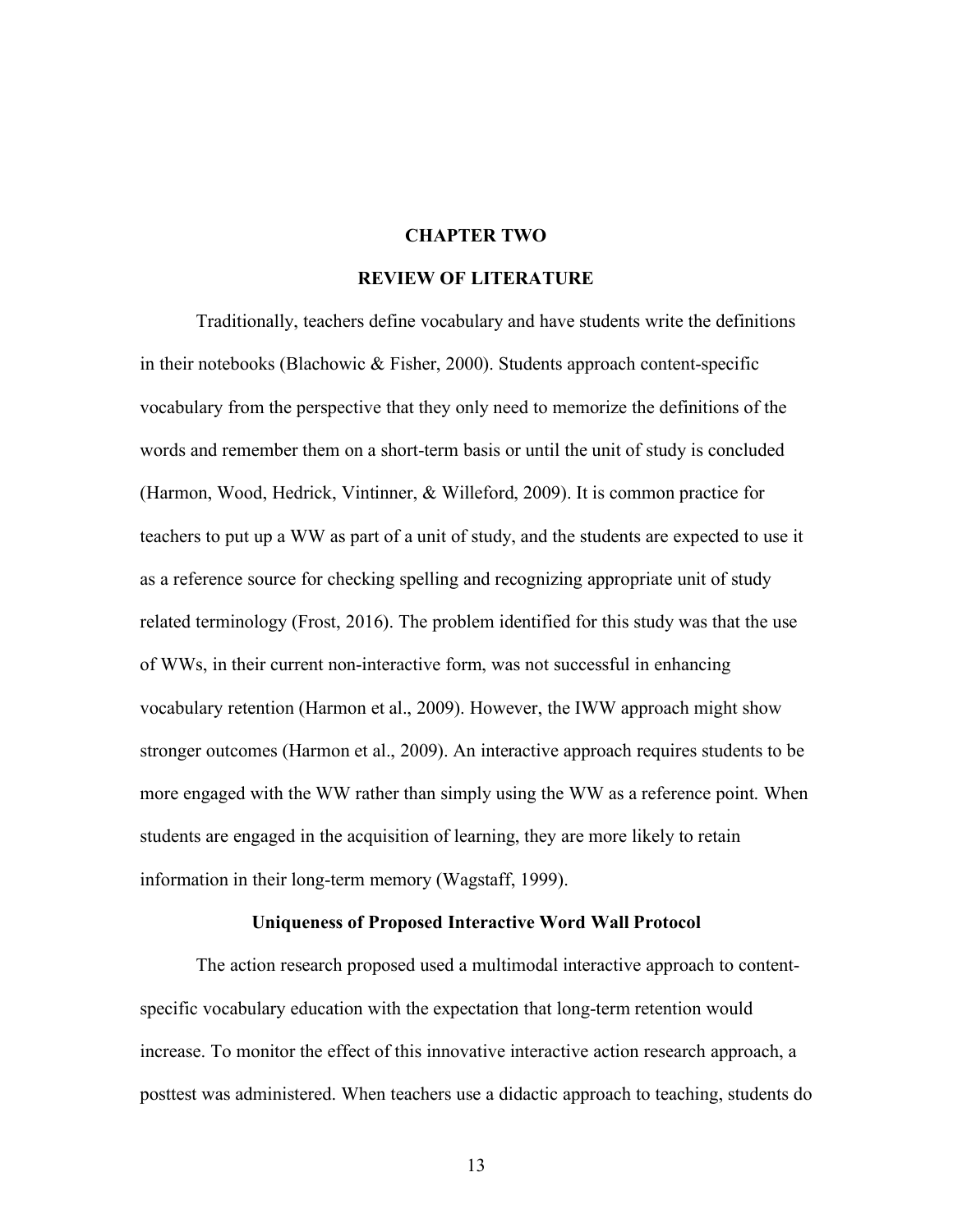not have opportunities to work with the information and retention of learning is less than 10% (Hattie, 2009). The more interactive the students are in activities that include discussion, practice, and teaching each other, the higher the level of retention (Hattie, 2009). In this study, one IWW strategy that was used by this researcher was to allow the students the opportunity to teach word meaning to each other. At the level of teaching to another person, 90% retention is expected. In addition to each student teaching one of the vocabulary words to their peers, is the notion of accountability (Beck, McKeown,  $\&$ Kucan, 2002). The teaching students were responsible for developing an interactive word recognition and definition recall. Their success was evidenced in using the test data, formal interviews, and field notes that I collect.

The pyramid of learning illustrates the average retention of material when presented in a specific learning strategy (Hattie, 2009). The rationale for study is that when students retain the meaning and usage of specific terminology for a field of study, they may likely transfer this knowledge to other subject areas. It may be that they will carry forward techniques that are used in teaching and apply these same techniques to learning other content-specific vocabulary. The action research proposed discovered unique ways to use IWW, which enhanced students' understanding of concepts in other content areas.

The purpose of this action research study was to examine the effects of implementing a unique intervention using the IWW model to enhance the retention of content-specific vocabulary words in a six-week social studies unit of study on the American Revolution. In this study, I moved from a didactic teaching approach to an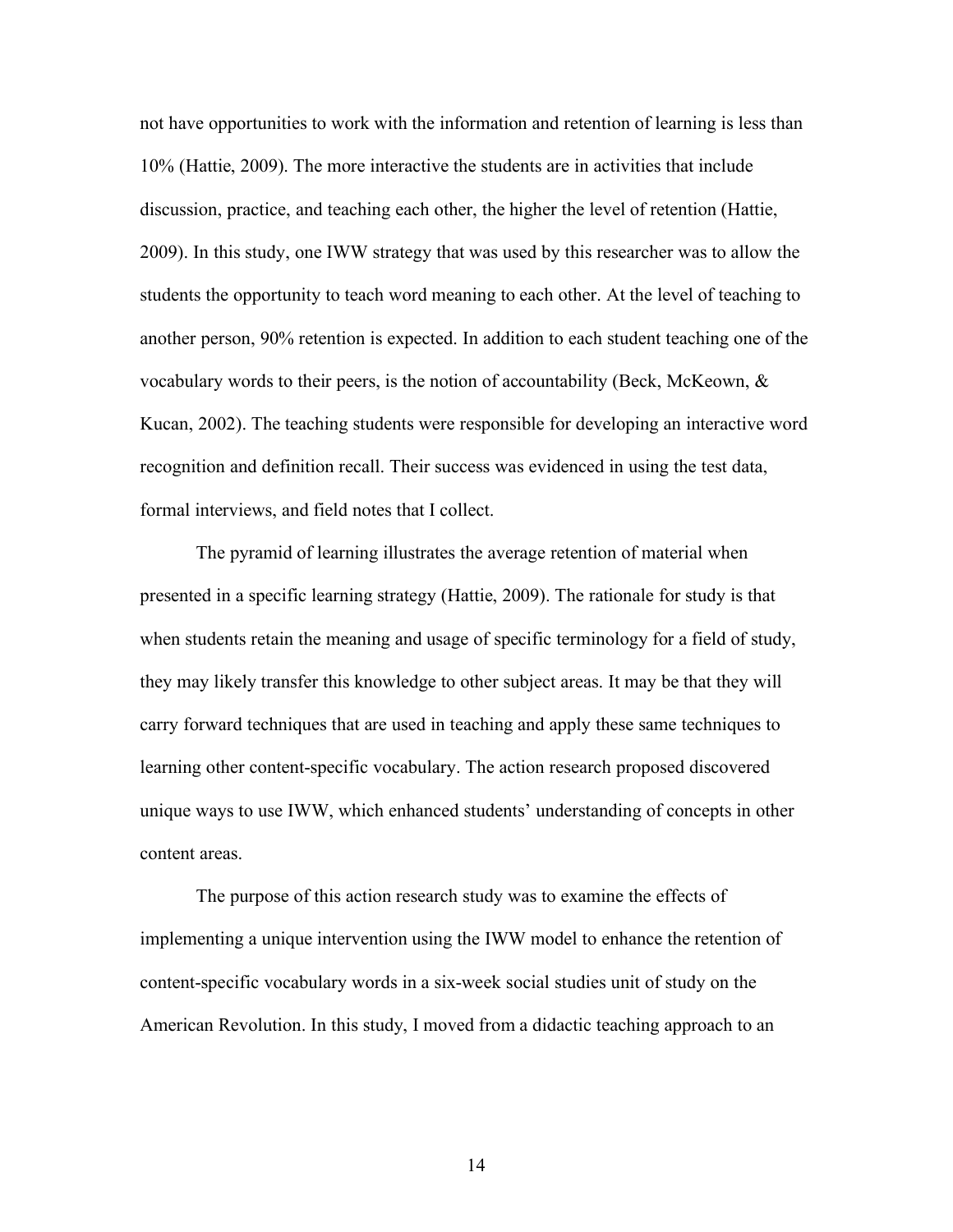interactive approach. To examine the effectiveness of a vocabulary enhancement intervention on memory, the following research questions were presented:

- 1. What are the effects of an IWW enhancement strategy on the retention of eighth grade social studies vocabulary?
- 2. What are the effects of an IWW enhancement strategy on student engagement in an eighth-grade social studies class?

## **Scholarly Literature**

The scholarly literature relative to topic outlines the background issues, events, and ideologies. Historical theories and ideologies are discussed in this section to acknowledge the existing scholarship on vocabulary.

**Stages of development.** Erik Erikson's Theory of Social Development provides the theoretical framework that deems student engagement a necessary pedagogical practice when teaching middle-level students. Erik Erikson (1963) is an ego psychologist who identified the conflicts that take place with one's ego. Erikson discussed psychosocial stages people encounter as they develop. Erikson (1962) defined psychosocial as the relationship between an individual's social life and their personal thoughts and behaviors. The psychosocial stages allow individuals to develop trust, identity and prepare for their future. Erikson (1963) recognized eight stages a person enters as they reach adulthood. Stage five, identity versus role confusion, is crucial for students of this study.

Identity versus role confusion is the stage students enter during their adolescent years. During stage five, students want to be accepted by their peers. Students start to reexamine their identity in efforts to be recognized. Students seek their identity through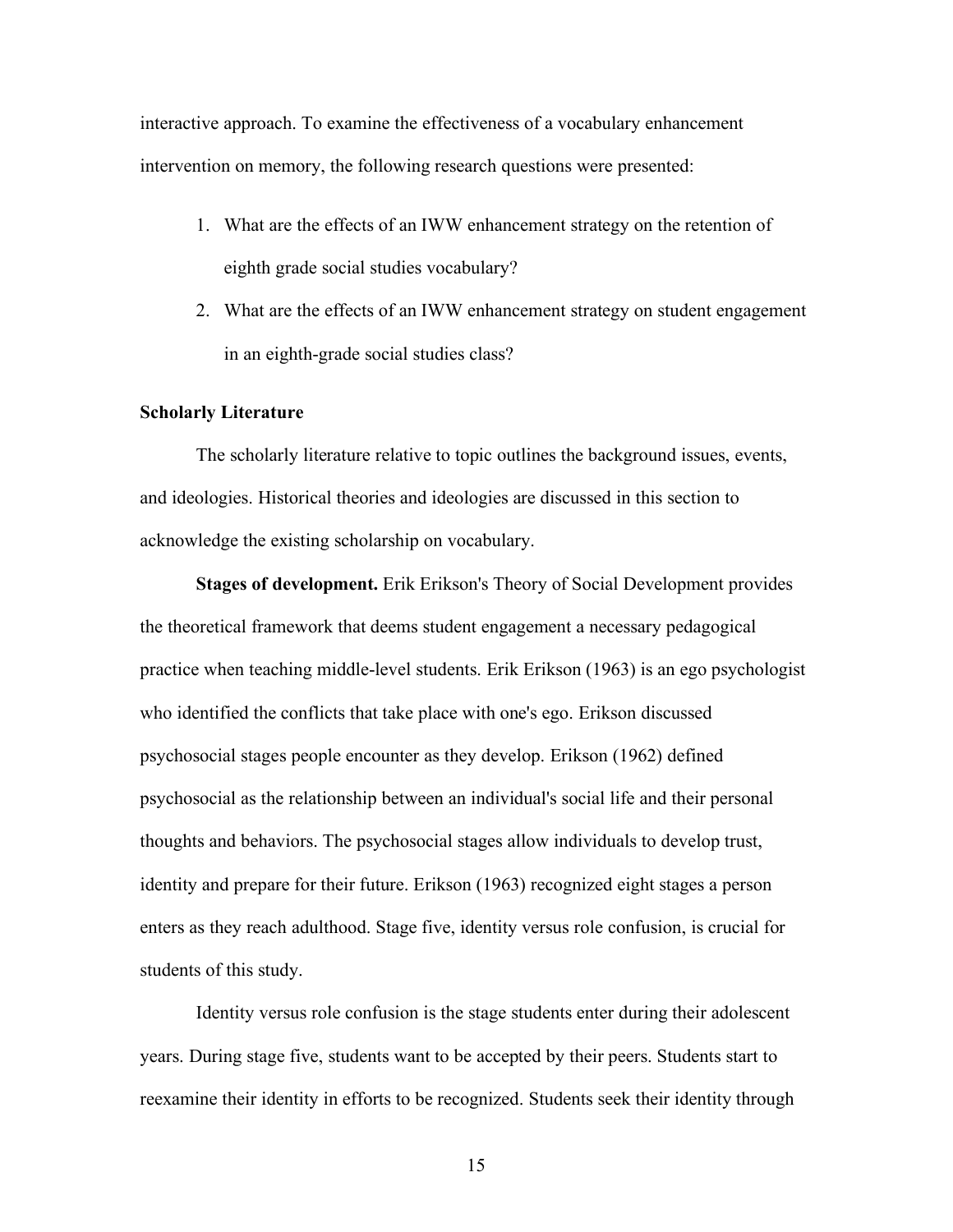their many peer interactions that are rooted in peer pressure. Adolescents find themselves seeking approval through social media. Unfortunately, during this stage, many teens' focus transitions from education to acceptance (Erikson, 1963).

Middle-school teachers struggle with educating adolescents, whose focus has moved from education to acceptance. Teachers are forced to compete with social media platforms and peer interactions for students' attention. One way to ensure students do not lose educational focus during the identity versus role confusion stage is to make learning context words engaging and interactive (Larson et al., 2013).

Piaget's (1929) theory of cognitive development espoused the notion of active learning. Students learn best when they are engaged in their learning and are using a multimodal approach. Short- and long-term memory activate when concepts and constructs are ingrained deeply into the brain's schemata through repetition. Erikson's theory of social development confirmed the reason for a deficit in students' vocabulary acquisition during their middle school years. Students are distracted by their social developmental needs; therefore, they are not focused on learning new skills and information. Although Erikson suggested in his theory of cognitive development that adolescents enter a stage where they are more concerned with being accepted than mastering content, teachers remain accountable for teaching students.

**Social constructivism**. Psychologist Lev Vygotsky (1978) rejected the assertion made by Piaget (1929) that it was possible to separate learning from the social contexts of a child's development. Vygotsky argued that cognitive functions are developed simultaneously with social development, and it is the educator's duty to emerge cognitive and social functions. According to Vygotsky (1978), educators can use collaboration to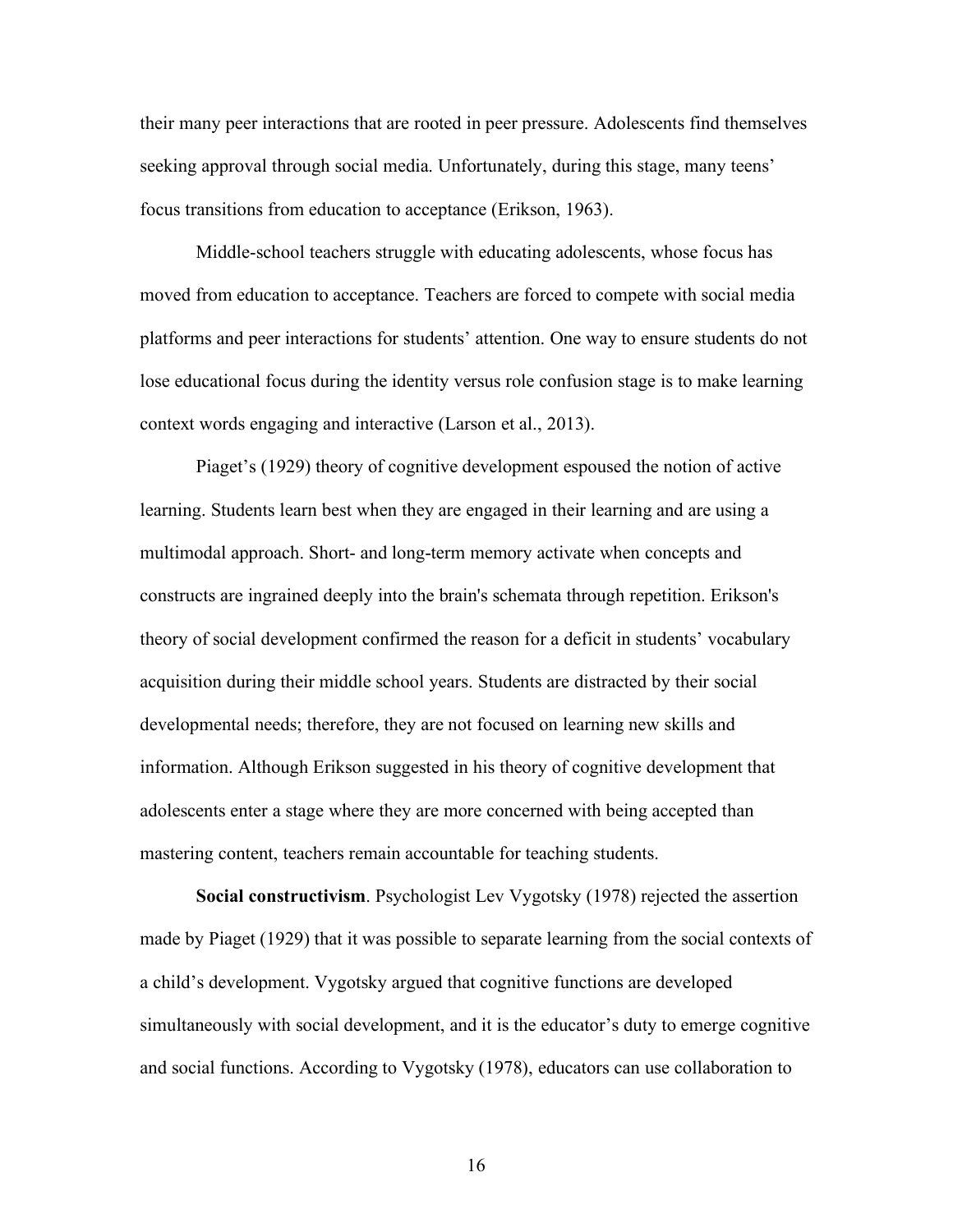address students' cognitive and social functions. Vygotsky claimed a child's cultural development appears on a social and individual level, and that applies to logical memory and the formation of contexts. One of the contexts Vygotsky referred to was the role language and culture plays in a child's cognitive development. Vygotsky (1978) coined the term "zone of proximal development" and stated that this zone is the level of development a child can reach with the assistance of teachers and peer collaboration. Vygotsky's (1978) social constructivism theory supports the notion that students should learn literacy skills, such as retaining content vocabulary, by engaging in explicit instruction with their peers.

**Pedagogies of engagement**. Russ Edgerton created the term "pedagogies of engagement" in 2001. He ascertained that students learn best when they are engaged in the learning process. Edgerton stated that teaching and learning should be studentcentered and involve aspects of active learning. His theory supports Piaget's and Vygotsky's idea that engaging practices influence academic success. Engaging pedagogy are instructional practices that support peer interactions, multi-modal approaches to teaching content, and authentic products as a form of assessment. In this approach, teachers transition from presenters and lecturers to facilitators of learning. Because students are involved in their learning, they are more likely to retain information (Edgerton, 2001).

**Culturally relevant pedagogy**. Another way to engage students in learning content is to make learning relevant. Au and Jordan (1981) stated, "the context of school learning is often different from that of informal learning and often unrelated to the child's culture. Bringing the relevance of the text to the child's own experience helps the child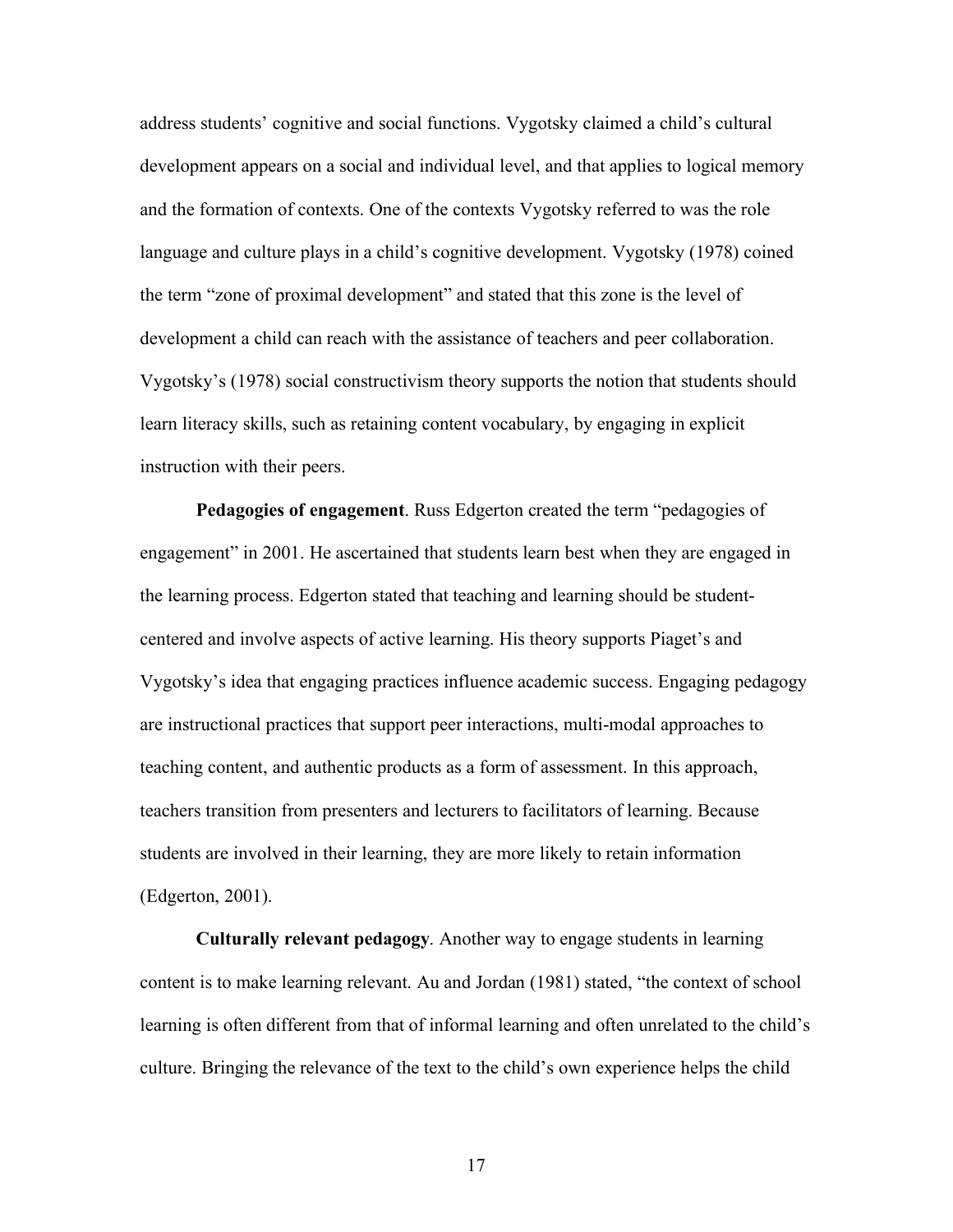make sense of the world" (p. 149). The researchers coined the idea of making learning relevant as culturally relevant pedagogy. Culturally relevant teaching was made popular by Gloria Ladson-Billing in 1995; however, this idea impacts 21<sup>st</sup> century learners (Irvine, 2010). Culturally relevant teaching is an approach to teaching in which the teacher identifies the unique culture strength of each student and uses it to promote student achievement (Ladson-Billings, 1995). For decades, teachers have implemented culturally relevant pedagogy into curriculum and instruction to effectively teach in diverse classrooms. Culturally relevant pedagogies improve outcomes for the group of diverse students who are struggling to comprehend content. To create a culturally relevant teaching environment, teachers intentionally build student-teacher relationships, teach the whole child, use developmentally appropriate learning and teaching styles, and create a classroom environment based on equity. Teachers can use culturally relevant principles when designing vocabulary activities. There are interactive word wall strategies that teachers can use to make learning culturally relevant. Perhaps using culturally relevant activities to break language barriers leads to an increase in content vocabulary acquisition.

**Accountability movement.** Accountability and standardized testing dominate the educational system in the 21st century (Spring, 2014, p. 429). The accountability movement arrived over a debate of who should control public schools and what the purpose of public schools is. Researchers and stakeholders began believing that education should be more responsive to citizens. The accountability movement made schools more transparent because they required state departments of education to report schools' standardized test scores publicly. Teachers became more competitive once they realized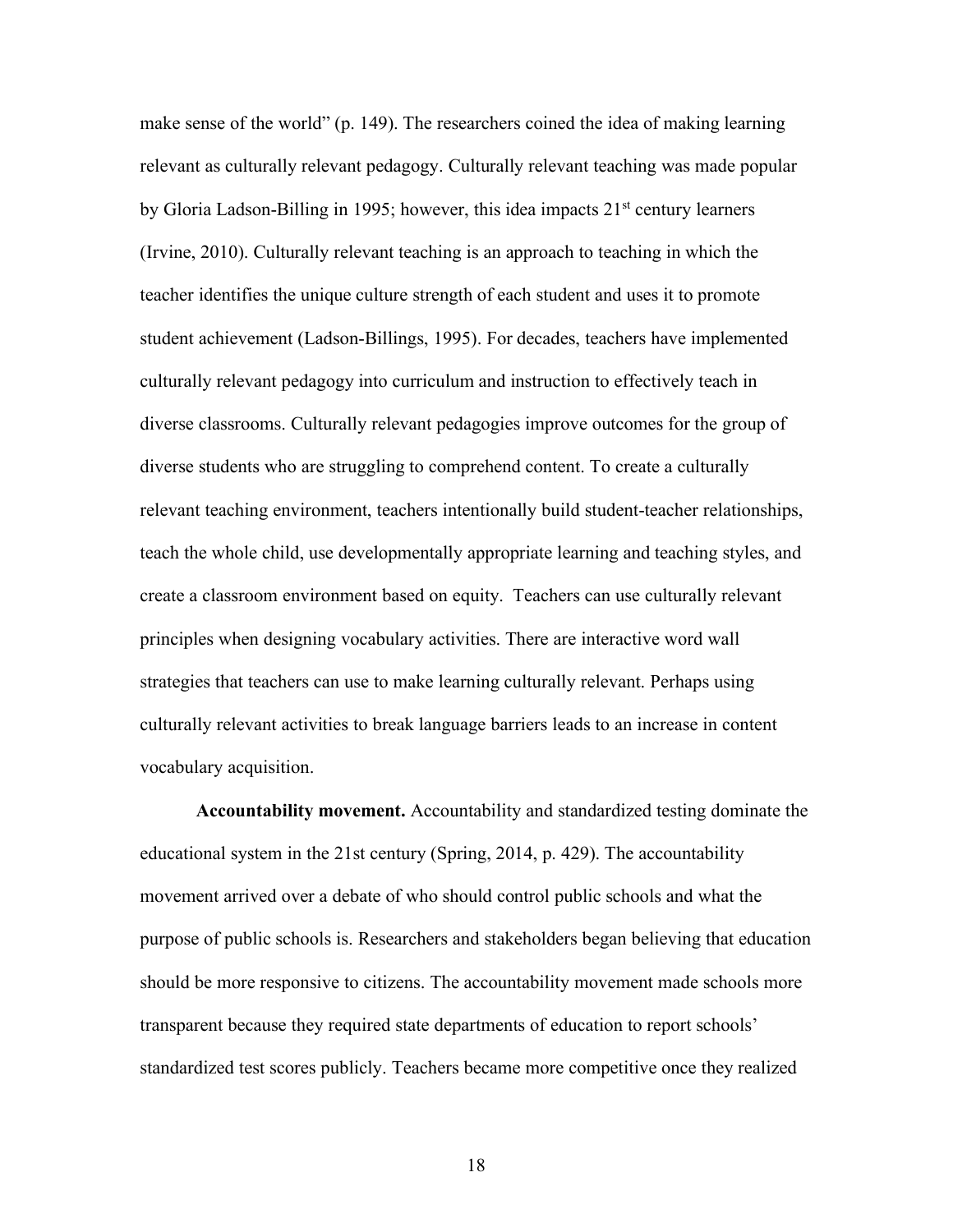they would be penalized because of their students' poor performance. Administrators became more competitive upon realizing their schools would receive a grade of passing or failing based on the test scores (Spring, 2014). Unfortunately, students are required to show a certain level of mastery on the standardized test, but there is a correlation between failing test grades and a low reading level (Shapiro, Solari, & Petscher, 2015). Students who cannot read cannot perform well on a standardized test that is driven by reading comprehension. Since students are required to maintain a significant literacy level to complete a standardized test, school districts began to focus on building content literacy skills.

**Literacy initiatives as a response to the problem**. Colonial education was developed in the 17th and 18th centuries as a social function. The purpose of education was to maintain a social distinction by teaching students' literacy for religious purposes (Spring, 2014). Although the reason for teaching literacy has evolved over centuries, literacy remains a key component of American education. No Child Left Behind, Race to the Top, and his initiatives were developed as a response to the literacy deficits noticed as a result of the accountability movement (Spring, 2014). These three national programs place a focus on literacy development in 21st-century education.

No Child Left Behind (NCLB) was proposed in 2001 and signed by former President George W. Bush. NCLB involved a collaboration of various leaders who sought to advance America and close the achievement gap between minority students and their advantaged counterparts (Spring, 2014). Students' reading skills were identified as a deficit that, if approved, would decrease the achievement gap between minority students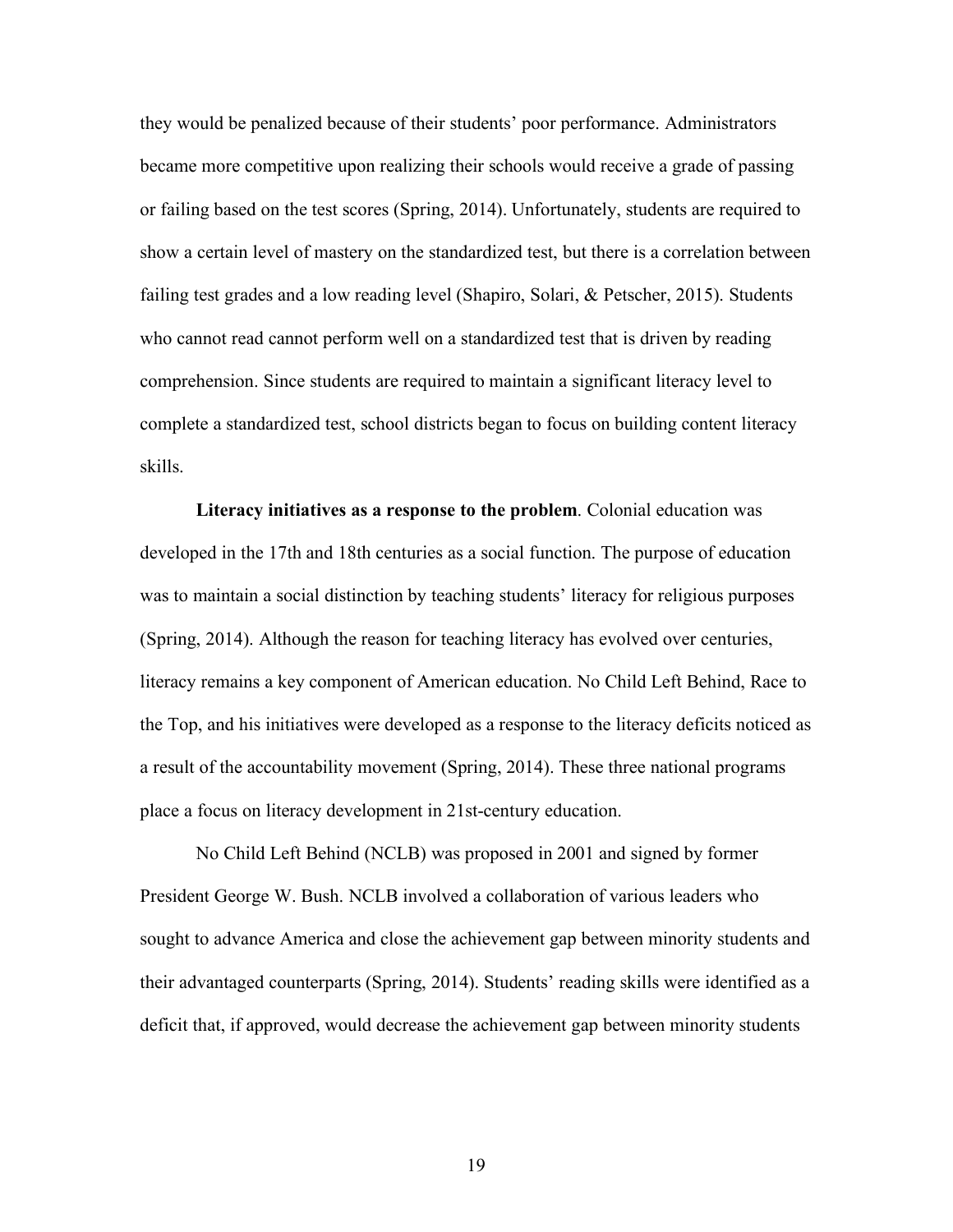and their peers. Under the NCLB initiative, literacy skills would increase through the implementation of reading grants, reading programs, and improving schools' libraries.

The Race to the Top (RTT) initiative was created during the Obama administration. Similar to NCLB, Race to the Top is an effort that included sections that focused on literacy in the 21st century. The initiative offers incentives to states that are willing to reform and improve teaching (Spring, 2014). RTT created significant changes in the education system by requiring districts to raise standards and structure curriculum for college and career readiness. Students must be literate to enter college. RTT promoted literacy by requiring schools to adopt new strategies to help struggling readers. A common characteristic of struggling students and their schools is the lack of content literacy, because they do not receive significant instructional support outside of school (Biemiller, 2011). The RTT initiative encourages low-performing school districts to be intentional with reading strategies to promote literary fluency.

The initiative that places a greater focus on literacy skills is the implementation of the Common Core standards. Common Core standards outline what students should know in the areas of English Language Arts and Mathematics with an emphasis on literacy skills. Common Core is driven by learning goals that outline what students should know and be able to do before they are promoted to the next grade. The Common Core standards were created to ensure students graduate from high school with a set of skills to succeed in life (Spring, 2014). One skill that the curators of Common Core recognized that college and career ready students needed was literacy skills. The creators of Common Core recognized that students needed to develop adequate literacy skills to be successful. The No Child Left Behind, Race to the Top, and Common Core programs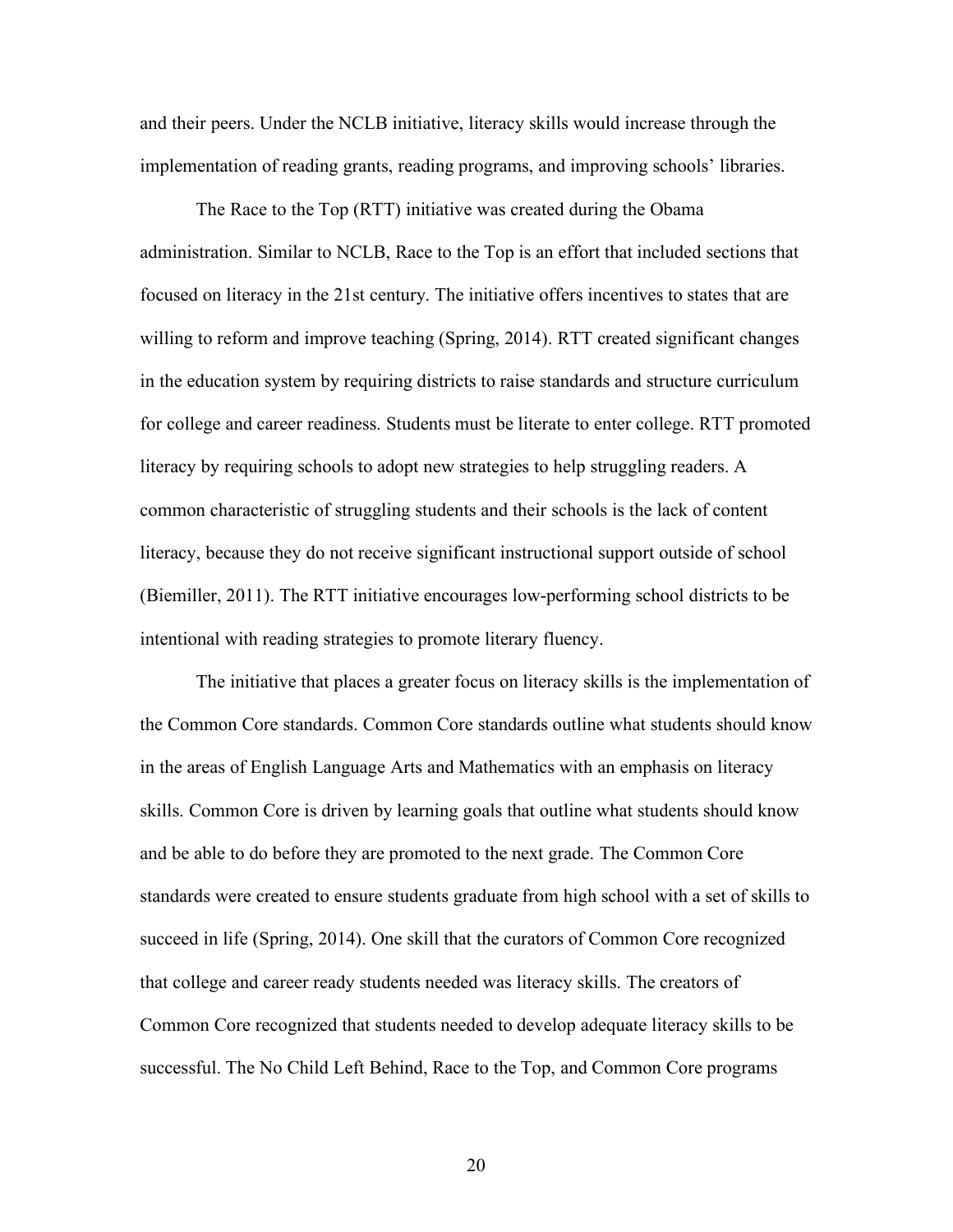were created as a response to a lack of reading skills. These initiatives were designed to increase students' literacy skills; however, they are a direct response to the accountability movement and standardized testing.

**21st century skills.** Overtime educators became cognizant of students' needs and created a framework for 21st-century learning. The 21st Century Skills framework is an education initiative and reform movement. The framework was developed with input from educational stakeholders, who were knowledgeable about the needs of students. The model was created to ensure students are successful in work, life, and citizenship. Schools in the United States are expected to adhere to the guidelines in the P21 framework as a foundation for developing curriculum and instruction (DiBenedetto & Myers, 2016). The mandates for curriculum and instruction are classified as the 4cs; critical thinking, communication, collaboration, and creativity (DiBenedetto  $\&$  Myers, 2016). Critical thinking, communication, collaboration, and creativity are areas of curriculum and instruction that promote an increase in students' learning for the 21st century. Writers of the 21st Century Skills framework recognize the importance of educating students for college and career readiness.

The developers recognized literacy and civic mindfulness as a needed area for students to be career and college ready. Students must be literate to perform specific jobs and attend college, causing literature to be the goal for 21st century education (DiBenedetto & Myers, 2016). The writers of the framework were sure to include four curriculum classifications that appeal to the developmental needs of students. Teaching literacy and vocabulary development is more obtainable if the information is presented in an instructional method that appeals to students' wants and needs (Nagy, 1991). The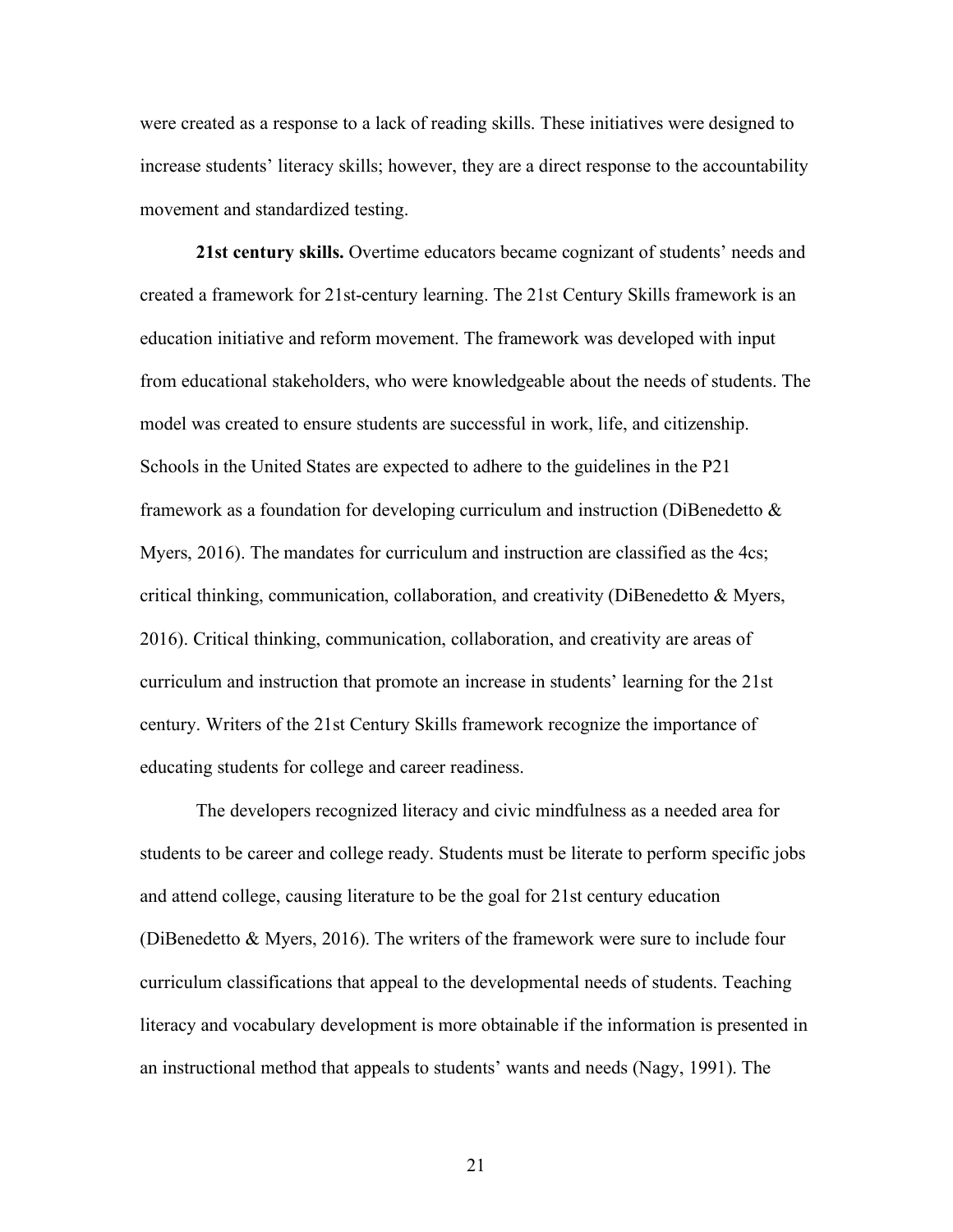IWW is developed with the push for 21st century skills as a foundation. The IWW is a strategy used to teach students literacy and vocabulary through collaboration. Collaboration appeals to student's wants and needs (Nagy, 1991).

**Learner-centered ideology.** The learner-centered ideology places a focus on the child and their learning and aligns with the push for students to obtain 21st century skills. The learner-centered ideology outlines the background that influences the problem of practice. The problem in this study was that the WW, as currently used in schools, does not increase students' vocabulary content knowledge. I investigated the impact an IWW model had on vocabulary acquisition. Different from WWs, an IWW engages students in the vocabulary acquisition because it is learner-centered.

 The needs and interests of students are paramount in a learner-centered school. Learner-centered ideologists believe curriculum developers should select strategies that interest children and require student use (Shiro, 2014). Learner-centered schools are considered "activity schools," because the school is filled with activities that align with the way students learn (2014). The learner-centered ideologist agrees with Vygotsky's (1929) theory of social constructivism by requiring students to learn through interactions with the learning environment. The IWW is a strategy that takes WWs to the next level. The terms and activities are deliberately arranged to maximize vocabulary retention. Students have choices of how they want to learn the vocabulary and engage in activities that are developmentally appropriate. IWWs include activities that promote active learning, engagement, and culture relevancy. Several of the characteristics of the IWW strategy are aligned with learner-centered ideologies.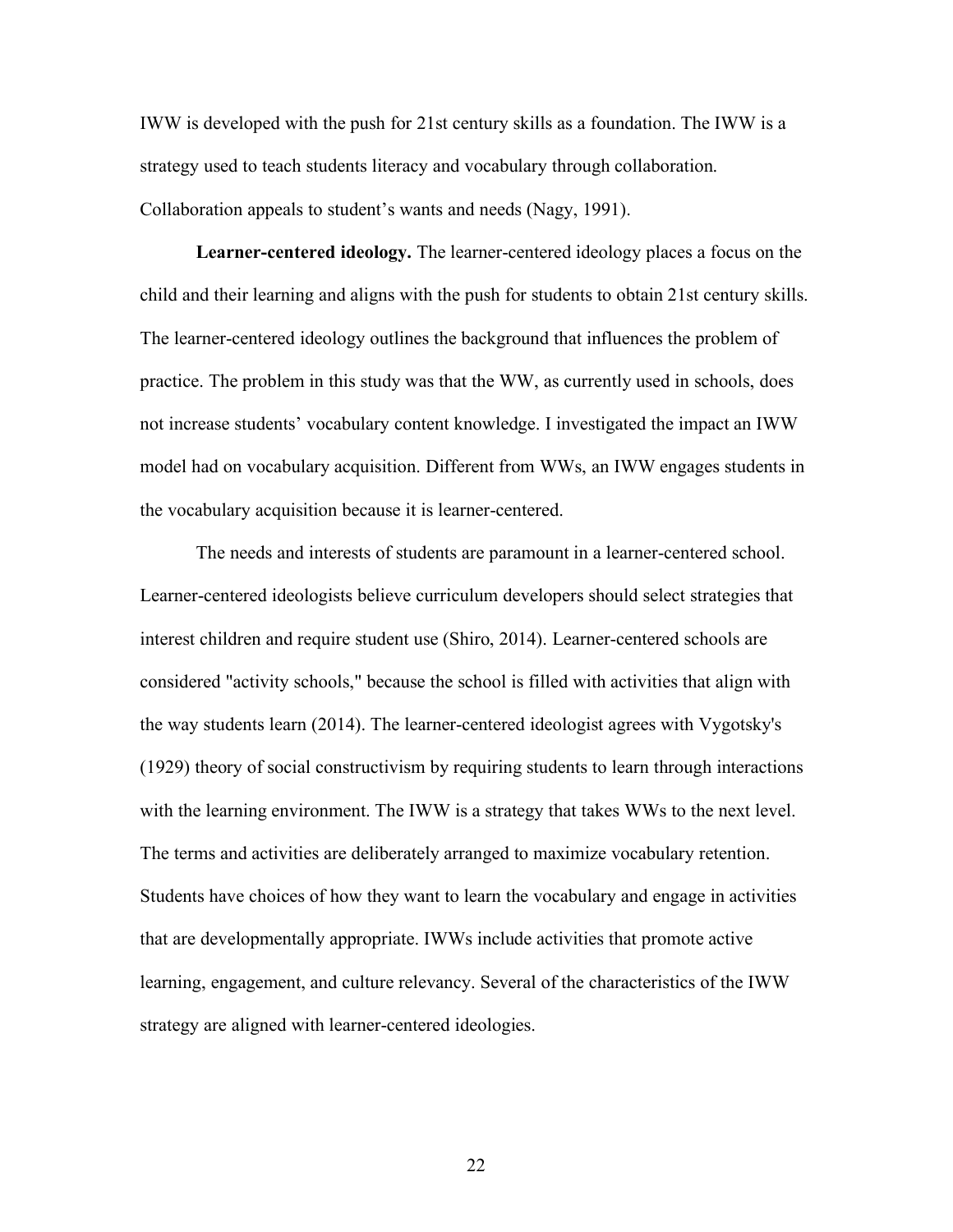**Incorporating word walls.** In 2000, the National Reading Panel (NRP) concluded that there was no single and specific research-based way to teach vocabulary. The NRP (2000) recommended that instructors use a variety of direct and indirect instructions to teach content words. One way to teach content words is by using WWs. As students move through grade levels, they are required to learn new content words. Over the years, the role and importance of vocabulary acquisition has been discussed by many researchers (Cronsberry, 2004; Yates et al., 2011). Pedagogical conversations occur about the best way to teach vocabulary for long-term retention. Several reviews of vocabulary strategies point to the significant role of WWs in content area classes (Cronsberry, 2004; Yates et al., 2011). WWs are identified as a collection of words that are displayed in a classroom (Cronsberry, 2014; Yates et al., 2011). WWs help teachers approach vocabulary instruction in a meaningful way to increase students' independence while they are reading and writing in all content area courses. WWs focus on a small number of targeted words that contribute to students' academic success in the course. Cronsberry (2014) suggested that the WW should be displayed on a wall, chalkboard, bulletin board, or any designated place in the classroom. Research has produced guidelines that aid teachers in designing WWs in a meaningful way.

First, teachers must decide when they want to introduce the terms (Cronsberry, 2014). The words can be introduced weekly in small chunks, or the teacher can begin the unit by presenting all the words on the WW. The teacher then designs full lessons or brief creative exercises to engage students in learning the terms (Cronsberry. 2014). Researchers suggest whole-class, small-group, or individual activities to teach students to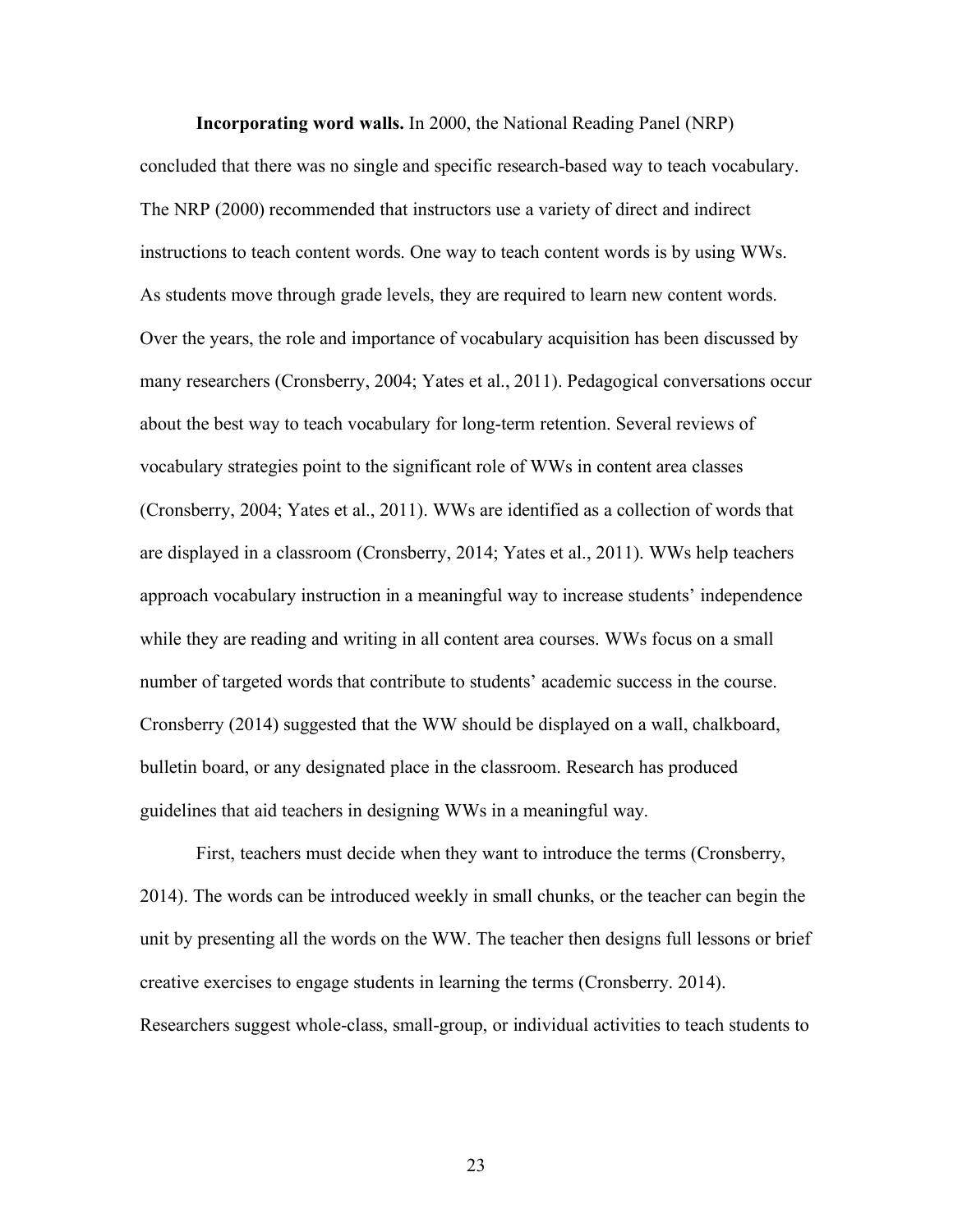master the terms. Teachers must be sure to create diagnostic assessments to measure student's mastery of the content words presented using the WW.

## **Vocabulary Learning**

Blachowicz and Fisher (2000) ascertain that students should play an active role in the acquisition of content vocabulary. Research suggests that vocabulary learning follows a developmental course. Biemiller (2001) concluded that vocabulary growth is inadequately addressed. His study focused on the ability for vocabulary acquisition to improve over time. Biemiller (2001) suggests that 80% of root words learned before the sixth grade are learned by the direct explanation from parents, peers, teachers, and texts (p. 5). Biemiller (2001) adds that there are various factors that influence the lack of vocabulary growth; the greatest factor limiting vocabulary acquisition is that reading comprehension strategies are left at home. Unfortunately, some students live in homes that provide little to no reading support. Content vocabulary teaching is then left to the schools; however, students are not receiving vocabulary instruction at school because it is not a part of the curriculum.

Biemiller (2001) suggested that vocabulary instruction is the "missing link" to reading comprehension. He encouraged teachers to take a more aggressive approach to teaching vocabulary rather than a passive one. Vocabulary instruction should be intentional, and the purpose should be for long-term retention and follow-up usage beyond the classroom instructional unit. Biemiller (2001) described a basal approach to teaching vocabulary. The suggested approach is teacher centered and requires the teacher to teach vocabulary acquisition in a sequential method.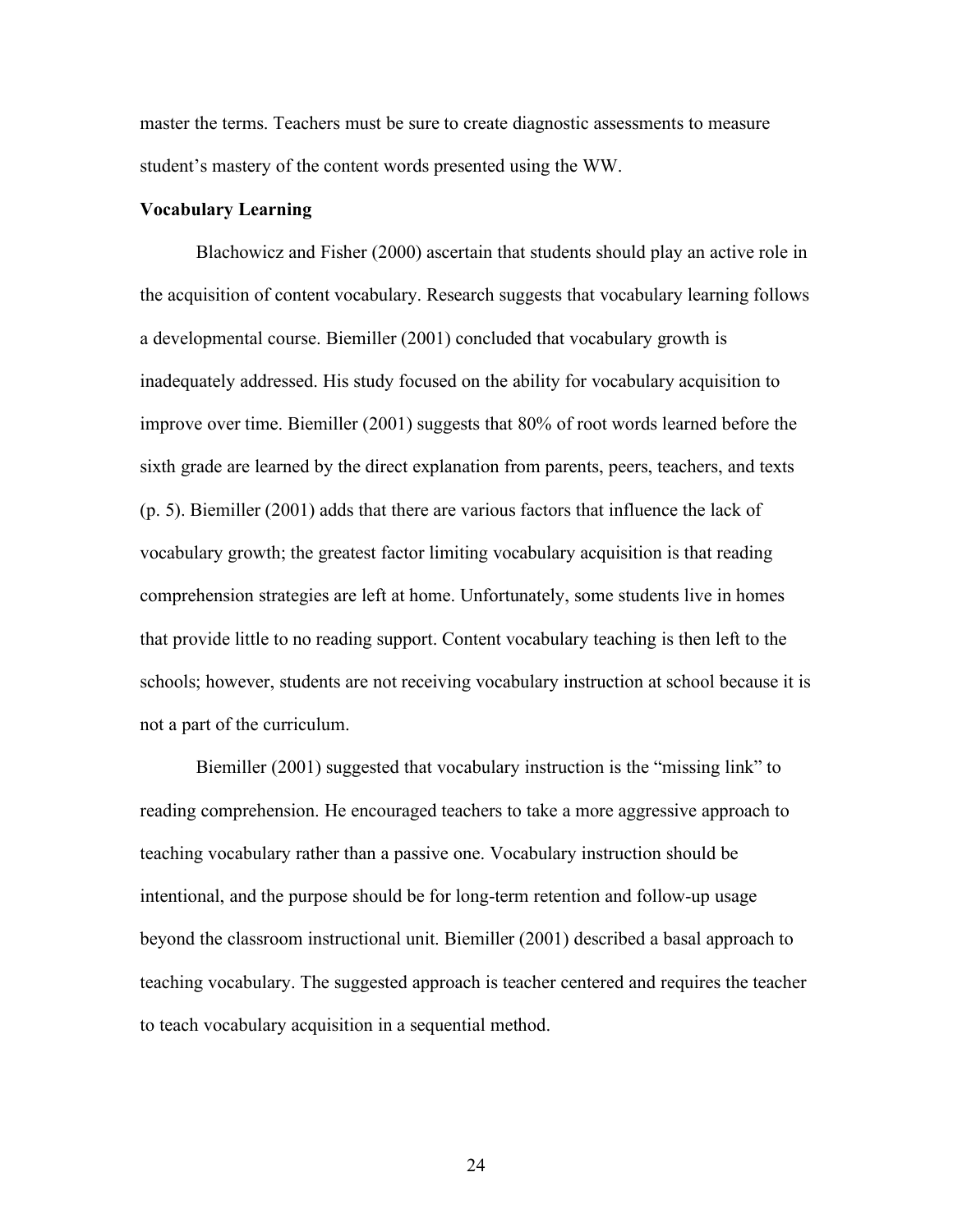**Guidelines for vocabulary instruction.** Manyak, Gunten, Autenreith, Gillis, and Mastre-O'Farrell (2014) explained the importance of vocabulary instruction in all content areas. The researchers write that vocabulary instruction is one fifth of the essential components of reading instruction and plays a key role in comprehension (Manyak et al., 2014). Students need to comprehend more words than a teacher can explicitly teach. Therefore, teachers must teach vocabulary in an integrated manner (Manyak et al., 2014). They should be sure to not focus on teaching dictionary definitions but present the terms in different formats and contexts (Manyak et al., 2014). Teaching vocabulary is more impactful when students contextualize the terms. Simply teaching the meaning of words is on the lower level of Bloom's taxonomy and not a best practice for educators (Manyak et al., 2014).

The difference between teaching students the definitions or terms and teaching students to contextualize the terms is they are labeled as definitional and contextual knowledge. Researchers provide guidelines for vocabulary instruction (Stahl, 2005). Educators must first realize that regurgitating the definition of the term does not mean the students know the vocabulary word (Stahl, 2005). The difference between definitional and contextual knowledge of vocabulary terminology determines whether students have knowledge of the terms. As Stahl (2005) explained, "Vocabulary knowledge is knowledge; the knowledge of a word not only implies a definition, but also implies how that word fits into the world." Students may recognize the definition of words; however, the goal is for students to be able to use the terms in various contexts. Acquiring contextual knowledge of vocabulary terms is an essential guideline for determining students' vocabulary acquisition.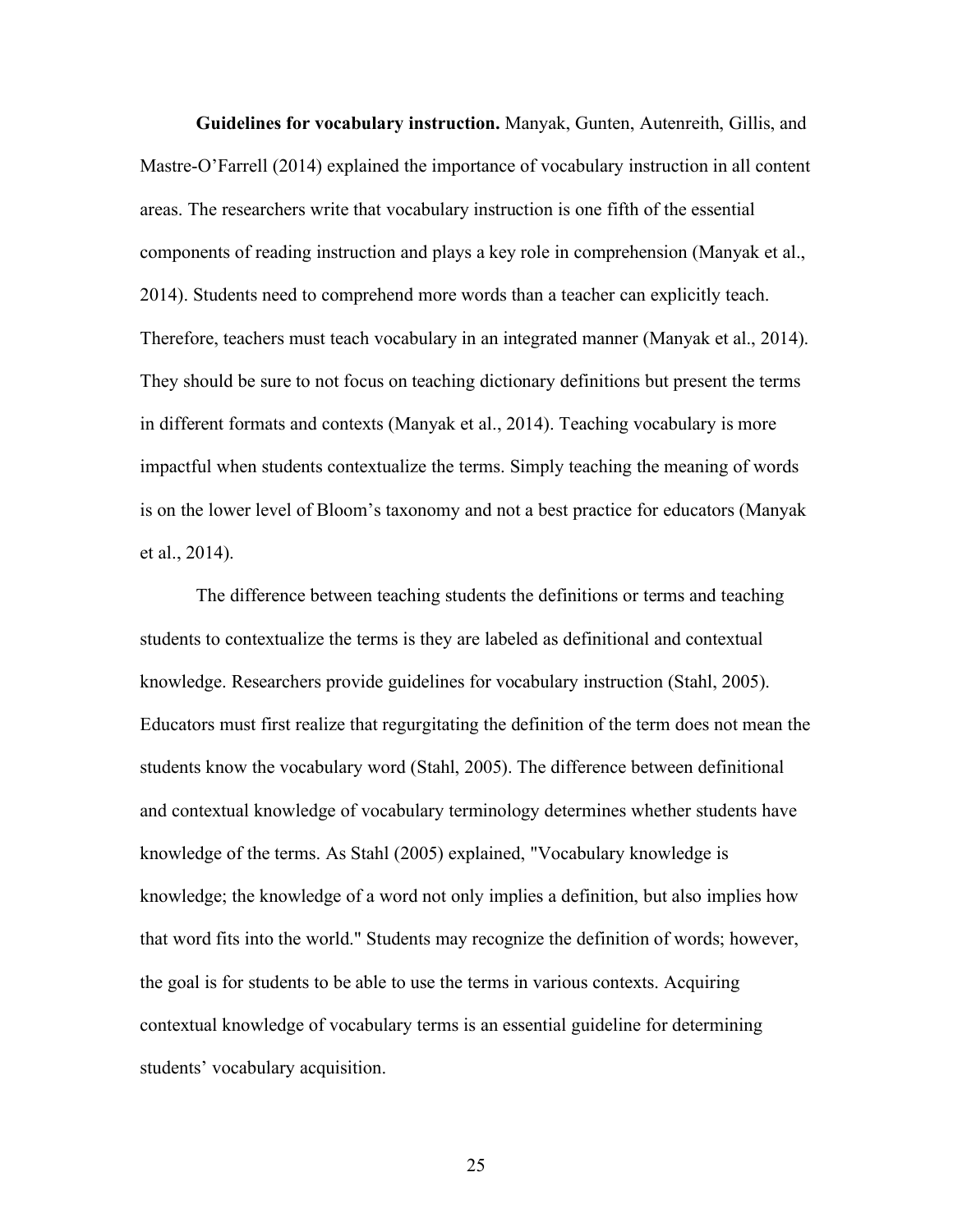*Multiple exposures in multiple contexts.* Vocabulary instructional methods that give students multiple exposures to the information would have a greater impact on vocabulary learning (Wagstaff, 1999). Reviews of articles have provided evidence of the role that multiple exposure plays in mastering content vocabulary. The National Reading Panel (2000) suggested that students have a greater improvement in vocabulary acquisition when they encounter the words often. Interacting with the terms more than once allows students to place the meanings into their long-term retention (Stahl  $\&$ Fairbanks, 1986). Stahl (2005) reiterates that seeing the words in multiple exposures in contexts does not simply mean repetition and drill of the words, but that students must fully engage with the words in specific contexts. Repetition and drill of the word meanings may result in a child's speed of assessing the word, but it does not ensure that the student comprehends the words (Stahl & Fairbanks, 1986). One way to ensure students are comprehending the terms is to provide meaningful information about the words. Meaningful information about the content words allows students to decontextualize knowledge of the word meanings (Stahl & Fairbanks, 2016). Nitch (1977) conducted a study and found that providing students the opportunity to see words in different contexts produced better results that seeing words in a single context. Multiple exposure of content words provides students with an opportunity to acquire contextual knowledge.

**Isolation versus integration.** Vocabulary knowledge cannot be fully mastered, but it deepens over time (Genc & Savas, 2011). Teaching vocabulary in an integrated manner can cause students' vocabulary acquisition to deepen and expand. Historically, teachers have presented content vocabulary in isolation (Genc & Savas, 2011). Students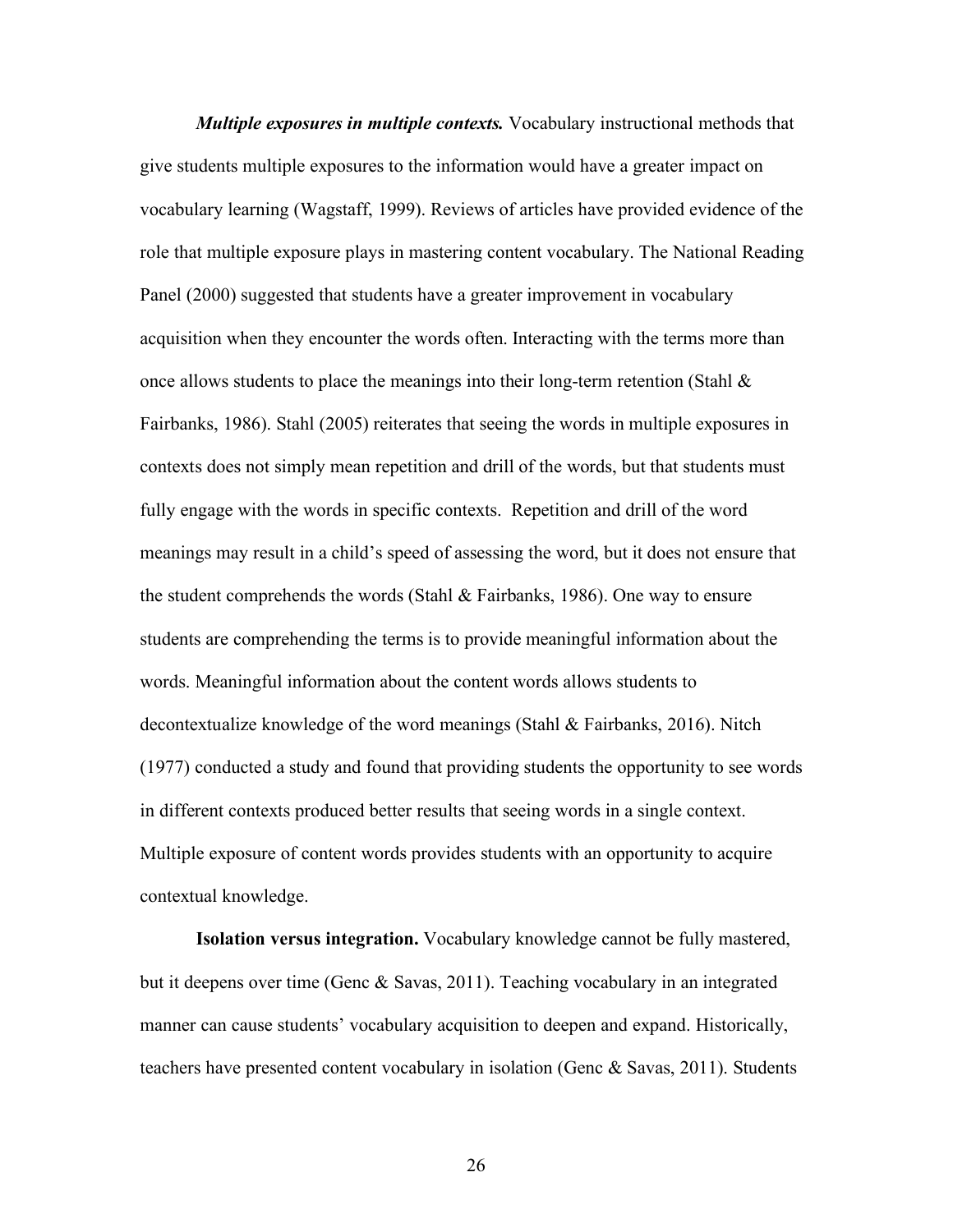are provided with a list of content terms and definitions prior to a unit of study and they are required to memorize the terms and definitions. Teaching vocabulary in isolation results in rote memorization that students only retain in their short-term memory (Genc  $\&$ Savas, 2011). Genc and Savas (2011) suggested that vocabulary should be taught in integration and not isolation. Teaching vocabulary in integration involves explicit instruction of the words by using specific strategies for word learning. The National Reading Panel (2000) explained the effectiveness of explicit vocabulary instruction. Effective vocabulary instruction requires students to see vocabulary in various authentic contexts rather than the isolated drilling of definitions (National Reading Panel, 2000). Rich and robust vocabulary acquisition is the result of teaching vocabulary through integration.

Integration leads to active engagement and depth of processing (Genc & Savas, 2011). Active engagement involves students' ability to make meaningful reflections on the words and the way they are used (Beck, McClaslin, & McKeown, 1980). It is imperative that students are actively engaged in the learning process because active engagement leads to the ability to comprehend text and content vocabulary (Vintinner, Harmon, Wood, & Stover, 2015). Active engagement leads to an increase in vocabulary acquisition. The integration of the intentional learning strategies, such as the IWW, provide opportunities for students to acquire content words in a meaningful way (Vintinner et al., 2015). Educators can integrate literacy in their classrooms by promoting a print-rich classroom environment.

**Print-rich environments.** There are specific qualities that a classroom has if the classroom environment promotes literacy and reading development. One characteristic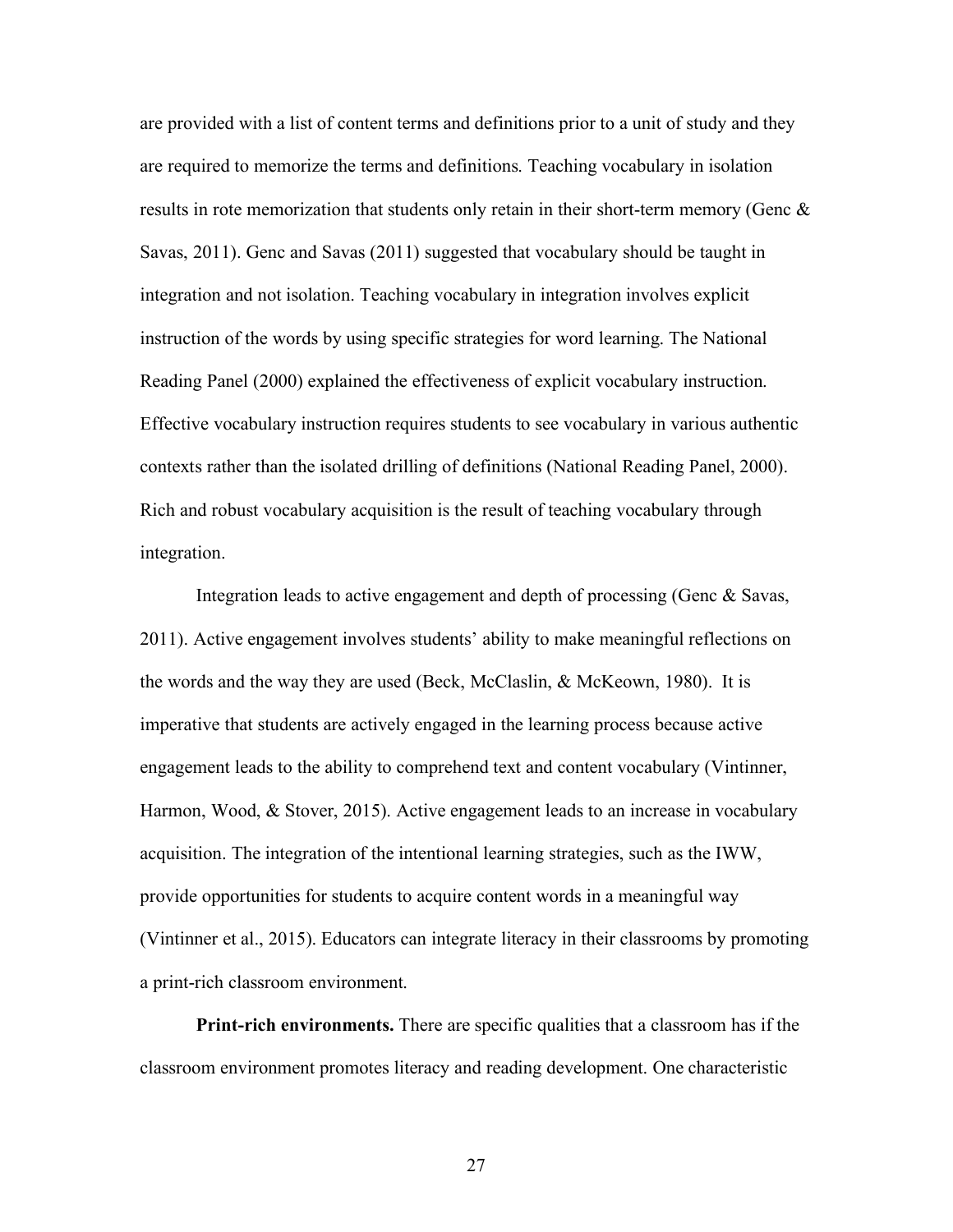these classrooms have is that teachers are able to enhance literacy by creating a print-rich environment. In a print-rich classroom environment, students can read and write for authentic purposes and audiences daily (Pool & Carter, 2011). A print-rich classroom environment supports learning content vocabulary because it offers materials and activities that encourage students to read, write, and discuss the text seen in the classroom (Pool & Carter, 2011). Teachers who promote print-rich environments are cognizant about selecting classroom materials that facilitate language and literacy (Pool & Carter, 2011). One instructional strategy that teachers use to incorporate a print-rich classroom environment is WWs (Pool & Carter, 2011). Teachers select content words that are used during the unit of study and post the words on a designated wall in the classroom. By displaying the words on the wall, teachers emphasize the importance of students reading and using the words during the study.

*Criticisms of the current use of word walls.* Simply using a WW is an ineffective way of teaching vocabulary. One of the biggest criticisms of using WWs is that researchers have found them to be ineffective because they are not developmentally inappropriate (Frost, 2016). WWs are usually a collection of words on the wall that students refer to during the class setting. The students rarely interact with the traditional WWs. Another criticism of the WW is that teachers do not make changes to the wall throughout the course (Frost, 2016). Teachers typically put all the content words on the WW and do not use them as an instructional tool. The WWs are sometimes looked at as simple decor on the wall. For WWs to be effective, teachers must make them memorable, useful, practical and efficient (Wagstaff, 1999). The solution to the criticisms is to make WWs interactive and engaging by creating IWWs.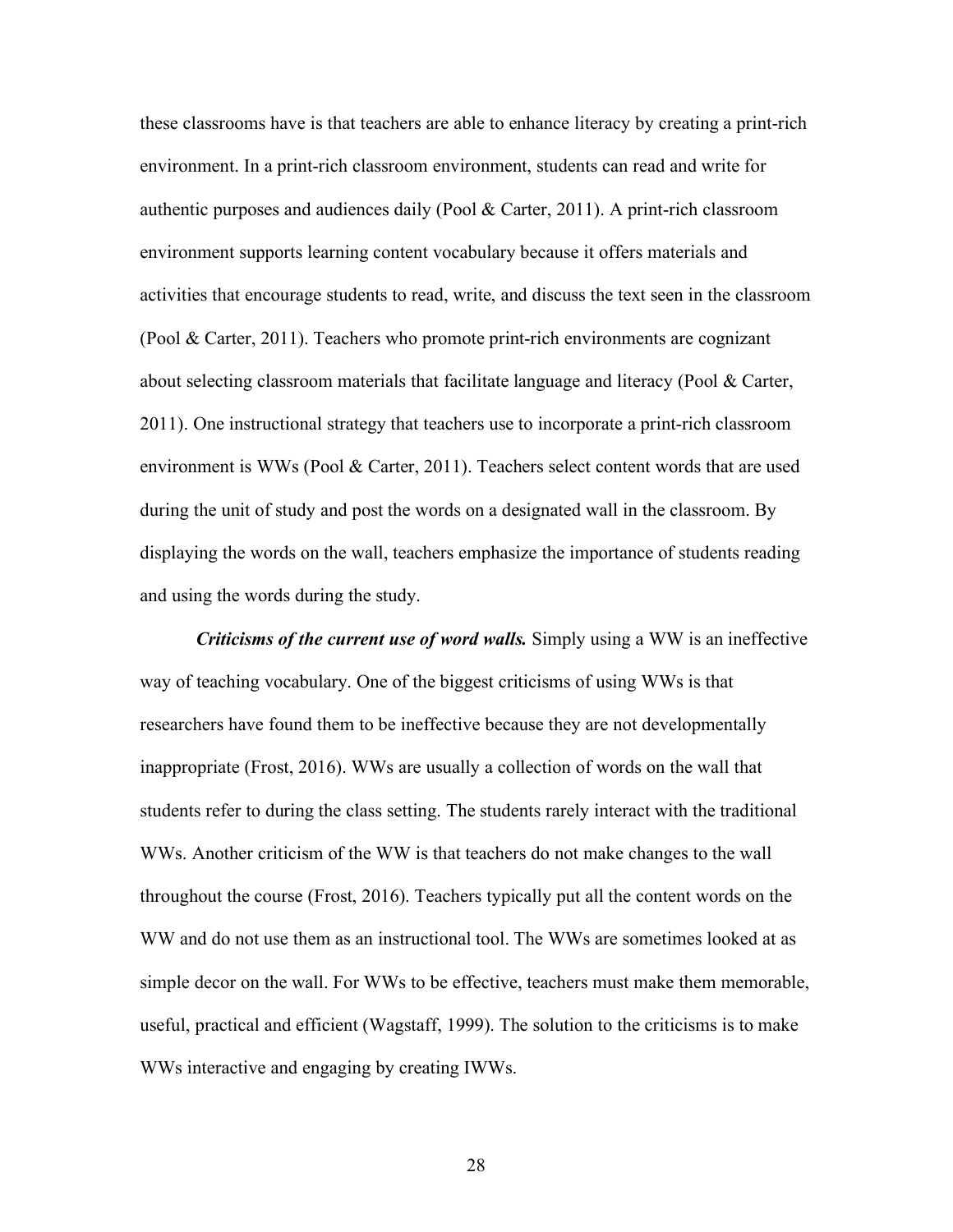**An interactive approach.** Print-rich classroom environments are important, but what teachers do with the artifacts on the WW is more important. WWs are commonly used in classrooms and serve as a visual for students. Research shows that WWs should not be used as a reference point for students, but students should engage in the WWs (Jackson & Narvaez, 2013). To support literacy and student engagement, teachers have developed IWWs. WWs are like graphic organizers and are usually student generated.

In step one, the IWW is built by determining the student's vocabulary needs. Teachers should align the content vocabulary with the curriculum and needs of students. The words are then paired with pictures or real objects. Pairing the words with pictures and real objects helps to appeal to students who are visual learners and English Language Learners (Jackson & Narvaez, 2013). The third step is selecting where to place the WW. The fourth step is the most important step, because this is when students build the WW. Building the WW in class supports deep understanding of the words and engages students in the discipline. During the final stage, students completed sheets to track daily instruction using the WW (Jackson & Narvaez, 2013). These sheets can be used as formal assessments, because they signify what concepts and words the students mastered and did not master. These five steps are important, because they are a guide to implementing the IWW strategy. Intentional implementation is key to an effective WW. In comparison to the traditional WWs, recent researchers deem the IWW a progressive approach to teaching content vocabulary (Gambrell & Marinak, 1997; Kohn, 1993). There are studies that present stakeholders' reactions to IWWs however, there are not many studies that measure the effectiveness the IWW has on students' vocabulary retention. It is important to note that the IWW does not teach the students the content words, but the strategies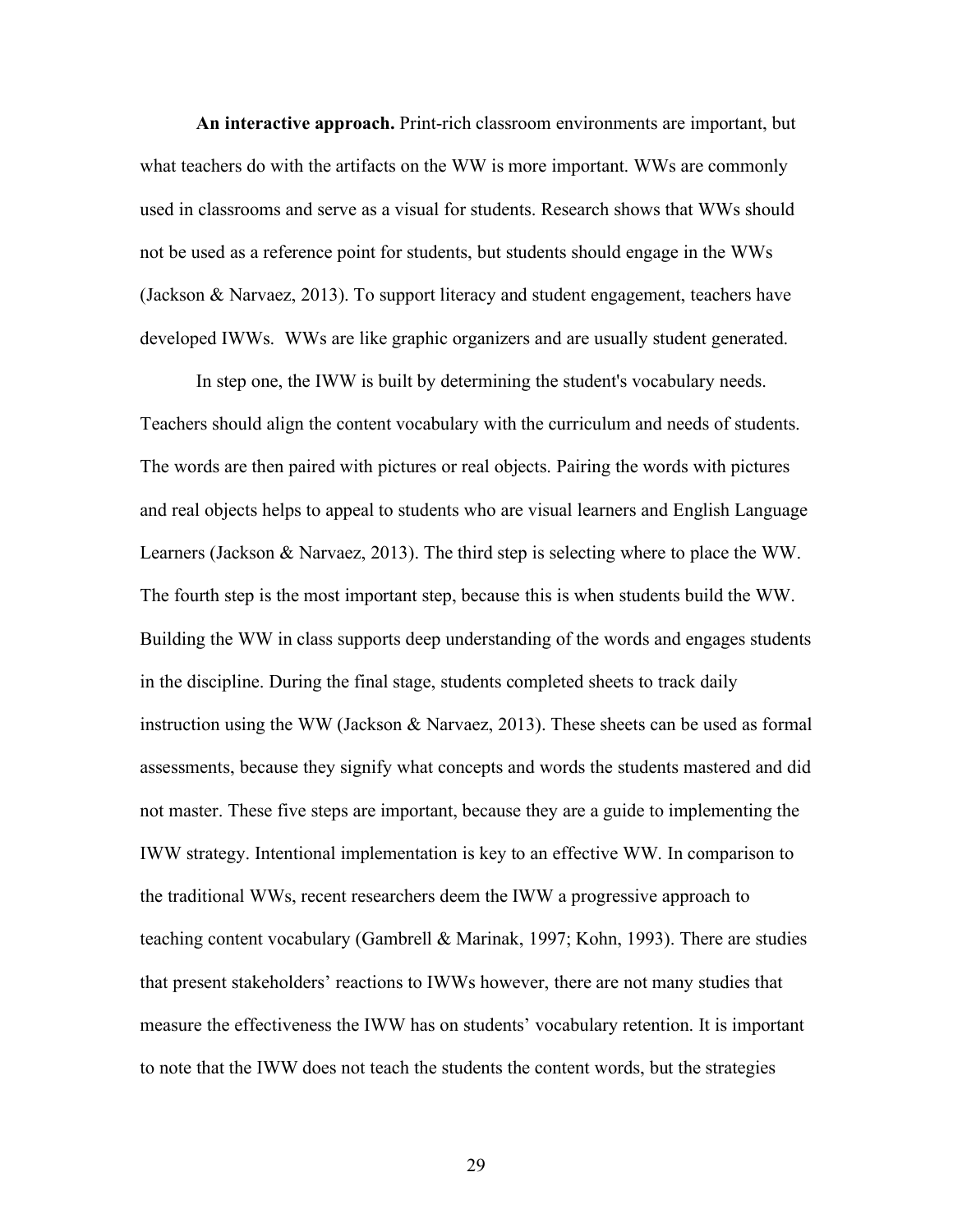used have the possibility to increase long-term retention of content words. This action research studied the impact the IWW strategy has on students' vocabulary retention in comparison to traditional WWs.

## **Glossary of Key Terms**

*Accountability Movement:* Educational movement that places an emphasis on accountability through the implementation of standardized testing. The accountability movement took flight in the 20th century after stakeholders realized the importance of transparency in education. The movement requires departments of education to release standardized test scores at the end of the school year. The test scores are used to grade schools based on the success of their students. The accountability movement also allows schools to hold teachers accountable for enriching the minds of their students (Richburg, 1971).

*Action Research***:** *"*The systematic inquiry conducted by teachers, administrators, counselors or others with a vested interest in the teaching and learning process or environment for the purpose of gathering information about how their particular schools operate, how they teach, and how their students learn" (Mertler, 2014, p. 4). Action research is research methodology where the researcher takes an active role in the study. The researcher collects, analyzes, and uses the data to create a plan of action to implement solutions to identified problem of practice (Mertler, 2014).

*American Revolution:* A political upheaval that occurred between 1765 and 1783 during which the colonists overthrew the authority of Great Britain and fought for their independence. The war was won by the colonists who founded the United States of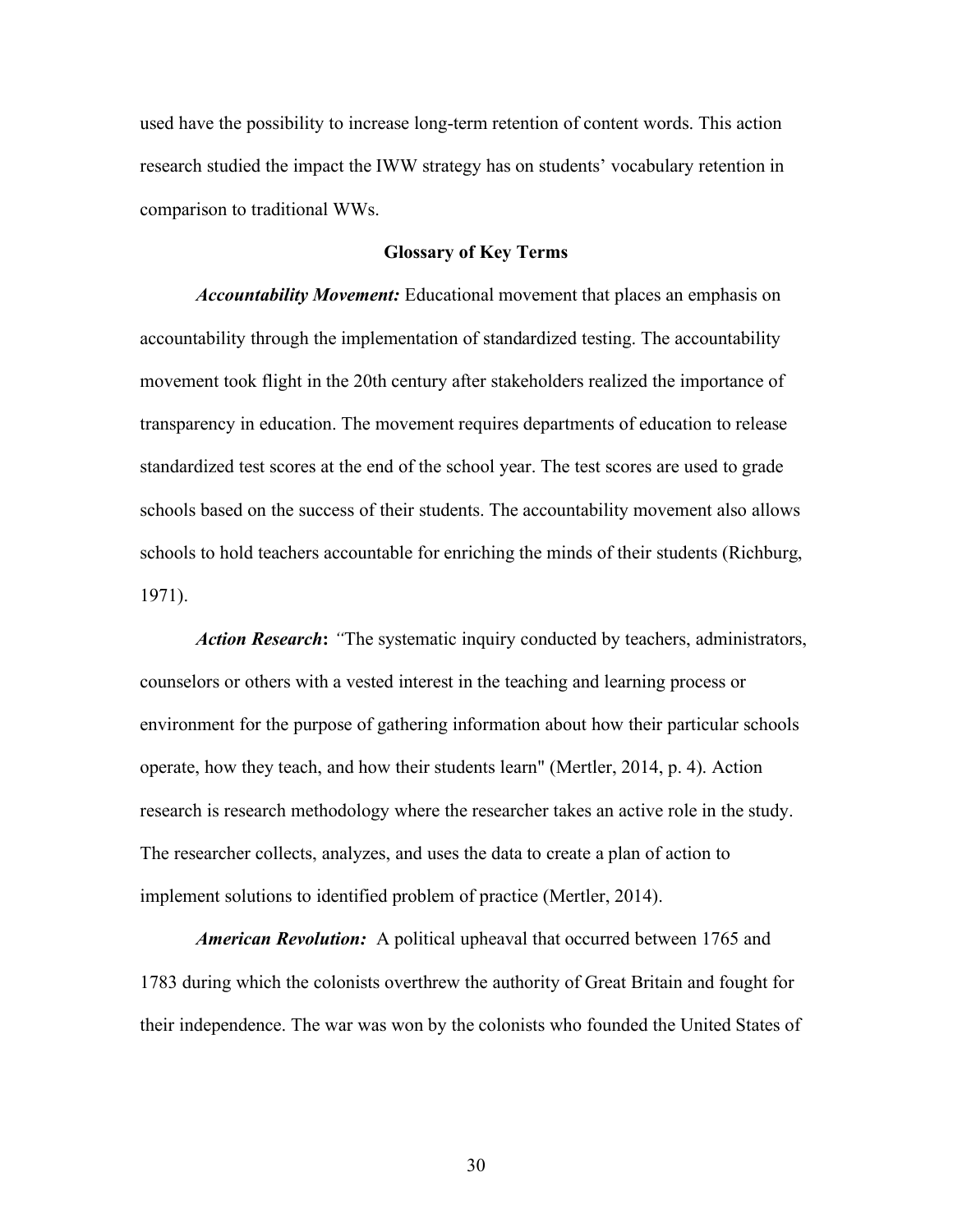America. Th*e* American Revolution is a mandated South Carolina History unit of study (Hicks, 2011).

*Active and passive vocabulary:* Words used by students in their everyday conversations; conversely, passive vocabulary is words students understand when used by others but do not commonly use (McCrum et al., 1986).

*Contextual knowledge:* The ability for students to recognize vocabulary in the context used. Students go beyond rote memorization, because they are required to recognize the words rather than simply define the term. Students must recognize the word in context to prove that they truly understand the content word. For example, a *party* could mean one thing in a language arts class but have a different meaning in social studies when discussing political parties (Stahl, 2005).

*Educational Ideology:* A collection of beliefs that is maintained by an individual or society. Educational ideology describes a collection of conscious and unconscious beliefs about the purpose of education (Shiro, 2013).

*Interactive word wall (IWW):* An assortment of developmentally appropriate words which are showcased in large letters in the classroom. The IWW is created to present terms in a different format and context, and it is designed to be an interactive tool for students that could be used in various disciplines (Yates et al,, 2011).

*multimodal:* Several different modes of activities (Mertler, 2014).

*psychosocial:* As Erikson (Erikson, 1963) described, the development of a person's personality and social attitudes from infancy into adulthood.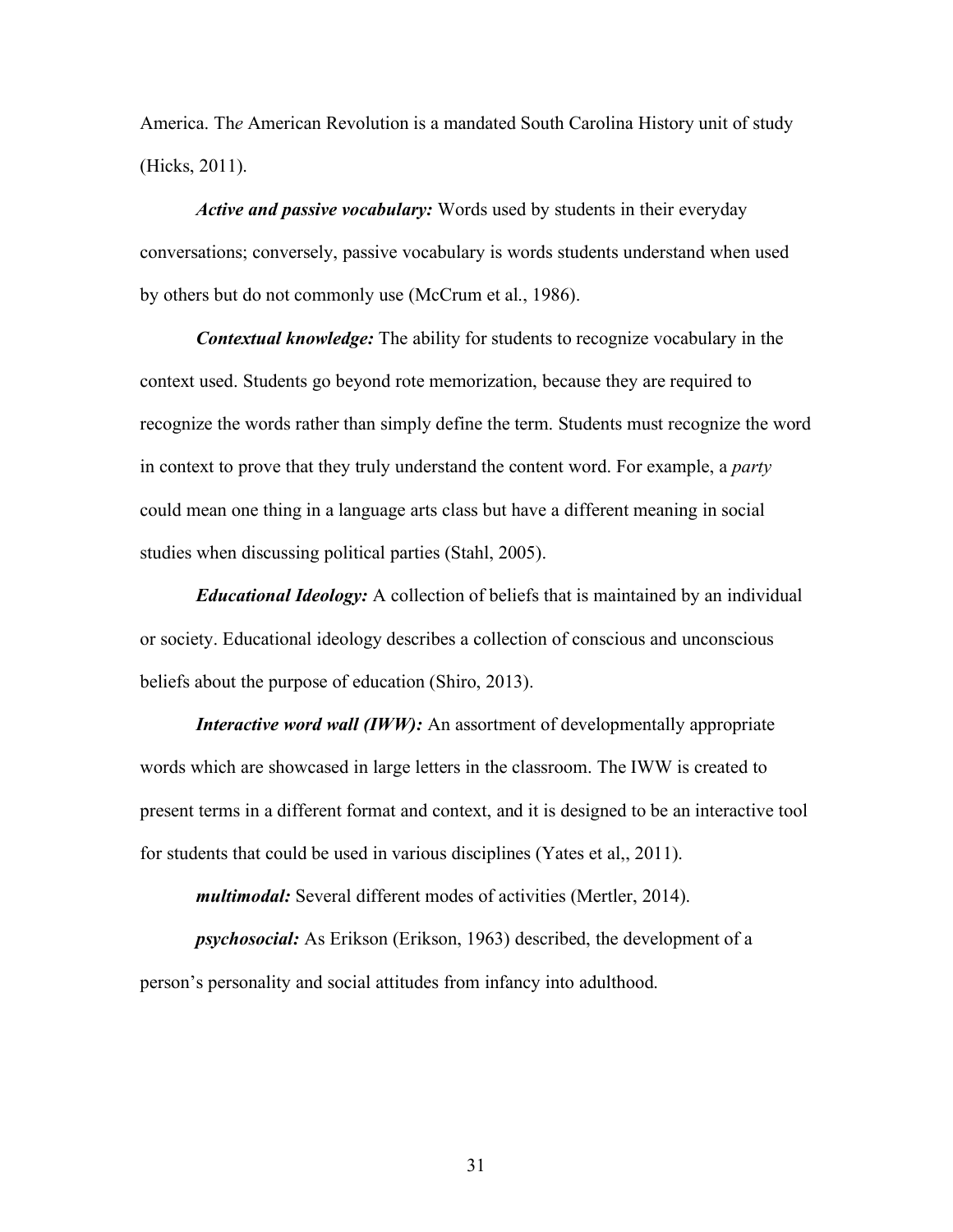**Pretesting:** The preliminary assessment administered to students before the unit of study. The pretest is used to identify what students know before the instructional period (Chabot, Costa, Chaffey, & Cabrillo, 2014).

*Primacy Effect:* The tendency to remember items in the first position (Murphy et al., 2006).

**Posttesting:** Assessment administered to students following a unit of study. The posttest identifies what students learned during an instructional period (Chabot, Costa, Chaffey, & Cabrillo, 2014).

*Recency Effect:* The tendency to remember an item in the last position (Murphy, Hofacker, & Mizerski, 2006).

*Short-term and long-term memory:* The memory that is stored in a rapidly decaying system. Information stored in the short-term memory system often fade over time. Long-term memory differs, because information stored in this system is not temporary or permanently lost. During the recall, it is easier to remember information that is stored in the long-term memory system (Cowan, 2008).

*Social Constructivism:* A sociological theory of knowledge in which human development is socially situated and knowledge is constructed through peer (Vygotsky, 1978).

*Social media***:** An intangible interpersonal collection of online communication channels created for self-expression (Chai & Fan, 2016).

*Social peer pressure:* The social influence of one's peer group to perform a certain action, adopt a particular value, or conform in efforts to become accepted (*Merriam-Webster's*, 1993).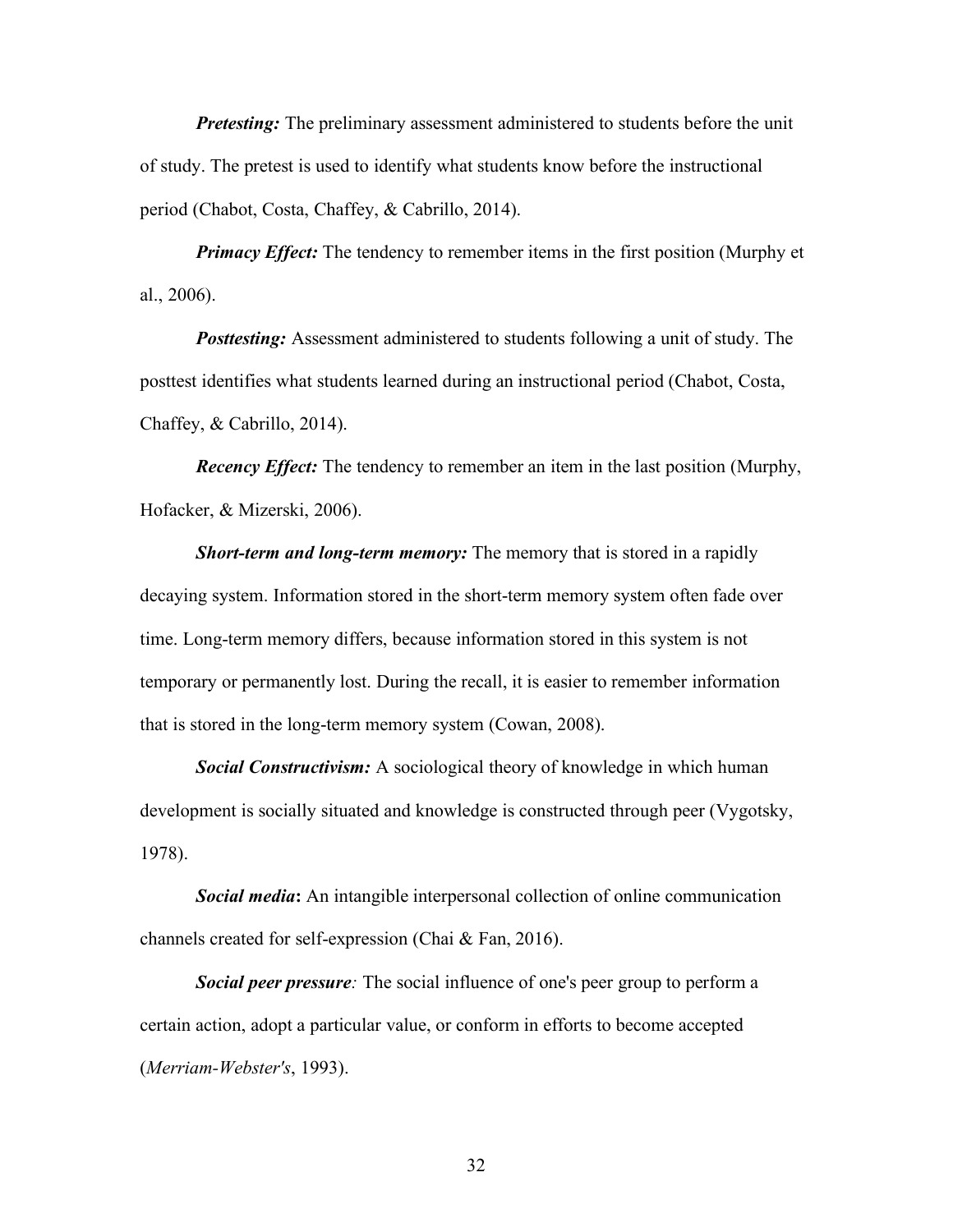*teacher-researcher:* In an action research study, the individual who takes a dual role of being the teacher and the researcher. The teacher-researcher is an active participant in the research (Mertler, 2014).

*Vocabulary acquisition:* Learning- and understanding-introduced content vocabulary to a degree where it is used accurately in both oral and written communication (Beck & McKeown, 1991)**.** 

*Vocabulary in context:* The ability to recognize the meaning of words during oral and written communication, and the capability to extract meaningful information and ideas about the word within the context that it is used (Beck et al., 2002).

*Zone of Proximal Development (ZPD):* The difference between what learners are able to do without help and what they need help to do (Vygotsky,1978). This concept was coined by Soviet psychologist Lev Vygotsky.

## **Summary and Conclusion**

 The problem identified in this action research is that students are not retaining social studies vocabulary with the current use of the WWs. The purpose is to examine the effects of implementing a unique intervention using the IWW model to enhance shortand long-term retention of content-specific vocabulary words in a social studies unit of study on the American Revolution. The study is supported by Erik Erikson's (1963) Theory of Social Development, which informs us of the conflicts that teens address at the eighth-grade level. Social pressure seizes their attention, and teachers must be creative in developing ways to attract their attention to the subject and engage them in interactive activities for learning (Hackathornal, Solomon, Blankmeyer, Tennial, & Garczynskib, 2011). Piaget's (1929) cognitive development supports the contention that when students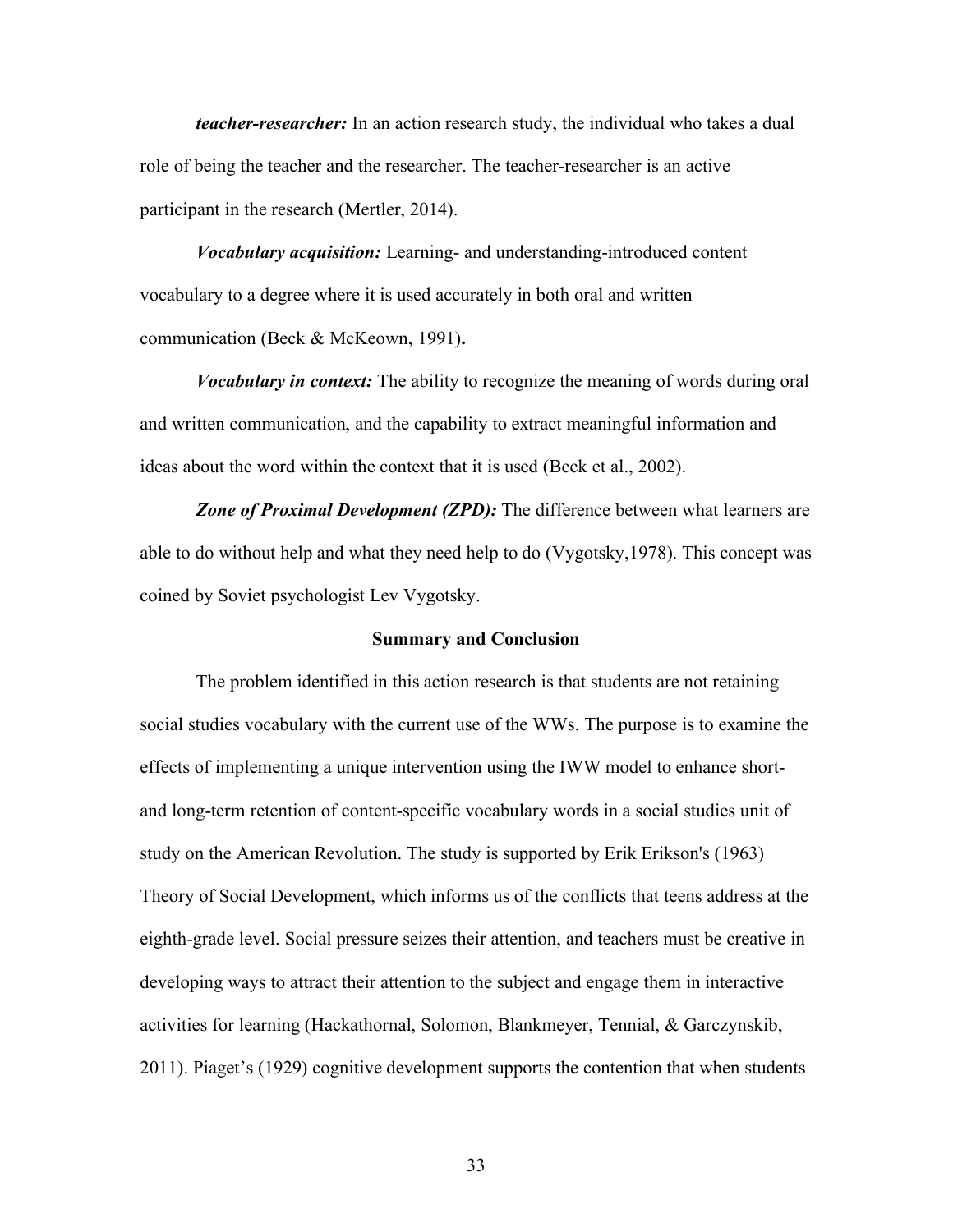are actively engaged in their learning, the schemata, in this case for each vocabulary word, is more deeply developed; hence, the increase in long-term memory can occur with repetition. The intervention was implemented over a six-week period. The reflections and observational input from stakeholders will be used to modify the currently planned intervention for a replication of the intervention at another time.

Chapter Two was a presentation of research literature and theories grounding the problem of practice. Literature reviews and theoretical constructs were discussed in relation to the invention and supporting the rationale for the plan. The methodological approach that was used came from Mertler's (2014) four phases of action research: (a) planning, (b) acting, (c) developing, and (d) reflecting. Each of the phases was described. Upon completion of the study, the findings are presented in Chapter Four. Chapter Five is a discussion of how the researcher discerns the findings and establishes meaning to create new studies. Finally, the dissertation will end with the teacher's plans to share her findings and seek publication.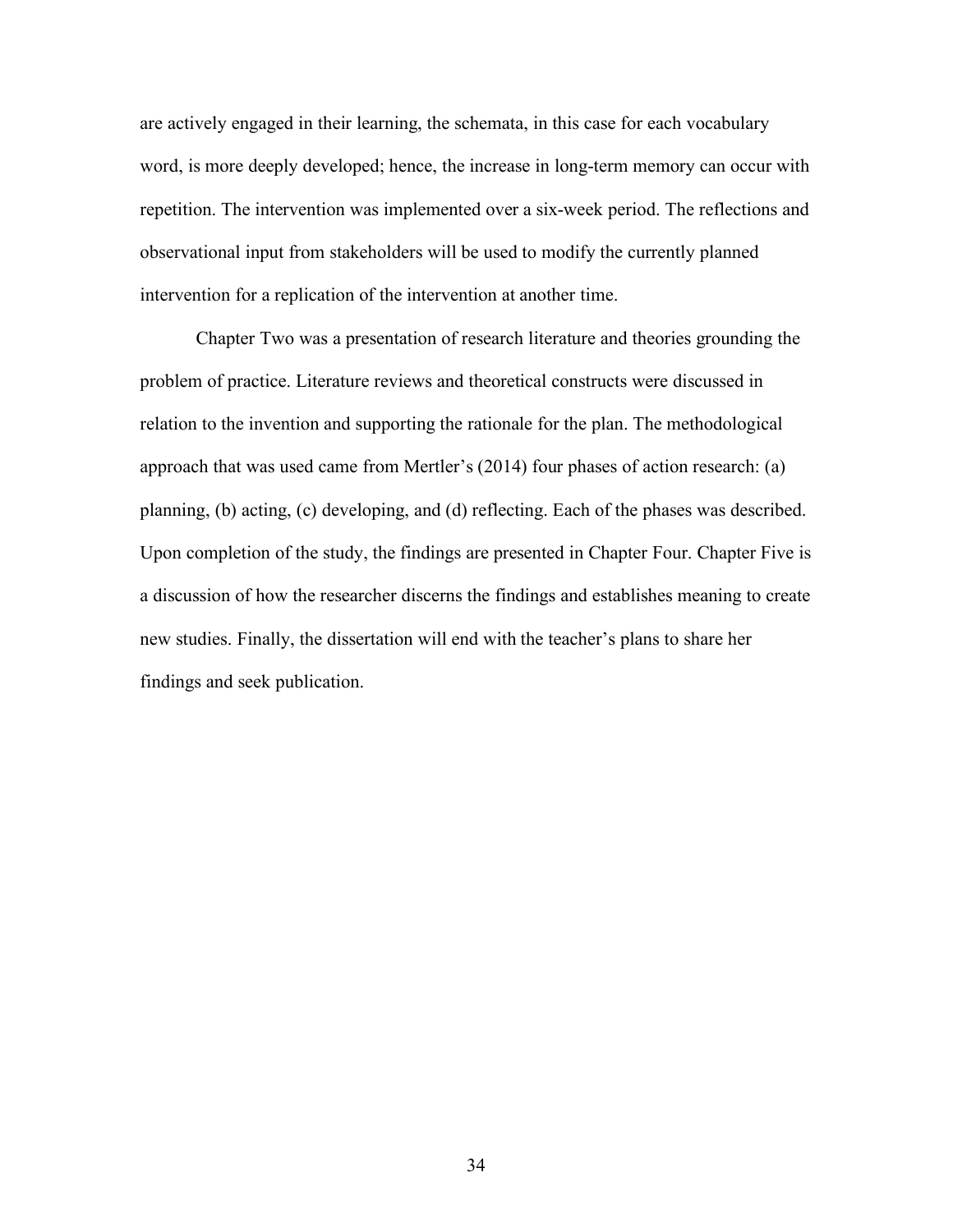## **CHAPTER THREE**

## **METHODOLOGY**

#### **The Development and Viability of Action Research**

In a bold attempt to move research investigations from the laboratory to the context of the natural setting, Kurt Lewin and his students conducted research in the neighborhood setting. The results demonstrated that a participatory protocol, rather than an autocratic protocol, produced far different results, with greater accuracy and meaning They also found that when the research was conducted in the natural setting with the actual people who were affected by the findings, it yielded much richer data (Adelman, 1993).

Lewin set the stage for a whole new approach to research that placed value on discussion, opinions, feelings, reflective thought and understanding of behaviors of ordinary individuals as cited in (Adelman, 1993). Lewin was engaged in his studies on the human condition and leaned his research toward understanding how minorities felt about exploitation with a goal of attempting to ameliorate their dilemma (Adelman, 1993). Contemporary researchers interested in understanding people and human conditions began to embrace action research and case studies as viable sources of information (Yin, 2003). Unlike scientific research where the researcher is an onlooker isolated from the study, action research incorporates the researcher as part of the study instrumentation. Quantitative and qualitative research designs both have unique features that make them useful in an action research study. According to Mertler (2014), the quantitative design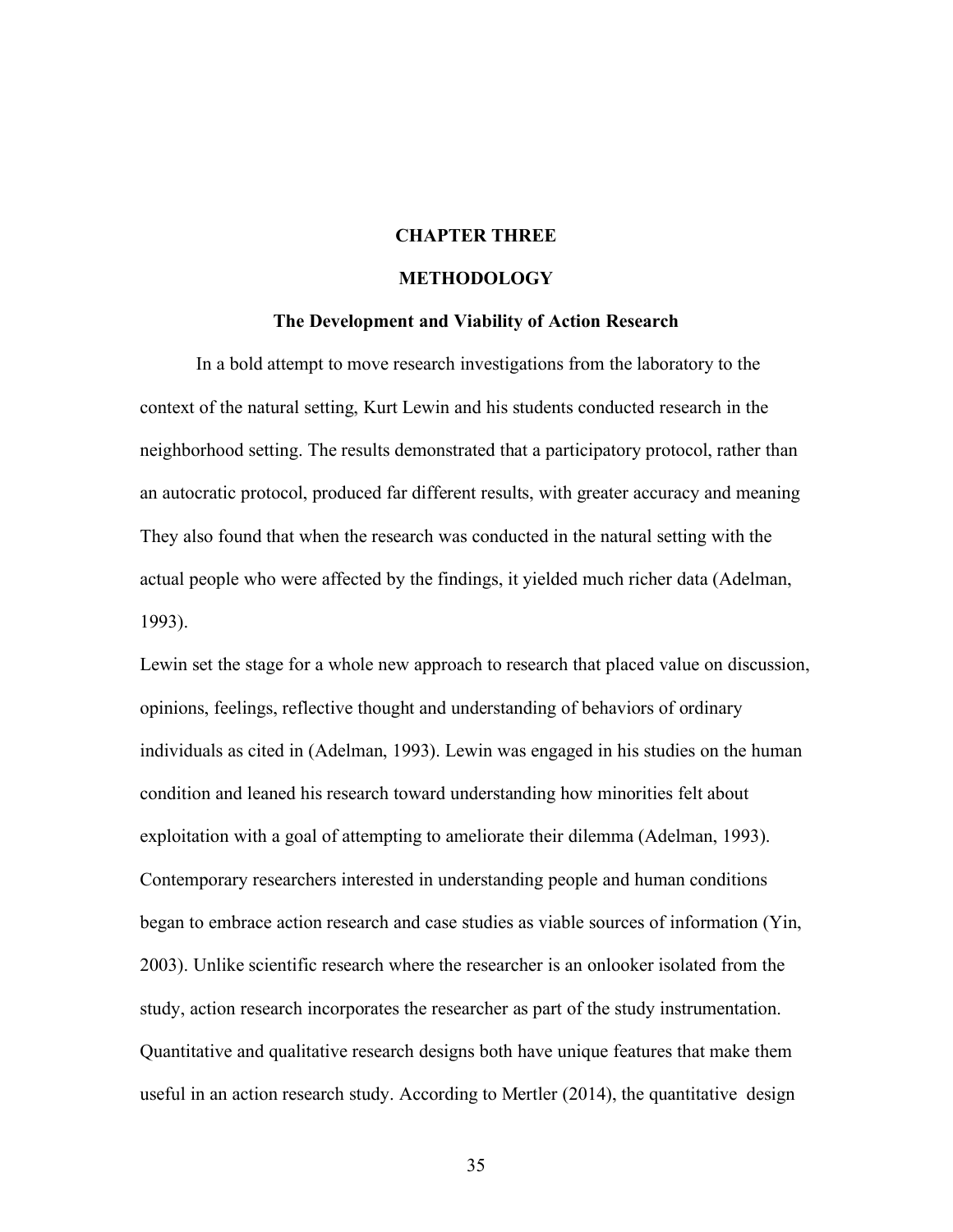provides useful information that can be analyzed statistically to describe a large group of people. Quantitative research design yields numerical data that allows the researcher to make inferences, analyze problems, and suggest solutions to those problems.

In their 10-year longitudinal correlational quantitative study, Cunningham  $\&$ Stanovich (1998) assessed the reading and cognitive ability of 56 first-grade children. The students then received a reading program intervention for 10 years. The reading program consisted of spelling, writing, and phonics program that was developed by their teachers. Of the 56 students, 27 remained in the school for follow-up testing during their junior year of high school. The study sought to discover if a student's reading level in their early elementary years predicts reading abilities during their adolescent years. The findings suggest a correlation between first-grade reading cognitive levels and 11th-grade reading comprehension, vocabulary, and general. If students were strong readers during the initial test in the first grade, typically they engaged in more reading material as the years progressed (Cunningham & Stanovich, 1998).

Vintinner, Harmon, Wood, and Stover (2015) used a qualitative descriptive content analysis approach to determine the efficacy of the IWW strategy. The researchers evaluated teachers' responses to the instructional strategy before and after the strategy was used in each language arts classroom. The researchers selected a diverse group of participants by including a variety of teaching experiences, races, and school demographics. During the pre-interviews, teachers saw the IWW as a reference point and did not believe they made an impact on students' vocabulary retention. Teachers were taught how to use the IWW. During the post interview, teachers expressed that they saw a significant increase in student's vocabulary retention after they incorporated WWs the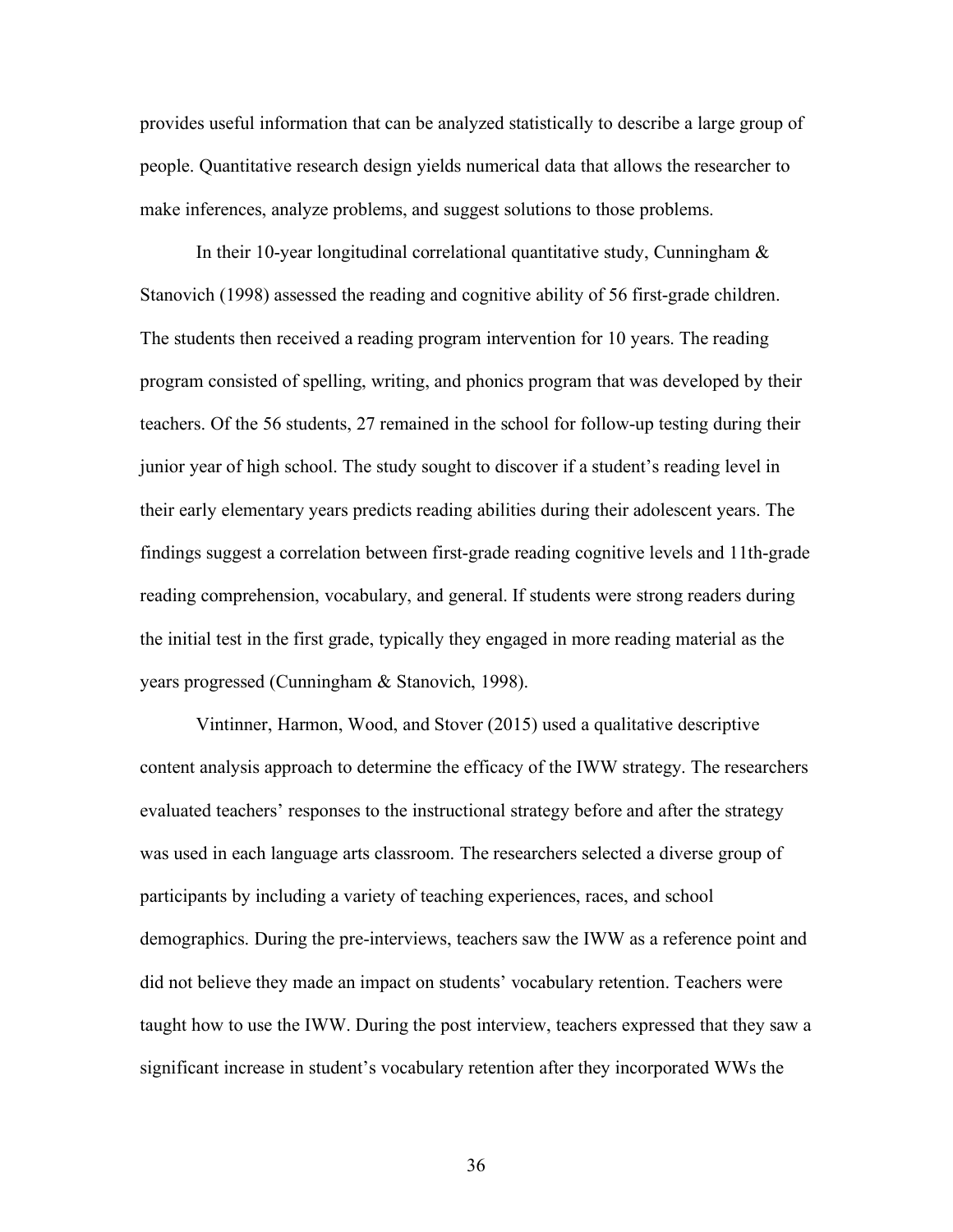correct way. This study does not rely on teachers' perspective to assess the benefits of the IWW strategy, but instead on data and student performance before and after the implementation to evaluate the success or failures of the strategy.

### **Problem of Practice**

The problem of practice for this action research was that students are not retaining social studies vocabulary with the current use of the WW. The WW method for teaching vocabulary would be considered passive and was not successful in enhancing long-term vocabulary retention (Harmon et al., 2009). The purpose of this research examined the effects of implementing a unique intervention using the IWW model to enhance their retention of content-specific vocabulary words in a social studies unit of study on the American Revolution. The research questions developed for this study were:

- 1. What are the effects of an IWW enhancement strategy on the retention of social studies vocabulary when implemented in an eighth-grade social studies class?
- 2. What are the effects of an IWW enhancement strategy on student engagement in an eighth-grade social studies class?

The focus of this study identified the short-term and long-term effects the implementation of the IWW model had on vocabulary acquisition in a social studies classroom. Quantitative data was collected and analyzed to measure the effectiveness of the IWW on acquisition of content vocabulary terms during the American Revolution unit. Quantitative and qualitative data was collected using pretests and posttests, formal interviews, and field notes. The study was conducted using a one-group pretest-posttest design. A pretest was administered before the introduction of the IWW model as the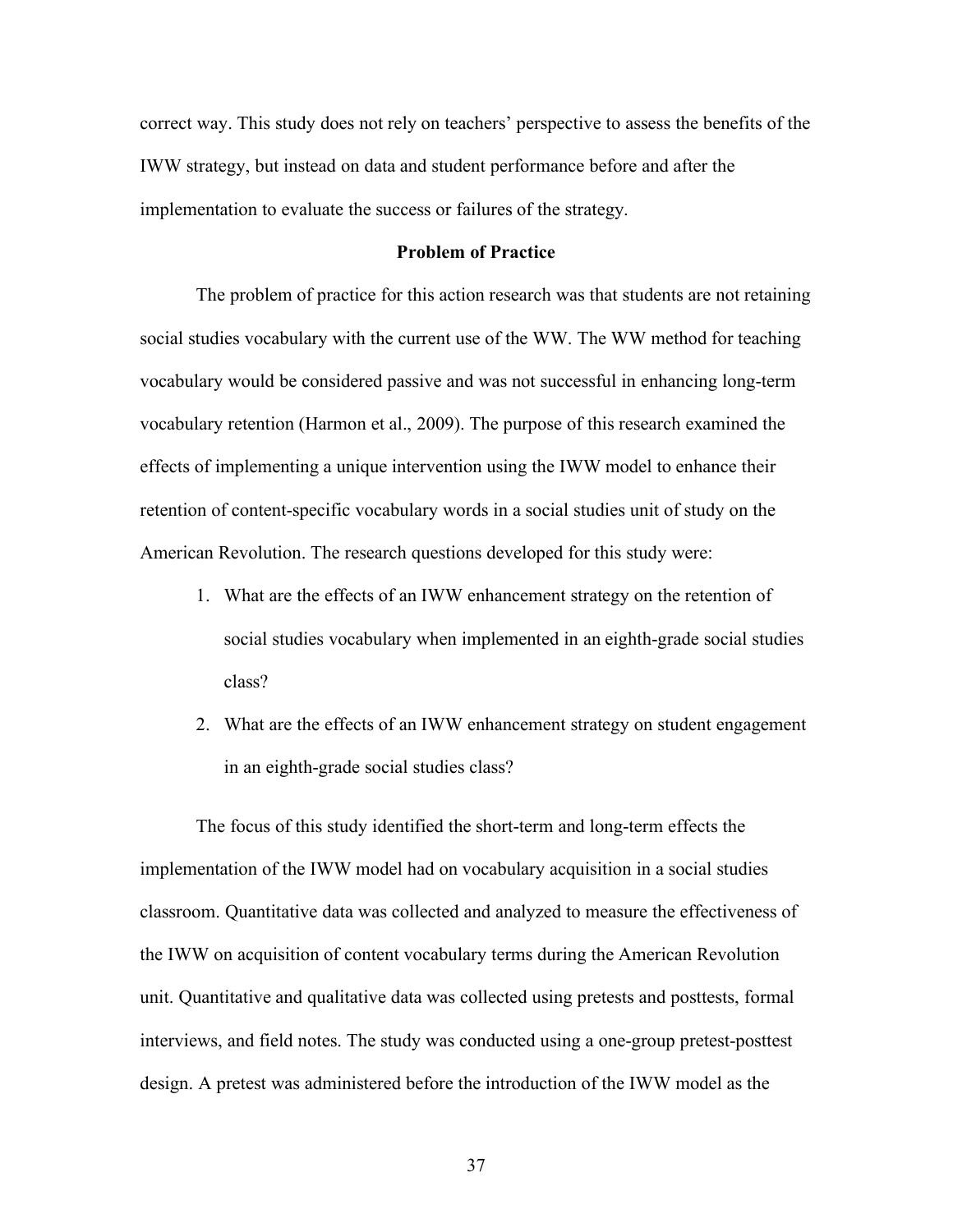treatment. A posttest was completed approximately five weeks later after teaching students the words using the IWW model.

This study followed the action research cycle of planning, acting, developing and reflecting (Mertler, 2014). To frame a research plan, I identified a problem of practice and reviewed related literature. The IWW strategy was introduced during phase two. Phase three was the implementation of the framed plan with the collection and analysis of pertinent data using mixed methods. The last phase, phase four, was the reflective stage, which involves reflection on the study and further questions for future research. The results are reviewed by the researcher and changes in the strategies are once again addressed making action research a fluid and viable approach to teaching vocabulary for long- and short-term memory.

## **Action Research Validity**

Action research usually is not considered to be a rigorous form of research, because it has built in confounding variables and lacks generalization to other events or situations that may be similar, but in fact are very different (Dana  $\&$  Yendol-Hoppey, 2014). The teacher is part of the research and is the research instrument that creates, implements, and assesses the intervention. Teacher effect is a highly probable influence on the findings, especially because the teacher has a vested interest in the outcomes (Mertler, 2014). Action research can have construct validity, however, when the problem, purpose, and research questions are aligned and support each other. For instance, the research question becomes a fundamental element in construct validity. If the question is appropriately designed to complement the purpose of the study, then content validity can be evidenced (Mertler, 2014).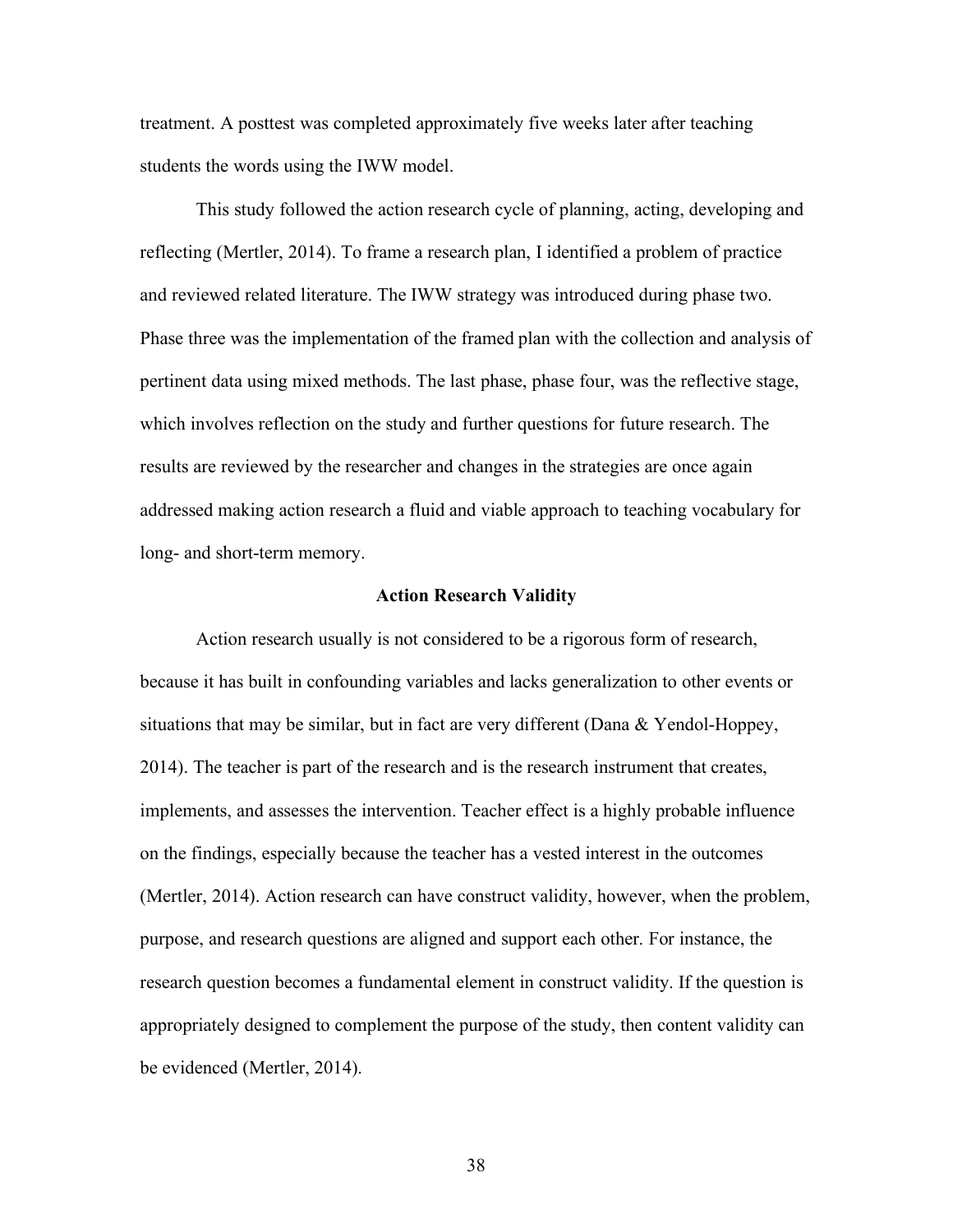Working outside of the norm or traditional paradigm of research design, the teacher can establish her credibility within the classroom environment (Fennell, 2008). Credibility is comparable to internal validity for determining how phenomena occur and function (Lincoln & Guba, 1985). Internal validity is replaced by credibility in action research. The concept of credibility becomes a measurable outcome when researchers complete an intervention and reflect on the intervention and effects on the participants' learning outcomes (1985). Lincoln and Guba (1985) compared applicability of the intervention to generalizability to other groups as a method of external validity and recommended the exchange of generalizability to the concept of transferability.

#### **Significance of Study**

The school's composition is ideal for the proposed research study because of the diverse culture. The school is comprised of students who have low socioeconomic backgrounds and students who speak English as a second language. Such students often have difficulties with vocabulary acquisition (Pierce  $\&$  Fontaine, 2009). Engaging students by using IWWs is not only a sound educational practice, but it serves to increase the achievement of low socioeconomic students (SES) and English as Second Language (ESL) students. Generational poverty and low educational attainment of families are obstacles for students before they enter the classroom. The students must receive immediate interventions to be successful in vocabulary acquisition (National Research Council, 1990; Johnson, 2001). It is the duty of the classroom teacher to break down the barriers that hinder a student's vocabulary acquisition.

By including created definitions in the students' words along with visual representations of word meanings, IWWs support the language development of all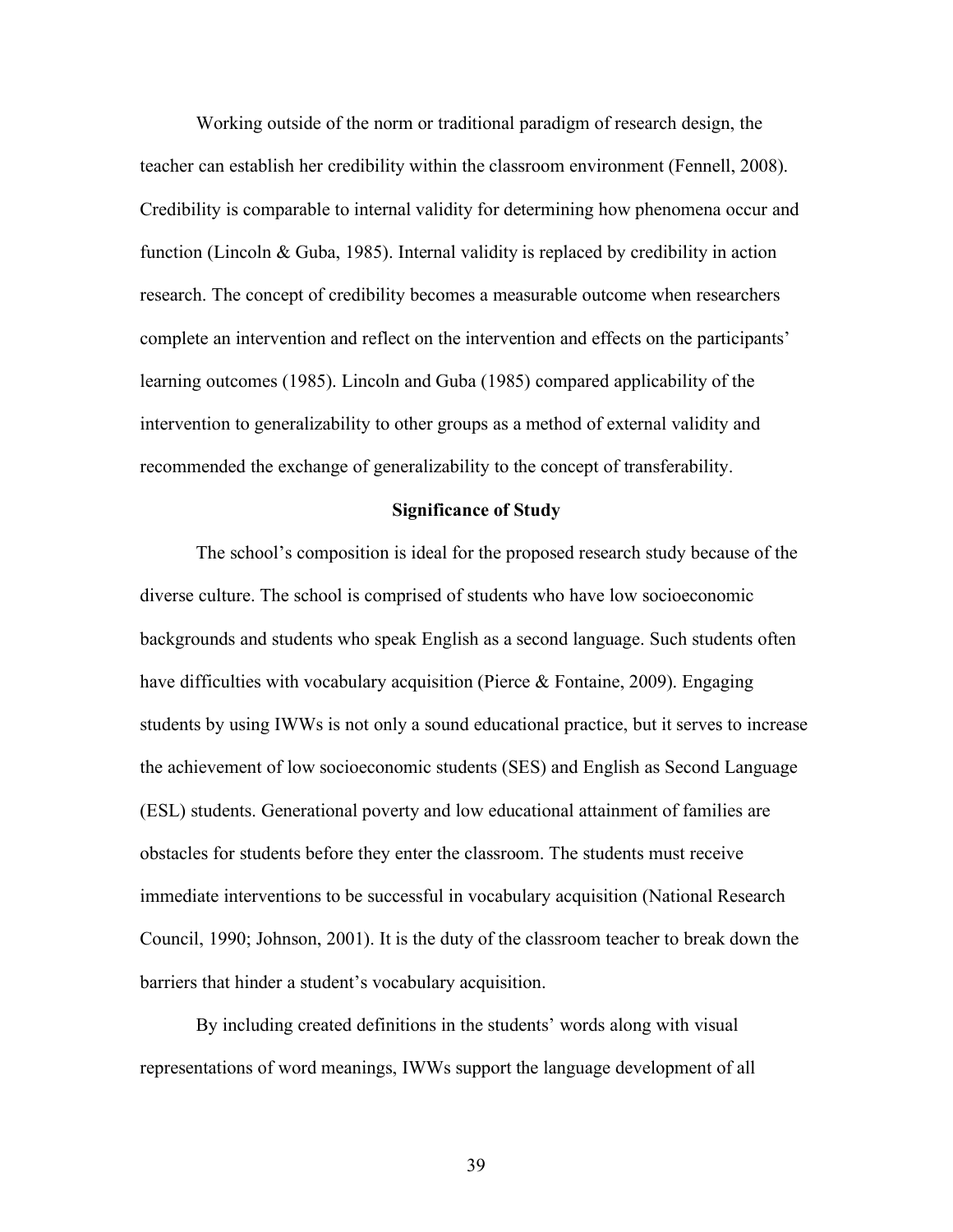students, especially ESLs and readers who struggle with reading comprehension (Pierce & Fontaine, 2009). The findings for this study can provide insight to other classroom settings and be used in other capacities. They also can be published in journals, teacher trade magazines, blogs, and on the internet for other teachers to follow and enhance their teaching. The study also promotes social change, because the literacy achievement gap between diverse students will decrease.

### **Role of the Researcher**

According to Mertler (2014), the researcher has a dual function in the action research process. The researcher functions as both the teacher and the researcher. Traditional research differs from the action research because the researcher is removed from the study environment. I took the role as a teacher-researcher because I served as the instructor and the individual implementing the IWW model. I identified the problem of practice and created the research questions for this study. I also collected and analyzed the data of this employed study. The role as a teacher-researcher allowed me to reflect on classroom practices to improve instruction.

## **Research Context**

A rural school in South Carolina served as the context of this study. I teach eighth grade South Carolina History to students who are considered at or below grade level. I teach four blocks of 60-minute classes. It is important to note that I only used the IWW strategy in one class. The class has a sample size of 12 students. The students in the class are eighth graders who range from 13 to 15 years old.

The school district is a suburban district comprised of 23 schools with an enrollment of 16,000 students. The school district is demographically diverse.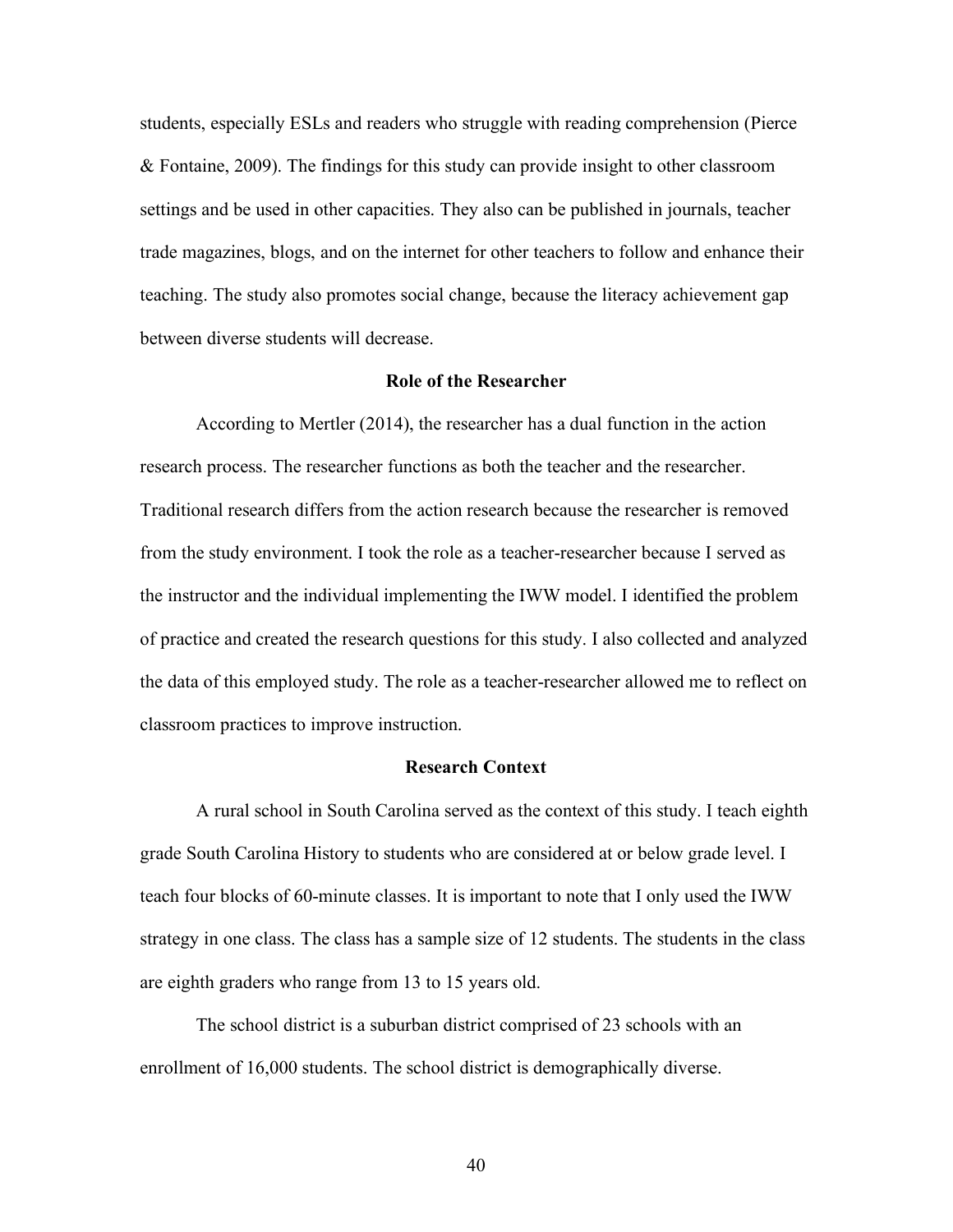Demographics indicate that the district includes 62% White students, 28% Black students, 4% Hispanic students, and 6% identified as Asian or multi-racial. Only 34% of the student population are eligible for free or reduced lunch. The district describes the student body as follows: 29.8% of their students are identified as gifted and talented, and 12.5% receive special education services. The school district is amongst the highest statewide for its 91% graduation rate.

 The middle-school setting in this action research study was one of three middle schools in the school district. The school has a diverse student enrollment of 886 students. The population is 62% White, 28% Black, 4% Hispanic, and 6% Asian. Approximately half of the student population receives free or reduced lunch. The school is classified as an international magnet school, which means there is an increased focus on global connections. Teachers start with basic concepts and standards that they bring to life by infusing the material with international themes, global connections, and digital technology in hopes that students gain a deeper learning. Although the school is classified as a magnet school, three fourths of the student population are labeled on or below grade level. The other 25% of the population is classified as gifted and talented. The school's composition is ideal for the employed action research study.

## **Design of the Study**

The focus of the action research was to identify the effect of the implementation of the IWW model on vocabulary acquisition in a social studies classroom. I followed the action research cycle of planning, acting, developing and reflecting (Mertler, 2014). Mertler (2014) reported that action research is cyclical; therefore, the above steps were repeated as needed.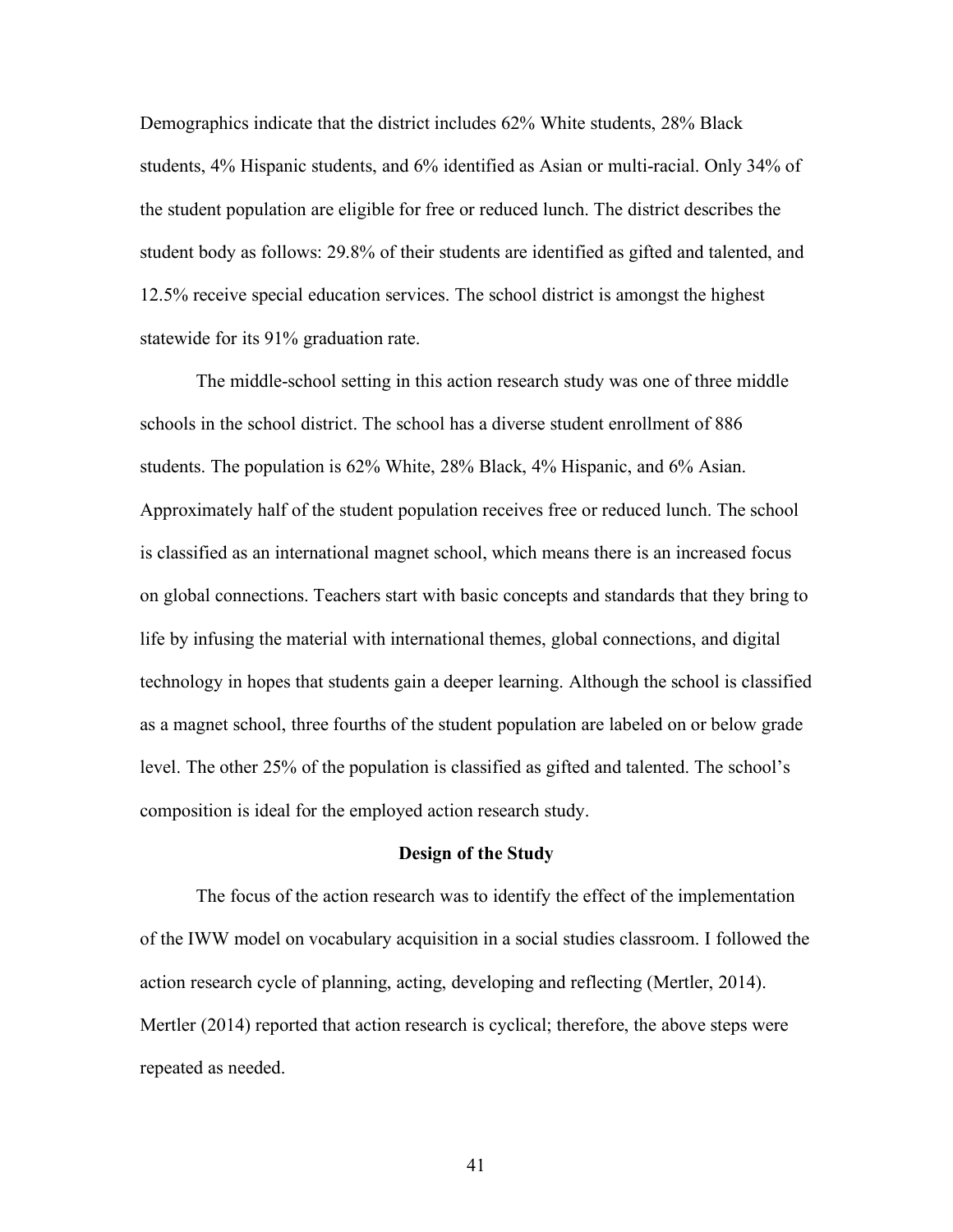## **Planning**

Mertler (2014) suggests that planning is the first cycle in action research. During the planning phase, I identified an intervention aimed at increasing student interaction with the social studies content area vocabulary of the American Revolution. The history classroom is equipped with an IWW. I developed ways to increase the activity level of students' involvement with the IWW. Using a more hands-on approach incorporating a multimodal approach will enhance long-term memory.

#### **Ethical Considerations**

Mertler (2014) wrote that making sure action research adheres to ethical standards is a primary responsibility of the teacher-researcher. When implementing the intervention in action research, it is the responsibility of the researcher to protect individuals' rights (Mertler, 2014). The first step I took in this regard was to contact the school district to obtain permission to carry out this action research study in the classroom. The second step is to consider how to protect the middle-school students from any discomfort and to maintain ethical considerations for all students and their parents. Communication is the key to maintaining the ethical implementation of the study.

Teacher-researchers are influential individuals in the eyes of their students. It is highly inappropriate to make students feel they are pressured to participate in the research study due to a fear of negative consequences for their unwillingness to participate. It is my duty to ensure that the research is ethically carried out by creating an environment that is risk-free and comfortable for students. I am required to maintain ethical standards of behavior and to alleviate some of the students and parents concerns or questions about the study. The details were presented at a meeting informing them of the research and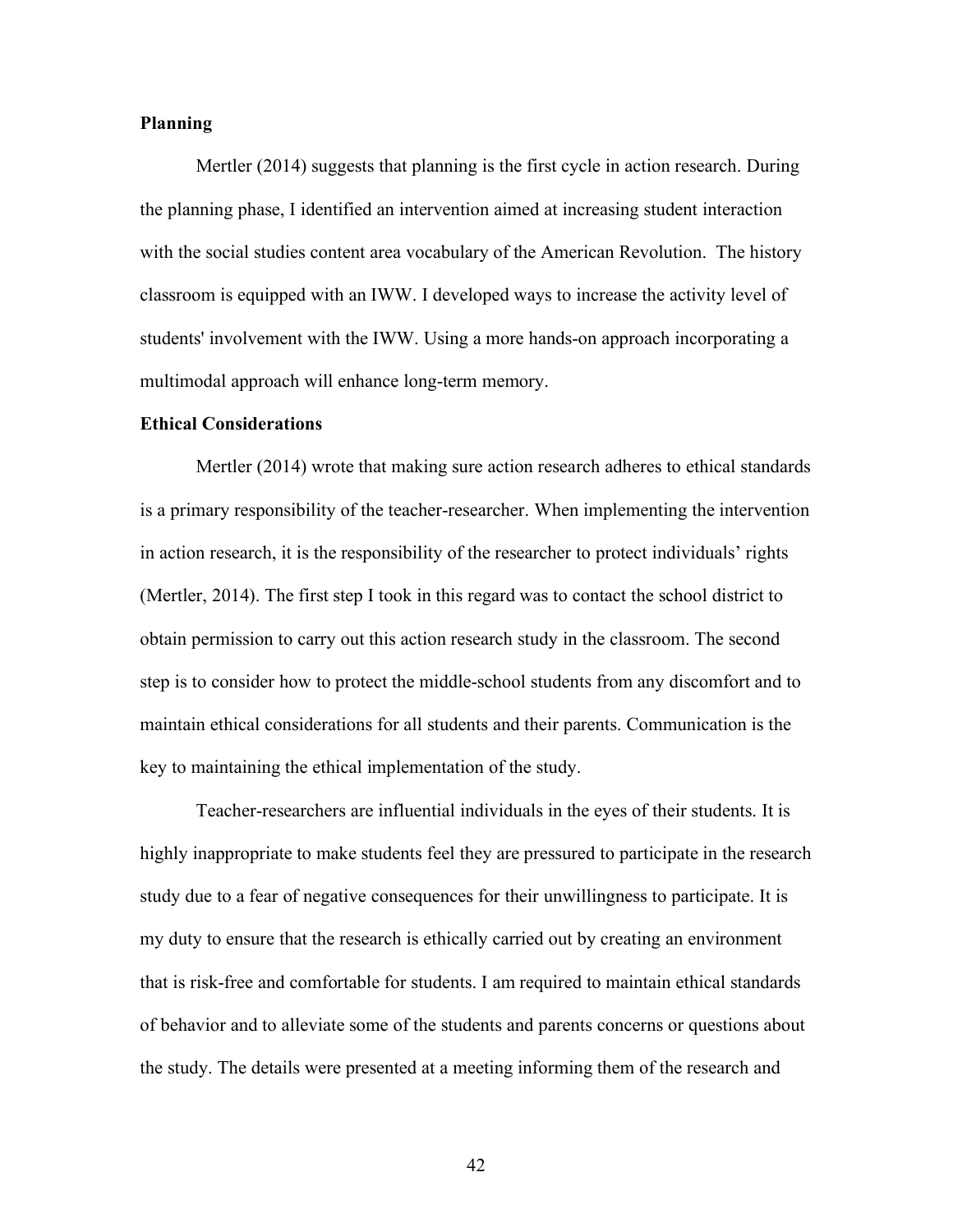parental permission was obtained. Parents were provided an open invitation to visit the classroom during intervention sessions. They were also provided with a list of days and times that the intervention took place.

The social studies class population used in this study is diverse. There are both girls and boys in the class, and the age range is 13 to 15. Since students are underage and a part of a protected population, a consent form was given to parents at the orientation meeting in which I explained the study purpose and process. The consent form described the action research process and asked for students' and parents' permission before conducting any research (Mertler, 2014). The consent form also informed participants of the nature of the study and their option to opt out at any time. I protected the privacy of all students (Mertler, 2014). The raw data retrieved from each student is not be identified with their names; instead, each student has a pseudonym to protect their identity. For any plan to work successfully, all stakeholders must be in agreeance. I attained the permission of the school district before introducing the action research. I was vigilant to take into consideration the academic, social, and personal needs of the students and ensured their comfort and personal safety throughout the intervention (Mertler, 2014).

#### **Sample**

The study examined the impact the IWW model had on vocabulary acquisition in a social studies class. The study sample consisted of students in my social studies classroom. The group consist of 12 eighth graders who were in a semester-long class. The participants for the study were identified as students whose reading comprehension is at or slightly below the correct grade level according to their performance on standardized reading tests. The study began the 2017-2018 school year and was conducted over a six-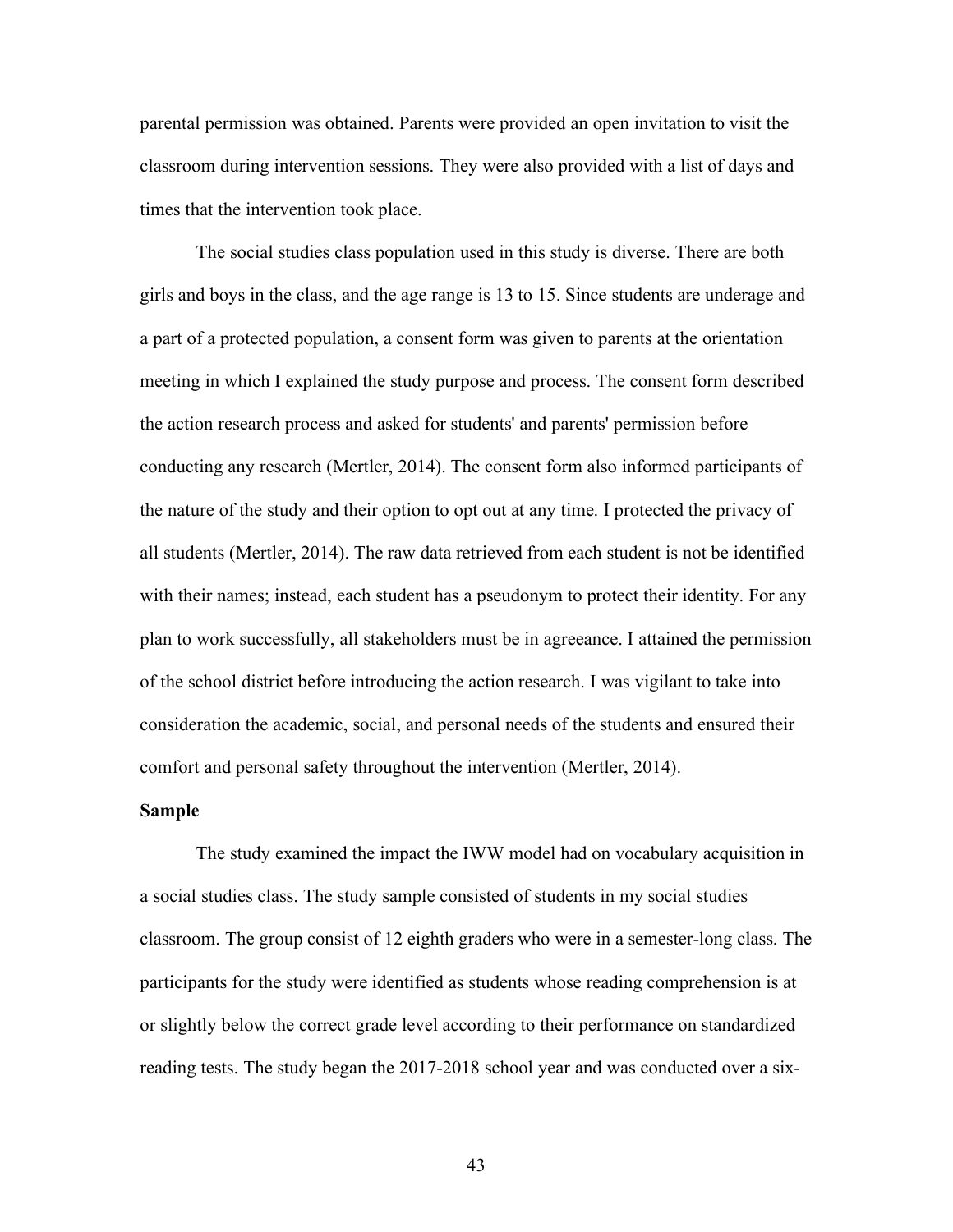week period. This study used convenience sampling, because I do not choose the students in the classroom.

The following biographical statement for each student is presented. The information will provide insight regarding the uniqueness of each student in my eighthgrade history class. A pseudonym was used to protect the identity of each student.

**Nancy.** Nancy is a regular-education student who reads at an eighth-grade level. Her grades are average compared to her classmates. Comprehension of historical facts is a weakness for Nancy.

**Mia.** Mia is an outgoing student who participates in various after-school activities. Mia enjoys history and always participates in class. Mia likes group work and activities that are engaging. Mia is in an English One course. She is reading above an eighth-grade level.

**Shannon.** Shannon is a quiet student who maintains an A average. The biggest struggle for Shannon is her absenteeism. Shannon is often absent from school and misses a lot of the content vocabulary needed to be successful.

**Ali.** Ali is a talkative student who seems to use class as a time to socialize. Ali struggles with comprehending content vocabulary. Ali usually receives Ds and Fs on all her assignments.

**Katie.** Katie is a quiet student who is reading at an eighth-grade level. Although Katie is reading on grade level, she struggles to retain the academic vocabulary discussed in a historical context. Katie also participates in various after-school programs, which hinder her from studying and completing assignments at home.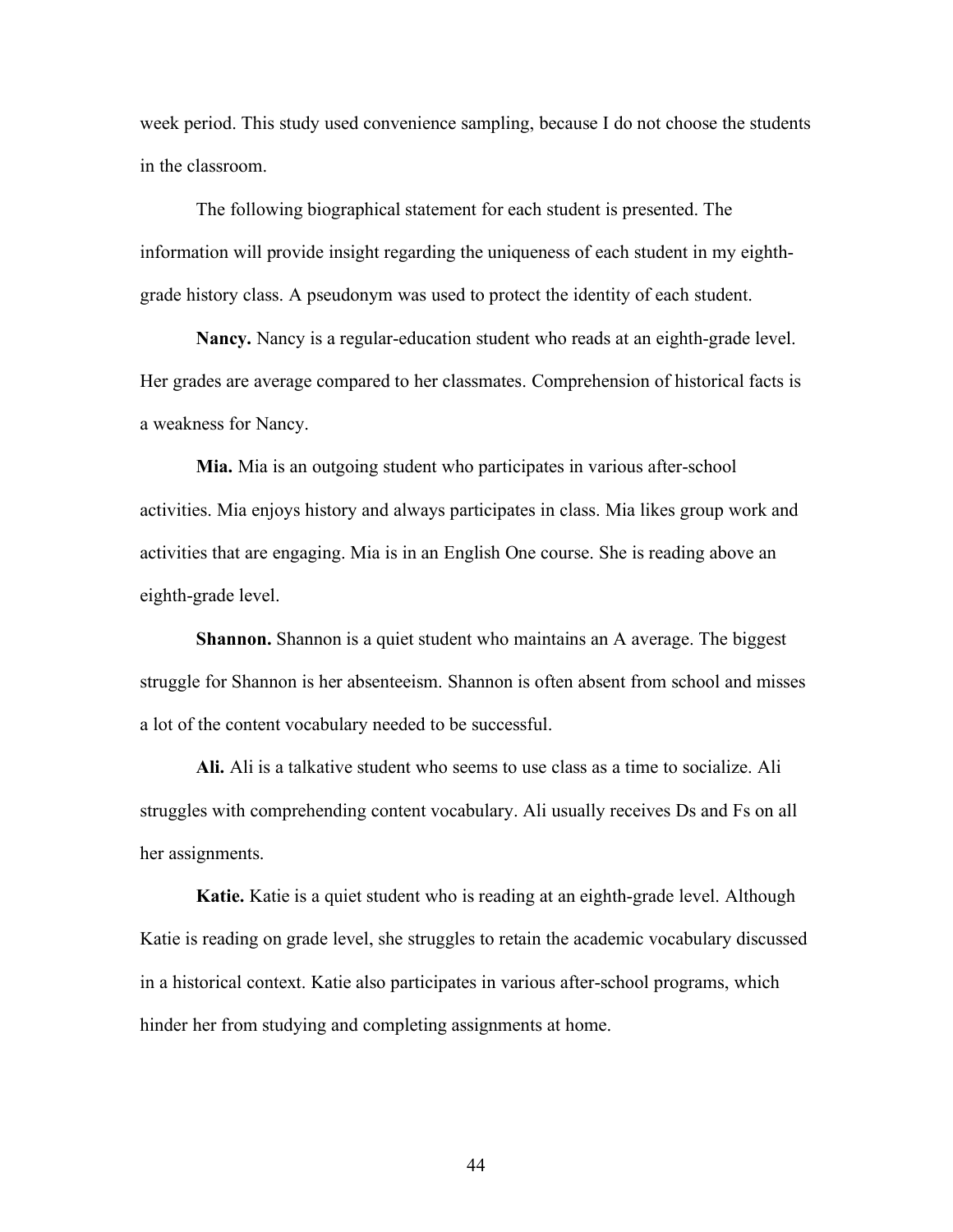**Parker.** Parker is a quiet student who enjoys reading and history. Parker is reading at an eighth-grade level; however, he does not perform well on standardized tests. Parker has difficulties retaining academic vocabulary in his history class.

**David.** David is an outgoing student who plays three sports. Although he is in eighth grade, he plays varsity sports. Sports are the focus for David, and he does not have additional time after school to focus on academics. In class, he enjoys hands-on activities and lessons where the teacher is not lecturing. David maintains a C average.

**Jake.** Jake is a student who receives special education services for Math and English. Jake is able to read words on a page, but he has difficulties with word comprehension and identifying word meaning. Jake enjoys history class and maintains a B average (with services provided).

**Henry.** Henry is a student who speaks English as his second language. Henry receives services that help him master the English language. Henry reads below grade level Dbut enjoys history class. Henry performs above grade level in the area of Math. Vocabulary retention has been an obstacle for him this school year.

**Karl.** Karl is a quiet student, but he does enjoy working in groups. Karl enjoys learning by doing and creating projects. Karl reads at an eighth-grade level. He maintains an A average in the class.

**Zack.** Zack is an outgoing student who was recently moved from his grade level English course to an honor's level. He works hard in class and puts forth effort to excel in class. Zack maintains an A average.

**Jamie.** Jamie is a talkative student who enjoys the debates and conversations in history class. He also enjoys reenactment. Jamie does not learn well when the teacher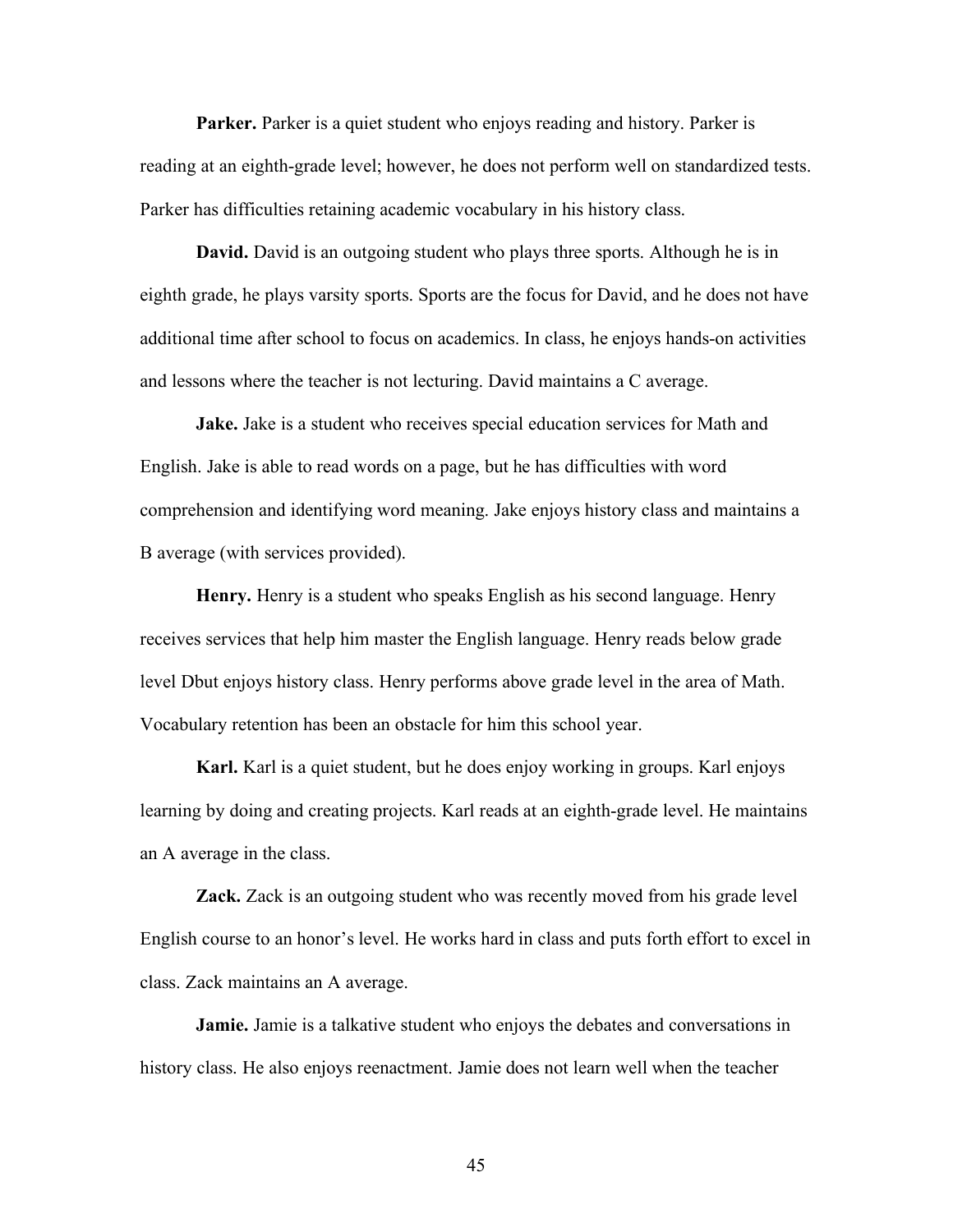provides lecture-based notes. Jamie participates in various school activities while maintaining an A average.

**Hogan.** Hogan is a student who speaks English as his second language. Hogan enjoys his math and science courses but is struggling in history and English. Hogan speaks English fluently, but he struggles with academic vocabulary.

## **Instruments**

During the action stage, I implemented the intervention, collected data and analyzed the data. The plan was administered during six weeks of instruction and carried out in their social studies class for one hour. The plan began during the American Revolution unit of study and focused on vocabulary development. An IWW was used as the focal source of the activities. Specifically, the IWW contained all the words in the unit of study, whereas in the past, students would simply use the WW as a point of reference for vocabulary usage and spelling. Its use was converted into a series of daily activities designed to engage each student. I used data of various types throughout the action stage of this study. To assess the impact of the IWW on the retention of academic vocabulary in a history classroom, I used both quantitative and qualitative data.

**Pre/post assessment.** I conducted the study using a one-group pretest-posttest design (Mertler, 2014). There was no control group against which to compare. I administered a posttest approximately five weeks later after teaching students the words using an IWW model. I administered a 10-question assessment at the beginning of the study. The assessment questions were pulled from a test bank that was developed by the district's curriculum coordinator. The assessment was completed by each participant. The assessment contained 10 multiple-choice questions on the American Revolution unit. The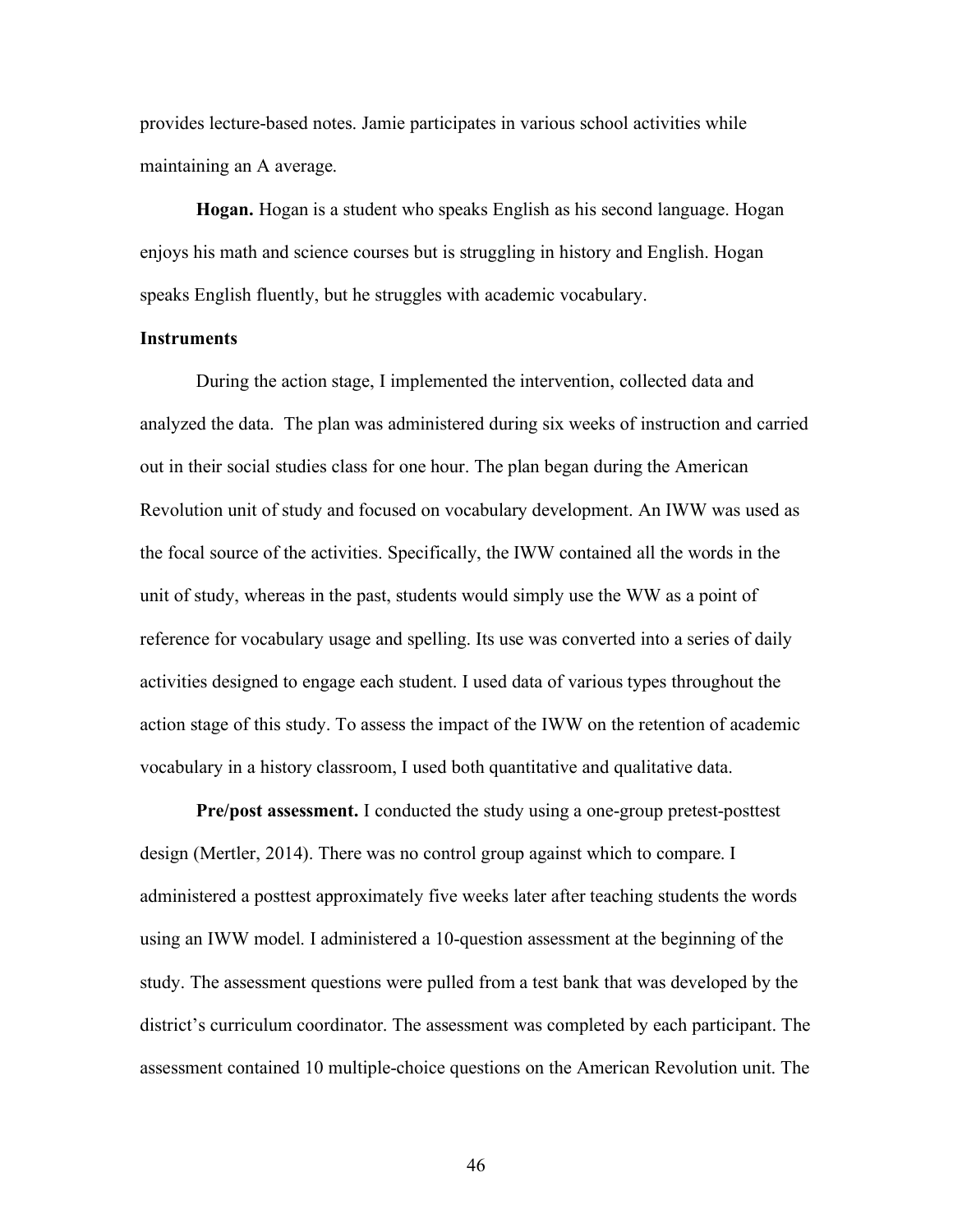assessment required students to use their knowledge of academic content to choose the best answer from four choices. The same assessment was administered at the end of the six-week period to assess if students retained academic vocabulary presented using the IWW strategy.

It was anticipated that due to the interactive engagement and hands-on use of the words, the students would score higher on the posttest. In addition to the posttest, students participated in a formal interview, which was used to analyze students' perception about the use of IWWs.

**Likert scale.** A Likert scale was also administered to collect data (see Appendix B). I created the 15 question survey by identifying areas of concern that was discussed at the district meetings. The survey was administered before students engaged in the IWW strategy and required students to answer 15 questions pertaining to the way they learn content and content vocabulary. The student-participants could choose agree or disagree on a continuum for each question. A Likert scale was administered in the form of a survey and allowed me to gather information relatively quickly (Mertler, 2014).

**Observation field notes.** To collect qualitative data, I captured observation field notes throughout the six-week study. Teachers are always watching their students; however, observation field notes provide an opportunity for teachers to carefully observe students in a systematic way (Mertler, 2014). I carefully watched my students for six weeks and conducted semi-structured observations. Semi-structured interviews are interviews that allow for flexibility. I was able to ask questions to follow-up students' answers. In a structured interview, the researcher does not pose questions that are not planned. I created columns to record observations. On the right side of the column, I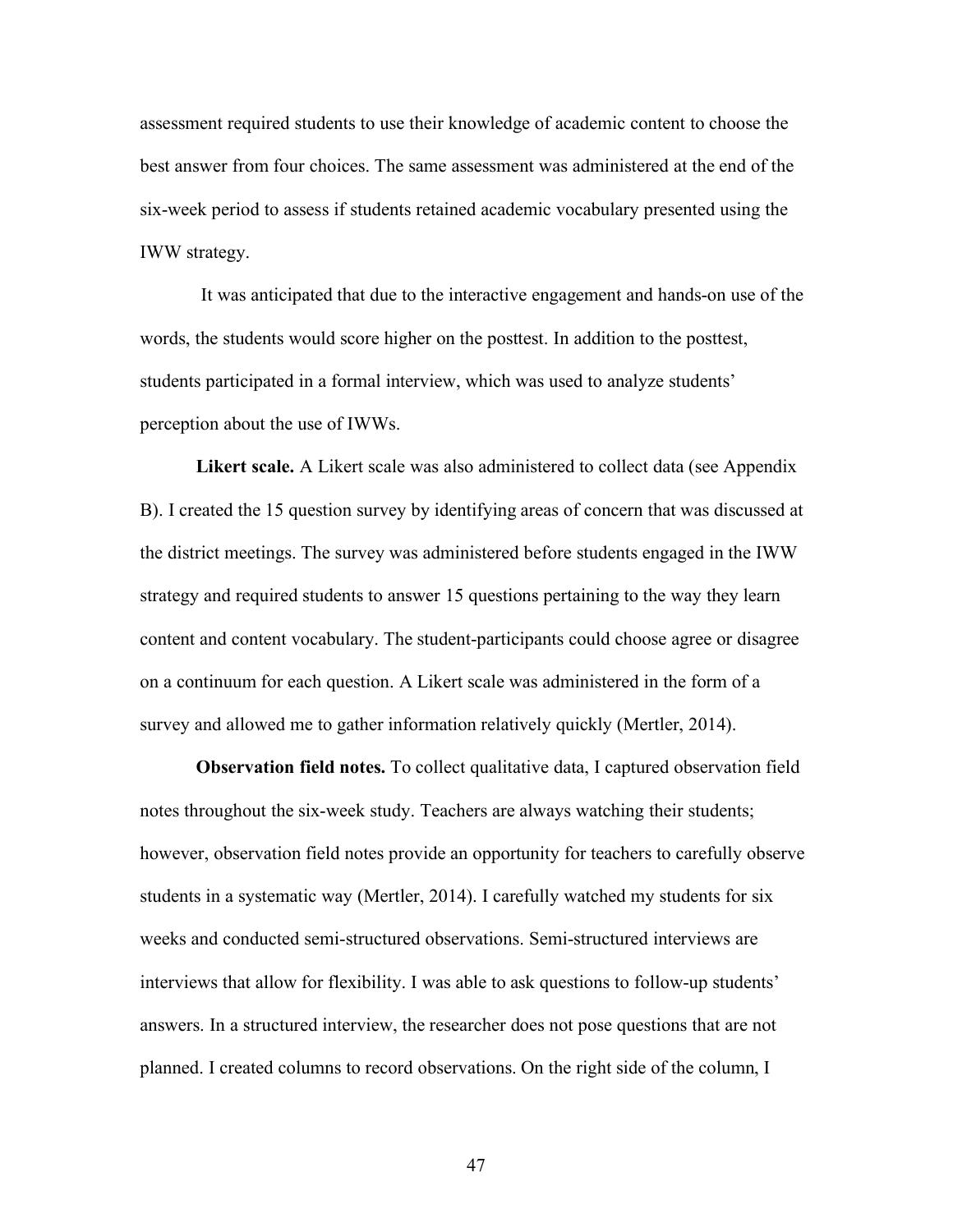noted the dates and times of the observed behaviors and the student actions observed. On the left side of the column, I noted interpretations of what was observed. I could use observation notes to capture the actual actions of students as they participated in the strategies as opposed to simply hearing their perceptions or feelings. Students' perceptions and feelings were also collected during the formal interview stage of the action research process.

**Focus group interviews.** Observing students provided me with insight regarding the actions of students as they participated in the IWW strategy. However, I thought it would be beneficial to also know the students' perceptions and feelings about the strategy that was introduced. The six-week study concluded with a focus group interview. I conducted a one-hour interview with the participants. The focus group interview was administered as a group. I asked the participants a series of open-ended questions about their feelings and perceptions of the IWW strategy. I closely monitored the interview and required each participant to take part in the interview to ensure each person could share their unique perspective. I concluded the interview and action research study by asking each participant if they had any additional comments.

## **Data Collection and Analysis**

I examined the effectiveness of a vocabulary enhancement intervention on the retention of academic vocabulary. The following research questions were presented:

1. What are the effects of an IWW enhancement strategy on the retention of social studies vocabulary when implemented in an eighth-grade social studies class?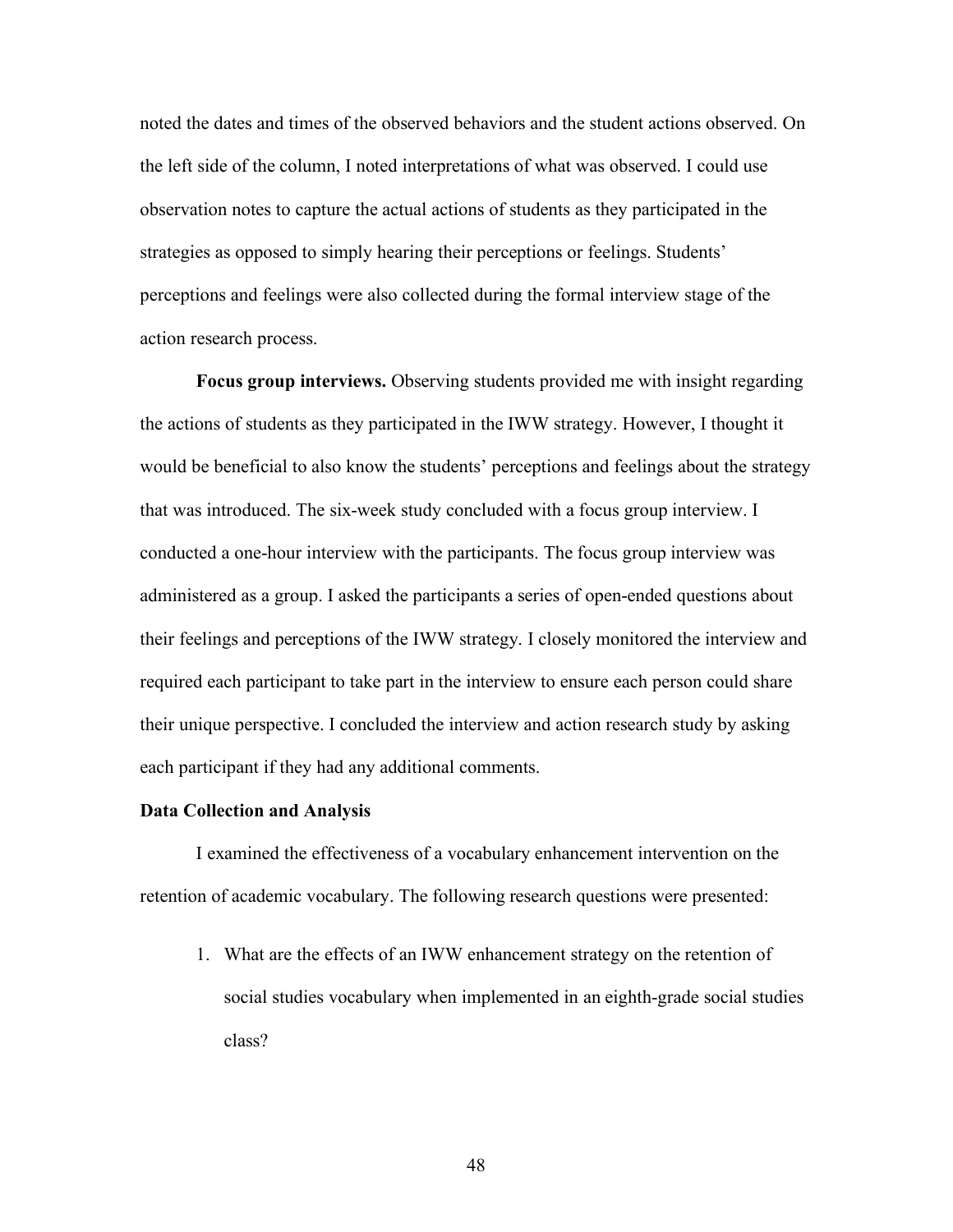2. What are the effects of an IWW enhancement strategy on student engagement in an eighth-grade social studies class?

To obtain the student-participants' perceptions of IWWs and the way they learn content vocabulary, a 15-question Likert scale survey (see Appendix B) was administered to all of the participants during one period. The survey included some of the following statements: (a) "It is easy for me to learn vocabulary in History class.", (b) "I use the word wall displayed in my teacher's classroom.", (c) "I would retain the meaning of my vocabulary words if I interacted with them in class.", (d) "I learn best when content is presented in multiple formats.", and (e) "I learn vocabulary best when I am engaged." Students were asked to rate their answers to each question using a scale of 1 to 5. The scale was represented by (1) strongly disagree, (2) disagree, (3) neutral, (4) agree, or (5) strongly agree. At the beginning of the six-week study, I introduced the American Revolution unit. Students are required to learn content vocabulary to master the American Revolution unit. I introduced IWW strategies into my classroom instruction.

Quantitative and qualitative data was collected to measure the effectiveness of the IWW on the acquisition of content vocabulary terms during the American Revolution unit. Qualitative data was collected in the form of teacher observations throughout the implementation of the IWW strategy and a formal interview after the implementation. Quantitative data was in the form of a student-participant questionnaire before the implementation of the IWW and a 10-question pretest and posttest assessment.

The research design was chosen to obtain an accurate profile for each participant. A mixed-methods design was chosen because using both types of data provides a better understanding of the research than simply using one type of data (Mertler, 2004, p. 104).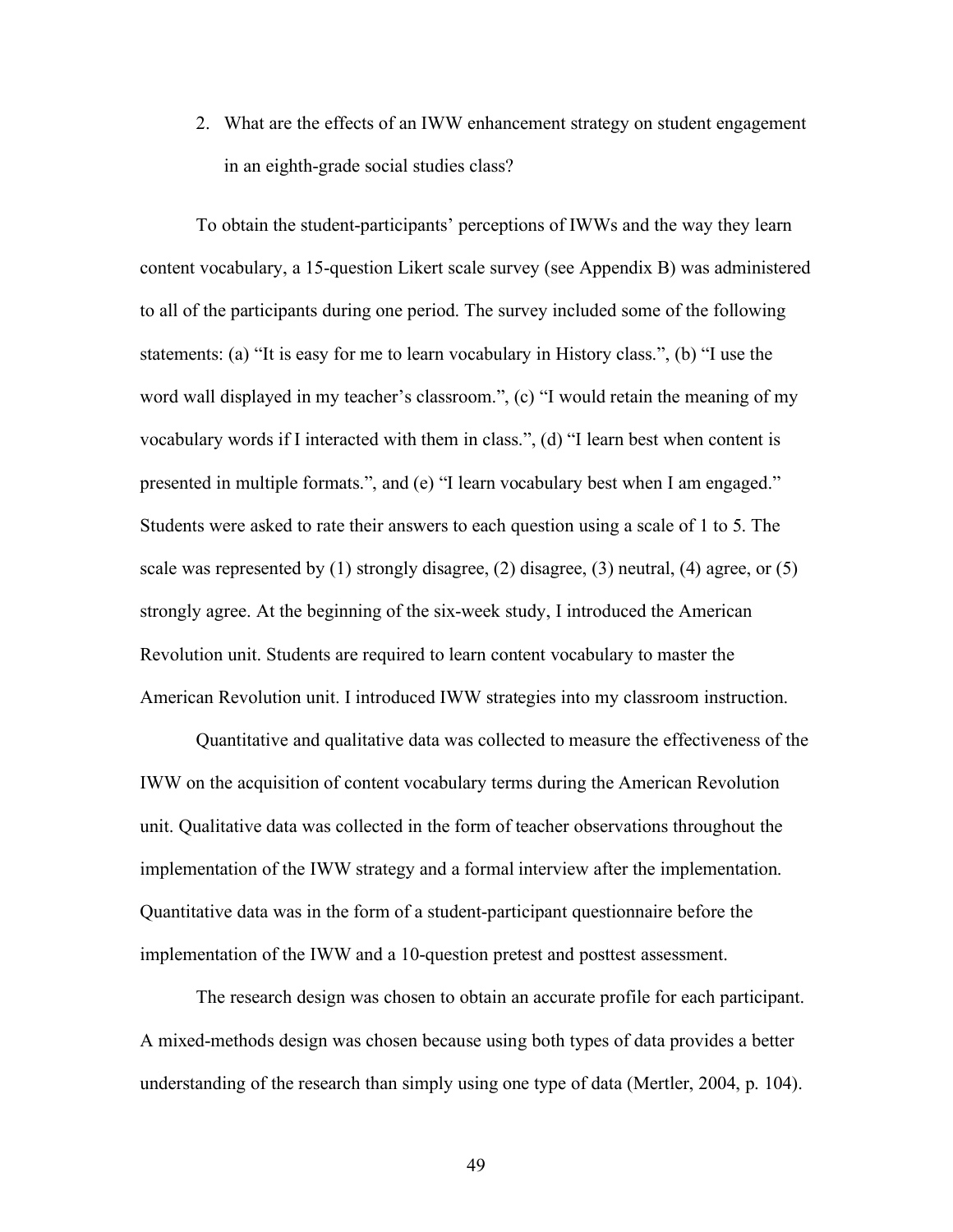There were aspects of each learner that could not be captured by simply collecting numerical data. However, statistical data was necessary to measure the participant's comprehension of content vocabulary. At the conclusion of the study, I analyzed both quantitative and qualitative data.

The data analysis included the process of collecting, organizing, and coding the data. After the data was collected and analyzed, I interpreted the data. The data collection led to the development of an action plan, which included the sharing and communicating of results. Upon completion of the analysis, which took place over a six-week period, I prepared a presentation for the parents, administration, and other teachers to share results and seek input for revising the intervention if warranted.

**Sharing.** After the research study concludes, I will discuss with the students the benefits of using various techniques like those used in our activities to increase their content vocabulary memory skills. I will ask them to compare the various activities as they relate to their own use and evaluate what worked for them and what did not. I will plan to have a class meeting of the students, administration, and other teachers, in which the students can explain what worked best for them. At this point, I will take the feedback from the students to make adjustments, if needed, to the current intervention for the next implementation period. The next plan is to seek publication opportunities for the study. One such option may be to pursue presentation and publication opportunities with national organizations such as the Association for Supervision of Curriculum Development (ASCD), Educational Leadership, the Journal of Vocabulary Research, and the Journal of Effective Teaching Learning by Doing.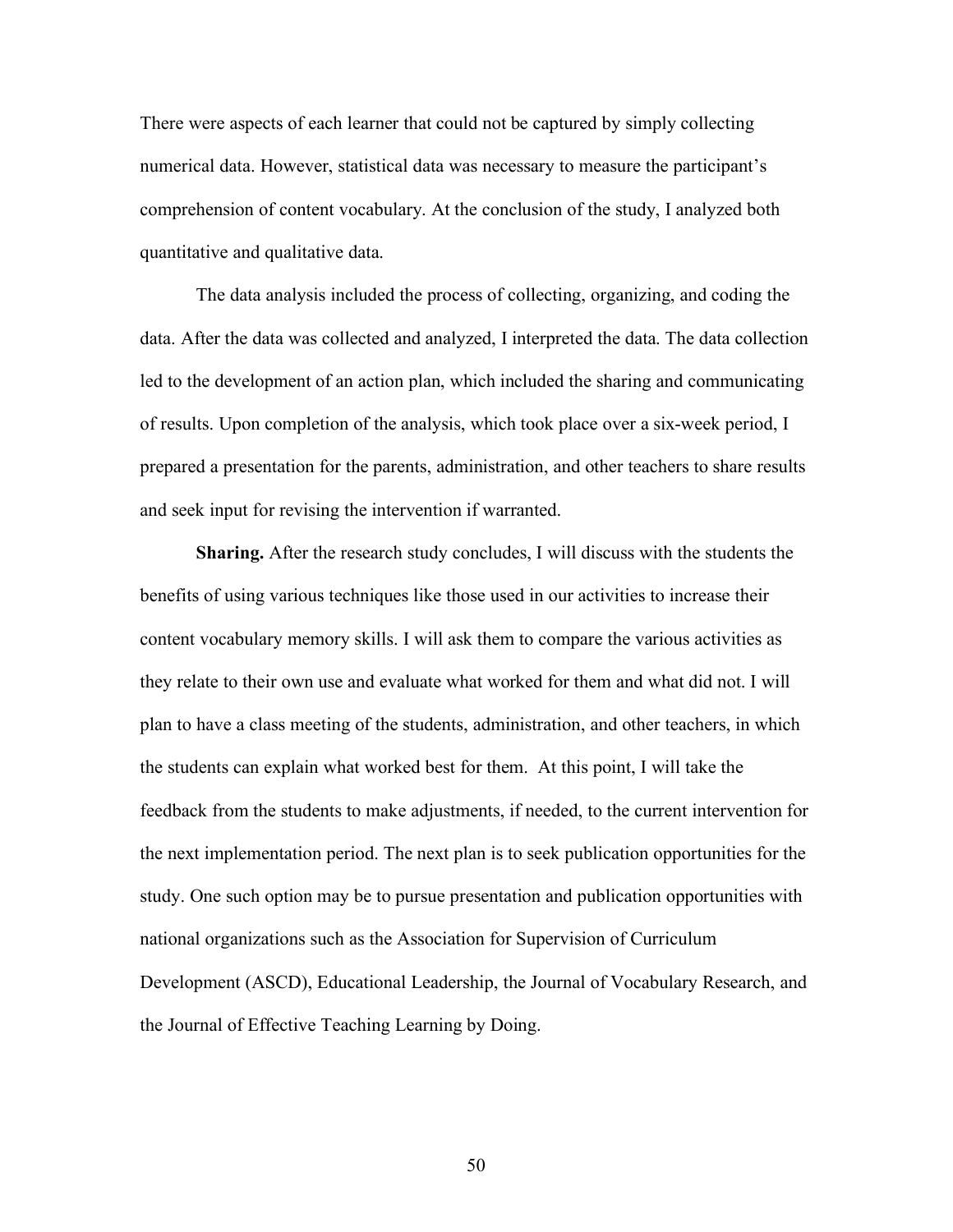**Reflecting.** The reflection stage is integrated throughout the action research process rather than after the study is complete. Reflecting is a critical step in the action research process because it allows the teacher to make necessary changes throughout the research process (Vaccarino, Comrie, Murray, & Sligo, 2006). Mertler (2014) suggested that it is imperative for the researcher to seize each opportunity to reflect. I revised the study throughout the cyclical action research process by examining the individuals involved in the study, determining what led me to research the vocabulary retention aspect of the classroom, and considering the necessary conditions to implement future changes (Mertler, 2014).

#### **Conclusion**

The problem identified in this study was that the current use of the WWs is not successful in enhancing vocabulary retention. The purpose was to examine the effects of implementing a unique intervention using the IWW model to enhance short- and longterm retention of content-specific vocabulary words in a social studies unit of study on the American Revolution. The study is supported by Erik Erikson's (1963) Theory of Social Development which informs us of the conflicts that teens address at the eighthgrade level. Social pressure seizes their attention, and teachers must be creative in developing ways to attract their attention to the subject and engage students in interactive activities for learning (Hackathorna1, Solomon, Blankmeyer, Tennial, & Garczynskib, 2011). Piaget's (1929) cognitive development and Edgerton (2001) pedagogies of engagement support the contention that when students are actively engaged in their learning, the schemata, in this case for each vocabulary word, is more deeply developed; hence, the increase in long-term memory can occur with repetition. The study was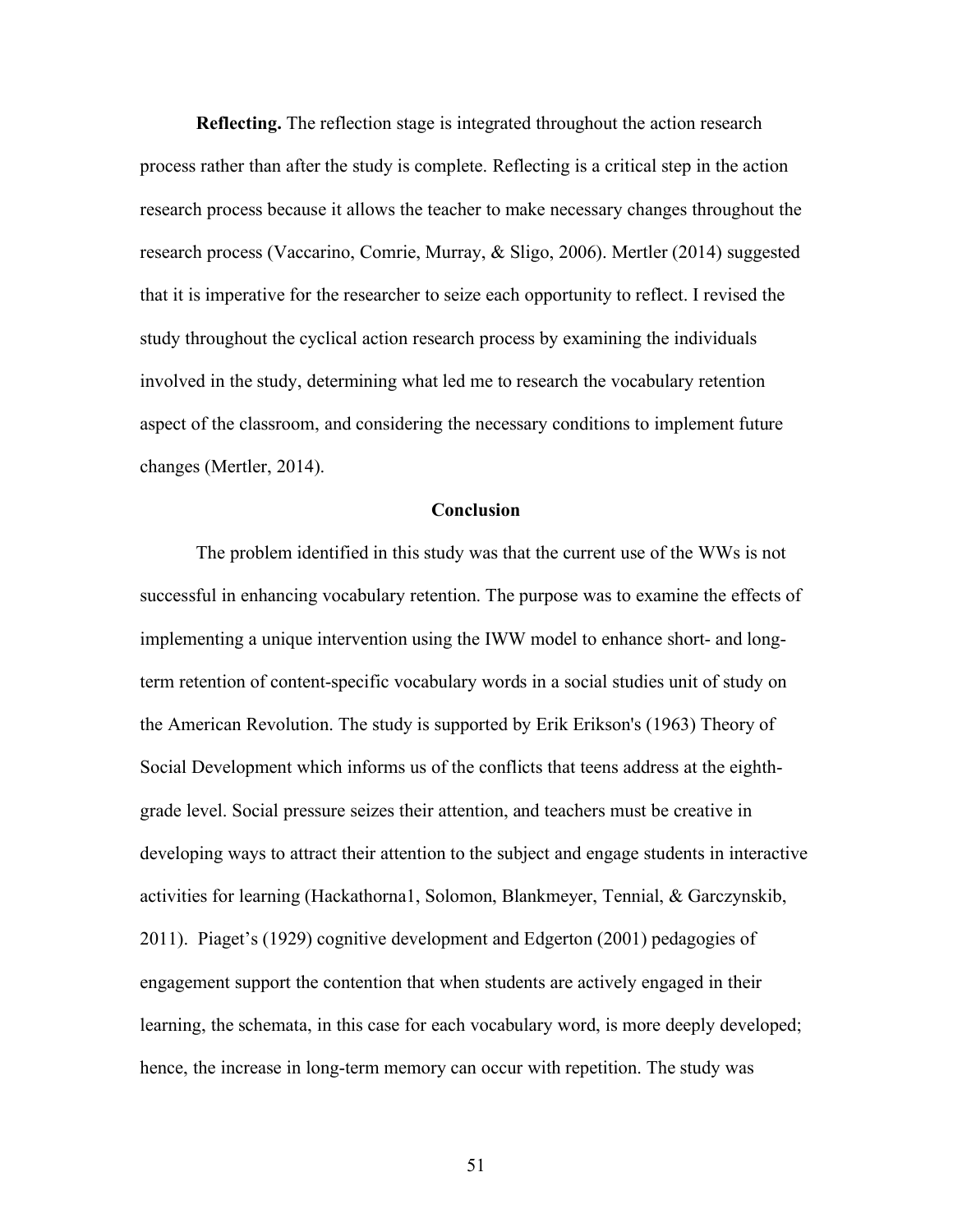implemented over a six-week period, and data was collected using both qualitative and quantitative methods. The reflections and observational input from stakeholders will be used to modify the currently planned intervention for a replication of the intervention at another time.

#### **Summary**

Chapter Three was a presentation of the teacher-researcher's observed problem of practice. Literature reviews and theoretical constructs were discussed in relation to the intervention and supporting the rationale for the plan. The methodological approach that was used came from Mertler's (2014) four phases of action research: planning, acting, developing, and reflecting. Each of the phases was described. Upon completion of the study, the findings were presented in Chapter Four. Chapter Five will be discussion of how the researcher makes sense of the findings and established meaning to make recommendations and create new studies.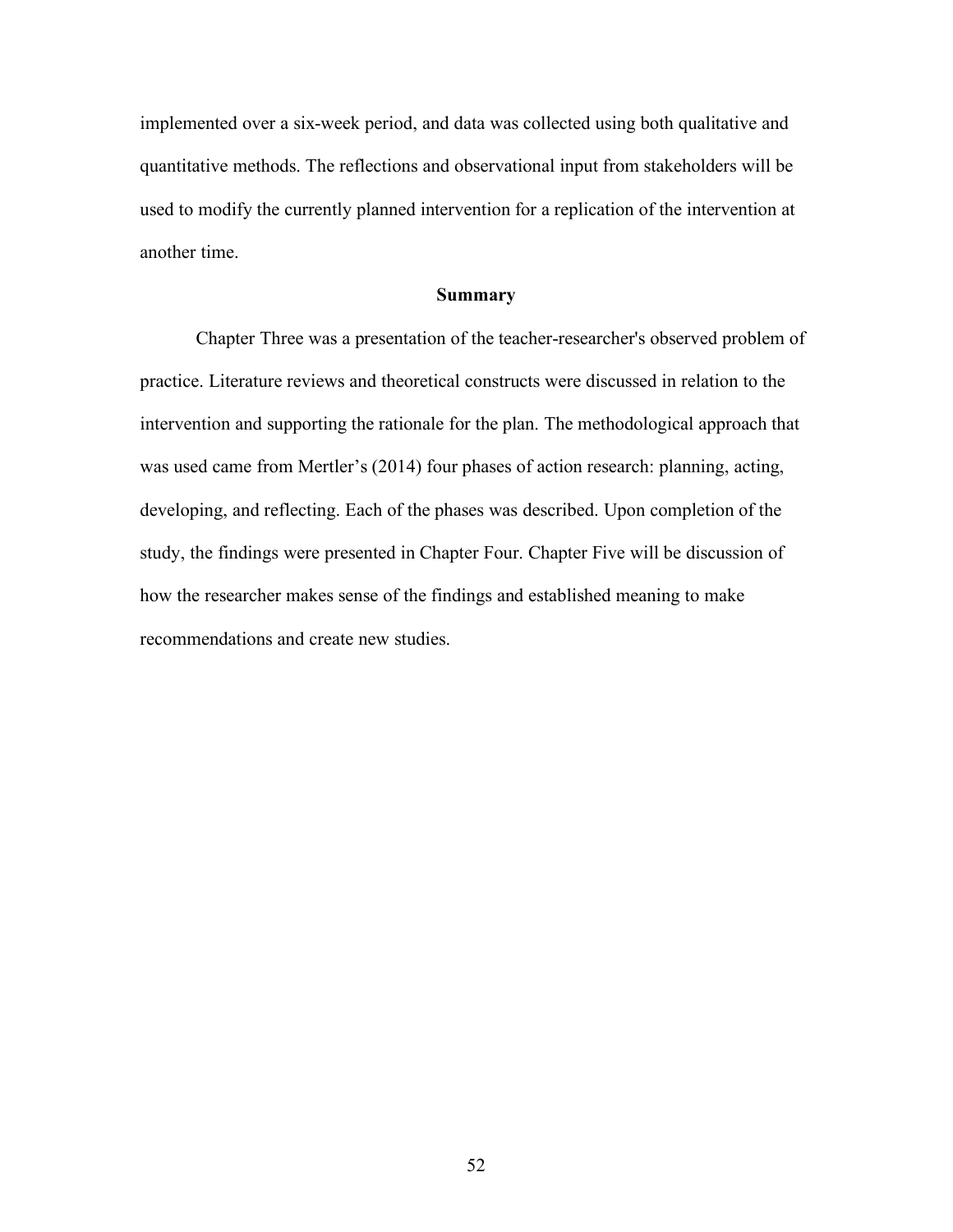# **CHAPTER FOUR**

## **FINDINGS AND RESULTS**

This study examined the impact of the IWW strategy on the retention of content vocabulary. Twelve eighth-grade South Carolina history students participated in the action research. The activities were implemented and data was collected in a general education setting during the afternoon blocks. Students participated in various IWW activities for six-weeks. The identified problem of practice was that eighth-grade history students are not retaining content vocabulary following the immediate unit of instruction. By triangulating multiple sources of data, I was able to provide a description of the impact of the IWW strategy. I collected qualitative and quantitative data during a sixweek period. Students participated in a survey and pretest at the beginning of data collection. I also collected observation notes. A formal interview was administered at the conclusion of the six weeks to measure any possible changes in students' perceptions. I also collected data from a posttest assessment, which followed the intervention. The study population is a group of eighth-grade students who range in vocabulary acquisition and reading level but perform below grade level on the district-mandated social studies benchmark. A pseudonym was used to protect the identity of each student. Chapter Four presents a summary of the findings.

#### **Research Question**

What are the effects of an IWW enhancement strategy on the retention of social studies vocabulary when implemented in an eighth-grade social studies class?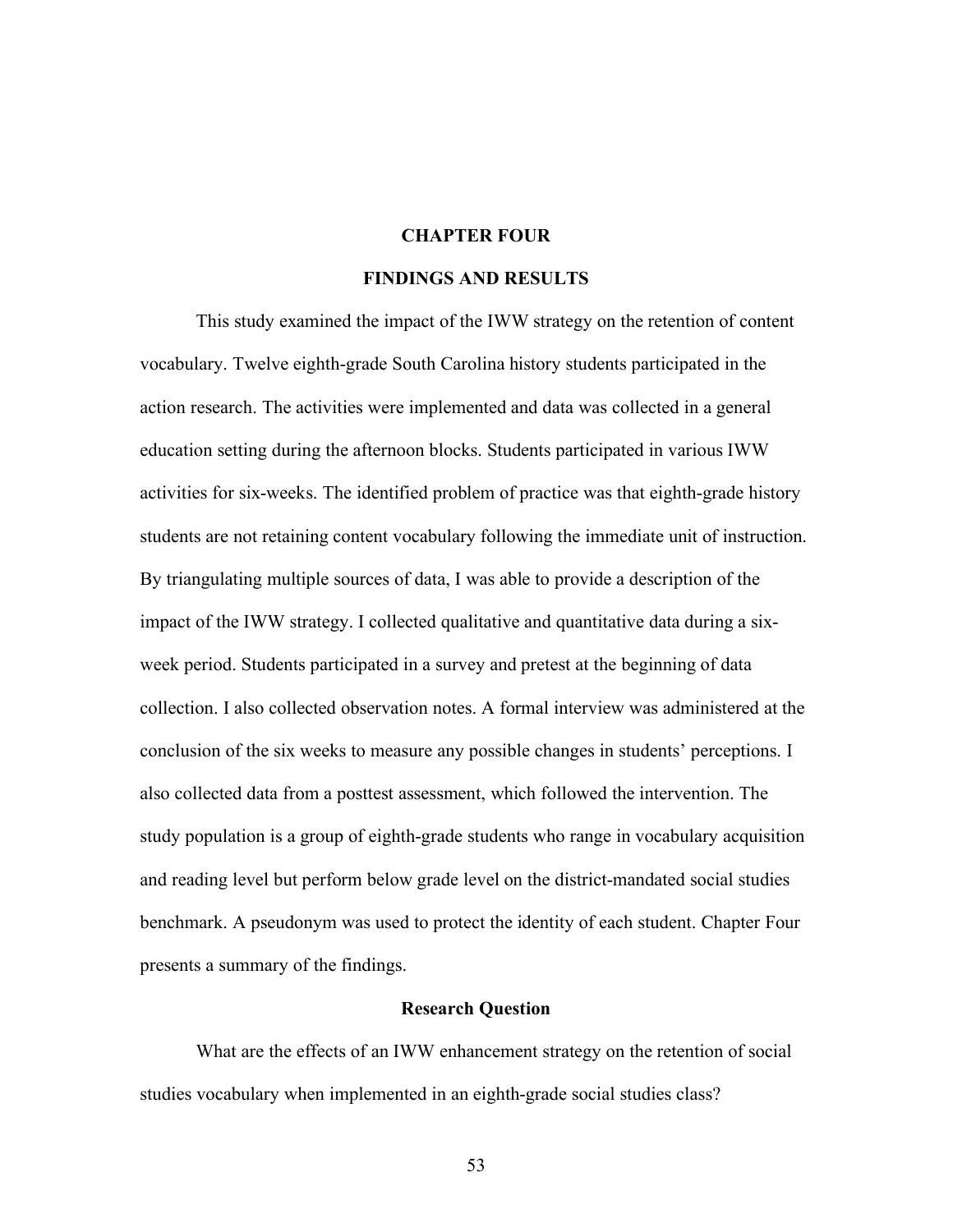#### **Purpose of the Study**

The purpose of this action research study was to examine the effects of implementing a unique intervention using the IWW model to enhance the retention of content-specific vocabulary words in a social studies unit of study on the American Revolution.

## **Overview of Data Collection**

Twelve student-participants were invited to participate in the action research. Each student provided a signed copy of the consent form. Participation in the study varied due to student absences. A ten-question pretest was administered to determine the baseline data from which to measure (Appendix E). Students also completed a survey that presented valuable information about the students' perception of word walls and vocabulary instruction (Appendix B). The implementation of the interactive word wall strategy commenced after students completed the survey and pre-test. For six consecutive weeks, students participated in various interactive word wall strategies (Appendix F). I completed observation notes as students participated in the intervention. Students completed a posttest at the end of the six-week study. The posttest was a set of ten multiple choice questions which was valued at ten points per question. Students could earn a score of 100 percent if they correctly answered each question. Lastly, students participated in a semi-formal focus group interview which allowed me to hear the students' perception of the interactive word wall strategy.

#### **Findings of the Study and Interpretations of the Results**

This study used action research methods to improve student vocabulary acquisition in a South Carolina History course. To evaluate the stated problem of practice, I incorporated IWW strategies during a six-week period in the history classroom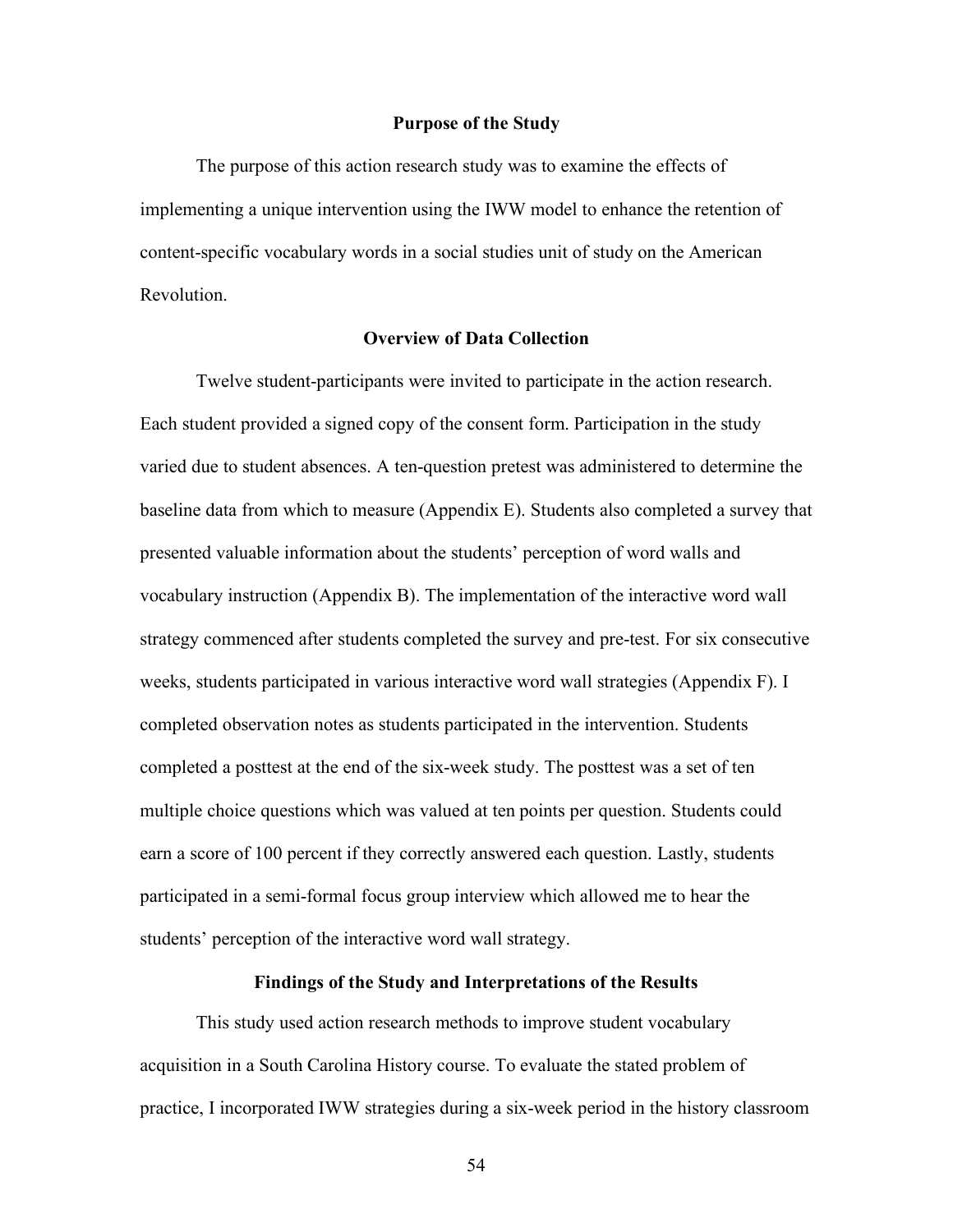during the 2017-2018 school year. The multiples sets of data used in this study revealed a number of results. After carefully examining and analyzing the quantitative and qualitative data, three prevalent themes emerged related to (a) the impact on the comprehension level of the participants, (b) the increased level of student engagement, and (c) students' positive perception of the intervention. Each of the themes offered insight in response to the research question about the impact of the interactive word wall strategy on vocabulary acquisition.

#### **Student Comprehension**

Quantitative data was collected by assessing all students using a one-group pretestposttest method. Students were presented with ten multiple-choice questions from the district-mandated benchmark exam. Each question required students to use their knowledge of academic vocabulary to correctly answer the questions. I calculated students' pretest and posttest scores to learn information about the success of the interactive word wall strategy. Student scores are presented in Figure 4.1 to visually represent the change in scores before and after the intervention. Participants demonstrated gains of various levels. The study revealed that vocabulary acquisition was positively related to the implementation of the interactive word wall strategy. Therefore, the first theme that emerged was a noted improvement in student comprehension of content vocabulary.

**Results of one-group pretest-posttest.** Analysis of the data indicated that students acquired academic vocabulary when an interactive version of the word wall was introduced. Eleven students' scores improved and one student's score remained the same for both the pretest and posttest. Specifically, Mia, Jake, and Karl improved significantly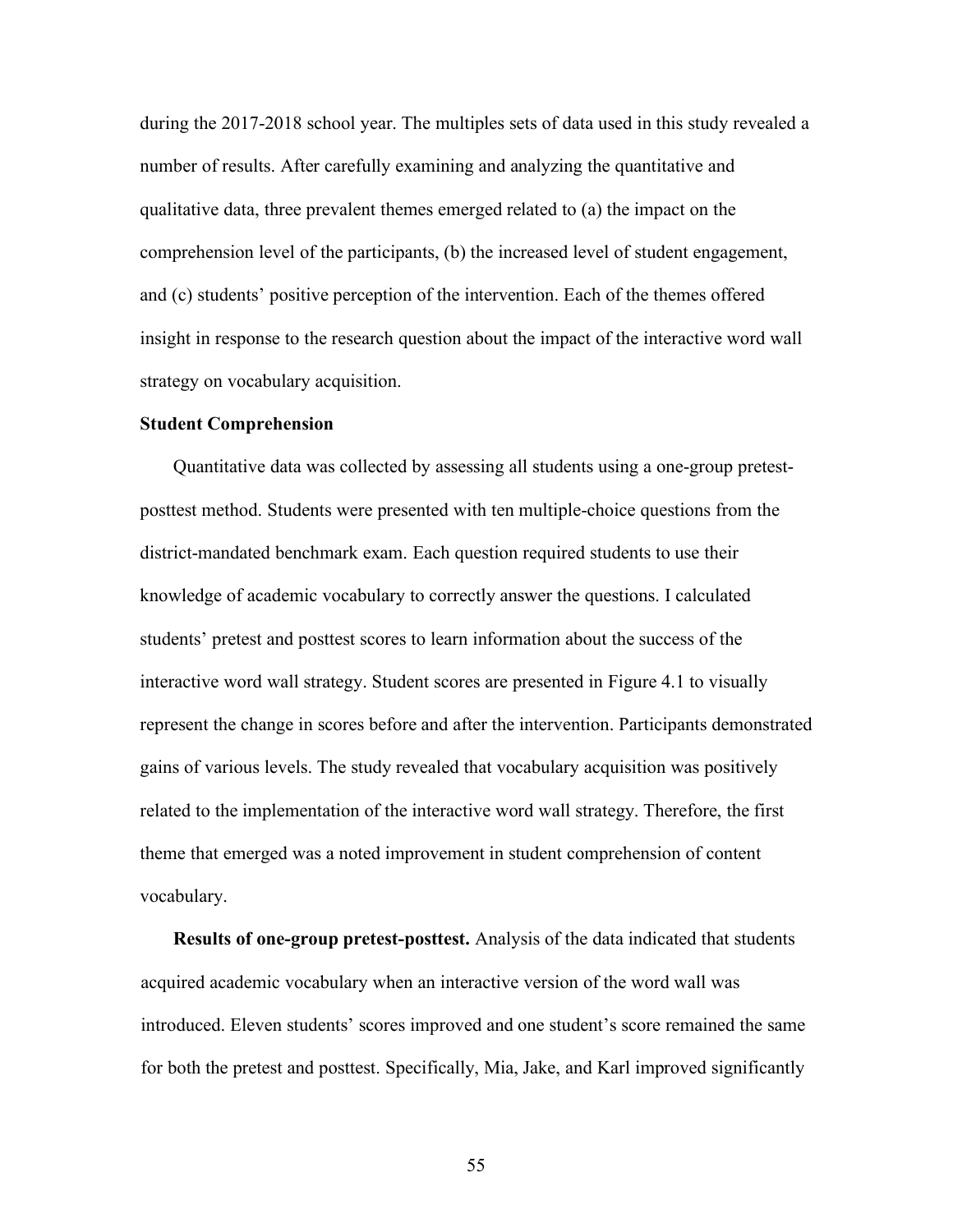by showing a 40% improvement. Jake and Mia only answered five questions correctly on the pretest, but they answered nine out of ten questions correctly on the posttest. Jake is a student who receives special education services for reading comprehension.

Contrastingly, Mia is a student in an honor-leveled English class. It should be noted that Jake has difficulty with reading comprehension, but he received the same posttest score as a student who reads above an eighth-grade level. Ali's score improved from 20% to 50%. Ali struggled throughout the year to comprehend social studies content and vocabulary. Although Ali had difficulties, she made a significant improvement. Parker and Katie are also struggling readers who improved from 40% to 60%. Henry, David and Hogan made a 30 percent improvement. Hogan speaks English as a second language and improved from 30% to 60%. Zach is the only student whose did not show any gains between the pretest and posttest. However, Zach is an above grade-level reader who had the highest pretest score.

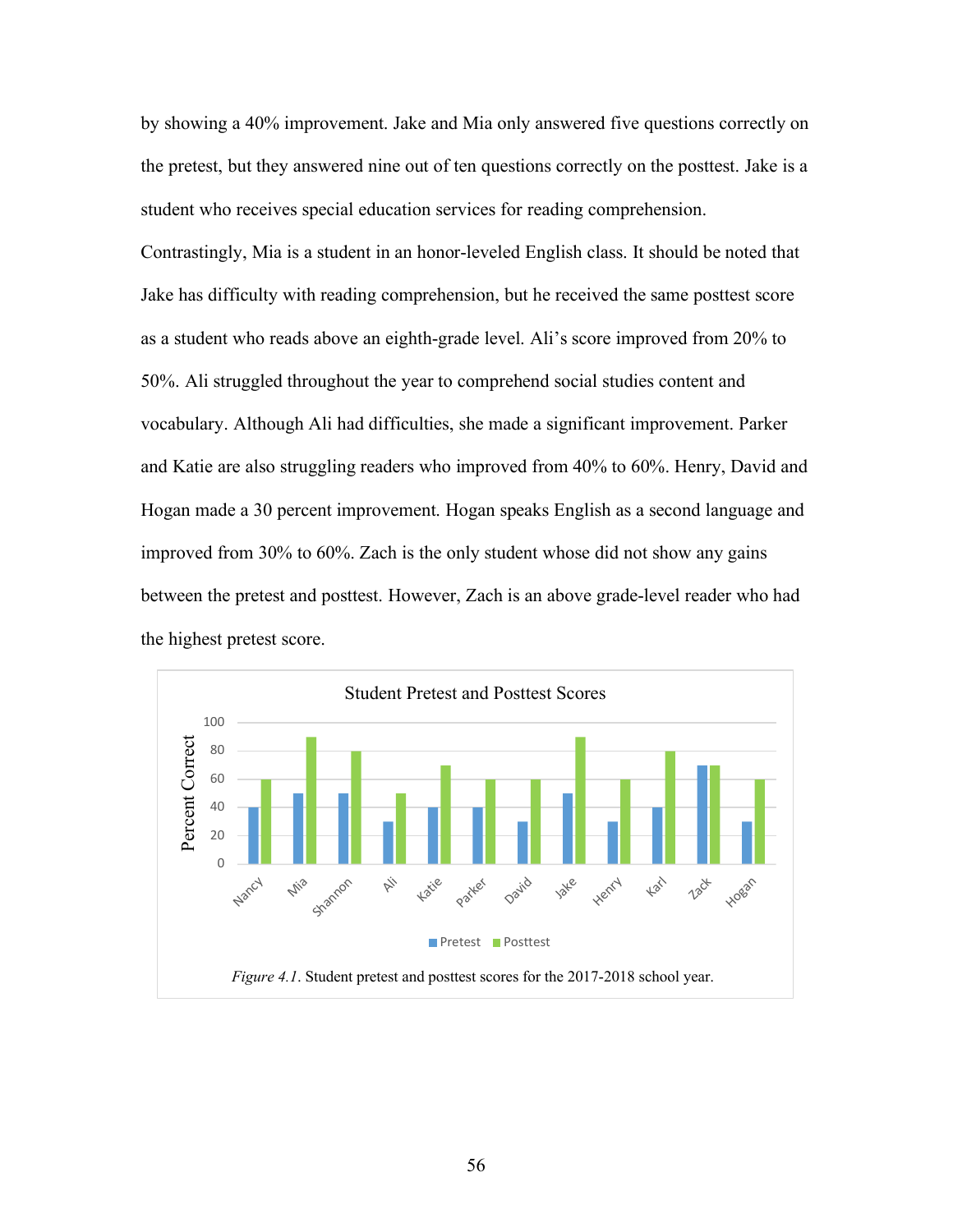

As displayed in table 4.1, the minimum score for the pretest was 30% and the highest score was 70%. The lowest posttest score was 60% and the highest posttest score was 90%. The mean score for the pretest was 41.66%; the mean score for the posttest was 69.17%, with 27.51 points as the increased mean value. The difference in the mean and range shows that the implementation of IWWs is positively related to student comprehension of content vocabulary.

## Table 4.1

| Student        | Pretest | Posttest |
|----------------|---------|----------|
| 1              | 40      | 60       |
| 2              | 60      | 90       |
| 3              | 50      | 80       |
| $\overline{4}$ | 30      | 60       |
| 5              | 40      | 70       |
| 6              | 40      | 60       |
| 7              | 30      | 60       |
| 8              | 50      | 90       |

*Student data of the scores on the 10 questions taken from the district benchmark exam*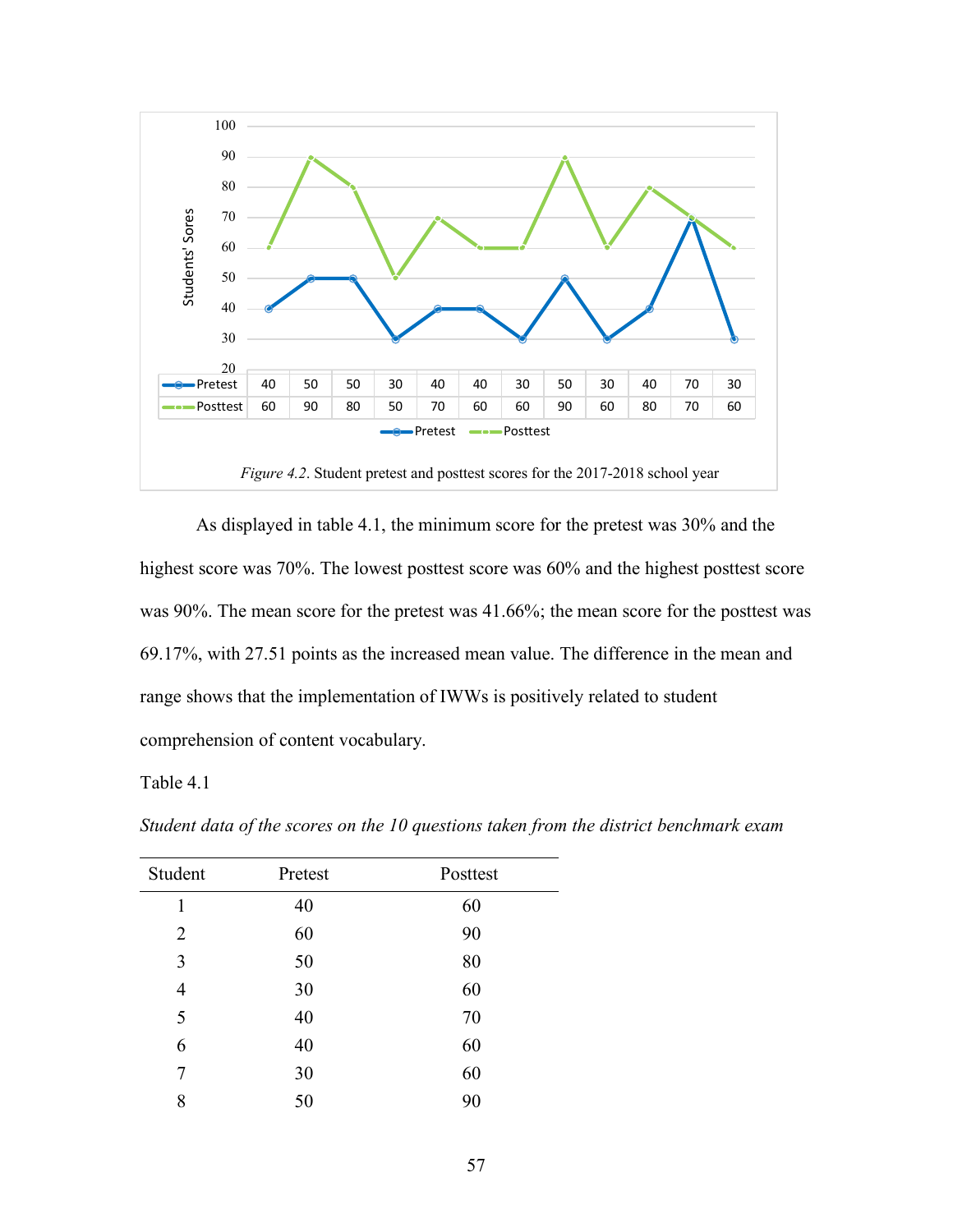| 9        | 30   | 60    |
|----------|------|-------|
| 10       | 40   | 70    |
| 11       | 70   | 60    |
| 12       | 30   | 60    |
| Mean     | 43   | 68.3  |
| Median   | 40   | 60    |
| St. Dev. | 12.9 | 11.93 |
| Min.     | 30   | 60    |
| Max.     | 70   | 90    |
| Range    | 40   | 30    |

# **Student Engagement**

In addition to an increased level of comprehension, student engagement was another theme that emerged. Students completed a Likert scale survey (see Appendix B) before the IWW was introduced as a method of vocabulary instruction. I administered the survey to assess students' perception and use of the original WW. The survey indicated that students learn content vocabulary when they are engaged in the learning process.

# **Results of Likert Scale**

Table 4.2

| Question      | <b>Strongly</b> | <b>Disagree</b> | <b>Neutral</b> | Agree    | <b>Strongly</b> |
|---------------|-----------------|-----------------|----------------|----------|-----------------|
| <b>Number</b> | <b>Disagree</b> |                 |                |          | Agree           |
| #1            | 2               | 2               |                | 5        | $\overline{2}$  |
| #2            | 3               | 3               |                | 3        | $\overline{2}$  |
| #3            | 0               | $\mathbf{0}$    | 0              | 5        | 7               |
| #4            | $\overline{4}$  | 4               | $\overline{2}$ | $\theta$ | $\overline{2}$  |
| #5            | $\theta$        | $\theta$        | $\overline{2}$ | 4        | 6               |

*Student data from the Likert Scale survey*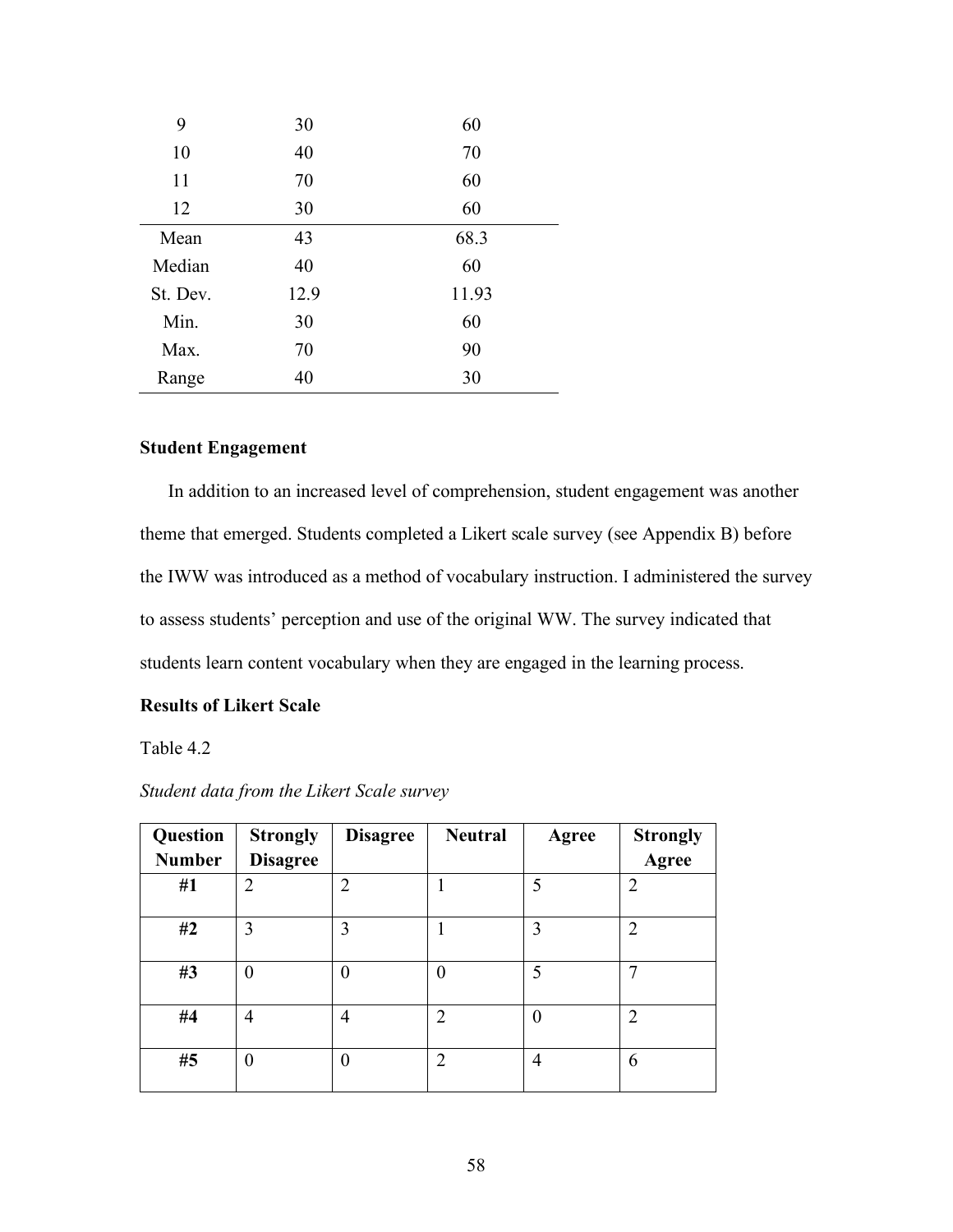| #6    | $\overline{4}$   | $\overline{2}$ | $\overline{3}$   | $\boldsymbol{0}$ | $\mathfrak{Z}$ |
|-------|------------------|----------------|------------------|------------------|----------------|
| $\#7$ | $\mathbf{1}$     | $\overline{2}$ | $\boldsymbol{0}$ | $\overline{4}$   | 5              |
| $\#8$ | $\overline{2}$   | $\overline{2}$ | $\mathbf{1}$     | $\overline{4}$   | $\overline{3}$ |
| #9    | $\mathbf{0}$     | $\overline{0}$ | $\overline{2}$   | 6                | $\overline{4}$ |
| #10   | $\overline{4}$   | 6              | $\boldsymbol{0}$ | $\mathbf{1}$     | $\mathbf{1}$   |
| #11   | $\boldsymbol{0}$ | $\overline{0}$ | $\overline{2}$   | $\overline{2}$   | 8              |
| #12   | $\mathbf{1}$     | $\overline{0}$ | $\overline{3}$   | $\overline{2}$   | 6              |
| #13   | $\overline{2}$   | $\overline{2}$ | $\overline{0}$   | $\overline{4}$   | $\overline{4}$ |
| #14   | $\mathbf{1}$     | $\mathbf{1}$   | $\overline{4}$   | 3                | $\overline{3}$ |
| #15   | $\mathbf{1}$     | $\mathbf{0}$   | $\overline{2}$   | 5                | $\overline{4}$ |

The Likert Scale survey provided additional support pertaining to the research question. Students stated that they have a difficult time retaining content specific vocabulary. However, the survey revealed that students do not take initiative in studying at home. The word wall was implemented as an intervention. Students indicated that the original word walls were not helpful. Word walls are a collection of content specific vocabulary displayed in the classroom. Teachers create WWs by listing the key terms for the unit and displaying them in the classroom (Yates, Cuthrell, & Rose, 2011, p. 31). Likert Scale survey displayed that students retained information when they are engaged while learning content vocabulary. Ten out of the twelve student-participants agreed that they learn best when they are presented with visuals. In addition, nine of the participants stated that they learn best when they are active and collaborating. Students then showed that interactive and engaging versions of vocabulary are preferred over non-interactive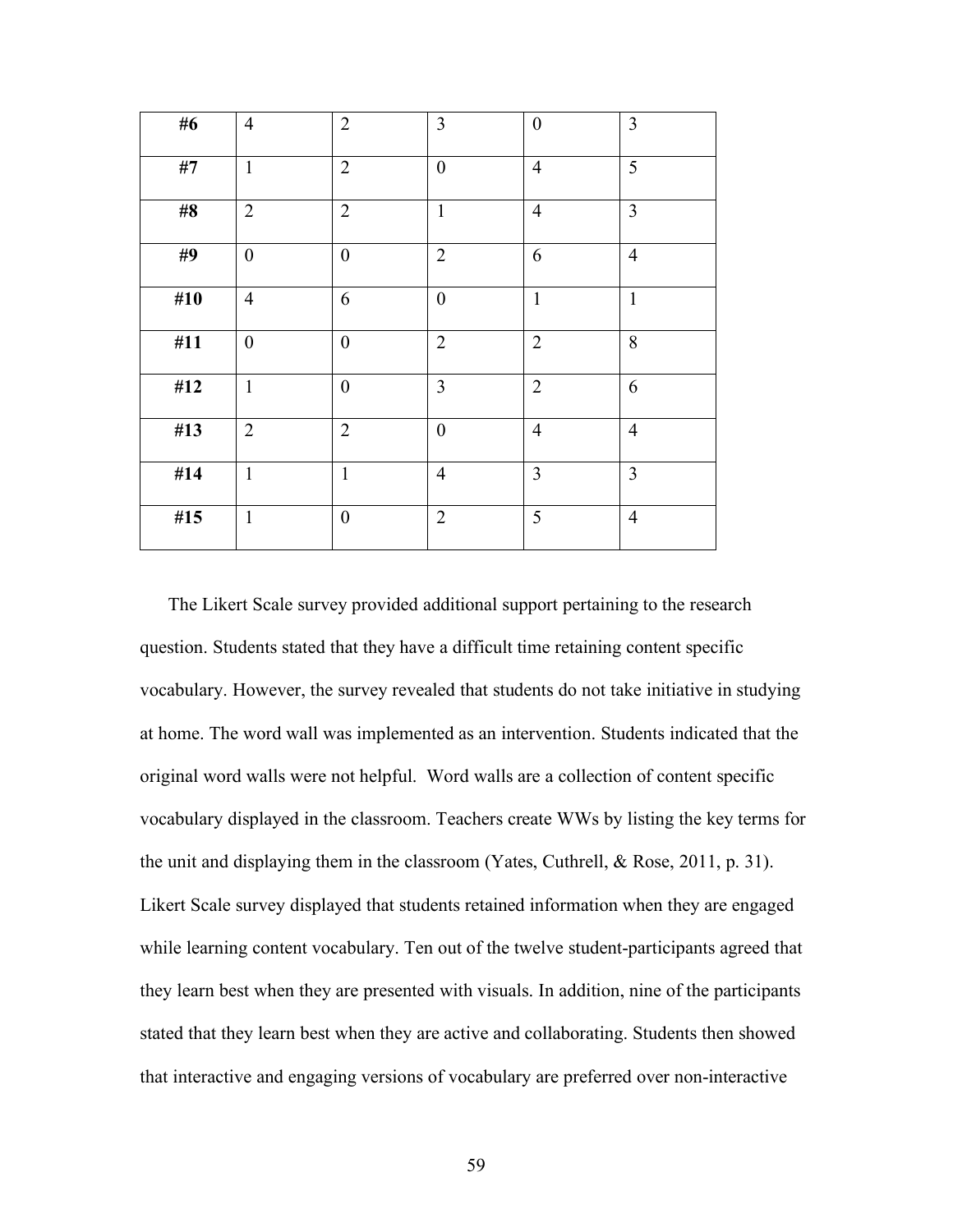vocabulary classroom posts (see Appendix F for a complete list of interactive word wall activities). In addition to using the WW as a reference point, students participated in engaging activities. For example, students took ownership by creating the IWW. Each group was assigned a word and required to add their term and interactive images to the wall. The activity allowed students to engage in an authentic creation of the IWW. Students do not only define the word, but they described the word's meaning and concepts (Buehl, 2001). Lastly, the Likert Survey demonstrated that vocabulary in History class is intersectional with other classes and that their understanding of the importance of vocabulary can be complimented more effectively with the use of visual, interactive, and engaging representations.

**Results of Observation Notes.** During the American Revolution unit, several interactive word wall strategies were used during daily instruction (Appendix F). I observed various student behaviors that impacted their vocabulary acquisition and behaviors that indicated their level of engagement. At the end of each day, I scribed in a journal which contained reflections and observations as the research occurred. The observation notes (see Appendix G) includes times of observations, observed student behavior, and valuable commentary. I interpreted the observed behaviors. The behaviors were categorized into three major themes related to student engagement; (a) behavioral engagement, (b) cognitive engagement, and (c) relational engagement. The interactive word wall strategy is positively connected to students' relational engagement, behavioral engagement, and cognitive engagement.

*Behavioral engagement.* Behavioral engagement is identified as the quality of students' participation in the classroom and school community. This class meets at the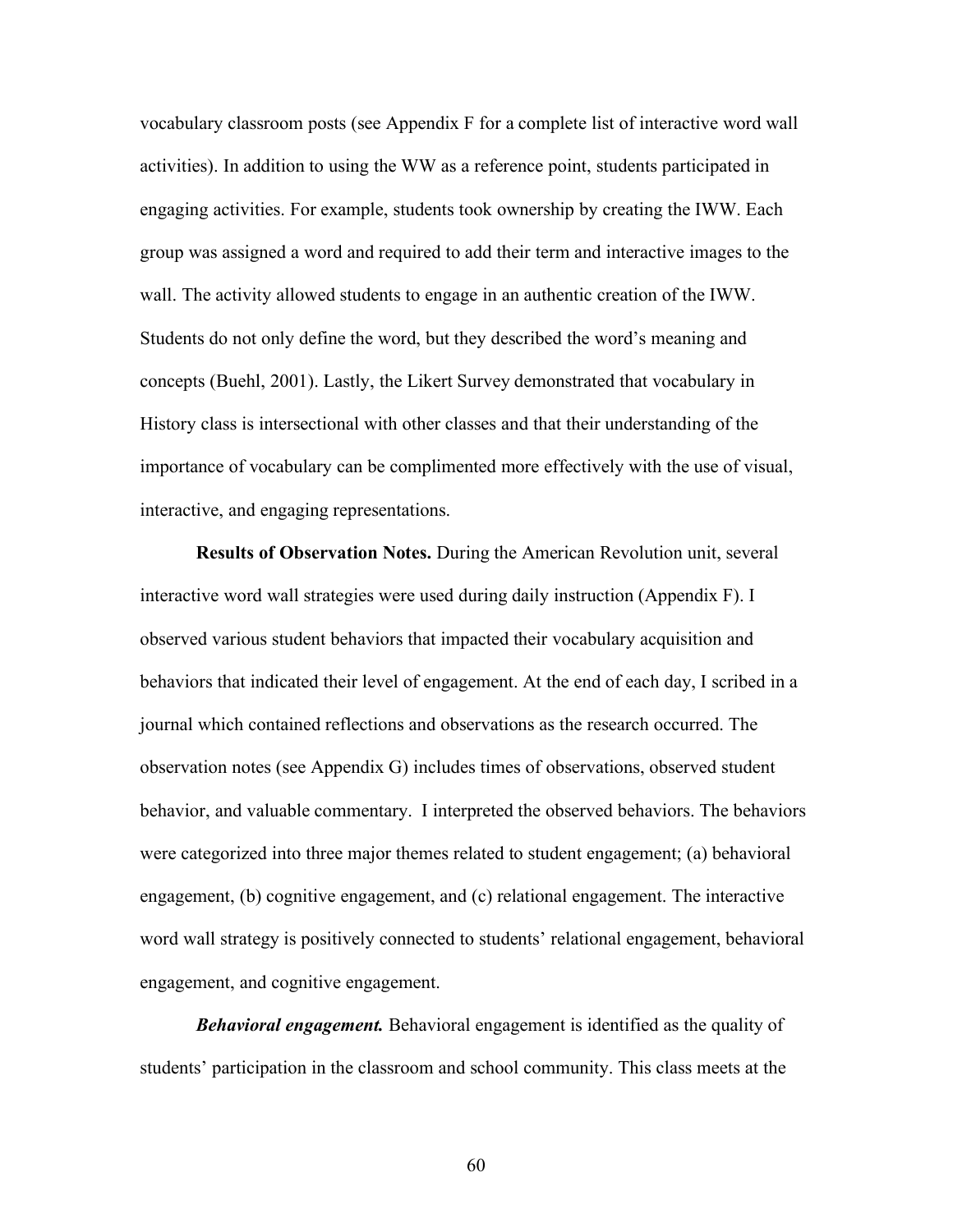end of the school day. Due to the time of the day, this class has the highest number of behavior issues and several students fail to participate in classroom assignments. I observed each student-participant's behavior engagement while students completed the interactive activities. During the interactive word wall activities, students remained on task.

At the beginning of the data collection period, students generalized that learning vocabulary was a boring and difficult task. Students expressed that they did not want to complete the vocabulary assignment and preferred studying them at home. For example, one student stated, "Can you just give us the words and definitions so we can study them at home?" I did not provide students with a list of terms to study at home because 60% of the student-participants indicated on the survey that they do not study vocabulary terms. Students appeared hesitant and confused when I introduced the activity. However, students seemed to understand and appreciate the activities once I provided explicit instructions. For example, students participated in an interactive word wall activity, the *hot seat.* I selected a student to write a word on the board and another student to be in the *hot seat*. The student in the hot seat was unable to see the word, but it was his/her job to guess the word by asking questions to eliminate the possibilities (see Appendix F). When I asked the students, who wanted to be the next person in the hot seat, all students raised their hands. Students willingly volunteering is a positive change in student engagement because it is typically difficult to encourage this group of students to participate.

Students also remained on task for assignments that were completed individually. For example, after the six-week study, students participated in an activity called *maximum words*. Students were required to construct a story and use their content words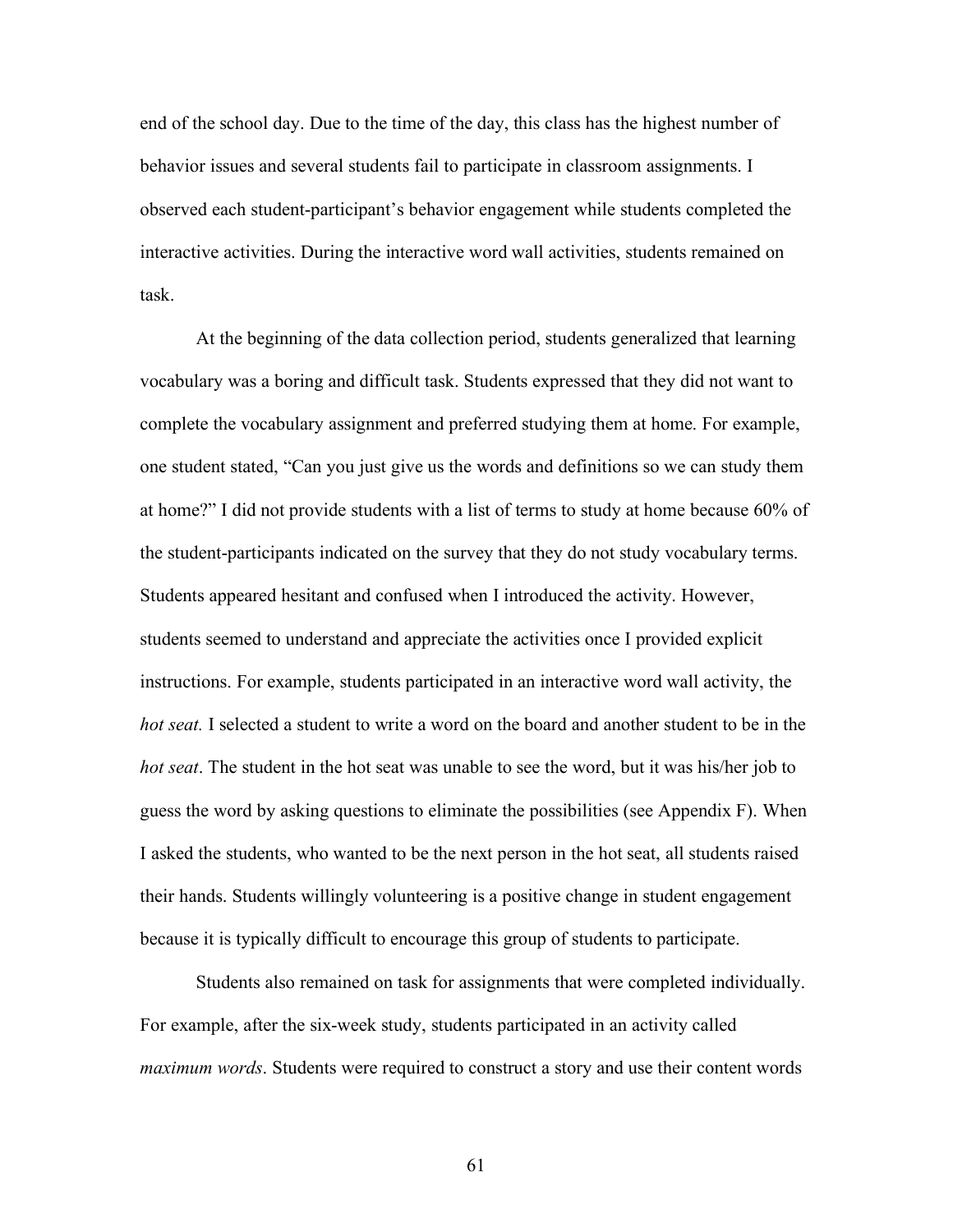in the story. Students were eager to complete the task and created their own competition to see who correctly used the most words in their story. I also noticed individual student behavioral changes. Katie is a student who has a difficult time focusing in class. However, she remained on task and completed the interactive activities. Ali is a student who normally socializes during class time. Ali also remained on task and completed her assignments during this six-week study.

Another example of evidence of student behavioral engagement was that each student adhered to the rules and norms of the classroom and activities. Students who did not adhere to the rules and norms were easily redirected. As stated, students in this class have a difficult time adhering to rules and norms at the end of the school day. Teachers must implement rules and norms when allowing students to engage in interactive activities. Student-participant observations provided evidence of an increased level of behavioral engagement. Jamie and Ali are the most talkative students in the class. The two students are often off-task and must be reminded of the rules and norms. The two students were on task during the study and were observed completing their assignments. For example, when completing the *conversation competition* assignment (see Appendix F), I expressed to Jamie how much work he was able to complete by being on task compared to the past, he stated "Well I like this." Jamie's comment revealed that he was interested in the interactive word wall activities; therefore, he was more willing to adhere to the rules and norms. Furthermore, maintaining attention, concentration, and persistence are some of the classroom norms. Students also displayed behaviors associated with attention, concentration, and persistence. For example, eight students indicated on the Likert scale survey that learning content vocabulary and completing vocabulary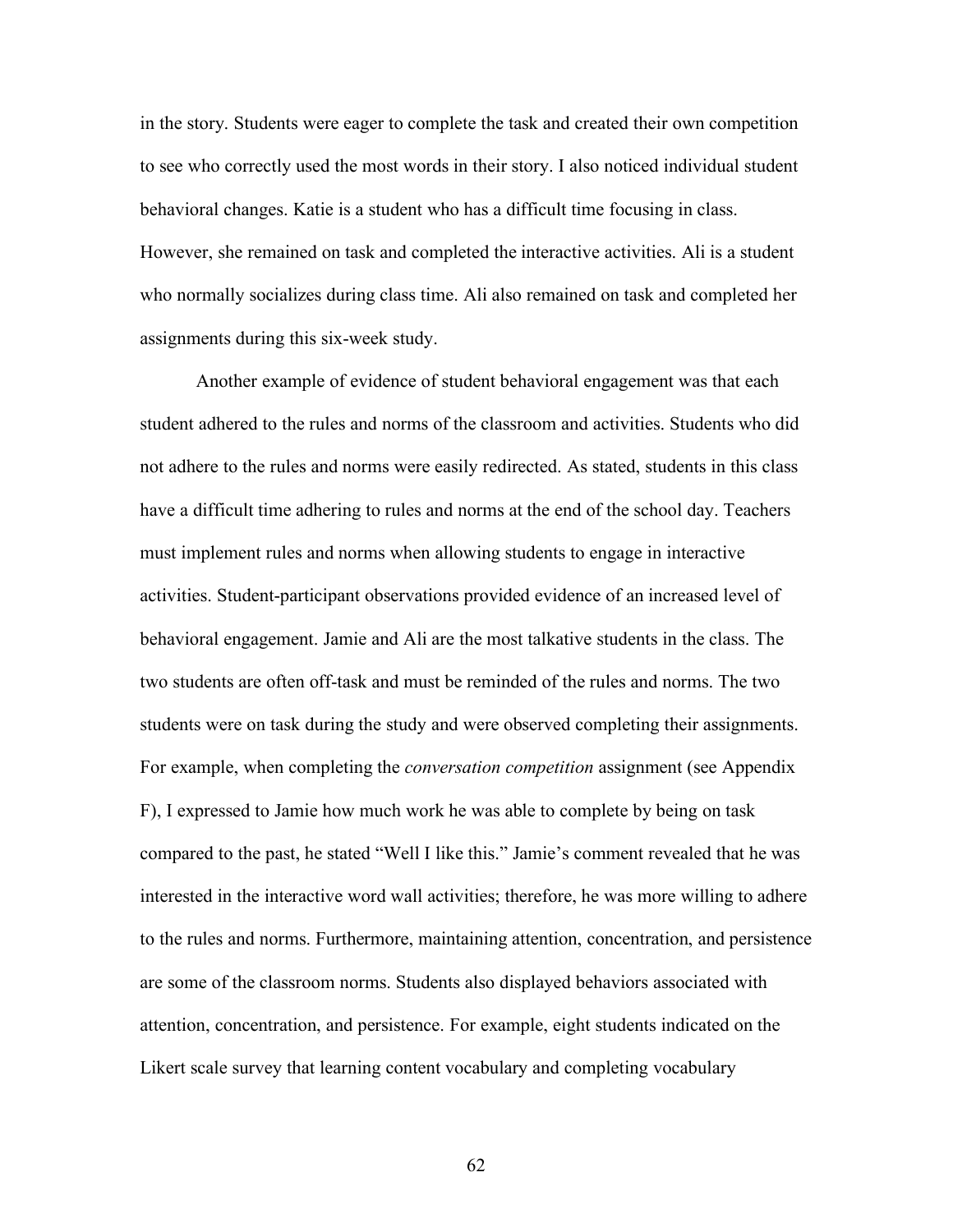assignments was difficult. Those eight students completed the activities despite experiencing difficulty or opposition. For example, Henry, who speaks English as a second language, had difficulty completing the *list-group-label* assignment (see Appendix F). During this activity, students were required to create their own categories for the terms. This assignment challenged students cognitively, but instead of his norm of turning in an incomplete assignment, Henry adhered to the classroom norms and asked for additional time.

*Cognitive engagement.* Cognitive engagement relates to students' engagement in academic tasks. There are students in the class who are always behaviorally engaged because they do what is required. However, they seem behaviorally engaged but are not engaged cognitively. When interactive word wall strategies were employed, students were cognitively engaged.

The first evidence of this theme was students took ownership of their learning. At the beginning of the study, each student was given a content term. I normally create the classroom WW by writing each term on a sentence strip and displaying it in the classroom. However, on the Likert scale survey, eight students indicated that the current word wall was not used in the classroom. Nine students stated that they did not use the word wall posted in the classroom. Therefore, I implemented an activity which allowed individual students to take ownership of the word wall. By taking ownership and creating an authentic structure, students were more likely to use the word wall. Each student took ownership of their word by adding their term, definition, and interactive images to the classroom word wall. As a result, students became more cognitively involved. For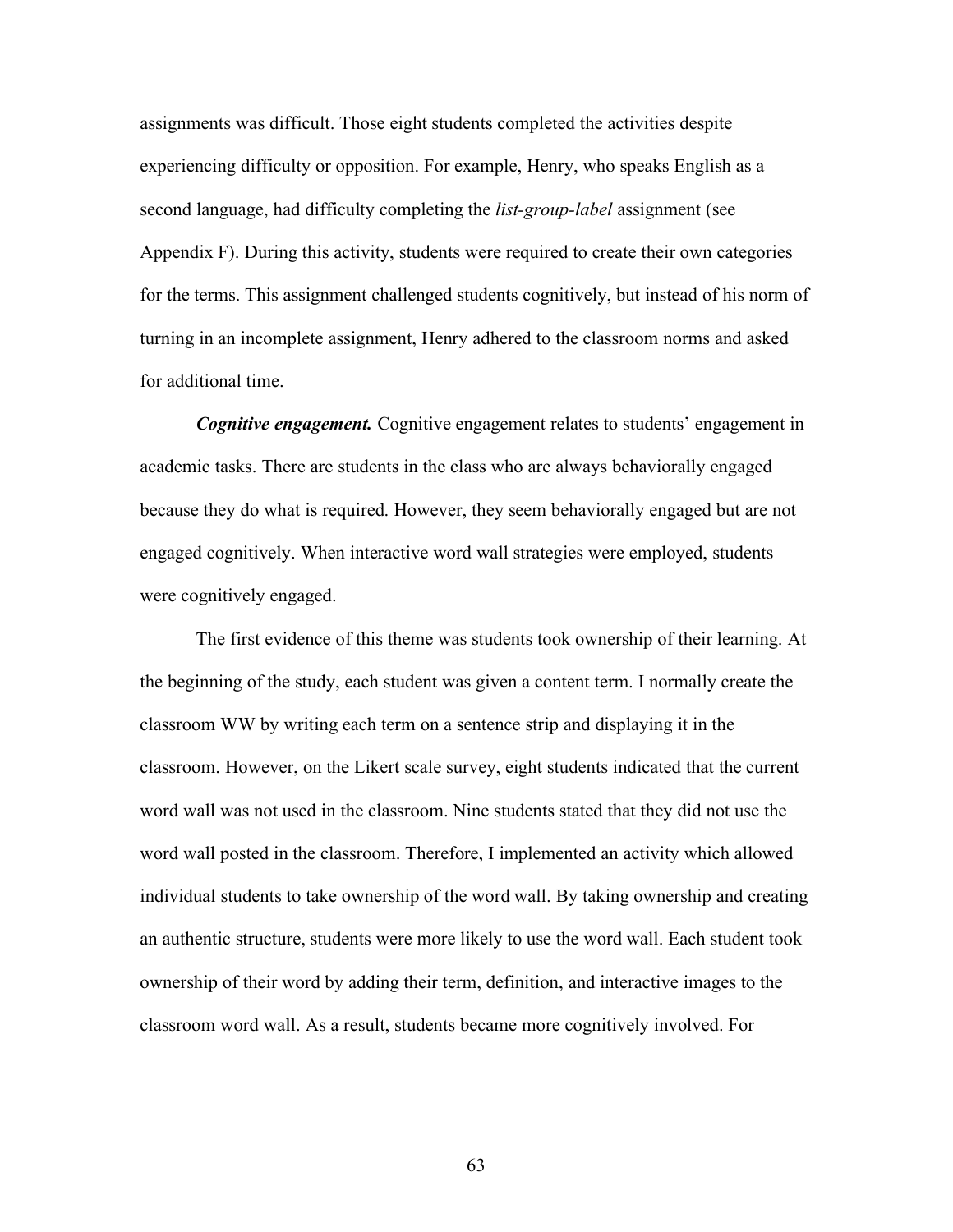example, one student stated, "I forgot what this word means", Mia excitingly replied, "go look at the word wall."

Additionally, students' efforts shifted from simply completing assignments to earning a grade to wanting to understand and master the material. Students were observed going beyond the requirements. For example, during the activity, *article detective* (see Appendix F) students were required to find one article or image that related to one of the content words. Students exceeded the request. For example, Karl, Zach, and Shannon found articles that related to several content words. Shannon stated, "look, this article shows *impose, repeal, and mercantilism*." Also, when students completed their Frayer Model (see Appendix F), they were required to comprise two characteristics and examples of the word. Several students went beyond the requirement by including additional characteristics and examples. Students actively participated and contributed during class discussions.

*Relational engagement.* Relational engagement is defined as the level of student interactions in the classroom and school community. Students were observed collaborating in the classroom. Several of the interactive word wall strategies were completed as a whole group or a small group. Students were able to increase their relational engagement by building positive peer relationships. I observed students who never converse willingly working together to complete the interactive assignments.

Students also developed a sense of belonging because of the interactive word wall activities. There was a sense of belonging seen in students who stated they prefer to work alone in their initial survey. For instance, Karl, Parker, Katie and Shannon stated that they preferred to work alone and do not learn when working in groups. However, at various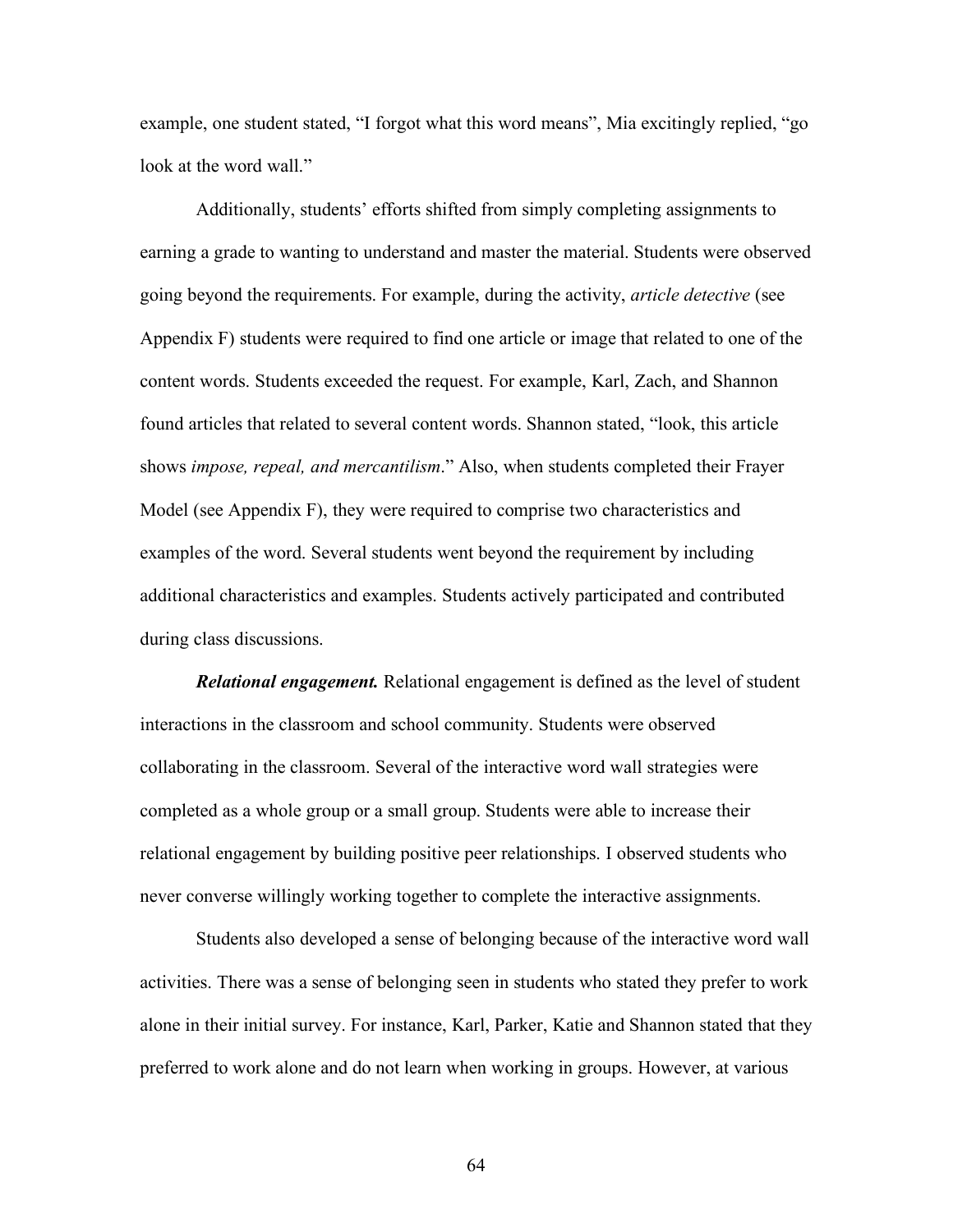time during the six-week study, these students asked, "Can we work with a partner like we did yesterday?" For the first time, I could witness students building relationships and motivating each other. For example, when Henry was having a difficult time grouping and labeling his words, he relied on the help of a peer. I perceived that the classroom climate and culture was one of positivity as students built meaningful relationships. Once students felt a sense of belonging, they became more cognitively and behaviorally engaged. Students who genuinely care for each other and know that they are in a caring environment are motivated to engage cognitively and behaviorally (Deci, 2010). I observed that the three areas of engagement were interconnected and increased during the six-week study.

#### **Student Perception**

Student-participant interviews were conducted after the data collection period. The interviews provided a narrative of students' perceptions about learning content vocabulary and the implementation of the interactive word wall strategy. The students were asked a series of five questions (Appendix C). I recorded, transcribed, and summarized each student's response. The discussion of the interview supports three themes that emerged related to the student-participants' perception of the interactive word wall strategy; (a) students viewed the intervention as *engaging* (b) students viewed the interactive word wall activities as *challenging*, but useful, and (c) students *retain* the content vocabulary when interactive strategies were employed.

**Engage.** A common theme emerged while analyzing students' responses regarding various elements of the interactive word wall strategy. One prevalent theme was that students were more engaged when interactive word wall strategies were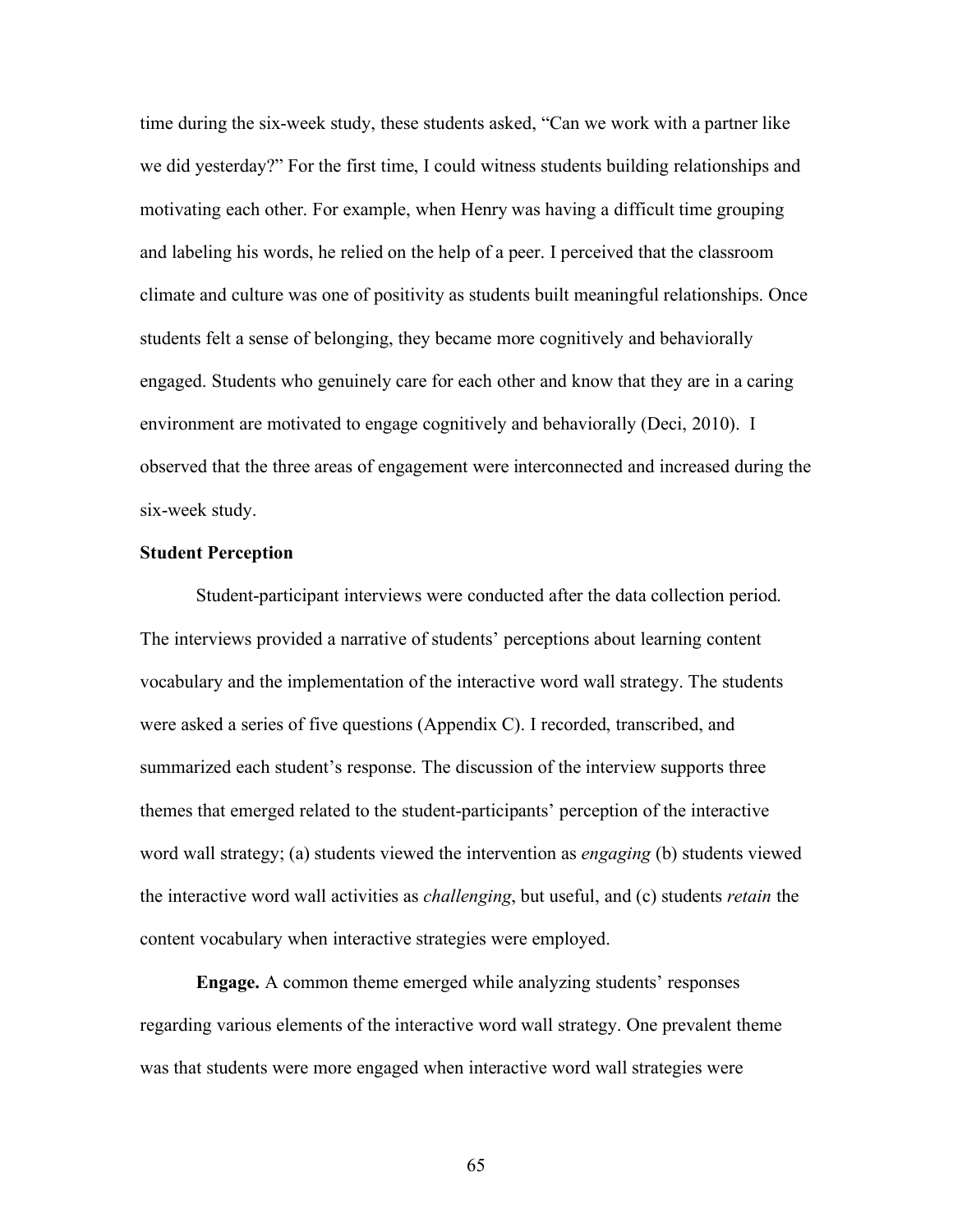implemented. All student-participants' responses support this theme. Students stated that the interactive word wall strategies "were fun" and that they "had a chance to actually work with the words instead of just seeing them on the bulletin board." Students completed a Likert scale survey before the intervention was implemented. The students indicated that they did not use the word wall and did not learn from the word wall. Contrastingly, when students were interviewed they stated that an advantage of the interactive word wall was that they were able collaborate and participate in meaningful activities. Karl stated, "I did not think I would like the word wall at first, but I actually liked it and I liked how we could actually do fun stuff while learning." Shannon mimicked his sentiment by stating "I was really engaged, especially when we played games and competitions to see who knew the definitions."

Several of the students stated that they were engaged because the strategy fostered collaboration. When asked if they prefer to learn content vocabulary at the beginning of the unit or throughout the unit using the interactive activities, Mia stated "I prefer to do it this way because I am able to work with people. It is hard for me to understand when you give us the words and tell us to study them. I was able to understand it better when I worked with my group and they explained it to me." Shannon was the only student who expressed that she preferred working individually. She expressed "the only part that I did not like was it was a lot of group work." Although Shannon disagreed, the remaining eleven participants conveyed that they were more engaged because they were able to collaborate and learn from their peers. They agreed that they were more engaged during the interactive approach than when they were required to define the terms at the beginning of the unit.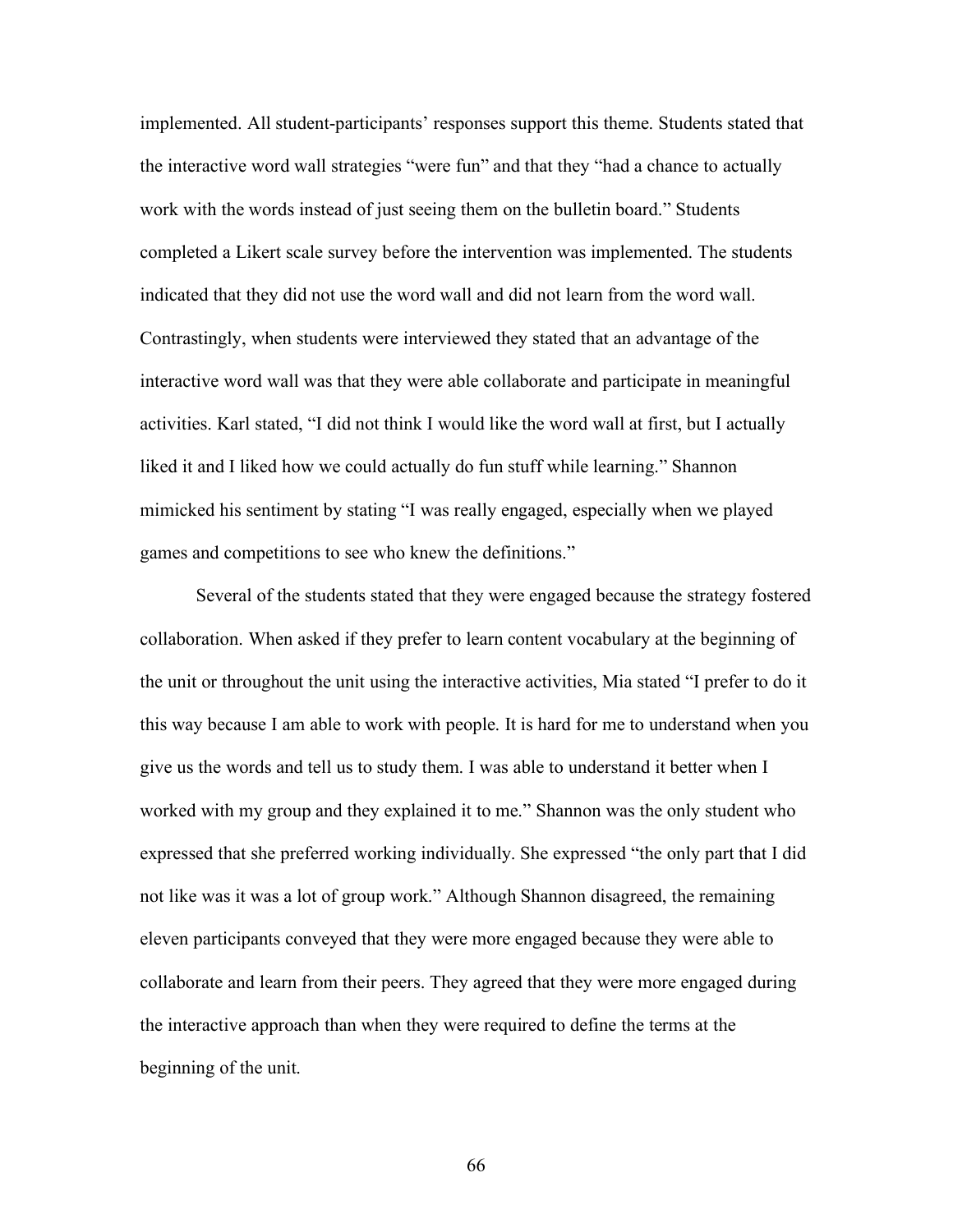**Challenge.** Another theme that emerged was students perceived the interactive word wall strategy as challenging. One student stated, "The interactive word wall activities were hard to complete. You giving us the terms to study at home is much easier." Another student agreed by stating, "I felt like I had to think harder to complete some of the assignments." Students discussed one assignment in which they had to correctly use all of their terms in a historical story. Hogan said, "it was so hard to think of a story and use the words the correct way." The other participants agreed with Hogan's statement. I also asked the students what the perceived as the disadvantage of the interactive word wall strategy. Several of the participants affirmed that a disadvantage was that the strategy was more difficult. Ali said, "I think the interactive word wall is too much work and too hard just to learn vocabulary." Although several students concluded that the strategy was challenging, they voiced that the intervention was useful. Jake concluded the discussion by stating, "Some of the assignments were difficult, but they did help me learn the terms." Four of the participants agreed with Jake's statement.

**Retention.** An analysis of students' response included content vocabulary comprehension supports. The student-participants perceived the interactive word wall as a strategy that supports their comprehension of content vocabulary. Parker stated, "I learn by looking at pictures, so the images and drawings helped me remember the terms." When asked what were the advantages of the IWW, students referred to the actual word wall. Students stated that they were able to remember the content terms because "the word walls did not only have the terms, but also the meaning and examples of how to use the word." Although the word wall was not visible during the posttest, students stated that they frequently looked at the word wall during the six-week study. Therefore, they were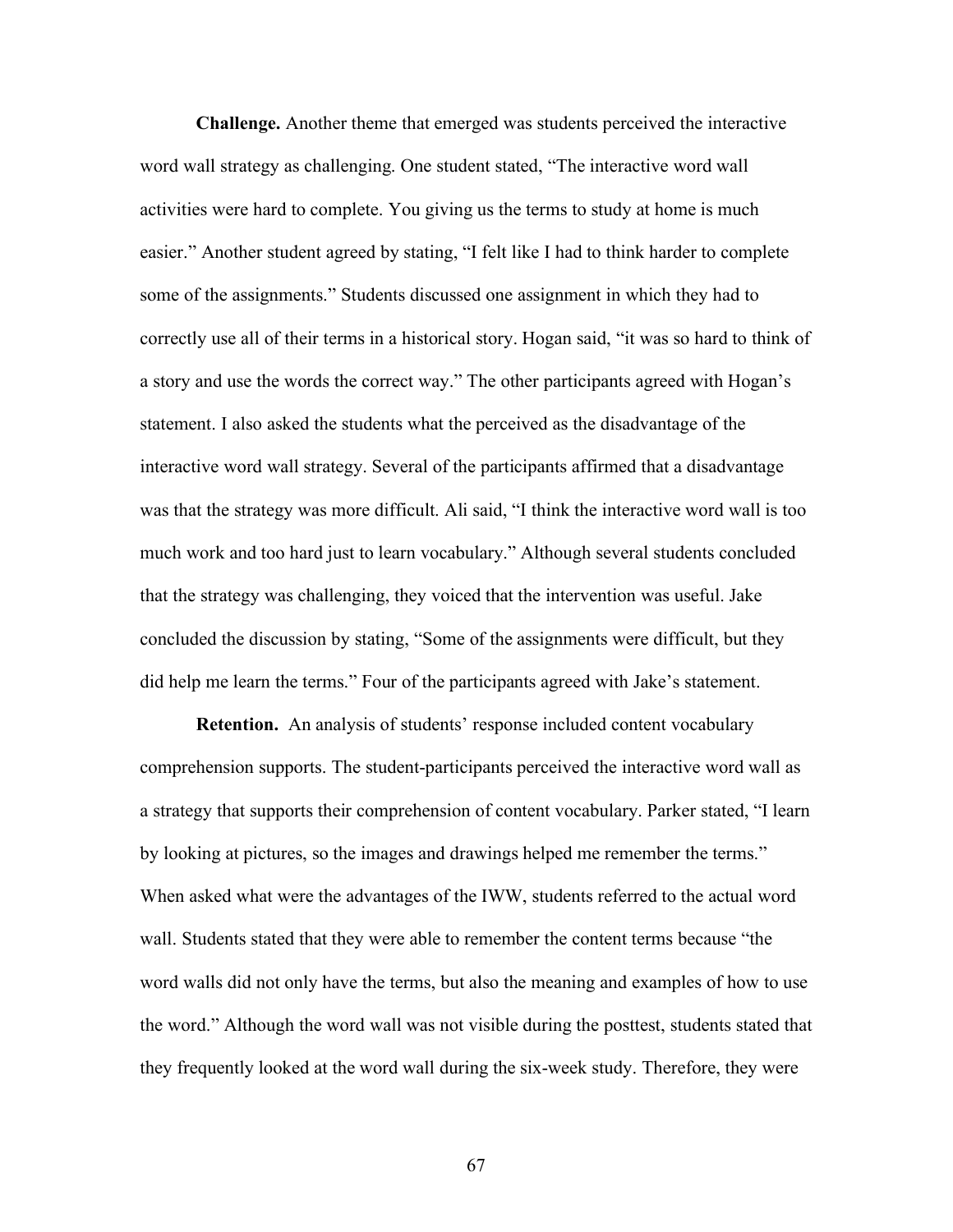able to retain the content vocabulary before the test was administered. Henry said, "I remembered the definitions because I looked at the wall so much during class."

Students indicated that they were also able to comprehend the terms because the interactive word wall included examples that were relevant. David detailed, "I was able to remember the terms because we used real examples. It is easier to remember vocabulary when we can relate it to something we already know." The studentparticipants agreed that their acquisition of content vocabulary increased because they were able to refer to the wall and use real word examples. When the student-participants were asked how they felt about the interactive word wall strategy, 100% of the participants stated that learning content vocabulary is typically difficult, but the interactive strategies made it an easier task. Mia stated, "I felt like I was prepared for the test." One student stated, "I was able to use some of the words in my ELA class." The analysis of the semi-formal interview supports the idea that students can retain content vocabulary when teachers use an interactive version of the word wall.

#### **Conclusion**

Literary scholars suggest implementing WWs in the classroom to support students' acquisition of content vocabulary. The WW strategy was used in the classroom, but I noticed that students were not mastering their vocabulary terms with the current use of the strategy. I conducted an action research study to investigate the impact an interactive version of the WW would have on student comprehension. I used a small sample size (n=12) that represented the overall population of the students. The 12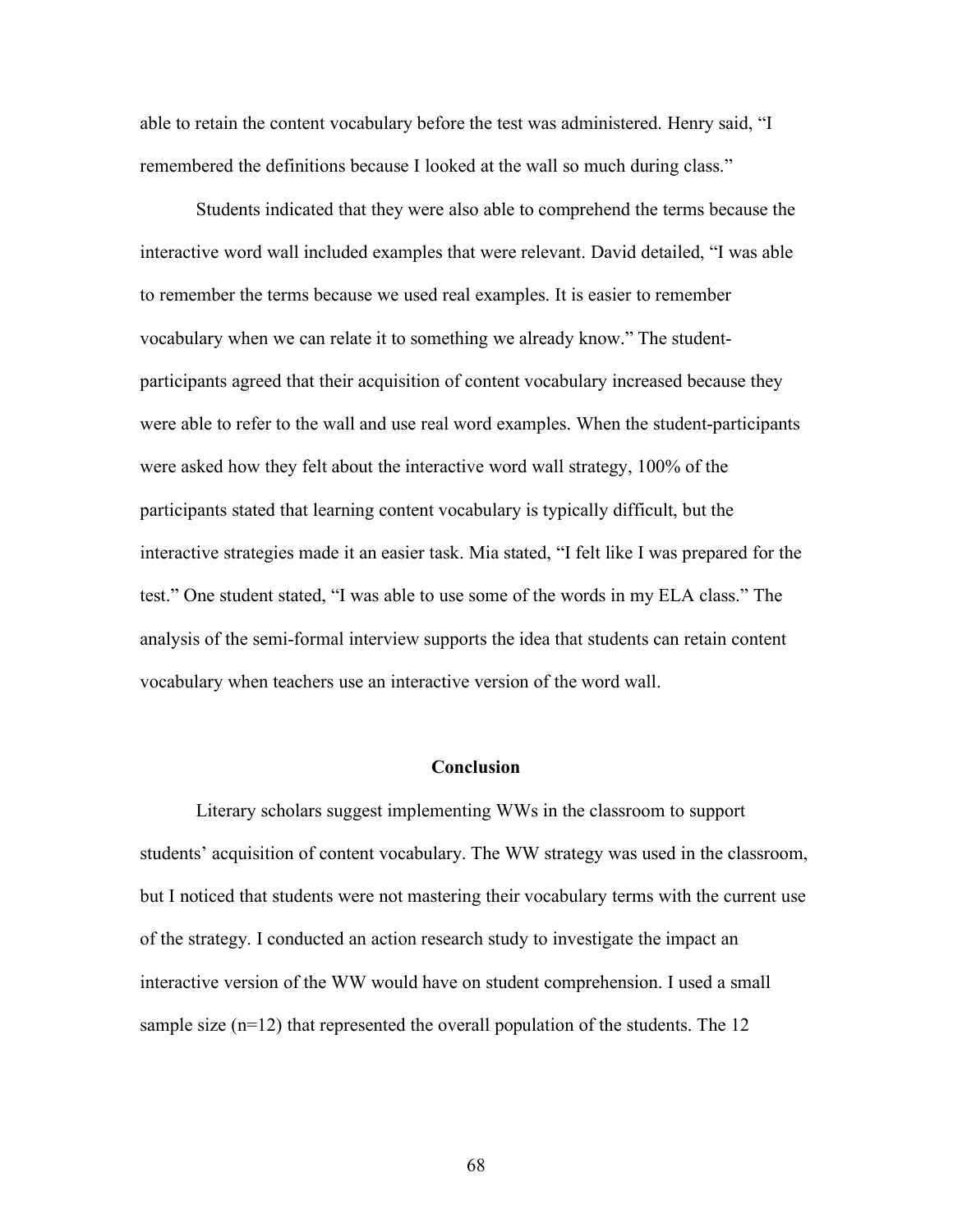students were diverse in their race, gender, socio-economic status, and cognitive ability. I used quantitative and qualitative methods during the action research process.

The quantitative and qualitative data indicated that student engagement and comprehension was positively related to the IWW implementation. For the one-group pretest-posttest, 11 out of the 12 participants' scores increased following the IWW implementation. One student decreased by 10 points. The average from the pretest increased 27.51%. In addition to vocabulary acquisition, student participant interviews and teacher observation notes showed that students were also more engaged when IWW strategies were used. Overall the results were positive, and the analyzation of the data indicated a likely success with the implementation of the IWW vocabulary activity.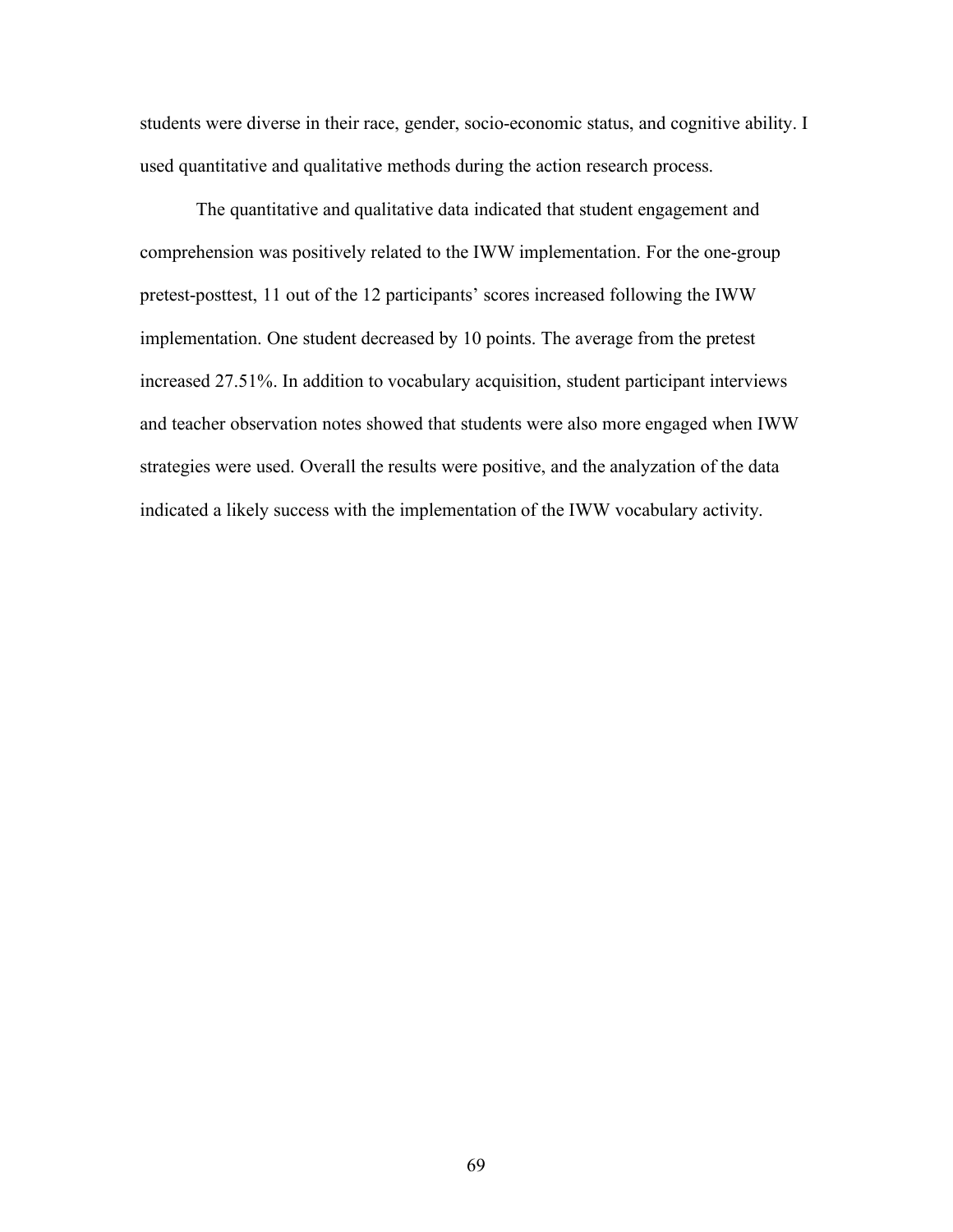### **CHAPTER FIVE**

#### **DISCUSSION, IMPLICATIONS, AND RECOMMENDATIONS**

Chapter Five begins with a summary of the study indicating the problem of practice. The introduction is followed by a brief discussion of the major points of the study and what was revealed throughout the action research process. Implications of the findings are discussed followed by suggestions for future research. Finally, there is a discussion of the action plan that was developed. The action plan will be shared with other teachers in the school.

The retention of content vocabulary is a difficult task for students. Teachers often present the content terms to students at the beginning of the unit of study and expect students to retain the terms for summative assessments. Teachers use traditional WWs in their classrooms as a method to help students retain their content vocabulary. Unfortunately, the current use of the WW was not successful in a history classroom. Data suggests that students were not retaining the content terms. This study examined the impact of the use of the IWW in a history classroom. The IWW differs from the traditional use WW because students are expected to engage in the creation and use of the WW when it is interactive. Quantitative and qualitative data was collected to measure the effectiveness of the IWW. To examine the effectiveness of a vocabulary enhancement strategy, the following research questions are presented: *What are the effects of an IWW enhancement strategy on the retention of social studies vocabulary and student engagement when implemented in an eighth-grade social studies class?*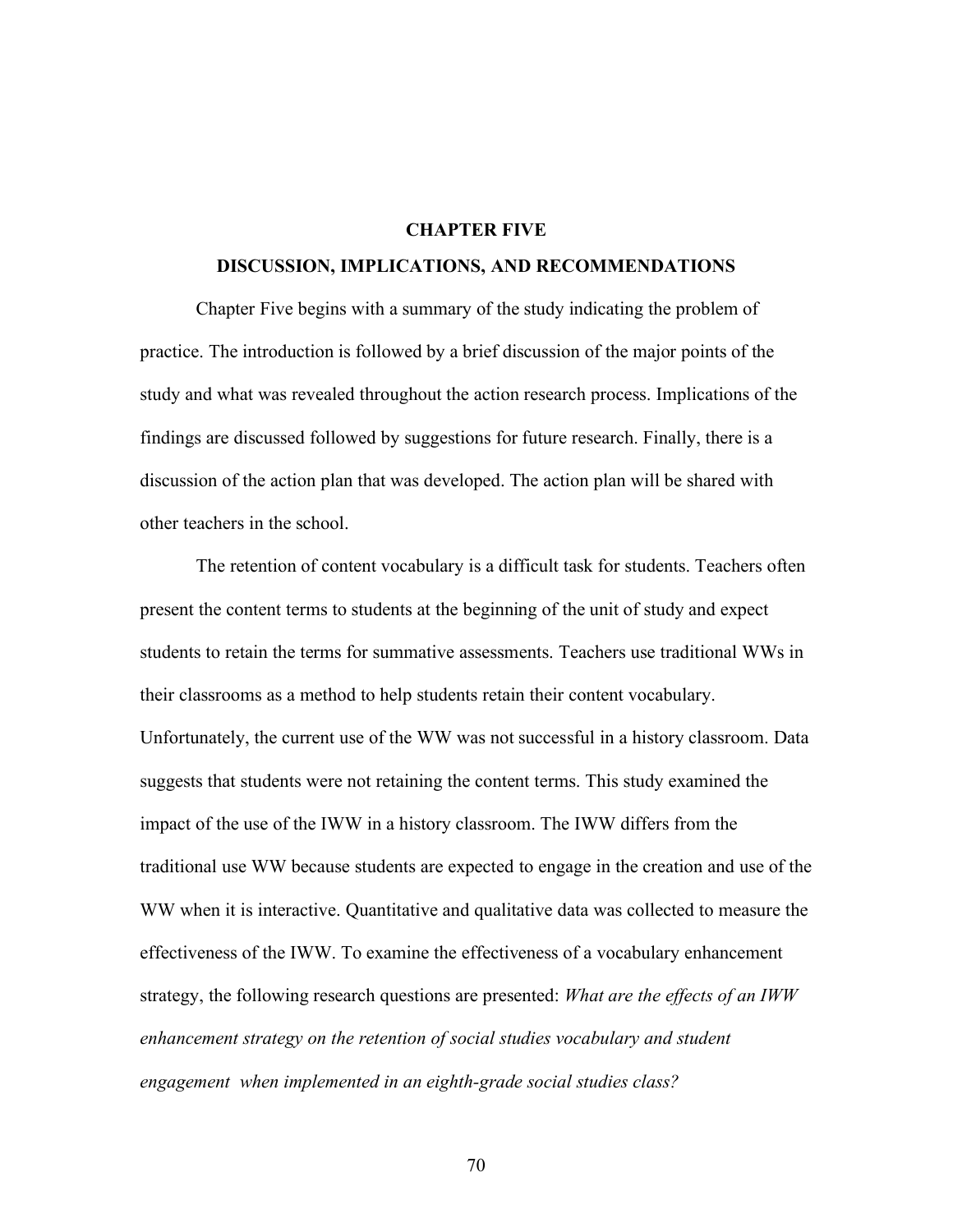#### **Overview and Summary of the Study**

The purpose of this study was to examine the impact of the IWW strategy on the acquisition of content vocabulary in an eighth-grade history course. I recognized that although I was using WWs in my classroom, students were not retaining the content words. As a history teacher who recognizes the importance of content words, I designed this action research to determine if students' acquisition of content words would increase with a more engaging form of the traditional WW. I used various IWW strategies throughout the unit of study.

I collected data for six weeks during the 2017-2018 school year with one section of my South Carolina history course in a rural school district. The 12 student participants were a sample that represented the population of all the students that I teach. The students vary in academic ability, sex, race, and socio-economic status.

Students participated in a survey that helped identify the students' perception of vocabulary strategies. A pretest was also administered at the beginning of the six-week study. During the implementation of the IWW, I observed the student-participants. I also made interpretations from the observations. At the end of the six-week study, each participant completed a posttest. The posttest was the same test students took at the beginning of the study. The study concluded with students participating in a formal interview. I asked a series of open-ended questions to assess students' perception of the IWWs as it relates to their retention of content vocabulary.

The study revealed that vocabulary acquisition was positively related to the implementation of the IWW strategy. Three themes emerged during data collection (a) the impact on the comprehension level of the participants, (b) the increased level of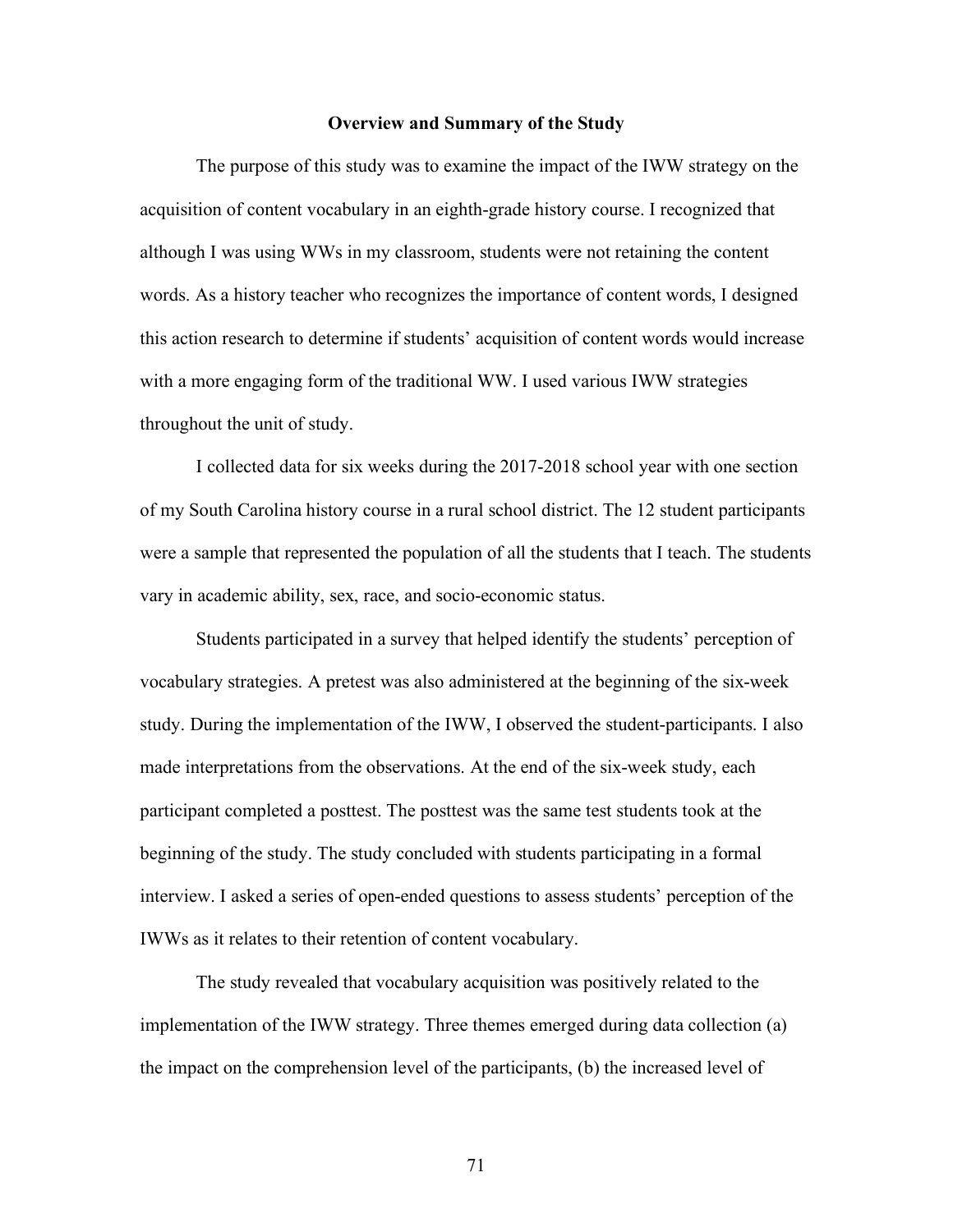student engagement, and (c) students' perception of the intervention. Each of the themes offered understanding in response to the research question about the impact of the interactive word wall strategy on vocabulary acquisition.

Students acquire content vocabulary when interactive word wall strategies are used in a history classroom. Eleven of the twelve student-participants saw an increase in their posttest scores. In addition, the average score increased from 41.88% to 69.17% showing a 27.29% improvement. In addition to assessment scores, observation notes and semi-formal interviews indicated that students retained content vocabulary when interactive strategies are introduced. There was also an increase in student engagement. An analysis of observation notes showed

#### **Implications of the Findings**

The literature review for this study included Piaget's (1929) Cognitive Development, Vygotsky's (1978) Social Development, Edgerton (2001) Pedagogies of Engagement, and Ladson-Billings (1995) Culturally Relevant Pedagogy to determine whether the IWW implementation impacted content vocabulary retention. The researches theorized that students retain information when they are engaged in content that is relevant. There have been several studies that seek to identify the impact engaging activities have on vocabulary comprehension. The goal of this study was to identify the impact the IWW, an engaging strategy, had on the comprehension of content vocabulary. Data analysis suggested that the strategy had a positive impact on the acquisition of content vocabulary in a Social Studies classroom. The implications of the findings include significant increases in comprehension level and student engagement.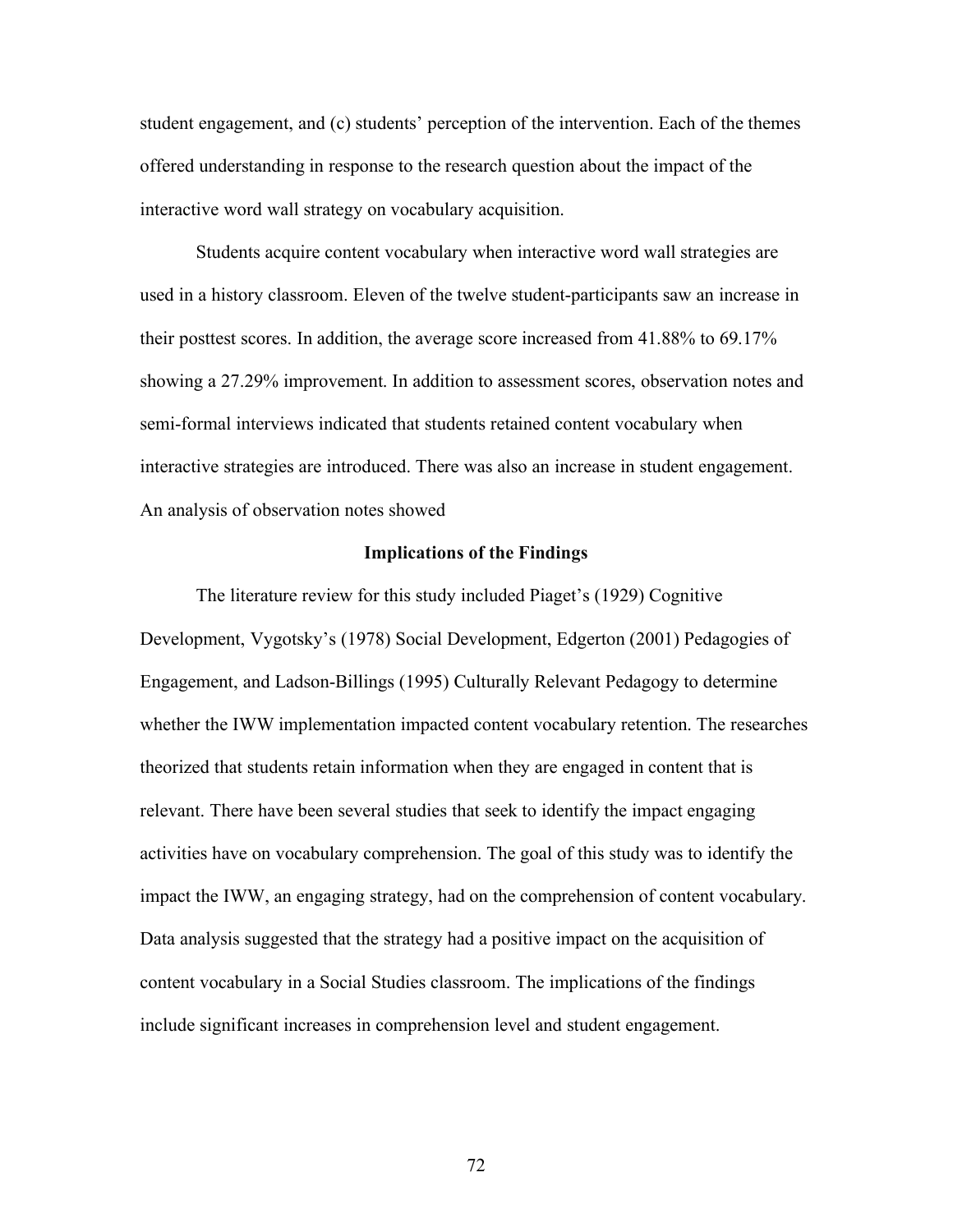The study group showed an increase in comprehension on the one-group pretestposttest. Eleven of the twelve student-participant performed better on the posttest than they did on the pretest. One student's score remained the same, but none of the students showed a decrease in their comprehension level. The posttest scores indicated a positive correlation between the IWW strategies and content vocabulary comprehension.

Furthermore, students showed an increase in engagement. The Likert Scale survey was administered before the implementation of the IWW. The Likert scale survey responses signified that students perceived the use of WW as useless and unengaging. Students indicated that they learn better when they are engaged in the lesson and activities are interactive. IWW strategies were used during the American Revolution unit and students were observed. The data collected from observation notes showed a theme of engagement. Students exemplified signs of relational engagement, behavioral engagement, and cognitive engagement. The noted student engagement was not prevalent before the implementation of the IWW strategies. In addition to observation notes, a semi-formal interview showed a change in students' perception of the IWW and vocabulary instruction. Students made positive comments about IWW strategies. An analysis of the students' comments revealed three overarching themes. Students stated the IWW was engaging, challenging, and helped with their comprehension. The observation notes and interview exposed a positive correlation between IWW strategies and student engagement.

It seems there is a connection between interactive and engaging strategies and vocabulary comprehension, and this study showed an apparent link between IWW implementation and content vocabulary comprehension in a Social Studies classroom.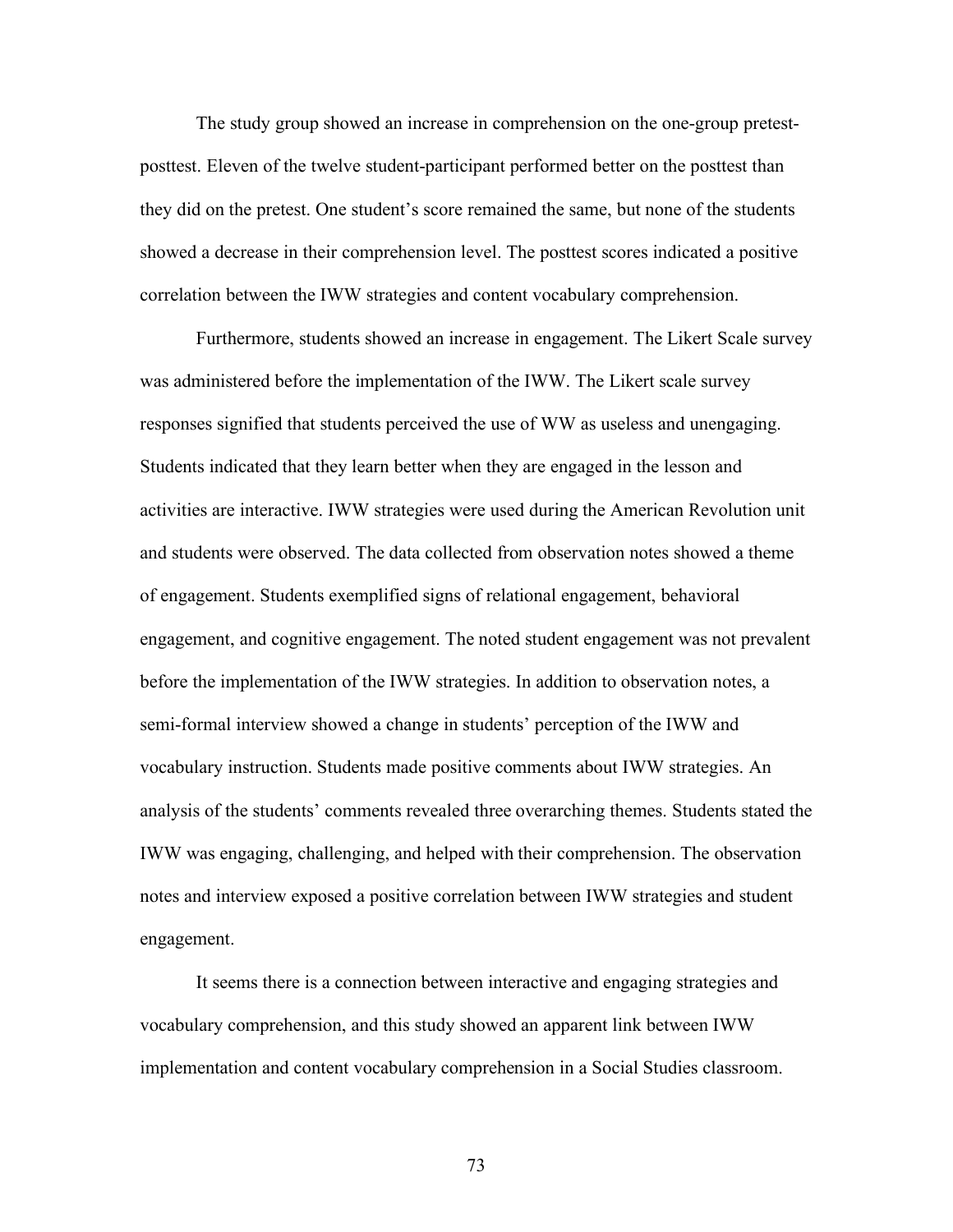The use of word walls was not making a positive impact. This study built upon the knowledge of word walls and familiarity with student engagement theories to see an improvement in vocabulary acquisition. The research question was answered: an increase in vocabulary acquisition is positively related to incorporating IWW strategies.

#### **Methodological Limitations**

Methodological limitations are limitations that impact the data collection process. A possible limitation of the study is the design of the study. Addressing the limitations in the methodology could increase the validity of the data collection. I chose to collect quantitative data by administering a pre-test before the intervention. Before completing the pretest students asked if the assessment was graded. Students in this section of South Carolina history are extrinsically motivated by grades. Students in this class rarely complete an assignment if it does not affect their average. They are also less likely to perform well on a test that is not graded. Several students received low scores on the pretest. Perhaps students did not perform well because they knew the assignment would not impact their grade. Future studies might use a different approach in which data is collected using a more formative assessment.

Students also were aware that they would complete the same test at the end of the study. I mentioned that the goal of the study was to demonstrate an increase in vocabulary acquisition. Perhaps, students' knowledge of the goal influenced their pretest and posttest score. It is possible that students scored low on the pretest, so they could show an increase in their vocabulary acquisition. To ensure validity, future studies could omit the disclosure to the participants that the pretest and posttest will be graded. In addition to mentioning the overall goal of the test, a different assessment could increase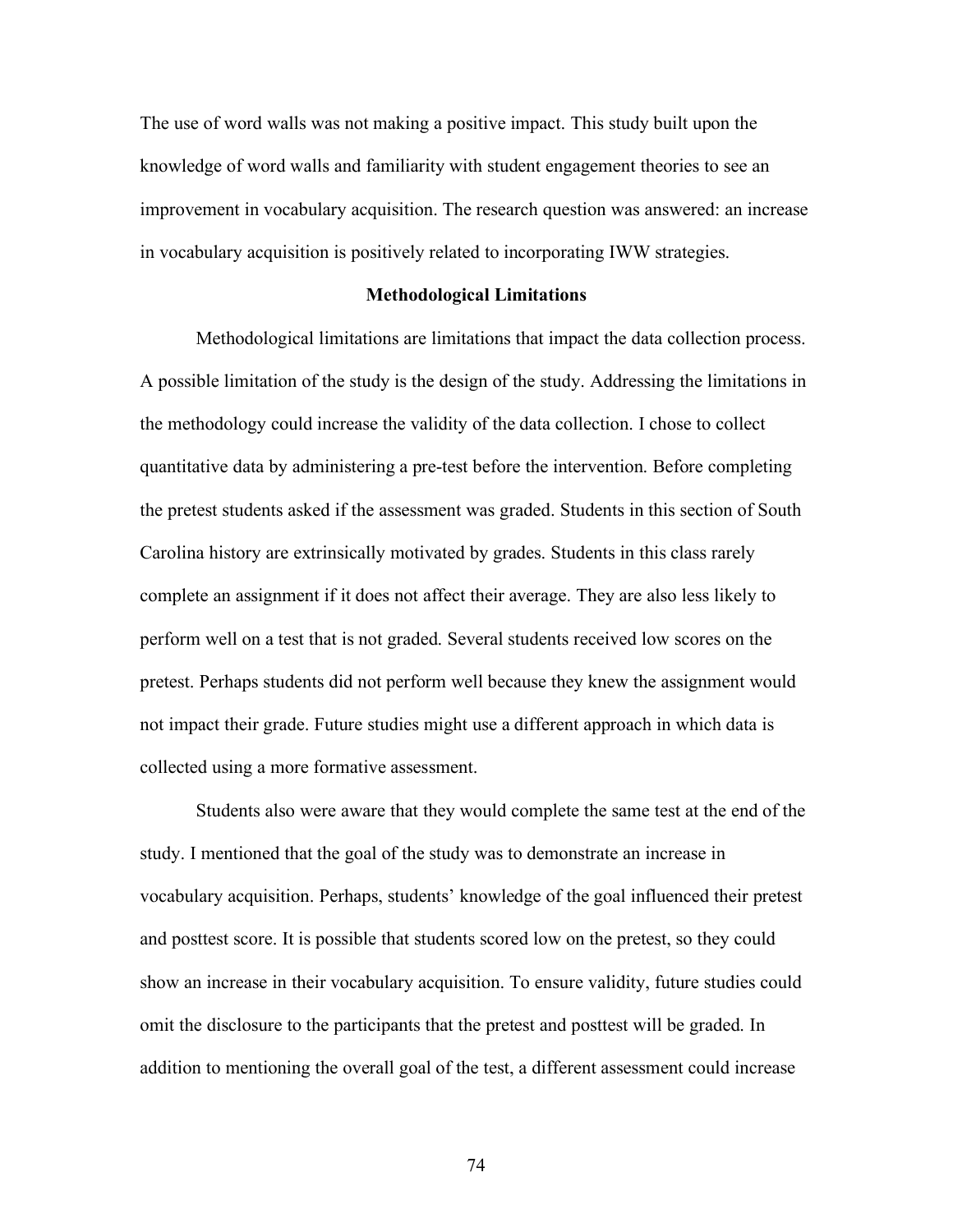the validity of study. Students completed a multiple-choice assessment. Edgerton (2001) suggested that teachers should not depend on multiple choice test to acquire assessment data. He states that students do not only have a 25% chance of guessing the correct answer, but multiple-choice questions also tend to rely on students' acquisition of facts. Students typically do not have to use higher level thinking skills to answer multiple choice questions. Collecting data from an authentic assessment could provide better insight on students' comprehension of content vocabulary.

Another present methodological limitation that possibly influenced the data and findings of the study was the focus group interview. I chose to conduct a focus group interview rather than individual interviews due to time restraints. Focus group interviews allow the researcher to simultaneously interview a small group of people. I initially perceived the focus group interview as the best option; however, it was evident that the participants mimicked others' comments. There was a tendency for one or two participants to dominate the discussion. When I prompted other individuals to share, they simply replied, "I agree." Hearing individual perspectives could provide additional findings. Due to the age and level of the students, a semi-structured interview could increase the validity of the responses.

Lastly, the research setting and sample size were limitations. I was allotted eight weeks to implement the study because this is an action research study. Eight weeks is a limited time in the field. Perhaps if I had a longer time to implement the strategy and administer multiple assessments, I would acquire valuable information. In addition to the limited time-frame, the study was only conducted in my classroom. Although the sample size was diverse, it would be beneficial to see how the IWW strategy impacts students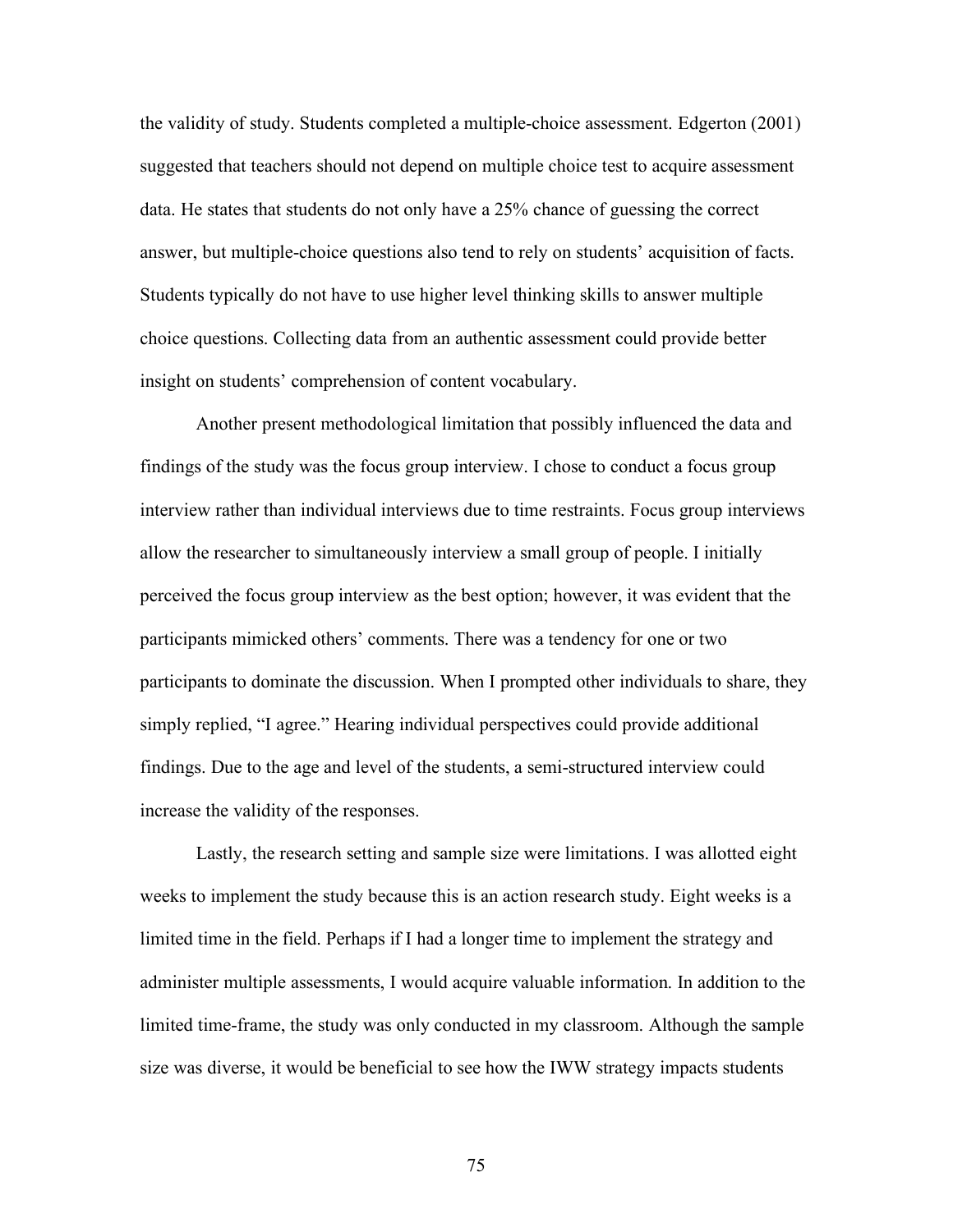beyond my classroom. The class size used in this study was also a limitation. The action research was implemented in a class of 12 students. The students in the class was diverse in their race, gender, socio-status, and abilities; however, a larger sample size would offer more perspectives and insight. An increase in the sample, duration of the study, and a change in research setting could improve the validity of the study.

#### **Suggestions for Future Research**

Recall that the purpose of this study was to identify the impact the interactive word wall strategy had on the retention of academic vocabulary. The research aligned with the purpose of the study, but as the study concluded, several questions surfaced. Qualitative data analysis revealed that several of the students were kinesthetic learners and preferred a hands-on approach to learning. A few of the students in the classroom stated that they preferred a more traditional way of learning content vocabulary. The strategies used in the study were more appealing to the kinesthetic learners. A question for future research is: how does the interactive word wall strategy impact learners from various learning domains? The data is not categorized by the types of learners. It would be interesting and beneficial to know how the intervention impacts various learners.

Another area for future research is to identify the impact the intervention period has on vocabulary acquisition. The researcher can begin the study by administering a pretest before incorporating the use of the interactive word wall strategies. The researcher can then administer several posttests over the course of the action research. Students, in this study, participated in six weeks of vocabulary instruction. However, most units are not six weeks long.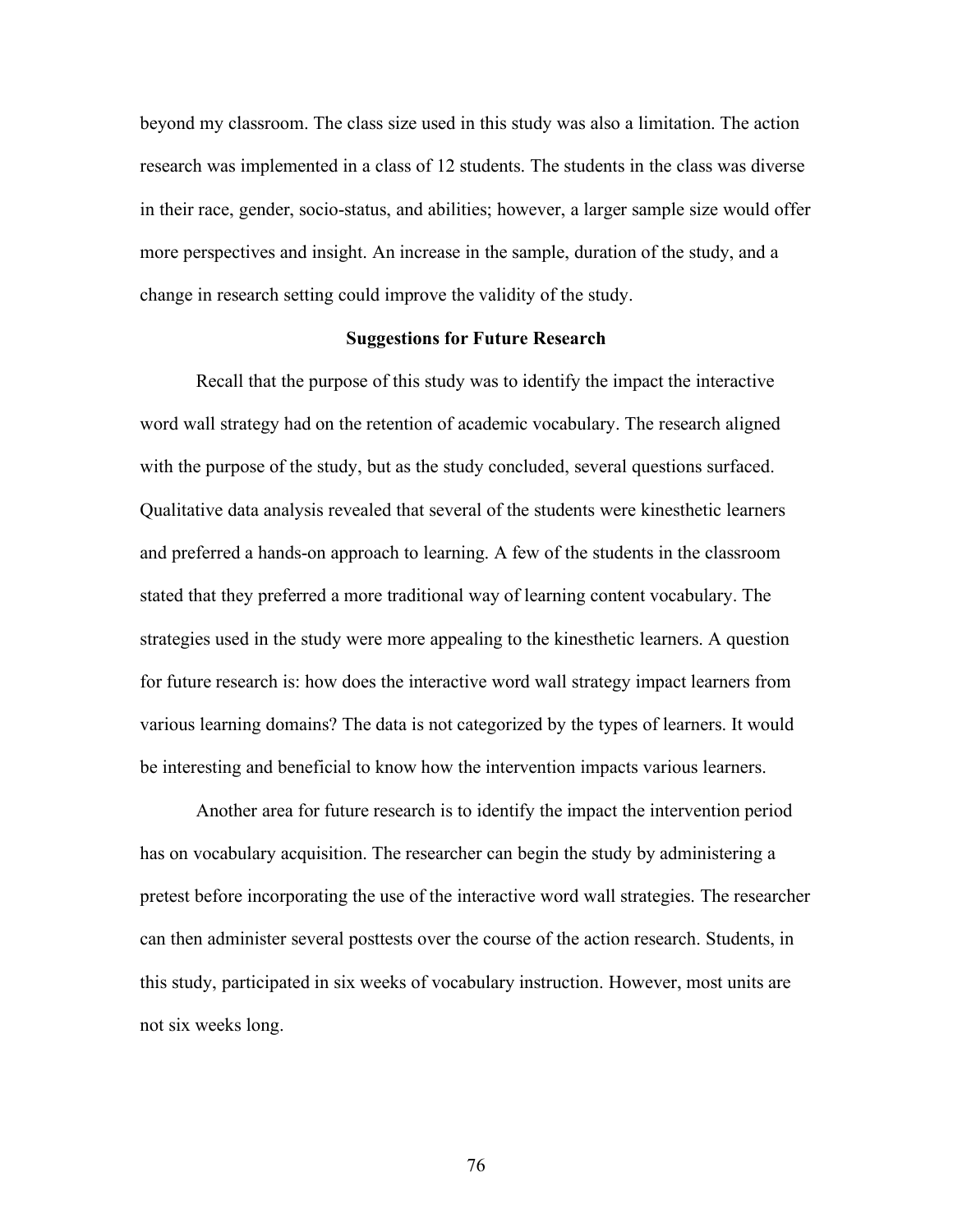In addition, future researchers can provide invaluable information about vocabulary instruction by identifying the impact the interactive word wall has on long term retention. The tendency to remember an item in the last position is the **recency effect** (Murphy, J., Hofacker, C., & Mizerski. R. 2006). It is easier for students to recall academic vocabulary if the test is administered as soon as they finish the unit of study (Murphy et al., 2006). However, the goal of vocabulary acquisition is for students to maintain the terms in their long-term memory. This action research is restricted to a short time frame. However, future researchers can identify the long-term effect of the interactive word wall (IWW) strategy by collecting data months after the IWW intervention.

Lastly, future research may also involve a larger population and a different assessment. This study could be conducted in an urban school setting, a special education course, or a gifted and talented course. A diverse set of students and teachers could present new or similar findings. It would be valuable to understand how the interactive word wall strategy impacts various groups. I also used a multiple-choice assessment to identify students' comprehension level following the intervention. Edgerton (2001) made a point that multiple choice tests are not the best form of a formative assessment. He stated that students perform well on multiple choice assessments because they are required to recall facts. Students also have a 25% chance of simply selecting the correct answer. He suggested using authentic forms of assessment where students have to use higher-level thinking skills to prove they acquired the content. Future researchers can use a larger population and a different assessment to measure student comprehension.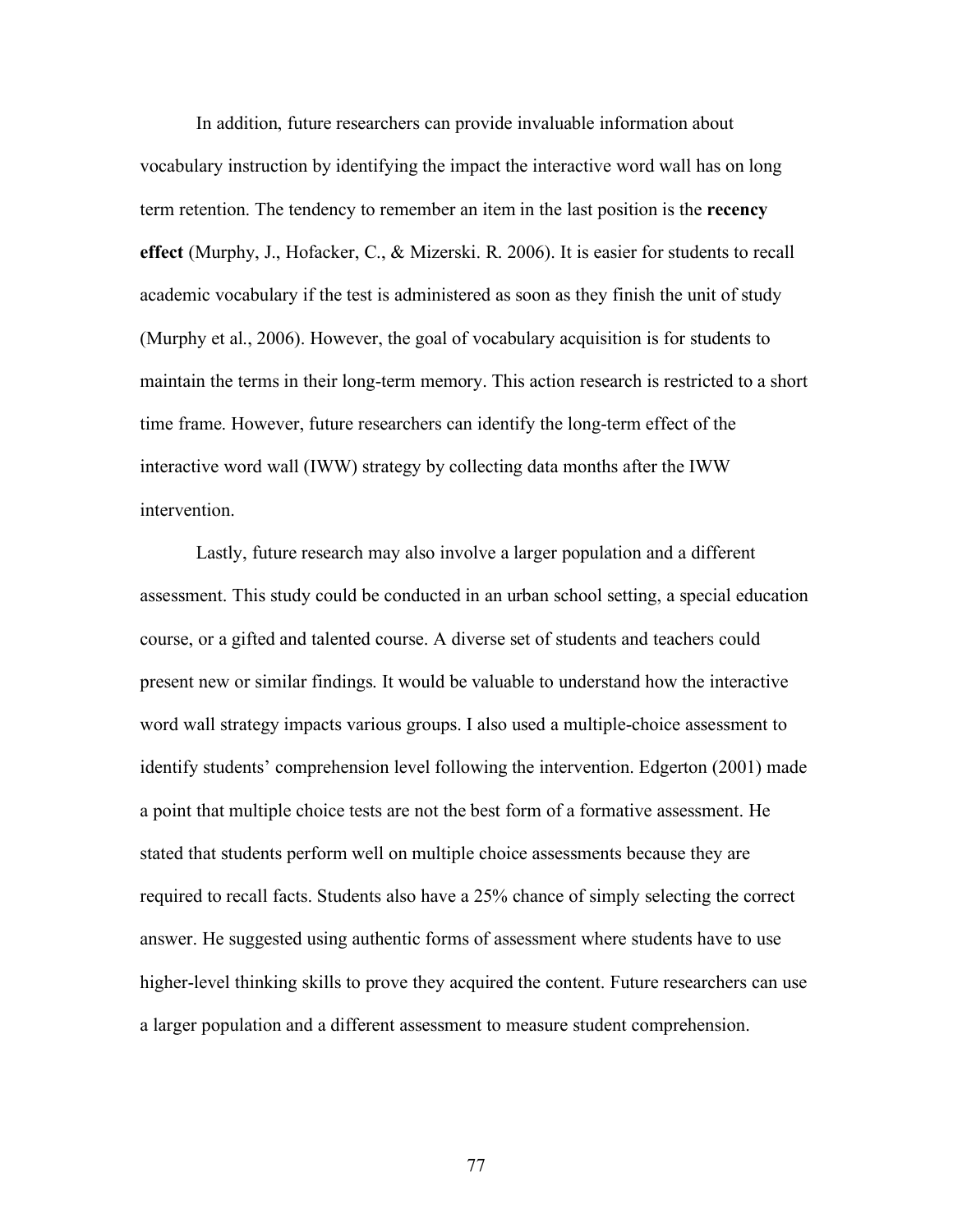#### **Action Plan**

Action research is designed with the idea that some type of action will result from the study (Johnson, 2008). I developed an action plan that will occur on several levels within the educational setting. The action plan will occur at the individual, team, and district levels. The results of this action research support the idea that the acquisition of academic vocabulary may increase when teachers integrate interactive strategies to teach academic vocabulary.

Using the information, classroom teachers, history teachers, school administrators, and district curriculum planners would be interested in the research findings that provide evidence that students acquire content vocabulary when teachers incorporate the use of IWWs. On the individual level, I will focus on my instructional practices. I focused on the American Revolution unit for this action research study. Since the implementation of the IWW strategy showed gains in the acquisition of content terms for the American Revolution unit, I will use IWW strategies on a regular basis for each unit of study. The IWW strategies were incorporated throughout the lesson in each class.

At a team level, I will include other history teachers. Teachers at the middle school where the action research study took place are required to attend department level professional development workshops on literacy strategies. I plan to meet with the school-based administer and present the findings of the study and present professional development workshops on how to implement IWWs in classrooms. I will begin the workshops with presenting the research findings and then provide IWW strategies that history teachers can use in their classroom. The hope is that the implementation of the IWW on a regular basis will lead to students learning their content vocabulary. With the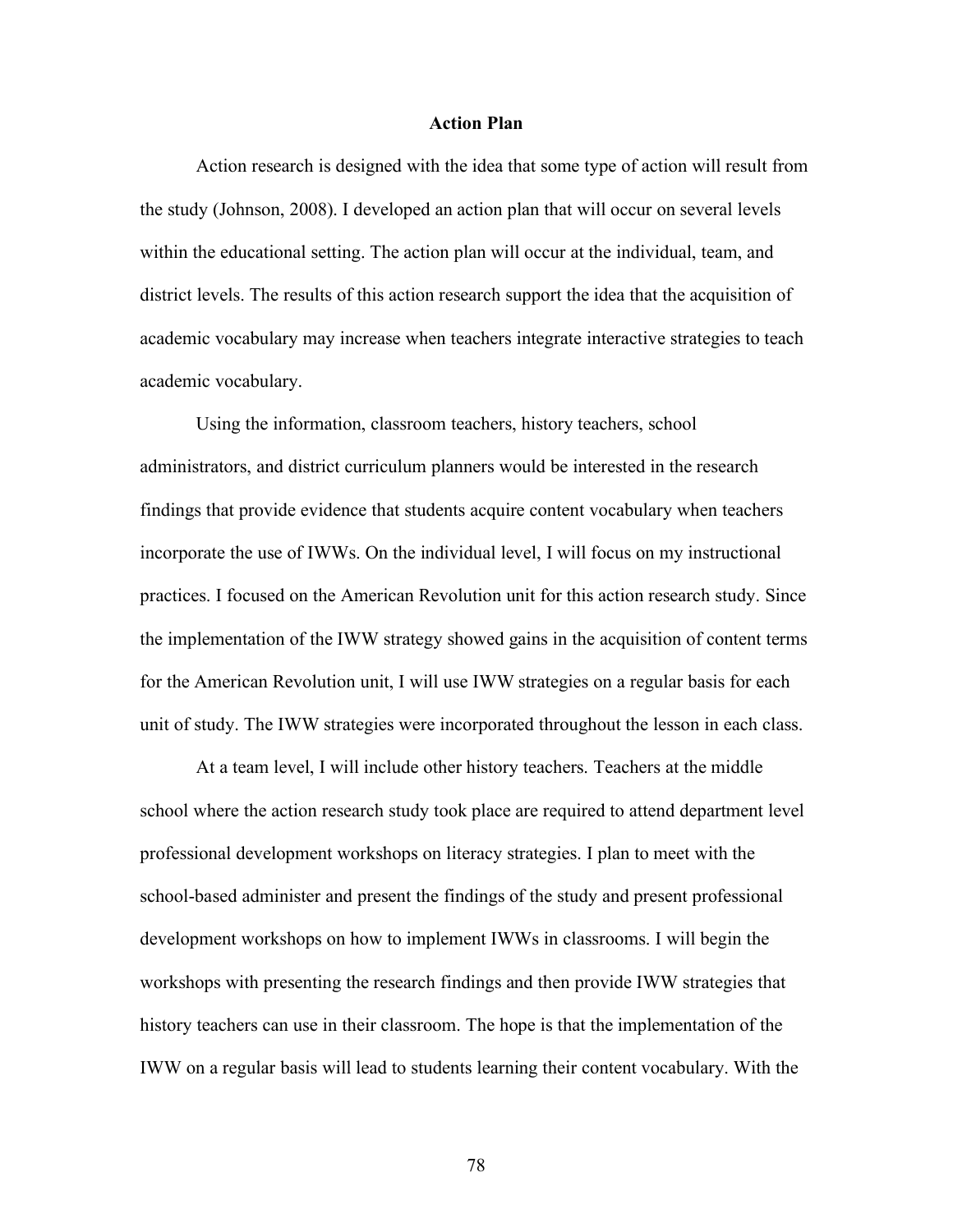improved acquisition of content words, students will begin to perform better on standardized tests and school-wide scores will increase.

Finally, I will present the data findings to the district social studies coordinator. The district coordinator introduced WWs to all social studies teachers and suggested that the WWs be displayed. Unfortunately, the current use of the WW is not beneficial, and I would like to share the positive findings pertaining to the interactive approach to WWs. I will inform the district coordinator that educators can improve the WW strategy by making it interactive. I will highlight the increase in the test scores and the positive feedback received from the students at the conclusion of the action research. In addition to sharing the results of the study, I will share the list of strategies that was used throughout the study. The list of strategies, along with their directions, will be shared with all of the district's social studies teachers.

Mertler (2014) described the action research community as one made up of various professionals in the educational field who are driven by a common goal (p. 247). The findings from this action research process can be further examined as school-based and districtwide leaders begin to use the strategies to enhance vocabulary retention. This action research has the potential to expand beyond my classroom.

#### **Conclusion**

Teaching for long-term retention is a crucial part of an educator's job. One goal of an educator is to find successful strategies to help students retain the information learned in their class (Nemati, 2013). With the goal of teaching students' academic vocabulary for their long-term retention, teachers can incorporate strategies that will help students acquire academic vocabulary.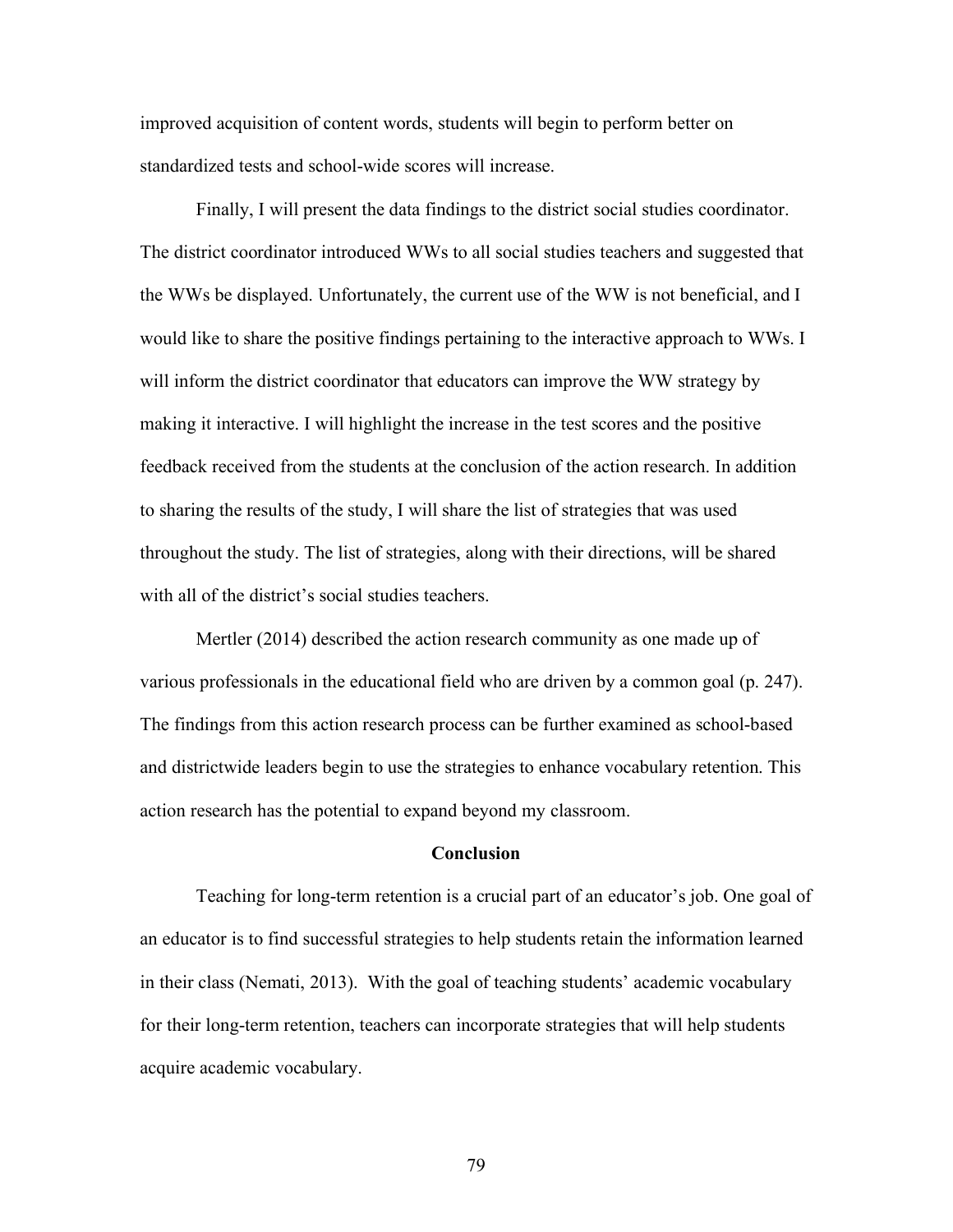Vocabulary development is necessary in a social studies classroom because the terms help students understand essential ideas and concepts (Graham, Graham & West, 2015). Unfortunately, a challenge facing history teachers is how to develop strategies that will help students achieve proficiency in content area vocabulary. This study explored the importance of vocabulary development in a social studies classroom and offered a multimodal approach to teaching vocabulary. As demonstrated in this study, interactive ways of teaching vocabulary provide opportunities for students to engage in learning content vocabulary and promote independence in reading and writing by building vocabulary (Manyak, Gunten, Autenrieth, Gillis, & Mastre-O'Farrell, 2014). Students can use higher levels of thinking to contextualize and acquire content specific vocabulary. Acquisition of content vocabulary should be a skill for improvement for students in a social studies classroom.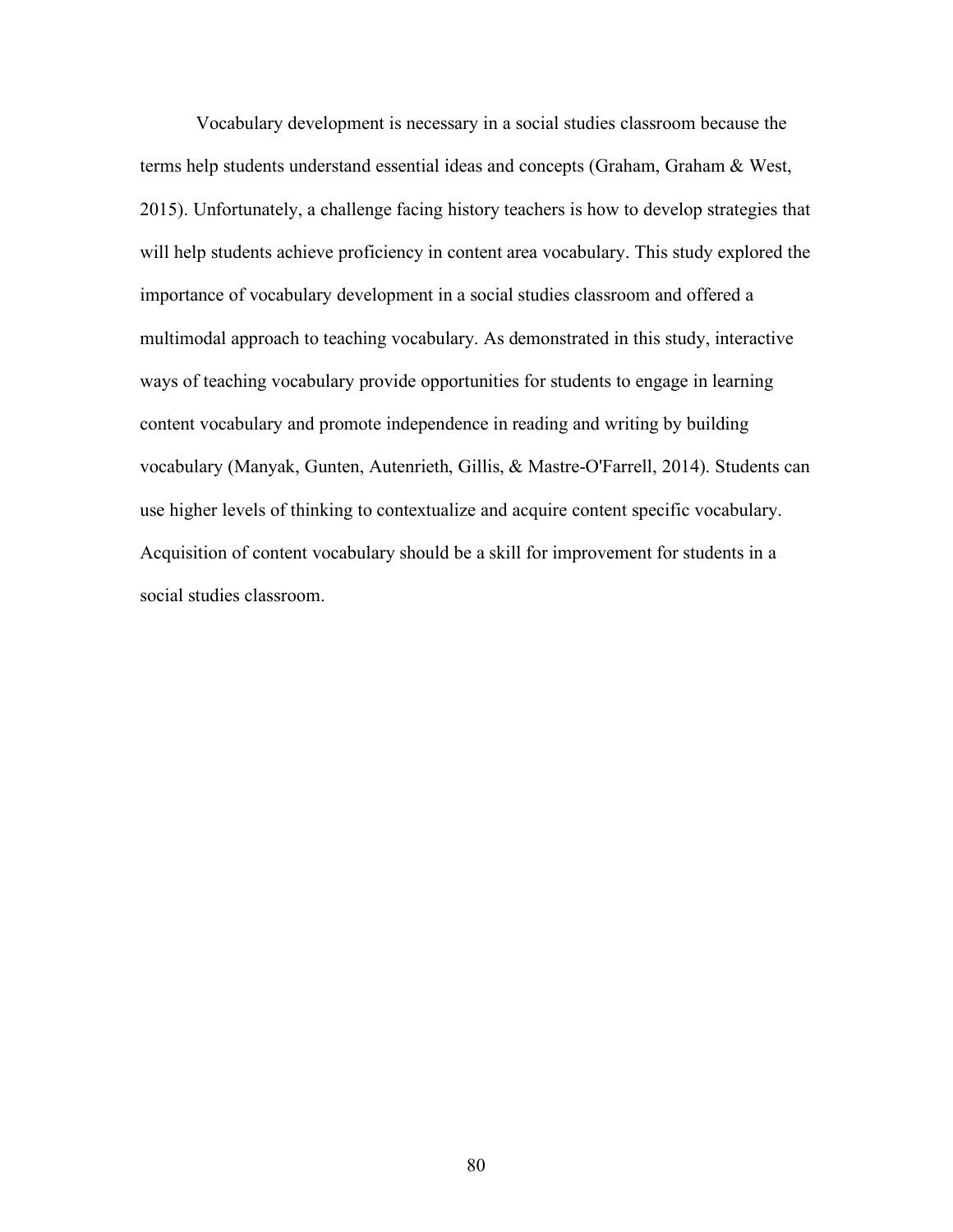#### REFERENCES

- "Peer Pressure." (1993). *Merriam-Webster's collegiate dictionary* (10th ed.). Springfield, MA: Merriam-Webster.
- "Voice." (1993). *Merriam-Webster's collegiate dictionary* (10th ed.). Springfield, MA: Merriam-Webster.
- Adelman, C. (1993). Kurt Lewin and the origins of action research, *Educational Action Research, 1*, p. 7–24.
- Armbruster, B., Lehr, F., & Osborn, J. (2003). *Put reading first: The research building blocks for teaching children to read*. Washington, DC.
- Au, K., Jordan, C. (1981). Teaching reading to Hawaiian children: Finding a culturally appropriate solution. In Trueba, H. T., Guthrie, G. P., Au, K. (Eds.), *Culture and the bilingual classroom: Studies in classroom ethnography.* Rowley, MA: Newbury. (p. 139–152).
- Beck, I. L., & McKeown, M. G. (1991). Conditions of vocabulary acquisition. In R. Barr, M. Kamil, P. Mosenthal, & P. D. Pearson (Eds.), *Handbook of reading research* (Vol. 2, p. 789–814). New York, NY: Longman.
- Beck, I. L., McKeown, M. G., & Kucan, L. (2002). *Bringing words to life: Robust vocabulary instruction*. New York, NY: Guilford.
- Biemiller, A. (2001). Teaching vocabulary: Early, direct, and sequential, *The American Educator, 25*(1), 24-28.

Blachowicz, C. L. Z., & Fisher, P. (2000). *Teaching vocabulary in all classrooms*.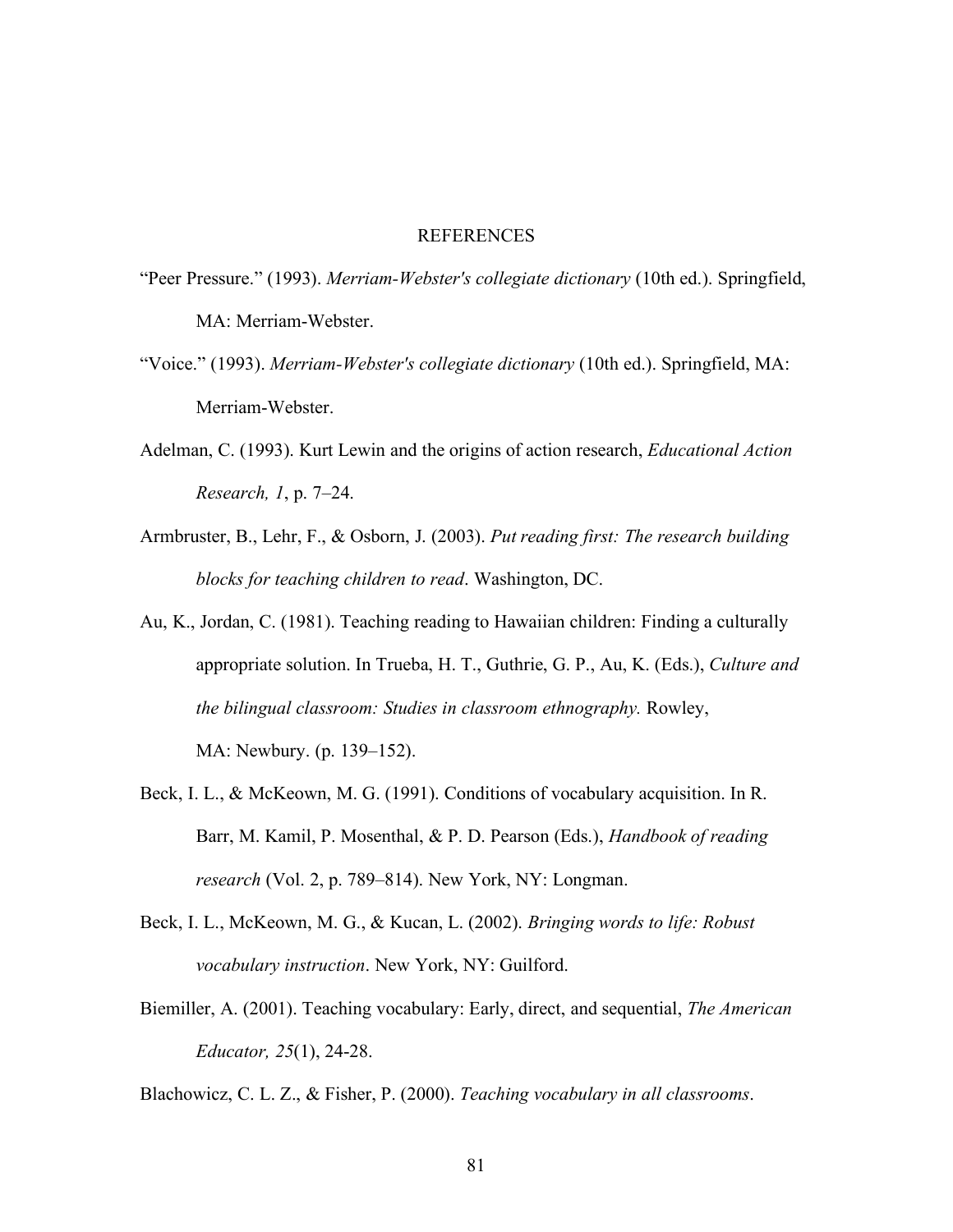Englewood Cliffs, NJ: Prentice Hall.

Chabot, M., Costa, C., & Cabrillo, C. (2014). *Choosing the right assessment method: Pre-test/post-test evaluation*. Boston, MA: Boston University.

Chai, J., & Kuo-Kuang, F. (2016). Mobile inverted constructivism: Education of interaction technology in social media, *EURASIA Journal of Mathematics,*

*Science and Technology Education, 12*(5), 1425-1442.

- Cowan, N. (2008). What are the differences between long-term, short-term, and working memory? *Progress in Brain Research*, *169*, 323–338.
- Cunningham, A., & Stanovich, K. (1998). What reading does for the mind, *American Educator, 22*(1 & 2), 8-15.
- Dana, N. F., & Yendol-Hoppey, D. (2014). *The reflective educator's guide to classroom research: Learning to teach and teaching to learn through practitioner inquiry* (3rd ed.). Thousand Oaks, CA: Sage Publications.
- DiBenedetto, C., & Myers, B. (2016). A conceptual model for the study of student readiness in the 21st century, NACTA Journal, *60(1),* 35.
- Edgerton, R. (2001). Education white paper.
- Erikson, E. (1963). *Youth Change and challenge*. New York, NY: Basic Books.
- Fennell, H. A. (2008). Feminine faces of leadership: Beyond structural-functionalism? *Journal of School Leadership,* 18(6), 603-633.
- Fraenkel, J. R., Wallen, N. E., & Hyun, H. H. (2015). *How to design and evaluate research in education* (9th ed.). New York, NY: McGraw-Hill Education.
- Genc, E., & Savas, S. (2011). *Should vocabulary instruction be integrated or isolated*? Gediz University, 1-23. Izmer, Turkey.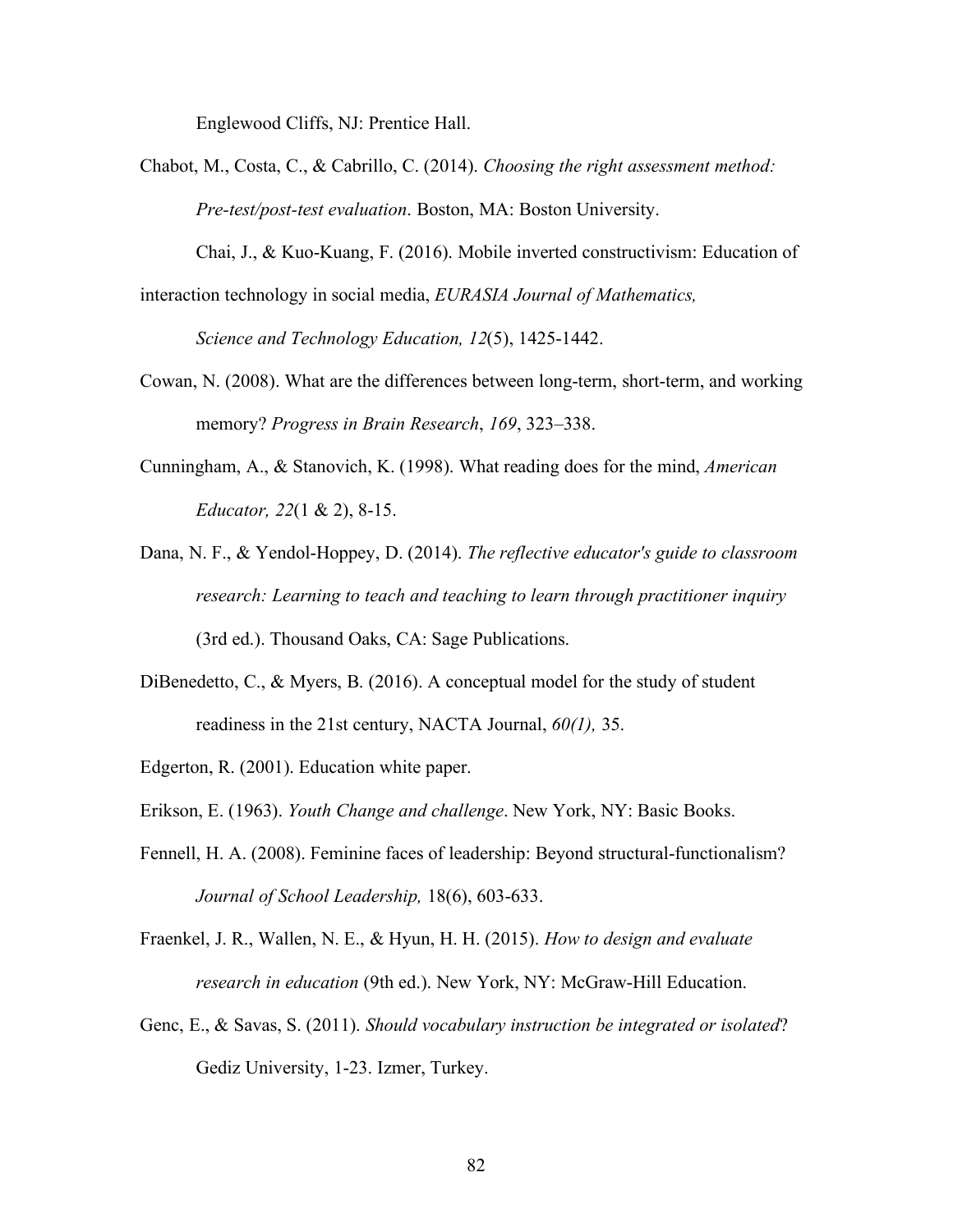- Graham, L., Graham, A., & West, C. (2015). From research to practice: The effect of multi-component vocabulary instruction on increasing vocabulary and comprehension performance in social studies, *International Electronic Journal of Elementary Education*, *8*(1), 147-160.
- Harmon, J. J., Wood, K. K., Hedrick, W., Vintinner, J. J., & Willeford, T. T. (2009). Interactive word walls: More than just reading the writing on the walls, *Journal of Adolescent & Adult Literacy, 52*(5), 398-408.
- Hackathorna1, J., Solomon, E., Blankmeyer, K., Tennial, R., & Garczynskib, A. (2011). Learning by doing: An empirical study of active teaching techniques, *The Journal of Effective Teaching, 11*(2), 40-54.
- Hattie, J. (2009). *Visible learning: A synthesis of over 800 meta-analyses relating to achievement.* London: Routledge.
- Hicks, T. E. (2011). *The South Carolina journey*. Layton, UT: Gibbs Smith Education.
- Irvine, J. J. (2010). Culturally relevant pedagogy. *Education Digest: Essential Readings Condensed for Quick Review, 75*, 57
- Jackson, J., & Narvaez, R. (2013). Interactive word walls. *Science &* Children, 51(1), 42-49.
- Jasmine, J., & Schiesl, P. (2009). The effects of word walls and word wall activities on the reading fluency of first grade students, *Reading Horizons, 49*(4), 301-314.
- Ladson-Billings, G. (1995). Toward a Theory of Culturally Relevant Pedagogy.
- *American Educational Research Journal, 32*(3), 465-491.
- Larson, L., Dixon, T., & Townsend, D. (2013). How can teachers increase classroom use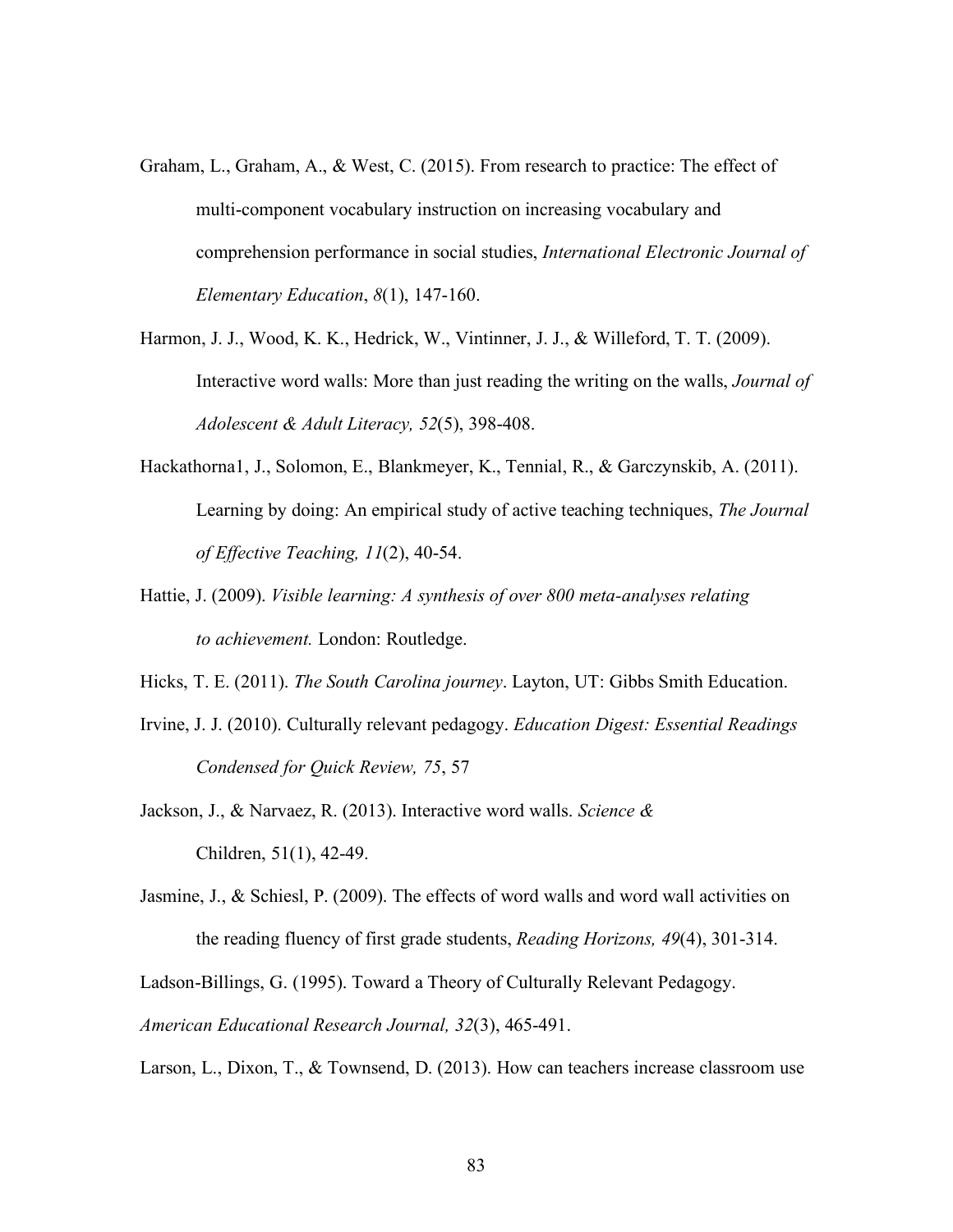of academic vocabulary? *Voices from the Middle*, 20(5), 1-6.

- Lincoln, Y. S., & Guba, E. G. (1985). *Naturalistic observation*. Thousand Oaks, CA: Sage.
- Manyak, P., Gunten, H., Autenrieth, D., Gillis, C., & Mastre-O'Farrell, J. (2014). Four practical principles for enhancing vocabulary instruction, *Reading Teacher*, *68*(1), 13-23.
- McCrum, R., Cran, W., & MacNeil, R. (1986). *The story of English*. New York, NY: Viking.
- Mertler, C. A. (2014). *Action research: Improving schools and empowering educators* (4th ed.). Thousand Oaks, CA: Sage Publications, Inc.
- Murphy, J., Hofacker, C., & Mizerski. R. 2006. Primacy and recency effects on clicking behavior. *Journal of Computer-Mediated Communication, 11*(2), 522–535.
- National Reading Panel (2000). Report of the National Reading Panel: Teaching children to read—an evidence-based assessment of the scientific research literature on reading and its implications for reading instruction. Jessup, MD.
- Nemati, A. (2013). Vocabulary learning strategies: A short way to long-term retention, *Linguistics and Literature Studies, 1*(1): 8-14.
- Pigada, M., & Schmitt, N. (2006). Vocabulary acquisition from extensive reading: A case study. *Reading in a Foreign Language, 18*, 1-28.
- Pool, J. L., & Carter, D. R. (2011). Creating print-rich learning centers. Teaching young Children, *4*(4), 18-20. (Original work published 1964).

Shapiro, Solari, Petscher. (2015). Use of a measure of reading comprehension to enhance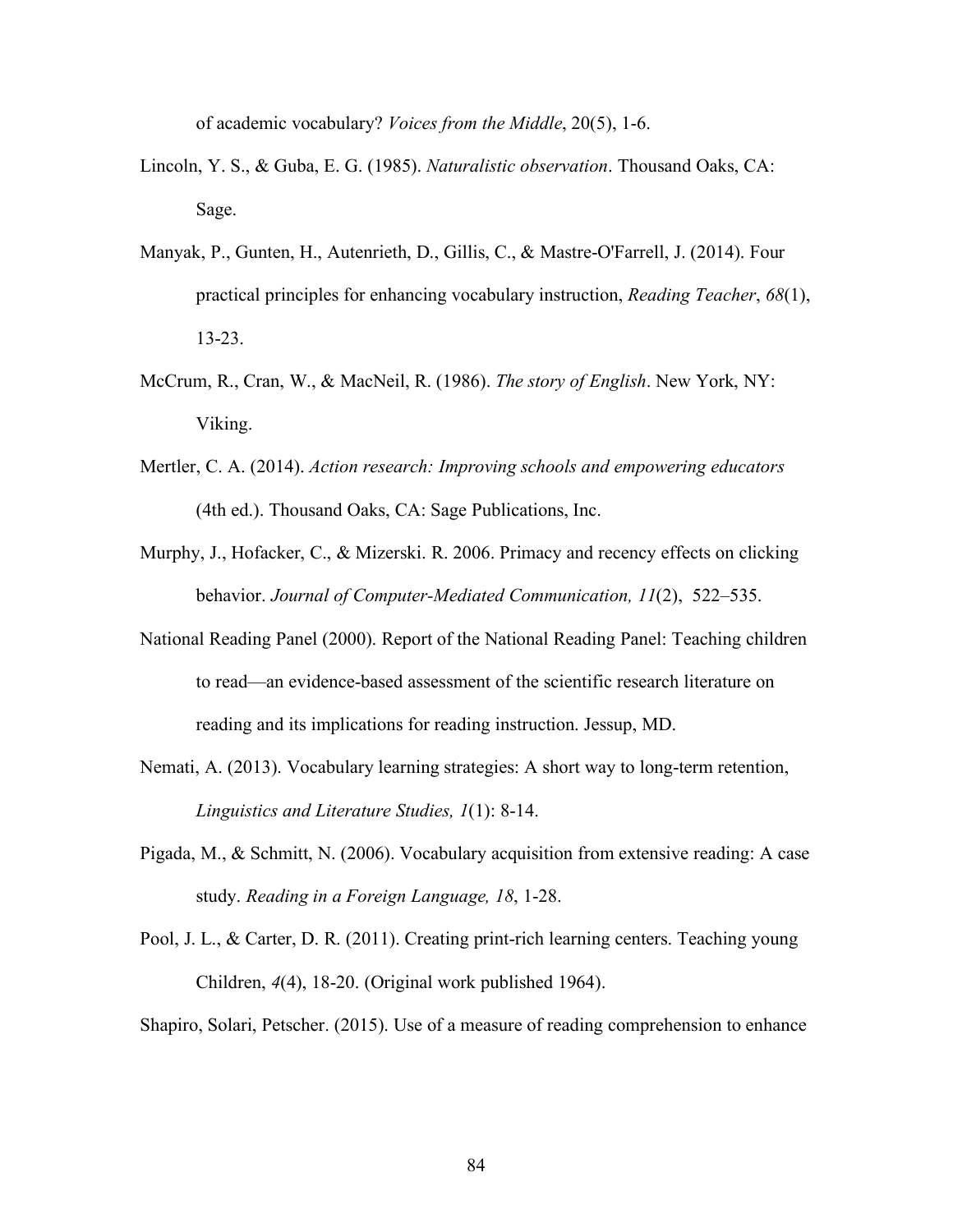prediction on the state high stakes assessment, *Learning & Individual Differences*, *18*(3), 316-328.

- Schiro, M. S. (2013). *Curriculum theory: Conflicting visions and enduring concerns* (2nd ed.). Thousand Oaks, CA: Sage Publications
- Spring, J. (2014). *The American school, a global context: From the Puritans to the Obama administration* (9th ed.). New York, NY: McGraw-Hill Education.
- Stahl, S., & Fairbanks, M. (1986). The effects of vocabulary instruction: A model-based meta-analysis, *Review of Educational Research*, *56(1)*, 72-110.

Stake, R. E. (1995). *The art of case study research.* Thousand Oaks, CA: Sage.

- Vaccarino, V., Comrie, M., Murray, N., & Sligo, F. (2006). *Action research reflections: The Wanganui adult literacy and employment project.* Palmerston North, New Zealand: Department of Communication and Journalism, Massey University.
- Vintinner, J., Harmon, J., Wood, K., & Stover, K. (2015). Inquiry into the efficacy of interactive word walls with older adolescent learners. *High School Journal*, *98*(3), 250-261.
- Vygotsky, L. S. (1978). Mind in society: The development of higher psychological process. Cole, M., John-Steiner, V., Scribner, S., & Souberman, E. (Eds.) Cambridge, MA: Harvard University Press.
- Yates, P. H., Cuthrell, K., & Rose, M. (2011). Out of the room and into the hall: Making content word walls work, *Clearing House, 84(1)*, 31-36.
- Yin, R. K. (2003). *Case study research: Design and methods* (3rd ed.). Thousand Oaks, CA: Sage.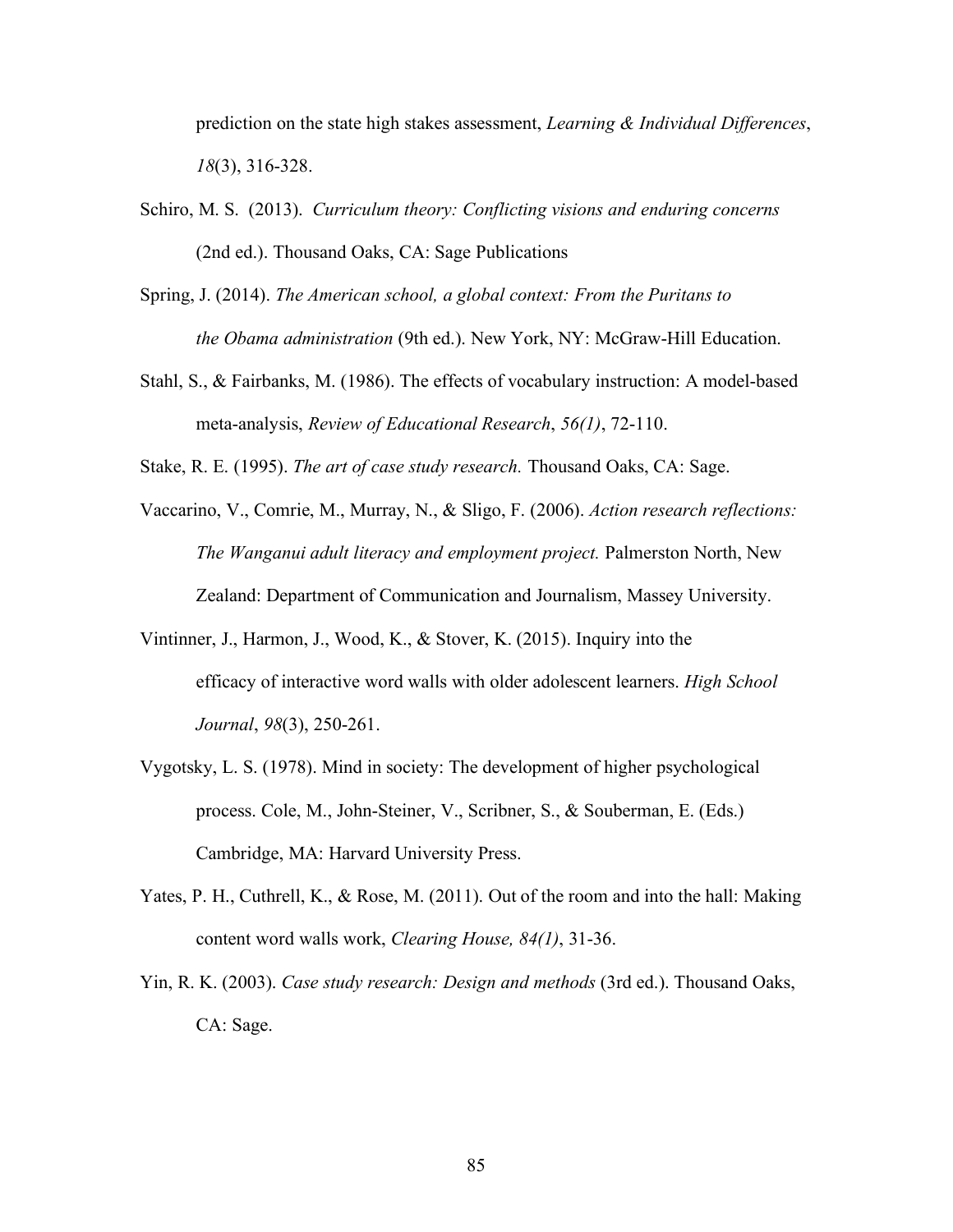### **APPENDIX A**

## **PARENTAL CONSENT**

Dear Parents and Guardians:

I am a student at the University of South Carolina. I am seeking a doctoral degree in Curriculum and Instruction. I will be conducting an action research study by observing and assessing my eighth-grade South Carolina history students. My research is designed to increase students' retention of academic vocabulary using an interactive word wall strategy (IWW). Students will not be required to do anything outside of their normal classroom assignments. Students will be assessed using pre-tests and post-tests. In addition to formative assessments, student will write daily journals about their engagement using IWWs. The identity of students will remain confidential and will be changed to report the results of this action research study. Your consent to use your child's work is voluntary. Please complete the bottom portion of this form by February1st, 2018.

Thank you for your time and consideration,

Ms. Paketrice Jones, Doctoral Candidate '18

By signing below, I give my permission for Ms. Jones to use my child's work as part of this study.

 $\mathcal{L}_\text{max} = \mathcal{L}_\text{max} = \mathcal{L}_\text{max} = \mathcal{L}_\text{max} = \mathcal{L}_\text{max} = \mathcal{L}_\text{max} = \mathcal{L}_\text{max} = \mathcal{L}_\text{max} = \mathcal{L}_\text{max} = \mathcal{L}_\text{max} = \mathcal{L}_\text{max} = \mathcal{L}_\text{max} = \mathcal{L}_\text{max} = \mathcal{L}_\text{max} = \mathcal{L}_\text{max} = \mathcal{L}_\text{max} = \mathcal{L}_\text{max} = \mathcal{L}_\text{max} = \mathcal{$ 

Parent/Guardian's name: \_\_\_\_\_\_\_\_\_\_\_\_\_\_\_\_\_\_\_\_\_\_\_\_\_ Child's name:

Parent/Guardian's signature: \_\_\_\_\_\_\_\_\_\_\_\_\_\_\_\_\_\_\_\_\_\_\_\_\_\_\_\_\_\_\_\_\_\_\_\_\_\_\_\_\_\_\_\_\_\_

 $\mathcal{L}_\text{max}$  , where  $\mathcal{L}_\text{max}$  , we have the set of  $\mathcal{L}_\text{max}$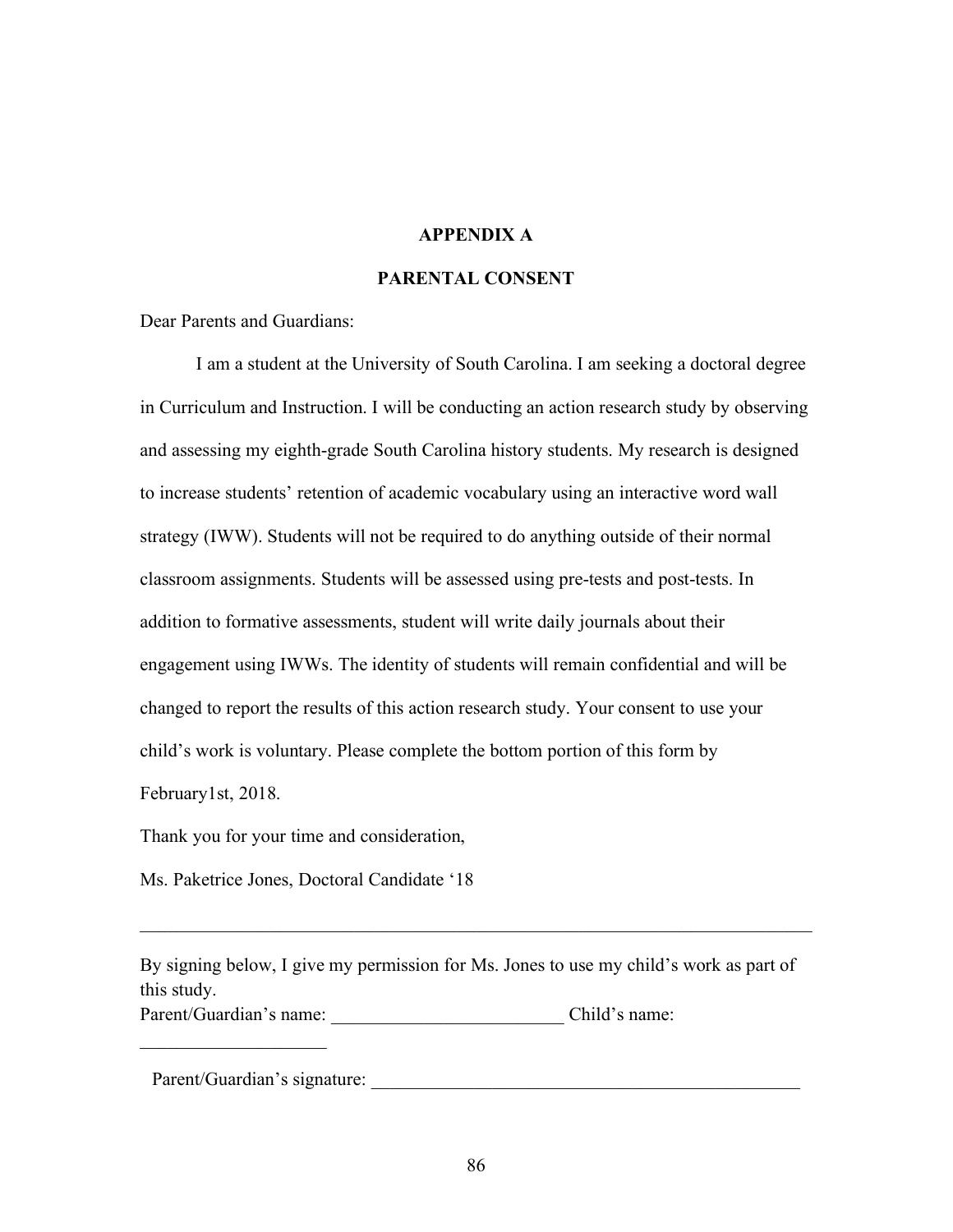### **APPENDIX B**

## **STUDENT-PARTICIPANT QUESTIONAIRE**

**Student-participant Questionnaire:** Please answer the following questions by circling the response that best describes you. If you STRONGLY DISAGREE with a statement, circle 1. If you DISAGREE circle 2. If you are UNCERTAIN or UNSURE circle 3. If you AGREE circle 4, and if you STRONGLY AGREE circle 5. There are no right or wrong answers. Choose your answers quickly. Do not think about a question too long.

| I usually study for vocabulary tests.                                   |  |  | $\mathbf 3$ |                         |                 |
|-------------------------------------------------------------------------|--|--|-------------|-------------------------|-----------------|
| My teacher uses word walls to teach vocabulary.<br>2.                   |  |  |             | 4                       |                 |
| I use context clues to determine the meaning of a word.<br>3.           |  |  |             |                         |                 |
| It is easy for me to learn vocabulary in History class.<br>4.           |  |  |             | $\boldsymbol{4}$        |                 |
| 5. I learn best when information is presented visually.                 |  |  |             |                         | -5              |
| I use the word wall displayed in my teacher's classroom.<br>6.          |  |  |             | $\overline{\mathbf{4}}$ | 5               |
| 7. I learn best by completing an activity.                              |  |  |             |                         | $\sqrt{5}$      |
| I learn best when my peers teach me the content.<br>8.                  |  |  |             | $3 \t4 \t5$             |                 |
| 9.<br>I would retain the meaning of my vocabulary words if I interacted |  |  |             |                         | $4\overline{5}$ |
| with them in class.                                                     |  |  |             |                         |                 |
| 10. I benefit from academic vocabulary being posted in the classroom.   |  |  |             |                         |                 |
| 11. I learn best when content is presented in multiple formats.         |  |  | 3           | $\overline{\bf{4}}$     | 5               |
| 12. I learn vocabulary best when I am engaged.                          |  |  |             | $\overline{\mathbf{4}}$ | - 5             |
| 13. I understand the importance of vocabulary in a History class.       |  |  | 3           |                         | $4\overline{5}$ |
| 14. I learn vocabulary when I am able to create visual representations  |  |  |             |                         | $4\overline{5}$ |
| to define the word.                                                     |  |  |             |                         |                 |
| 15. I use the words I learn in history class in my other classes.       |  |  |             |                         |                 |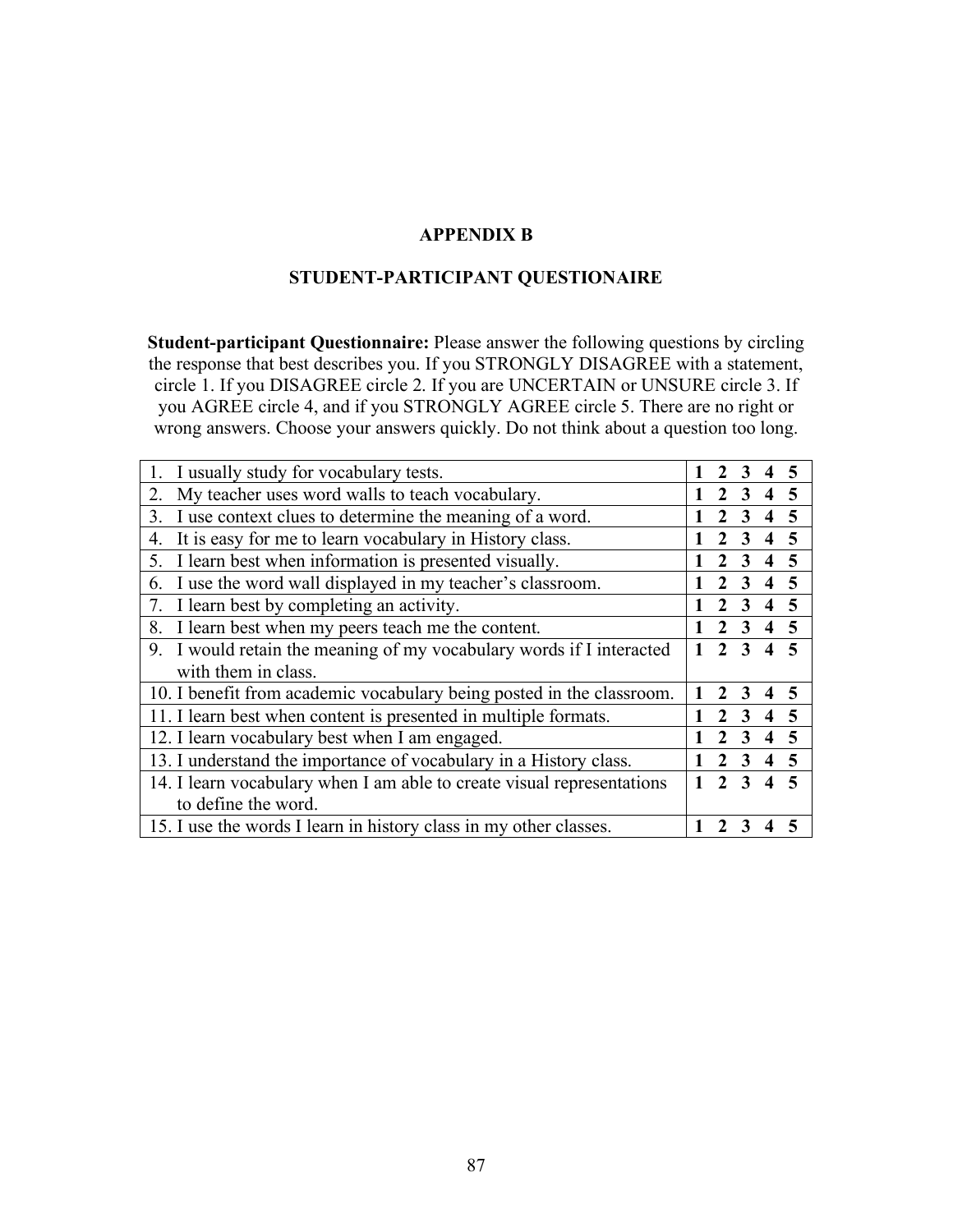## **APPENDIX C**

## **FORMAL INTERVIEW**

Student Gender **Student Name Student Name** 

Content vocabulary is something that you learn in every academic course. Today I am going to ask you how you feel about the learning and recalling of content vocabulary using interactive word wall strategies.

1. How do you feel about learning new content vocabulary?

2. What makes learning content words difficult? Why?

3. Would you rather learn content vocabulary throughout a unit using interactive word wall strategies or learn all of the terms before the unit? explain

4. What are the advantages and disadvantages of using interactive word wall strategies to learn content vocabulary?

5. After learning content vocabulary using the IWW strategies, how do you feel about IWWs?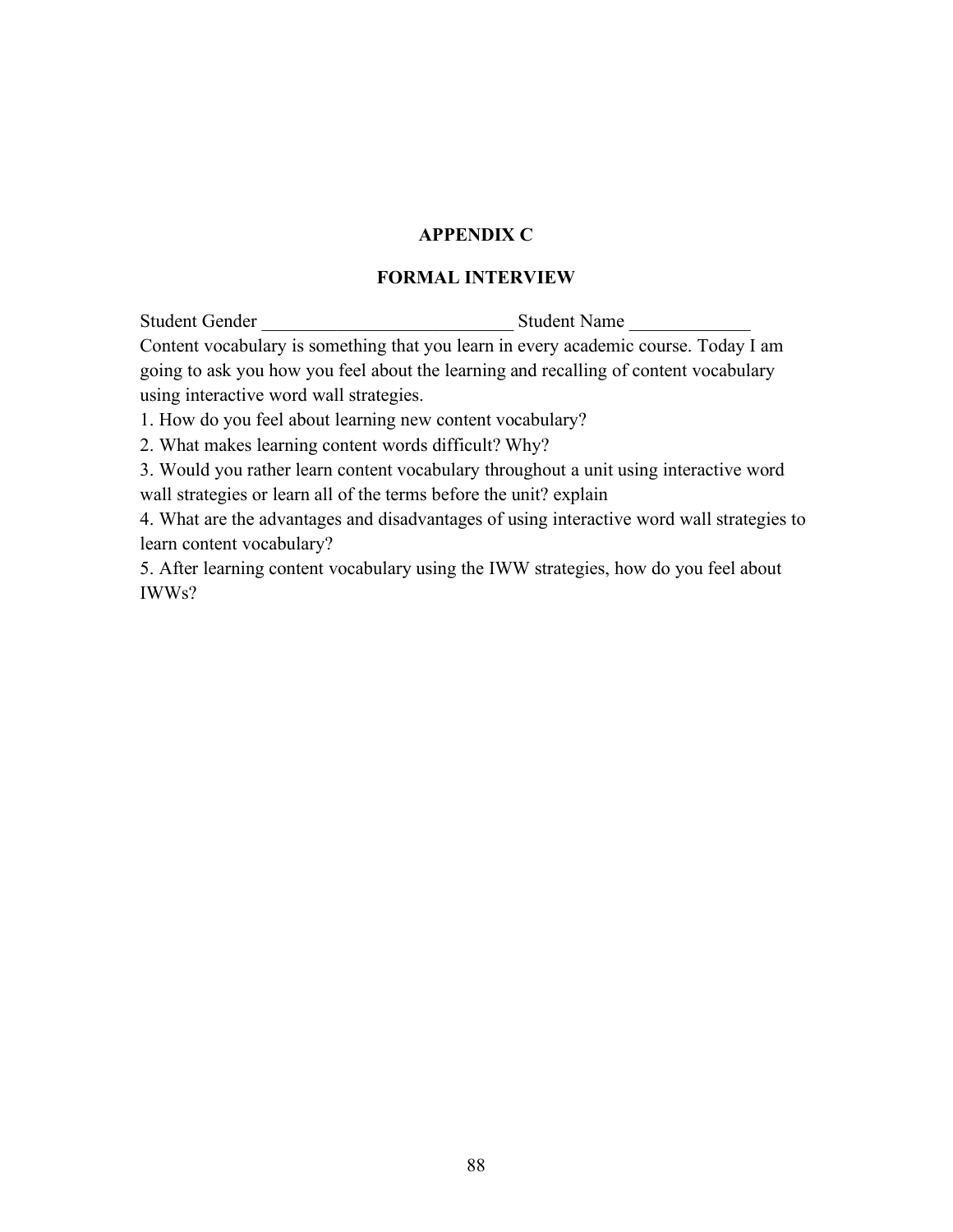# **APPENDIX D**

# **LIST OF AMERICAN REVOLUTION TERMS**

- 1. Impose
- 2. Mercantilism
- 3. Parliament
- 4. Merchant
- 5. Policy
- 6. Repeal
- 7. Loyalist
- 8. Patriot
- 9. Duty
- 10. Parliament
- 11. Boycott
- 12. Bombardment
- 13. Partisan
- 14. Militia
- 15. Guerilla warfare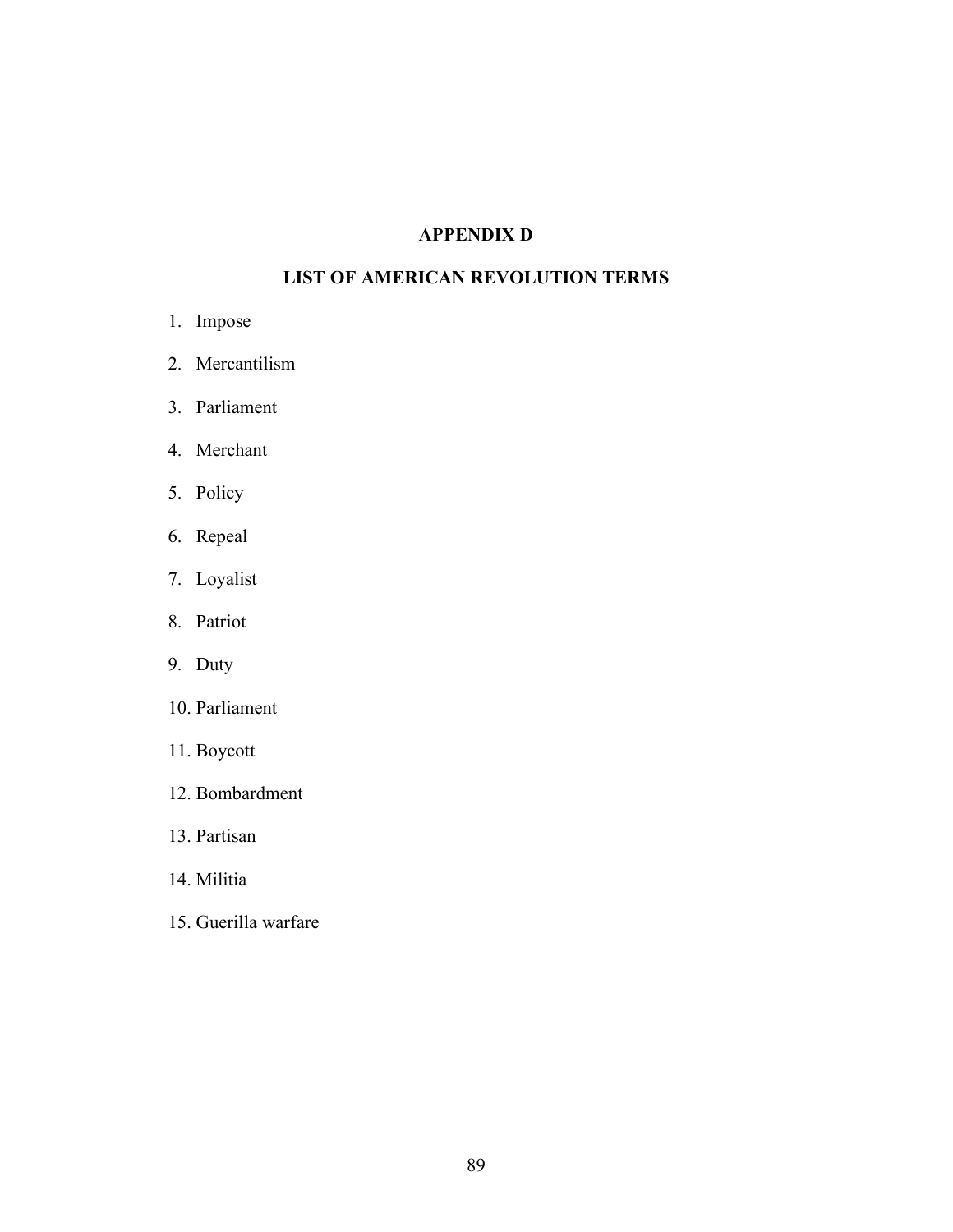## **APPENDIX E**

### **PRETEST**

- 1. Why did many colonists believe the new taxes imposed by the British government were unfair? 8-2.2
	- a. They did not apply to all British colonists.
	- b. Colonists did not have representation in Parliament.
	- c. The laws were designed to deregulate trade.
	- d. British merchants were taxed at a higher rate.
- 2. During the French and Indian War, how did the British change their policy towards the colonies?
	- a. They began to enforce the policy of mercantilism
	- b. They allowed the colonists more freedom to trade
	- c. They forced colonists to pay taxes to Great Britain.
	- d. They did not allow colonists to serve in the military
- 3. Why did Parliament repeal the Stamp Act and most of the Townshend duties?
	- a. British merchants were hurt by the colonists' boycott.
	- b. The King ordered Parliament to repeal the taxes
	- c. Colonial merchants were hurt by the boycott
	- d. The Sons of Liberty protested the taxes.
- 4. During the Revolutionary War, which activities would a Loyalist/Tory have participated in? (8-2.4)
	- a. housing Patriot soldiers
	- b. joining the Continental Army
	- c. speaking in support of the English King
	- d. writing a pamphlet protesting the Stamp Act
- 5. How can the British bombardment of Charles Town in May of 1780 be described as a siege?
	- a. Loyalists fought against Patriots in the city.
	- b. Partisans used guerilla warfare to ambush the British in the city.
	- c. British troops surrounded the city and cut off Patriot supply lines.
	- d. Patriot soldiers fought to change the government of the colony.
- 6. The North American colonies took advantage of Great Britain's policy of salutary neglect to
	- a. establish religious freedom as a fundamental right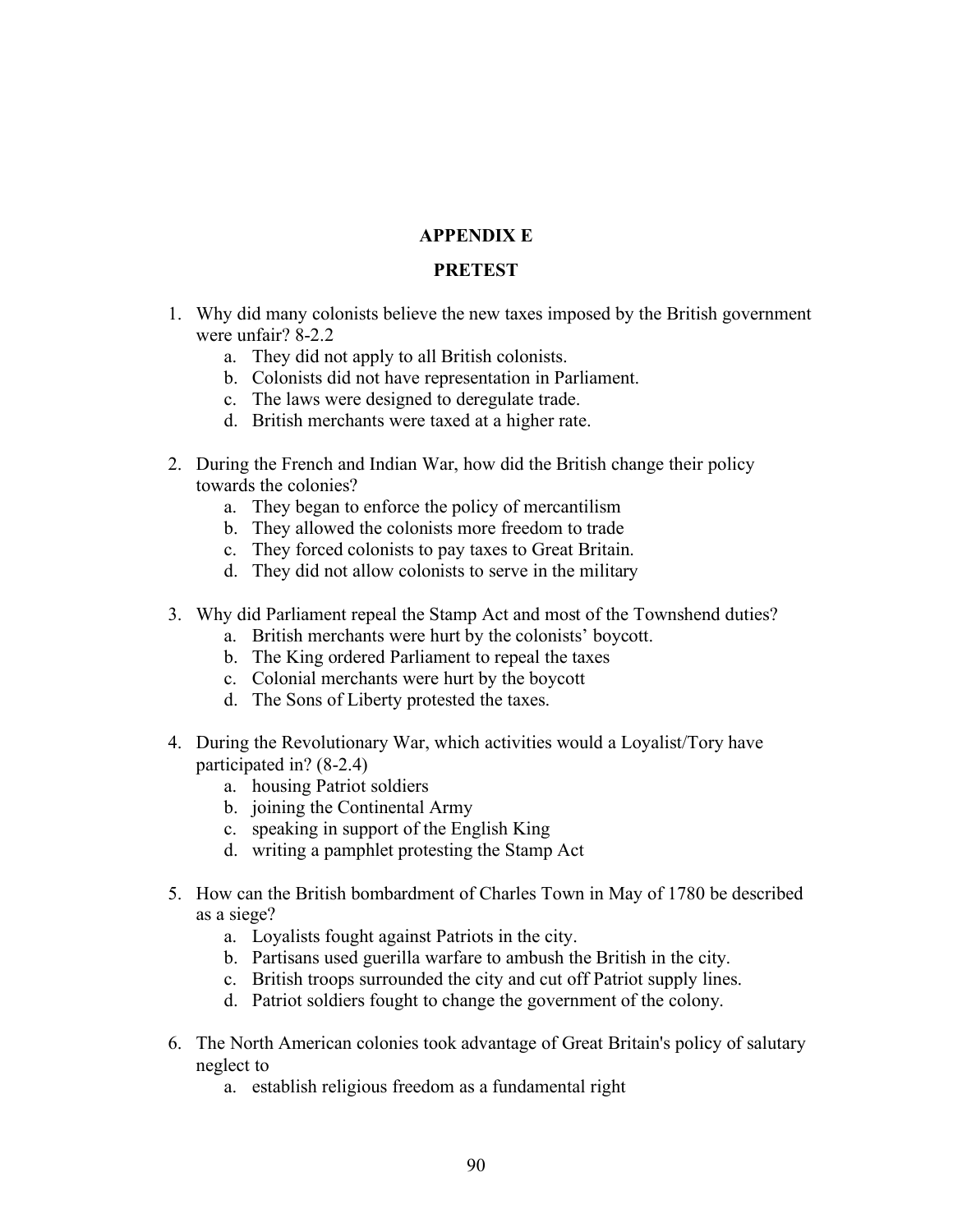- b. work out trade arrangements to acquire needed products from other countries
- c. introduce the practice of slavery into the New World
- d. establish a standing army
- 7. How can the role of partisans during the American Revolution best be described?
	- a. were messengers for British troops
	- b. cared for wounded Patriot soldiers
	- c. fought the British using guerilla war tactics
	- d. served in the Continental Congress
- 8. Which of the following best describes the "militia" or "partisan" soldier during the American revolutions?
	- a. claims to be loyal to one side but is actually spying for the opposing side
	- b. forced to fight for the army but does not agree with the cause
	- c. travels with the army but does not carry a weapon
	- d. trained to fight as a soldier but is not part of the regular army
- 9. James is a South Carolina colonist living in Charles Town. He does not like the new taxes, but he remains loyal to King George III. He does not support the idea of independence from Great Britain. Which group would he MOST likely support?
	- a. Loyalists
	- b. Partisans
	- c. Patriots
	- d. Sons of Liberty
- 10. Why did many colonists believe the new duties imposed by the British government were unfair?
	- a. They did not apply to all British colonists.
	- b. Colonists did not have representation in Parliament.
	- c. They were difficult to perform.
	- d. British merchants were taxed at a higher rate.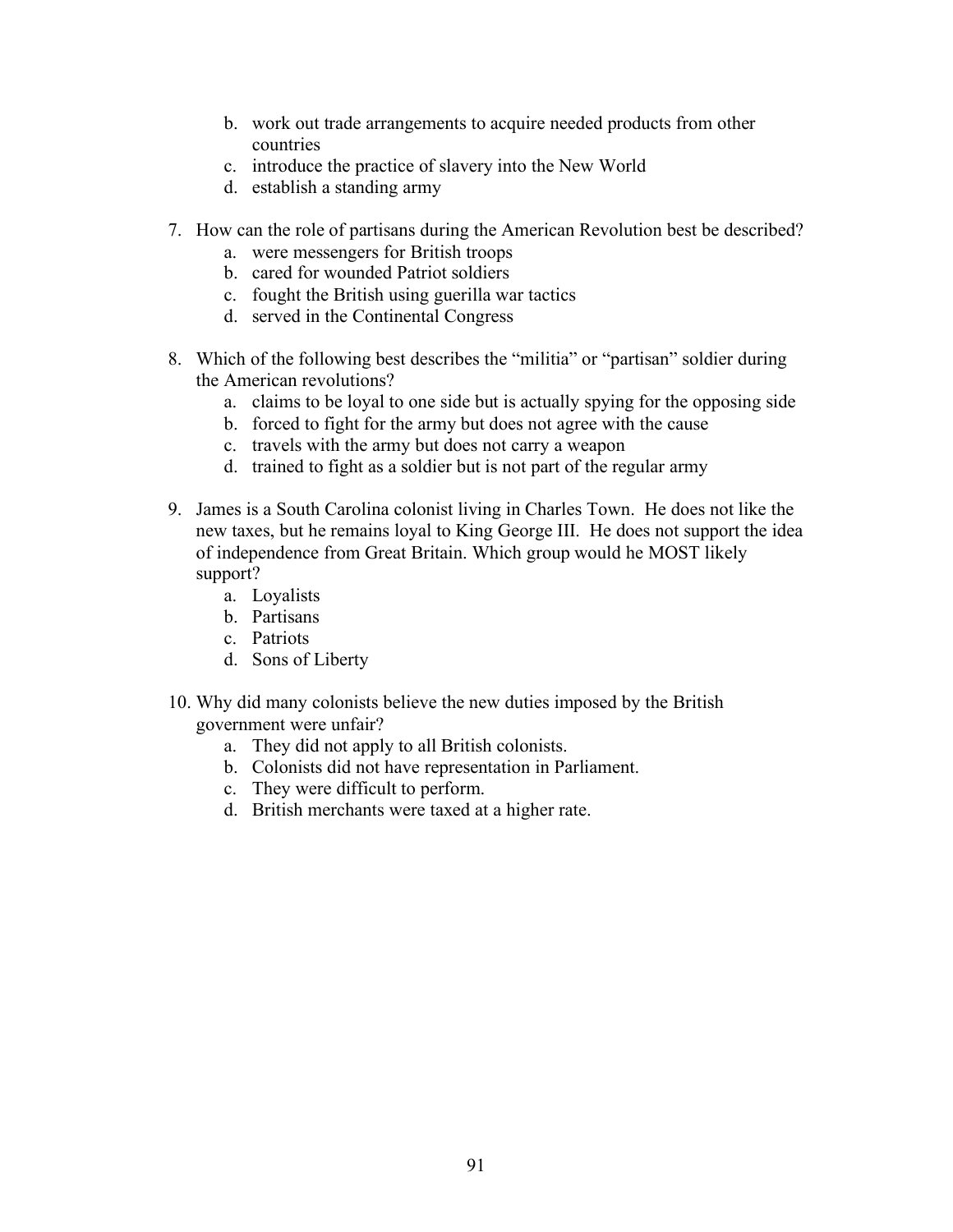## **APPENDIX F**

### **LIST OF INTERATIVE WORD WALL STRATEGIES**

### **Whole Group Activities**

- **1. Word Wall Creation** Groups take ownership of one of the content words. Each group contributes to the WW by adding term and images to the wall .
- **2. Hot Seat** (whole group)- Teacher or a student selects a word from the WW. The word is written on the board behind the student, unable to see the word. The student in the hot seat has to ask a series of questions to correctly guess the word.
- **3. Circle Rotation** The teacher divides the class into two groups to form an inner and outer circle. For the first 15 seconds, the student in the inner circle asks a prepared vocabulary question to the student who they are facing. If the outer circle student correctly answer the questions they receive a point.
- **4. Guess my word** Students are divided into two teams. One student from one team comes to the front of the class, chooses a word from the basket, and describes the word without using it. Whichever team yells out the correct word first earns a point. The next student to describe a word comes from the other team, and so on. Whichever team has the most points when time is called wins. You may wish to limit each team to two or three guesses per turn.
- **5. That's Sketchy** Students are divided into teams. One student from one team comes to the front of the class, chooses a word from the basket, and draws a picture representation of the word without writing any letters. Whichever team yells out the correct word first earns a point. The next student to draw a word comes from the other team, and so on. Whichever team has the most points when time is called wins. You may wish to limit each team to two or three guesses per turn.
- **6. Making Choices** The teacher poses different characteristics of a term to the students. If the term relates to the term, the student says the word. However, if it does not the students remain silent.

### **Small Group Activities**

- **1. Conversation Competition** Students are assigned a partner. When the teacher says "go" the students stand up and have a conversation with their partner. The students must use a certain amount of the terms in their conversation. Once they use the designated number of terms, they sit down. The activity continues until all students are sitting.
- **2. Article Detectives** The teacher hands students a set of texts. Students will find a picture or article that relates to the word of the week or the assigned term.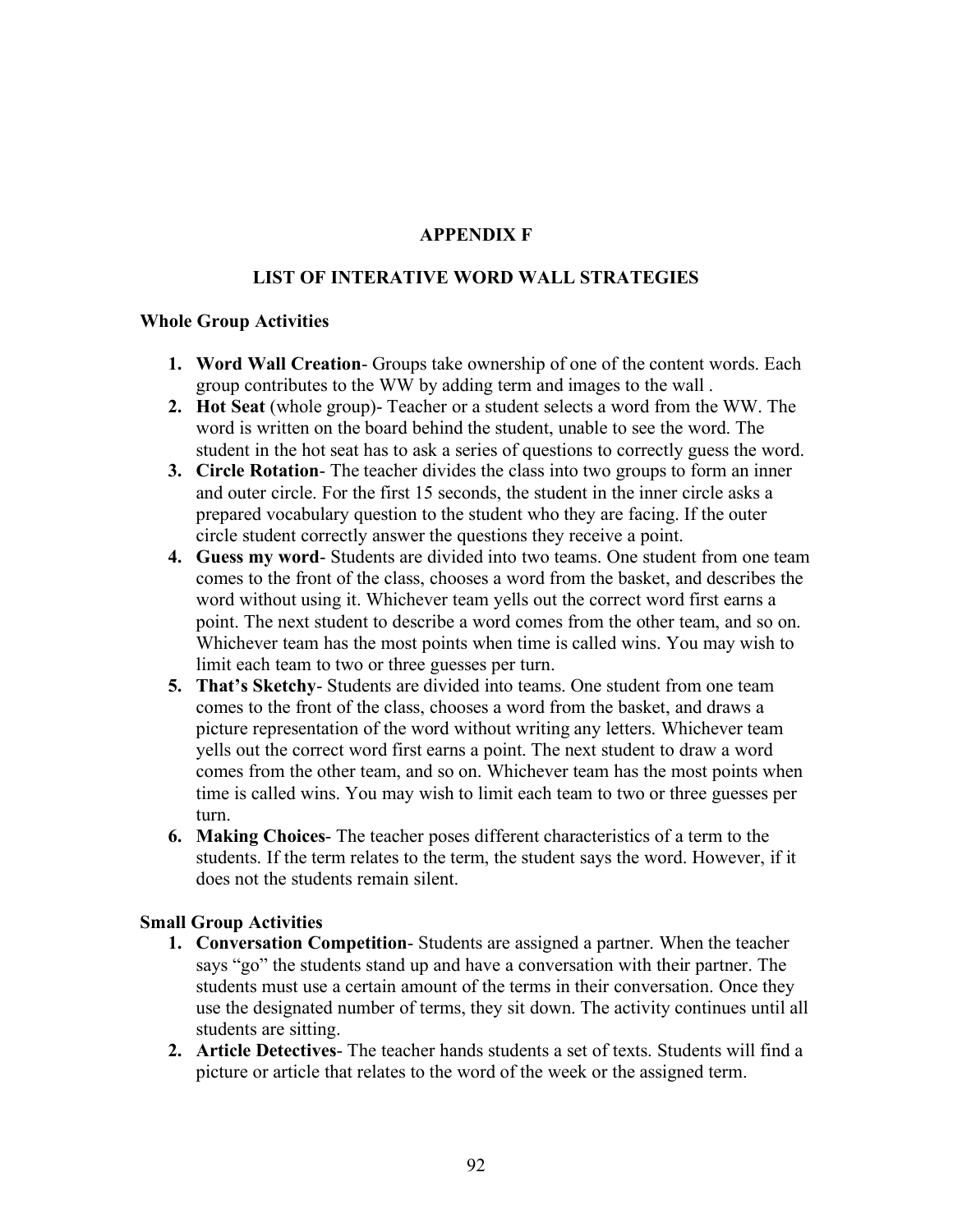## **Individual Activities**

- **1. Word of the Day-** The teacher identifies a term of the day each day of the unit. Students must try to use the word in the correct context throughout the class period.
- **2. Maximum Words-** Students create a story and uses as many words as possible. Words must be used in the correct context.
- **3. List-group-label** Students must use their higher level thinking skill to classify/label each term.
- **4. Concept Ladder (Graphic Organizer)-** Students place a word at the top of a ladder image. Students fill in information about different aspects of the word as they complete the ladder.
- **5. Concept Wheel (Graphic Organizer)-** Students draw a circle on a sheet of paper and divide it into four squares. The student scribes different information in different parts of the circle. For example, a word from the wall they want to understand better, a list of words they think of when they hear the word from the wall, a formal definition of the term, the term in their words.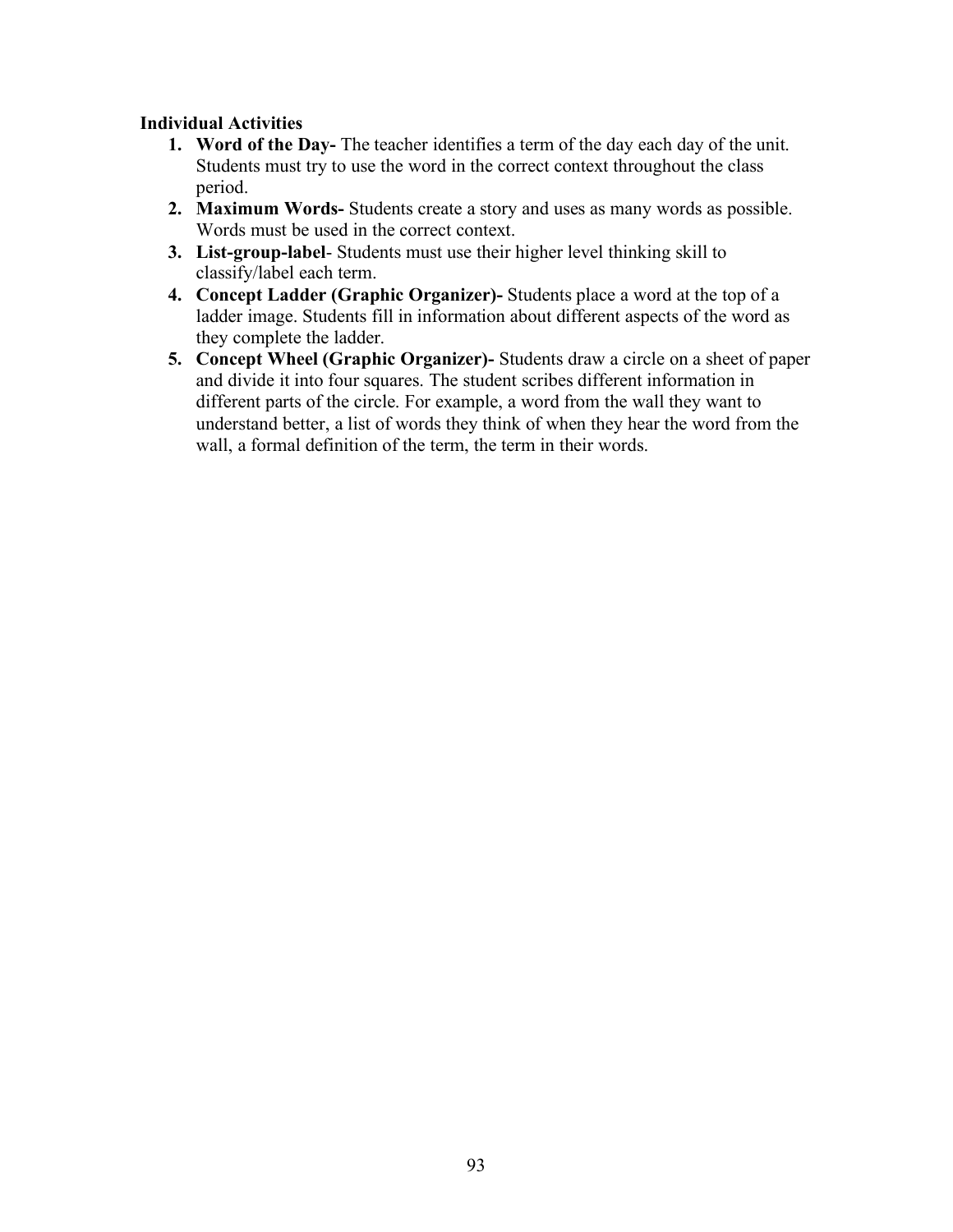# **APPENDIX G**

# **TEACHER-RESEARCHER OBSERVATION NOTES**

| Date: | List all of the    | List all of the      | Interpretations of |
|-------|--------------------|----------------------|--------------------|
| Time: | student observed   | student observed     | the observed       |
|       | behaviors that may | behaviors that show  | behaviors          |
|       | impact vocabulary  | the level of student |                    |
|       | retention          | engagement when      |                    |
|       |                    | using the IWW        |                    |
|       |                    | strategy             |                    |
|       |                    |                      |                    |
|       |                    |                      |                    |
|       |                    |                      |                    |
|       |                    |                      |                    |
|       |                    |                      |                    |
|       |                    |                      |                    |
|       |                    |                      |                    |
|       |                    |                      |                    |
|       |                    |                      |                    |
|       |                    |                      |                    |
|       |                    |                      |                    |
|       |                    |                      |                    |
|       |                    |                      |                    |
|       |                    |                      |                    |
|       |                    |                      |                    |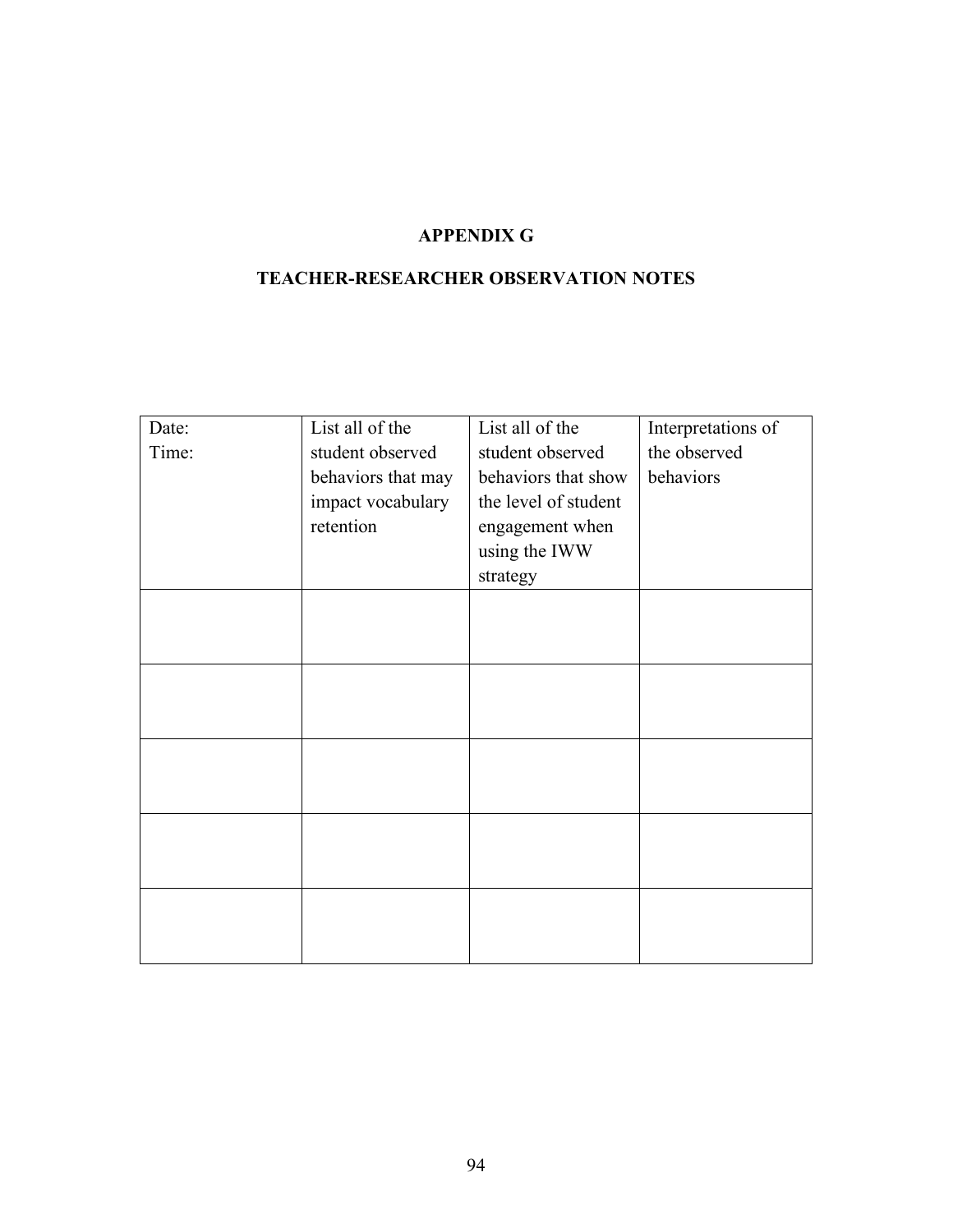# **APPENDIX H**

## **POST-TEST**

- 1. Why did many colonists believe the new taxes imposed by the British government were unfair? 8-2.2
	- a. They did not apply to all British colonists.
	- b. Colonists did not have representation in Parliament.
	- c. The laws were designed to deregulate trade.
	- d. British merchants were taxed at a higher rate.
- 2. During the French and Indian War, how did the British change their policy towards the colonies?
	- a. They began to enforce the policy of mercantilism
	- b. They allowed the colonists more freedom to trade
	- c. They forced colonists to pay taxes to Great Britain.
	- d. They did not allow colonists to serve in the military
- 3. Why did Parliament repeal the Stamp Act and most of the Townshend duties?
	- a. British merchants were hurt by the colonists' boycott.
	- b. The King ordered Parliament to repeal the taxes
	- c. Colonial merchants were hurt by the boycott
	- d. The Sons of Liberty protested the taxes.
- 4. During the Revolutionary War, which activities would a Loyalist/Tory have participated in? (8-2.4)
	- a. housing Patriot soldiers
	- b. joining the Continental Army
	- c. speaking in support of the English King
	- d. writing a pamphlet protesting the Stamp Act
- 5. How can the British bombardment of Charles Town in May of 1780 be described as a siege?
	- a. Loyalists fought against Patriots in the city.
	- b. Partisans used guerilla warfare to ambush the British in the city.
	- c. British troops surrounded the city and cut off Patriot supply lines.
	- d. Patriot soldiers fought to change the government of the colony.
- 6. The North American colonies took advantage of Great Britain's policy of salutary neglect to